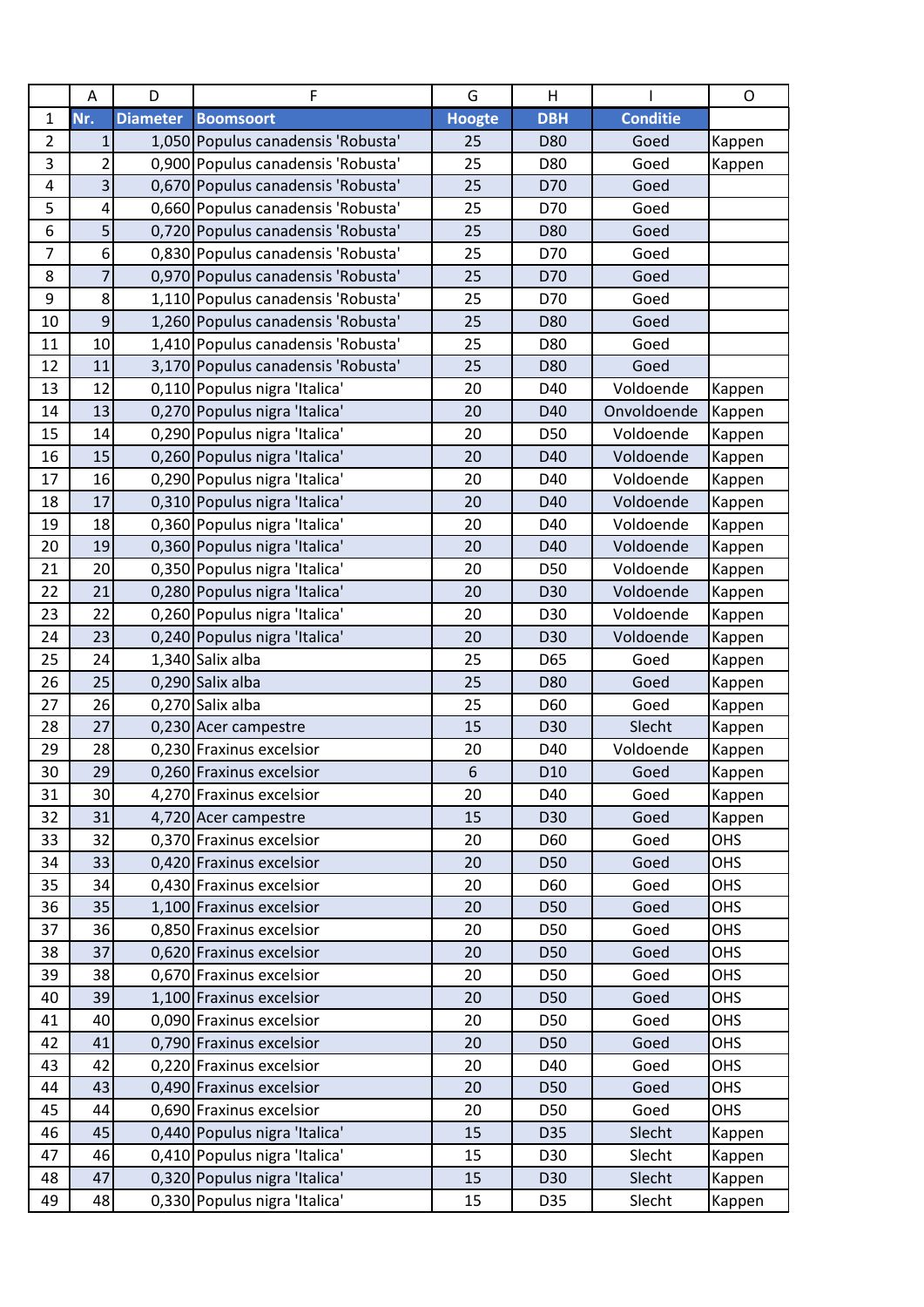|    | Α  | D | F                                  | G  | Н               |           | O          |
|----|----|---|------------------------------------|----|-----------------|-----------|------------|
| 50 | 49 |   | 0,330 Populus nigra 'Italica'      | 15 | D35             | Slecht    | Kappen     |
| 51 | 50 |   | 0,330 Populus nigra 'Italica'      | 15 | D30             | Slecht    | Kappen     |
| 52 | 51 |   | 0,330 Populus nigra 'Italica'      | 15 | D <sub>25</sub> | Slecht    | Kappen     |
| 53 | 52 |   | 0,330 Populus nigra 'Italica'      | 15 | D30             | Slecht    | Kappen     |
| 54 | 53 |   | 0,330 Populus nigra 'Italica'      | 10 | D <sub>20</sub> | Slecht    | Kappen     |
| 55 | 54 |   | 0,220 Populus nigra 'Italica'      | 12 | D30             | Slecht    | Kappen     |
| 56 | 55 |   | 0,240 Populus nigra 'Italica'      | 12 | D30             | Slecht    | Kappen     |
| 57 | 56 |   | 0,250 Populus nigra 'Italica'      | 12 | D30             | Slecht    | Kappen     |
| 58 | 57 |   | 0,890 Populus nigra 'Italica'      | 12 | D35             | Slecht    | Kappen     |
| 59 | 58 |   | 0,800 Populus nigra 'Italica'      | 12 | D35             | Slecht    | Kappen     |
| 60 | 59 |   | 0,710 Populus nigra 'Italica'      | 12 | D30             | Slecht    | Kappen     |
| 61 | 60 |   | 0,210 Populus nigra 'Italica'      | 12 | D40             | Slecht    | Kappen     |
| 62 | 61 |   | 0,140 Populus nigra 'Italica'      | 12 | D40             | Slecht    | Kappen     |
| 63 | 62 |   | 0,750 Populus nigra 'Italica'      | 12 | D35             | Slecht    | Kappen     |
| 64 | 63 |   | 1,590 Populus nigra 'Italica'      | 12 | D35             | Slecht    | Kappen     |
| 65 | 64 |   | 0,140 Populus nigra 'Italica'      | 12 | D35             | Slecht    | Kappen     |
| 66 | 65 |   | 0,280 Populus nigra 'Italica'      | 12 | D40             | Slecht    | Kappen     |
| 67 | 66 |   | 0,270 Populus nigra 'Italica'      | 12 | D30             | Slecht    | Kappen     |
| 68 | 67 |   | 0,240 Populus nigra 'Italica'      | 12 | D35             | Goed      | Kappen     |
| 69 | 68 |   | 3,800 Populus canadensis 'Robusta' | 25 | D50             | Goed      | <b>OHS</b> |
| 70 | 69 |   | 3,060 Alnus glutinosa              | 10 | D <sub>20</sub> | Goed      | <b>OHS</b> |
| 71 | 70 |   | 0,470 Salix alba                   | 20 | D45             | Goed      | OHS        |
| 72 | 71 |   | 0,470 Salix alba                   | 20 | D50             | Goed      | OHS        |
| 73 | 72 |   | 0,520 Fraxinus excelsior           | 15 | D30             | Goed      | OHS        |
|    |    |   |                                    |    |                 |           |            |
| 74 | 73 |   | 0,630 Betula pendula               | 12 | D <sub>25</sub> | Voldoende | Kappen     |
| 75 | 74 |   | 0,630 Betula pendula               | 15 | D <sub>25</sub> | Goed      | OHS        |
| 76 | 75 |   | 0,640 Betula pendula               | 18 | D30             | Goed      | OHS        |
| 77 | 76 |   | 0,970 Betula pendula               | 18 | D30             | Goed      | OHS        |
| 78 | 77 |   | 1,580 Fraxinus excelsior           | 20 | D70             | Goed      | Kappen     |
| 79 | 78 |   | 1,550 Fraxinus excelsior           | 20 | D50             | Goed      | Kappen     |
| 80 | 79 |   | 1,370 Fraxinus excelsior           | 20 | D50             | Goed      | Kappen     |
| 81 | 80 |   | 0,800 Fraxinus excelsior           | 20 | D45             | Goed      | OHS        |
| 82 | 81 |   | 0,750 Fraxinus excelsior           | 20 | D40             | Goed      | <b>OHS</b> |
| 83 | 82 |   | 0,160 Fraxinus excelsior           | 20 | D40             | Goed      | OHS        |
| 84 | 83 |   | 0,730 Fraxinus excelsior           | 20 | D40             | Goed      | <b>OHS</b> |
| 85 | 84 |   | 1,190 Fraxinus excelsior           | 20 | D30             | Goed      | OHS        |
| 86 | 85 |   | 0,400 Fraxinus excelsior           | 18 | D40             | Goed      | OHS        |
| 87 | 86 |   | 0,390 Fraxinus excelsior           | 18 | D40             | Goed      | <b>OHS</b> |
| 88 | 87 |   | 0,730 Fraxinus excelsior           | 18 | D45             | Goed      | kappen     |
| 89 | 88 |   | 0,710 Fraxinus excelsior           | 18 | D50             | Goed      | OHS        |
| 90 | 89 |   | 0,210 Fraxinus excelsior           | 18 | D40             | Goed      | OHS        |
| 91 | 90 |   | 0,160 Fraxinus excelsior           | 18 | D50             | Goed      | OHS        |
| 92 | 91 |   | 0,110 Fraxinus excelsior           | 18 | D35             | Goed      | OHS        |
| 93 | 92 |   | 0,090 Fraxinus excelsior           | 20 | D60             | Goed      | OHS        |
| 94 | 93 |   | 0,030 Acer campestre               | 12 | D35             | Goed      | OHS        |
| 95 | 94 |   | 0,090 Acer campestre               | 12 | D40             | Goed      | OHS        |
| 96 | 95 |   | 0,120 Acer campestre               | 12 | D45             | Goed      | OHS        |
| 97 | 96 |   | 0,190 Salix babilonica 'tortuosa'  | 12 | D40             | Goed      | Kappen     |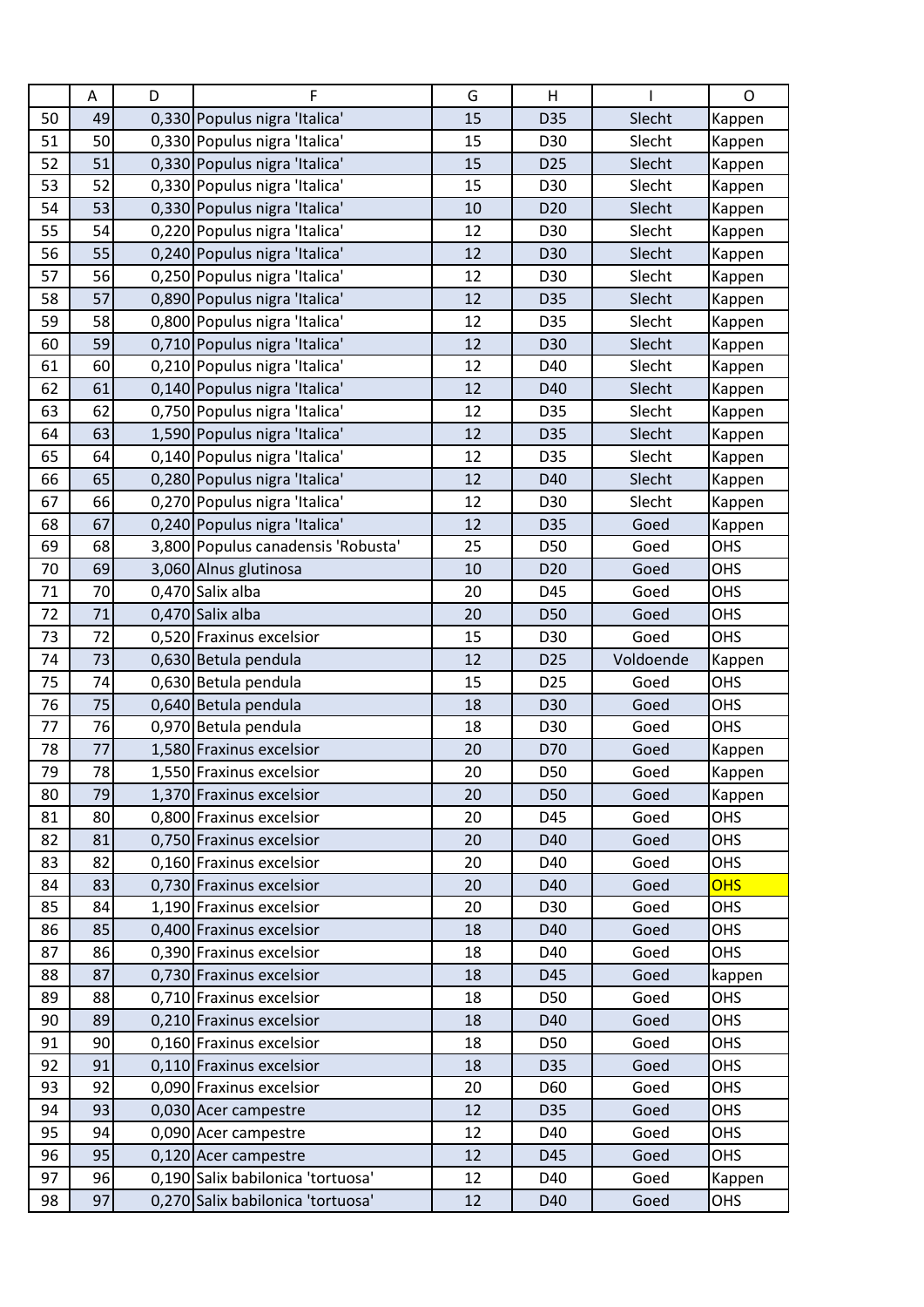|     | А   | D | F                                  | G                | Н               |           | O             |
|-----|-----|---|------------------------------------|------------------|-----------------|-----------|---------------|
| 99  | 98  |   | 0,030 Acer campestre               | 12               | D50             | Goed      | <b>OHS</b>    |
| 100 | 99  |   | 0,860 Alnus glutinosa              | 12               | D30             | Goed      | Kappen        |
| 101 | 100 |   | 0,130 Acer campestre               | 12               | D35             | Goed      | OHS           |
| 102 | 101 |   | 0,350 Acer campestre               | 12               | D50             | Goed      | OHS           |
| 103 | 102 |   | 0,280 Acer campestre               | 12               | D50             | Goed      | OHS           |
| 104 | 104 |   | 2,700 Salix babilonica 'tortuosa'  | $\boldsymbol{9}$ | D30             | Goed      | <b>OHS</b>    |
| 105 | 105 |   | 1,040 Acer campestre               | 12               | D55             | Goed      | <b>OHS</b>    |
| 106 | 106 |   | 0,190 Acer campestre               | 12               | D60             | Goed      | <b>OHS</b>    |
| 107 | 107 |   | 1,000 Acer campestre               | 12               | D35             | Goed      | OHS           |
| 108 | 108 |   | 0,950 Acer campestre               | 12               | D70             | Goed      | <b>OHS</b>    |
| 109 | 109 |   | 0,490 Acer campestre               | 12               | D45             | Goed      | OHS           |
| 110 | 110 |   | 0,500 Acer campestre               | 12               | D30             | Goed      | Kappen        |
| 111 | 111 |   | 1,250 Acer campestre               | 12               | D45             | Goed      | Kappen        |
| 112 | 112 |   | 2,590 Acer campestre               | 12               | D30             | Goed      | Kappen        |
| 113 | 113 |   | 0,250 Acer campestre               | 12               | D50             | Goed      | Kappen        |
| 114 | 114 |   | 0,230 Acer campestre               | 12               | D40             | Goed      | OHS           |
| 115 | 115 |   | -0,310 Acer campestre              | 12               | D40             | Goed      | Kappen        |
| 116 | 116 |   | 6,450 Populus canadensis 'Robusta' | 25               | D80             | Goed      | OHS           |
| 117 | 117 |   | 2,430 Populus canadensis 'Robusta' | 25               | D60             | Goed      | <b>OHS</b>    |
| 118 | 118 |   | 1,850 Populus canadensis 'Robusta' | 25               | D60             | Goed      | <b>OHS</b>    |
| 119 | 119 |   | 4,230 Populus canadensis 'Robusta' | 25               | D60             | Goed      | OHS           |
| 120 | 120 |   | 1,820 Populus canadensis 'Robusta' | 25               | D60             | Goed      | <b>OHS</b>    |
| 121 | 121 |   | 1,950 Populus canadensis 'Robusta' | 25               | D60             | Goed      | OHS           |
| 122 | 122 |   | 2,420 Populus canadensis 'Robusta' | 25               | D60             | Goed      | OHS           |
| 123 | 123 |   | 1,100 Populus canadensis 'Robusta' | 25               | D60             | Goed      | OHS           |
| 124 | 124 |   | 2,800 Populus canadensis 'Robusta' | 25               | D60             | Goed      | <b>OHS</b>    |
| 125 | 125 |   | 1,190 Populus canadensis 'Robusta' | 25               | D65             | Goed      | OHS           |
| 126 | 126 |   | 1,350 Populus canadensis 'Robusta' | 20               | D50             | Slecht    | Kappen        |
| 127 | 127 |   | 2,560 Populus canadensis 'Robusta' | 25               | D60             | Goed      | <b>OHS</b>    |
| 128 | 128 |   | 1,550 Populus canadensis 'Robusta' | 25               | D60             | Goed      | OHS           |
| 129 | 129 |   | 1,690 Populus canadensis 'Robusta' | 25               | D60             | Goed      | OHS           |
| 130 | 130 |   | 3,390 Populus canadensis 'Robusta' | 25               | D70             | Goed      | <b>OHS</b>    |
| 131 | 131 |   | 4,330 Populus canadensis 'Robusta' | 25               | D70             | Goed      | OHS           |
| 132 | 132 |   | 9,630 Aesculus hippocastanum       | 25               | D50             | Goed      | <b>Kappen</b> |
| 133 | 133 |   | 1,710 Fraxinus excelsior           | 25               | D40             | Goed      | <b>Kappen</b> |
| 134 | 134 |   | 1,110 Fraxinus excelsior           | 25               | D50             | Goed      | Kappen        |
| 135 | 135 |   | 0,480 Fraxinus excelsior           | 20               | D50             | Goed      | Kappen        |
| 136 | 136 |   | 0,620 Fraxinus excelsior           | 15               | D40             | Goed      | OHS           |
| 137 | 137 |   | 0,810 Fraxinus excelsior           | 15               | D45             | Goed      | <b>OHS</b>    |
| 138 | 138 |   | 0,350 Fraxinus excelsior           | 20               | D50             | Goed      | Kappen        |
| 139 | 139 |   | 0,470 Fraxinus excelsior           | 9                | D <sub>20</sub> | Voldoende | Kappen        |
| 140 | 140 |   | 0,500 Fraxinus excelsior           | 12               | D35             | Goed      | <b>Kappen</b> |
| 141 | 141 |   | 0,350 Aesculus hippocastanum       | 20               | D50             | Goed      | OHS           |
| 142 | 142 |   | 0,320 Aesculus hippocastanum       | 20               | D50             | Goed      | Kappen        |
| 143 | 143 |   | 0,310 Pinus nigra                  | 20               | D40             | Goed      | Kappen        |
| 144 | 144 |   | 0,320 Pinus nigra                  | 20               | D40             | Goed      | Kappen        |
| 145 | 145 |   | 0,450 Pinus nigra                  | 20               | D30             | Goed      | Kappen        |
| 146 | 146 |   | 0,440 Pinus nigra                  | 20               | D50             | Goed      | <b>OHS</b>    |
| 147 | 147 |   | 0,330 Juniperus communis           | 6                | D <sub>25</sub> | Goed      | OHS           |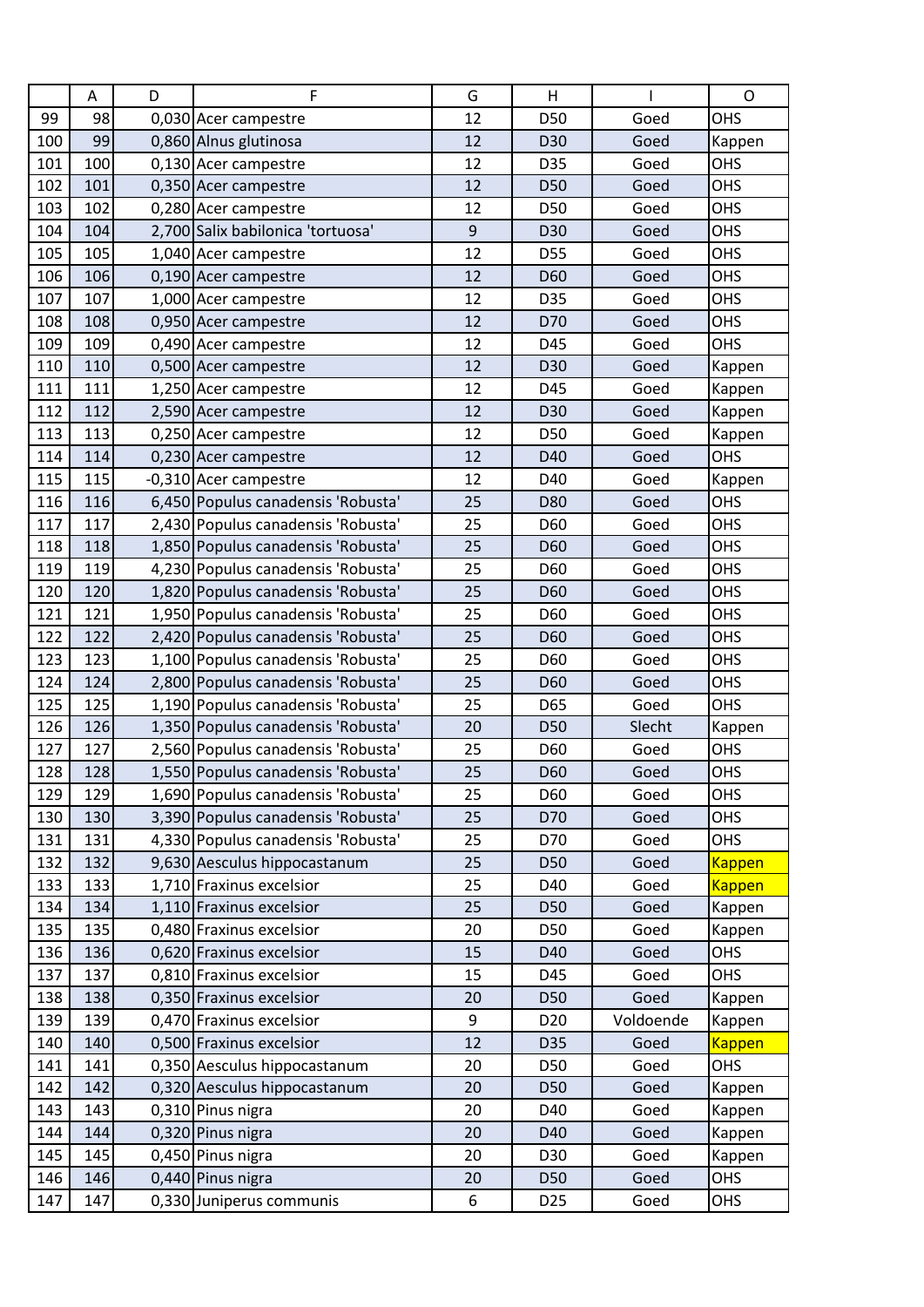|     | A   | D | F                            | G                | Н               |             | $\mathsf O$ |
|-----|-----|---|------------------------------|------------------|-----------------|-------------|-------------|
| 148 | 148 |   | 0,310 Fraxinus excelsior     | 20               | D45             | Goed        | OHS         |
| 149 | 149 |   | 0,050 Fraxinus excelsior     | 6                | D <sub>20</sub> | Onvoldoende | Kappen      |
| 150 | 150 |   | 0,610 Pinus nigra            | 20               | D35             | Goed        | OHS         |
| 151 | 151 |   | 1,930 Pinus nigra            | 20               | D60             | Goed        | Kappen      |
| 152 | 152 |   | 0,260 Fraxinus excelsior     | 18               | D30             | Goed        | Kappen      |
| 153 | 153 |   | 0,420 Fraxinus excelsior     | 20               | D45             | Goed        | Kappen      |
| 154 | 154 |   | 0,220 Pinus nigra            | 20               | D45             | Goed        | Kappen      |
| 155 | 155 |   | 0,060 Pinus nigra            | 12               | D <sub>20</sub> | Goed        | Kappen      |
| 156 | 156 |   | 1,010 Pinus nigra            | 20               | D30             | Goed        | Kappen      |
| 157 | 157 |   | 1,330 Pinus nigra            | 20               | D35             | Goed        | Kappen      |
| 158 | 158 |   | 0,920 Pinus nigra            | 20               | D <sub>25</sub> | Goed        | OHS         |
| 159 | 159 |   | 0,170 Pinus nigra            | 20               | D60             | Goed        | Kappen      |
| 160 | 160 |   | 1,020 Pinus nigra            | 6                | D <sub>15</sub> | Slecht      | Kappen      |
| 161 | 161 |   | 1,810 Pinus nigra            | 20               | D30             | Goed        | OHS         |
| 162 | 162 |   | -0,460 Pinus nigra           | 20               | D40             | Goed        | OHS         |
| 163 | 163 |   | 0,090 Pinus nigra            | 20               | D35             | Goed        | OHS         |
| 164 | 164 |   | 0,290 Pinus nigra            | 9                | D <sub>20</sub> | Goed        |             |
| 165 | 165 |   | 0,300 Pinus nigra            | 18               | D <sub>25</sub> | Goed        | Kappen      |
| 166 | 166 |   | 0,320 Fraxinus excelsior     | 20               | D45             | Goed        | Kappen      |
| 167 | 167 |   | 0,360 Fraxinus excelsior     | 20               | D40             | Goed        | <b>OHS</b>  |
| 168 | 168 |   | 2,110 Fraxinus excelsior     | 20               | D35             | Goed        | Kappen      |
| 169 | 169 |   | 1,420 Alnus glutinosa        | 20               | D30             | Goed        | Kappen      |
| 170 | 170 |   | 0,630 Alnus glutinosa        | 20               | D35             | Goed        | Kappen      |
| 171 | 171 |   | 0,380 Fraxinus excelsior     | 20               | D50             | Goed        | Kappen      |
| 172 | 172 |   | 0,180 Fraxinus excelsior     | 20               | D50             | Goed        | Kappen      |
| 173 | 173 |   | 1,420 Fraxinus excelsior     | 15               | D40             | Goed        | Kappen      |
| 174 | 174 |   | 0,350 Fraxinus excelsior     | 15               | D40             | Goed        | Kappen      |
| 175 | 175 |   | 2,500 Fraxinus excelsior     | 20               | D40             | Goed        | OHS         |
| 176 | 176 |   | 0,340 Ulmus hollandica       | $\boldsymbol{9}$ | D <sub>15</sub> | Goed        |             |
| 177 | 177 |   | 0,330 Acer campestre         | 12               | D30             | Goed        |             |
| 178 | 178 |   | 0,450 Fraxinus excelsior     | 20               | D35             | Goed        | <b>OHS</b>  |
| 179 | 179 |   | 1,400 Acer campestre         | 9                | D <sub>20</sub> | Goed        | Kappen      |
| 180 | 180 |   | 0,680 Fraxinus excelsior     | 18               | D40             | Goed        | OHS         |
| 181 | 181 |   | -0,520 Fraxinus excelsior    | 18               | D35             | Goed        | <b>OHS</b>  |
| 182 | 182 |   | 3,670 Fraxinus excelsior     | 20               | D50             | Goed        | OHS         |
| 183 | 183 |   | 3,890 Fraxinus excelsior     | 20               | D35             | Goed        | Kappen      |
| 184 | 184 |   | 2,240 Fraxinus excelsior     | $\overline{9}$   | D <sub>20</sub> | Voldoende   | Kappen      |
| 185 | 185 |   | 0,630 Betula pendula         | 15               | D30             | Goed        | OHS         |
| 186 | 186 |   | 0,260 Fraxinus excelsior     | $\boldsymbol{9}$ | D30             | Goed        | <b>OHS</b>  |
| 187 | 187 |   | -0,060 Betula pendula        | 18               | D35             | Goed        | Kappen      |
| 188 | 188 |   | 0,340 Fraxinus excelsior     | 20               | D50             | Goed        | Kappen      |
| 189 | 189 |   | -0,220 Alnus glutinosa       | 15               | D <sub>20</sub> | Goed        | Kappen      |
| 190 | 190 |   | 0,150 Alnus glutinosa        | 15               | D30             | Goed        |             |
| 191 | 191 |   | 0,310 Aesculus hippocastanum | 18               | D35             | Goed        | <b>OHS</b>  |
| 192 | 192 |   | 0,280 Pinus nigra            | 15               | D30             | Goed        | OHS         |
| 193 | 193 |   | 0,270 Pinus nigra            | 20               | D55             | Goed        |             |
| 194 | 194 |   | -0,210 Betula pendula        | 20               | D40             | Goed        |             |
| 195 | 195 |   | 1,360 Fraxinus excelsior     | 18               | D35             | Goed        | OHS         |
| 196 | 196 |   | 3,060 Betula pendula         | 18               | D40             | Goed        | OHS         |
|     |     |   |                              |                  |                 |             |             |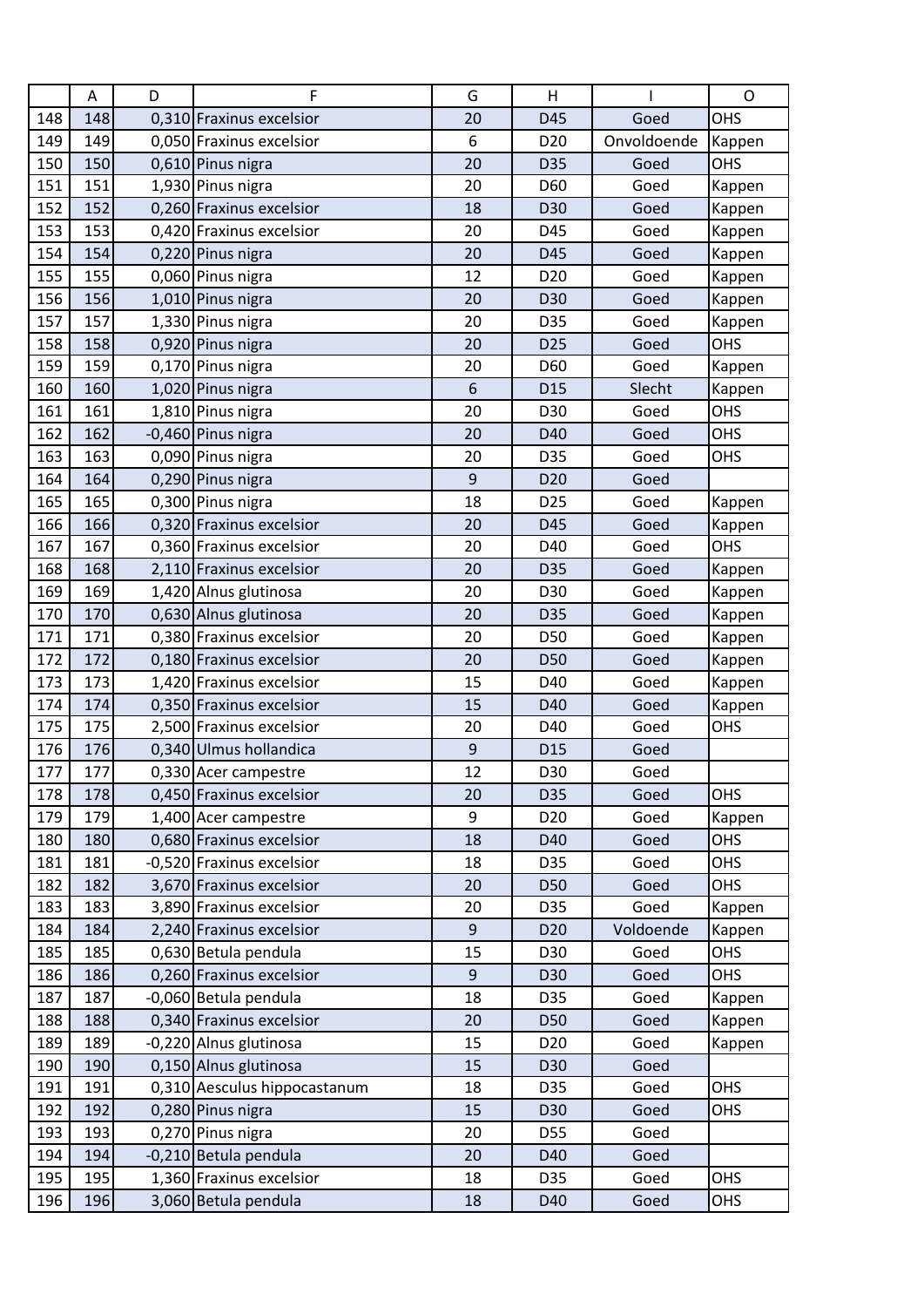|     | $\mathsf A$ | D | F                             | G  | H               |        | O          |
|-----|-------------|---|-------------------------------|----|-----------------|--------|------------|
| 197 | 197         |   | 0,020 Taxus baccata           | 6  | D <sub>15</sub> | Goed   | OHS        |
| 198 | 198         |   | -0,030 Taxus baccata          | 6  | D <sub>20</sub> | Goed   | OHS        |
| 199 | 199         |   | -0,240 Carpinus betulus       | 9  | D35             | Goed   |            |
| 200 | 200         |   | 2,240 Carpinus betulus        | 9  | D <sub>25</sub> | Goed   |            |
| 201 | 201         |   | -0,300 Betula pendula         | 18 | D40             | Goed   | Kappen     |
| 202 | 202         |   | 1,780 Quercus robur           | 20 | D60             | Goed   | Kappen     |
| 203 | 203         |   | 0,940 Aesculus hippocastanum  | 20 | D50             | Goed   | Kappen     |
| 204 | 204         |   | -0,050 Aesculus hippocastanum | 18 | D35             | Goed   | Kappen     |
| 205 | 205         |   | 0,250 Acer campestre          | 18 | D40             | Goed   | Kappen     |
| 206 | 206         |   | 0,130 Acer campestre          | 18 | D35             | Goed   | Kappen     |
| 207 | 207         |   | 0,170 Quercus robur           | 20 | D45             | Goed   | Kappen     |
| 208 | 208         |   | 0,200 Quercus robur           | 20 | D50             | Goed   | Kappen     |
| 209 | 209         |   | 0,200 Quercus robur           | 18 | D <sub>25</sub> | Goed   |            |
| 210 | 210         |   | 0,180 Alnus glutinosa         | 18 | D <sub>25</sub> | Goed   |            |
| 211 | 211         |   | 0,210 Aesculus hippocastanum  | 18 | D50             | Slecht | Kappen     |
| 212 | 212         |   | 0,000 Aesculus hippocastanum  | 20 | D55             | Goed   | Kappen     |
| 213 | 213         |   | 0,090 Acer campestre          | 15 | D <sub>25</sub> | Goed   | Kappen     |
| 214 | 214         |   | 0,010 Aesculus hippocastanum  | 9  | D <sub>20</sub> | Goed   | <b>BGS</b> |
| 215 | 215         |   | -0,780 Quercus robur          | 20 | D60             | Goed   | Kappen     |
| 216 | 216         |   | -0,440 Quercus robur          | 20 | D45             | Goed   | Kappen     |
| 217 | 217         |   | -0,610 Aesculus hippocastanum | 18 | D40             | Goed   |            |
| 218 | 218         |   | -0,170 Quercus robur          | 18 | D30             | Goed   |            |
| 219 | 219         |   | 0,610 Quercus robur           | 18 | D35             | Goed   | OHS        |
| 220 | 220         |   | -0,310 Quercus robur          | 18 | D <sub>25</sub> | Goed   | Kappen     |
| 221 | 221         |   | 0,460 Acer campestre          | 9  | D <sub>20</sub> | Goed   | Kappen     |
| 222 | 222         |   | -0,370 Acer campestre         | 18 | D50             | Goed   | OHS        |
| 223 | 223         |   | 0,370 Quercus robur           | 20 | D30             | Goed   | OHS        |
| 224 | 224         |   | 0,370 Quercus robur           | 20 | D50             | Goed   | Kappen     |
| 225 | 225         |   | -0,350 Quercus robur          | 20 | D50             | Goed   | OHS        |
| 226 | 226         |   | -0,300 Alnus glutinosa        | 15 | D <sub>25</sub> | Goed   |            |
| 227 | 227         |   | 0,100 Alnus glutinosa         | 15 | D <sub>20</sub> | Goed   | Kappen     |
| 228 | 228         |   | -0,810 Acer campestre         | 15 | D30             | Goed   | OHS        |
| 229 | 229         |   | 0,030 Alnus glutinosa         | 15 | D30             | Goed   | OHS        |
| 230 | 230         |   | 0,330 Quercus robur           | 20 | D45             | Goed   | OHS        |
| 231 | 231         |   | 0,220 Quercus robur           | 20 | D35             | Goed   |            |
| 232 | 232         |   | 0,110 Quercus robur           | 18 | D <sub>25</sub> | Goed   |            |
| 233 | 233         |   | -0,180 Quercus robur          | 20 | D35             | Goed   | OHS        |
| 234 | 234         |   | -0,150 Alnus glutinosa        | 18 | D <sub>25</sub> | Goed   |            |
| 235 | 235         |   | -0,080 Quercus robur          | 20 | D45             | Goed   | OHS        |
| 236 | 236         |   | -0,080 Quercus robur          | 18 | D35             | Goed   | OHS        |
| 237 | 237         |   | 0,230 Quercus robur           | 9  | D <sub>20</sub> | Slecht | Kappen     |
| 238 | 238         |   | 0,180 Acer campestre          | 12 | D30             | Goed   | OHS        |
| 239 | 239         |   | 0,060 Acer campestre          | 12 | D <sub>25</sub> | Goed   | OHS        |
| 240 | 240         |   | -0,370 Acer campestre         | 12 | D <sub>20</sub> | Goed   | OHS        |
| 241 | 241         |   | -0,050 Alnus glutinosa        | 15 | D30             | Goed   |            |
| 242 | 242         |   | -0,610 Quercus robur          | 20 | D55             | Goed   | OHS        |
| 243 | 243         |   | -0,150 Quercus robur          | 20 | D40             | Goed   |            |
| 244 | 244         |   | -0,260 Quercus robur          | 20 | D40             | Goed   | <b>OHS</b> |
| 245 | 245         |   | -0,450 Acer campestre         | 18 | D45             | Goed   | Kappen     |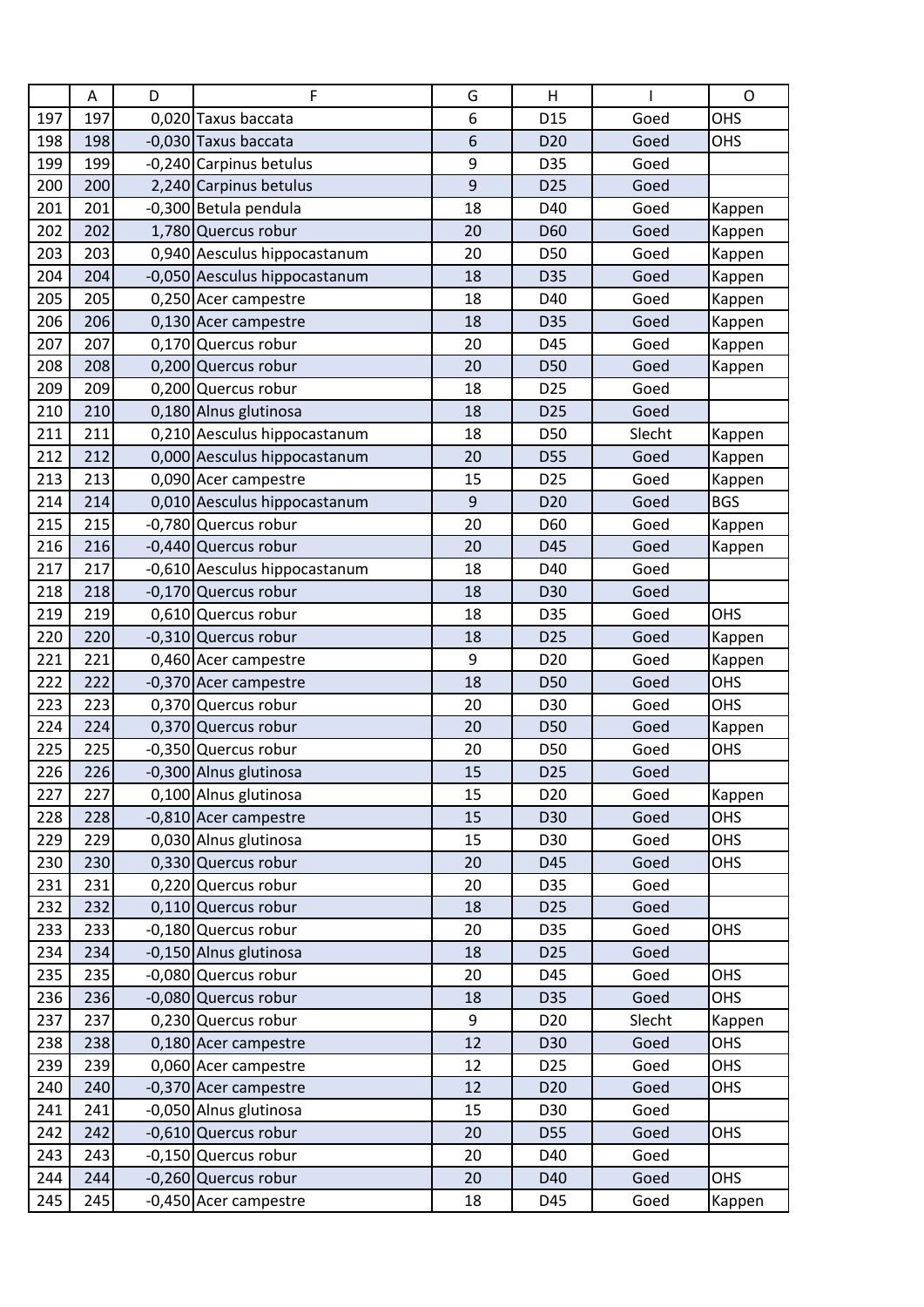|     | Α   | D | F                       | G                | Н               |           | O          |
|-----|-----|---|-------------------------|------------------|-----------------|-----------|------------|
| 246 | 246 |   | -0,090 Salix caprea     | 6                | D <sub>10</sub> |           |            |
| 247 | 247 |   | -0,220 Quercus patraea  | 6                | D11             |           | Kappen     |
| 248 | 248 |   | 0,450 Salix alba        | 6                | D35             | Slecht    | Kappen     |
| 249 | 249 |   | 0,360 Salix alba        | 6                | D30             | Slecht    | Kappen     |
| 250 | 250 |   | 0,010 Salix alba        | 6                | D30             | Goed      | OHS        |
| 251 | 251 |   | 0,050 Salix alba        | 6                | D <sub>25</sub> | Goed      | OHS        |
| 252 | 252 |   | 0,310 Salix alba        | $\boldsymbol{6}$ | D30             | Voldoende | <b>OHS</b> |
| 253 | 253 |   | 0,270 Salix alba        | 6                | D30             | Voldoende | Kappen     |
| 254 | 254 |   | -0,010 Salix alba       | 6                | D30             | Goed      | Kappen     |
| 255 | 255 |   | 0,210 Salix alba        | 6                | D30             | Goed      | Kappen     |
| 256 | 256 |   | 0,030 Salix alba        | 6                | D30             | Goed      | Kappen     |
| 257 | 257 |   | 0,020 Salix alba        | 6                | D30             | Goed      | Kappen     |
| 258 | 258 |   | 0,100 Salix alba        | 6                | D30             | Goed      | Kappen     |
| 259 | 259 |   | 0,150 Salix alba        | 6                | D30             | Voldoende | Kappen     |
| 260 | 260 |   | -0,090 Salix alba       | 20               | D65             | Goed      | OHS        |
| 261 | 261 |   | -0,180 Quercus robur    | 18               | D <sub>20</sub> | Goed      |            |
| 262 | 262 |   | -0,240 Quercus robur    | 20               | D40             | Goed      | OHS        |
| 263 | 263 |   | 0,320 Quercus robur     | 20               | D40             | Goed      | OHS        |
| 264 | 264 |   | 1,860 Alnus glutinosa   | 20               | D40             | Goed      |            |
| 265 | 265 |   | -0,730 Alnus glutinosa  | 18               | D <sub>20</sub> | Goed      |            |
| 266 | 266 |   | -0,530 Quercus robur    | 20               | D30             | Goed      |            |
| 267 | 267 |   | -0,740 Quercus robur    | 20               | D40             | Goed      | OHS        |
| 268 | 268 |   | -0,330 Quercus robur    | 20               | D50             | Goed      | OHS        |
| 269 | 269 |   | -0,400 Quercus robur    | 20               | D <sub>25</sub> | Goed      | OHS        |
| 270 | 270 |   | -0,360 Ulmus hollandica | 9                | D <sub>15</sub> | Goed      | <b>BGS</b> |
| 271 | 271 |   | -0,190 Acer campestre   | 9                | D <sub>20</sub> | Slecht    | Kappen     |
| 272 | 272 |   | -0,190 Ulmus hollandica | 18               | D <sub>20</sub> | Goed      |            |
| 273 | 273 |   | 0,020 Acer campestre    | 15               | D <sub>25</sub> | Goed      | OHS        |
| 274 | 274 |   | 0,020 Acer campestre    | 15               | D <sub>20</sub> | Goed      |            |
| 275 | 275 |   | 0,140 Quercus robur     | 20               | D50             | Goed      |            |
| 276 | 276 |   | 0,140 Quercus robur     | 20               | D40             | Goed      | OHS        |
| 277 | 277 |   | 0,320 Ulmus hollandica  | 9                | D15             | Goed      |            |
| 278 | 278 |   | 1,730 Alnus glutinosa   | 12               | D <sub>20</sub> | Goed      |            |
| 279 | 279 |   | 0,340 Ulmus hollandica  | 9                | D15             | Goed      |            |
| 280 | 280 |   | 0,340 Quercus robur     | 20               | D30             | Goed      |            |
| 281 | 281 |   | 0,310 Quercus robur     | 20               | D45             | Goed      | <b>OHS</b> |
| 282 | 282 |   | 0,060 Alnus glutinosa   | 12               | D <sub>20</sub> | Goed      | <b>OHS</b> |
| 283 | 283 |   | 0,530 Ilex aquifolium   | 6                | D <sub>15</sub> | Goed      | <b>OHS</b> |
| 284 | 284 |   | -0,030 Alnus glutinosa  | 15               | D <sub>25</sub> | Goed      |            |
| 285 | 285 |   | -0,100 Quercus robur    | 20               | D40             | Goed      | OHS        |
| 286 | 286 |   | 0,170 Alnus glutinosa   | 15               | D <sub>25</sub> | Goed      |            |
| 287 | 287 |   | -0,440 Acer campestre   | 18               | D45             | Goed      | OHS        |
| 288 | 288 |   | -0,150 Alnus glutinosa  | 20               | D35             | Goed      | OHS        |
| 289 | 289 |   | -0,030 Quercus robur    | 20               | D40             | Goed      | OHS        |
| 290 | 290 |   | -0,030 Quercus robur    | 20               | D55             | Goed      | OHS        |
| 291 | 291 |   | -0,300 Quercus robur    | 20               | D40             | Goed      |            |
| 292 | 292 |   | 0,860 Acer campestre    | 18               | D45             | Goed      | OHS        |
| 293 | 293 |   | -0,060 Ulmus hollandica | 20               | D30             | Goed      |            |
| 294 | 294 |   | -0,090 Alnus glutinosa  | 15               | D <sub>20</sub> | Goed      |            |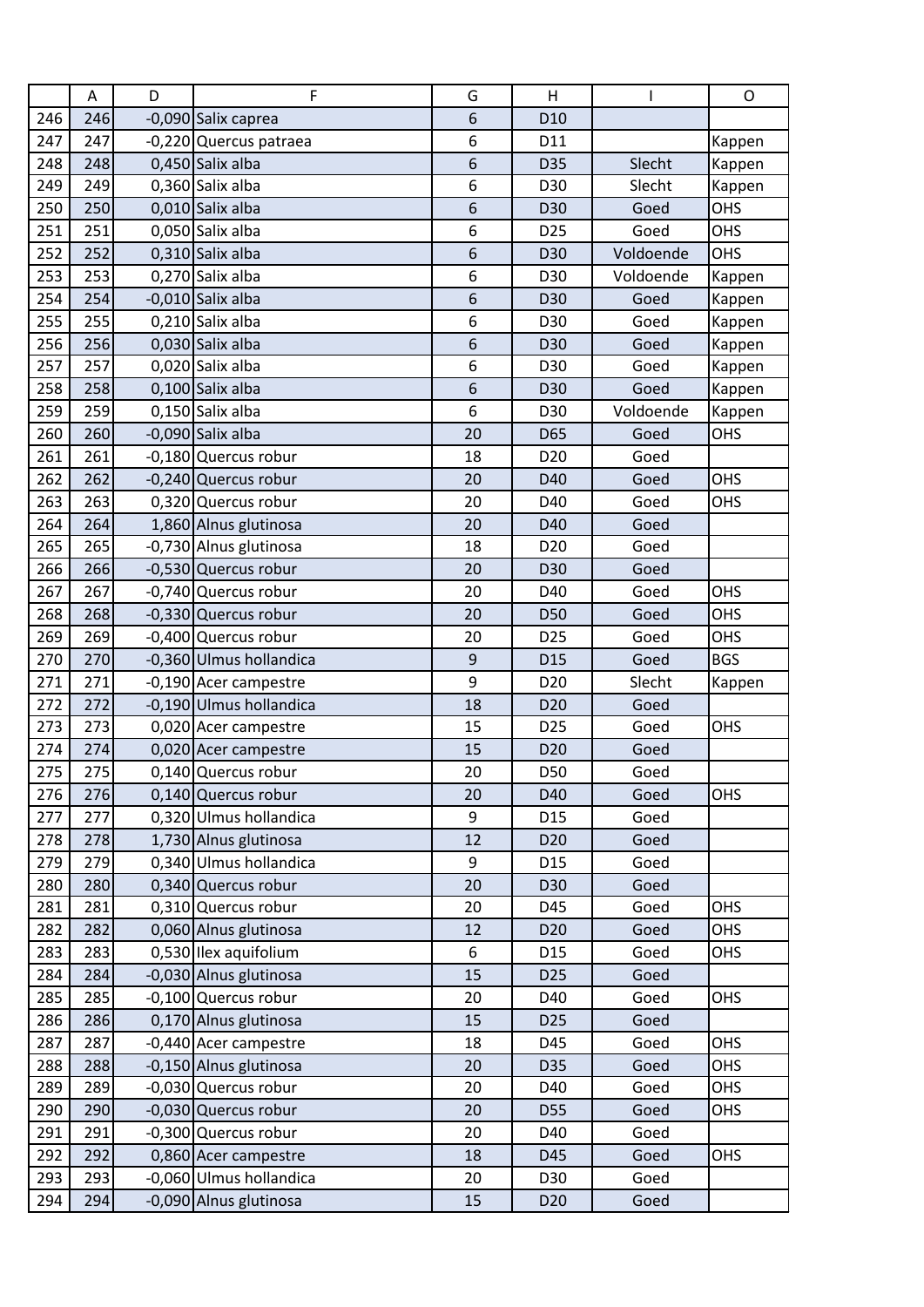|     | Α   | D | F                         | G  | Н               |             | O          |
|-----|-----|---|---------------------------|----|-----------------|-------------|------------|
| 295 | 295 |   | -0,090 Alnus glutinosa    | 18 | D30             | Goed        |            |
| 296 | 296 |   | 0,080 Ulmus hollandica    | 12 | D <sub>15</sub> | Goed        |            |
| 297 | 297 |   | 0,080 Ilex aquifolium     | 6  | D <sub>15</sub> | Goed        |            |
| 298 | 298 |   | -0,360 Ulmus hollandica   | 6  | D <sub>15</sub> |             |            |
| 299 | 299 |   | 0,100 Ulmus hollandica    | 20 | D35             | Goed        | OHS        |
| 300 | 300 |   | 0,170 Quercus robur       | 20 | D50             | Goed        | <b>OHS</b> |
| 301 | 301 |   | 0,160 Quercus robur       | 20 | D50             | Goed        | <b>OHS</b> |
| 302 | 302 |   | 0,030 Alnus glutinosa     | 20 | D <sub>25</sub> | Goed        |            |
| 303 | 303 |   | 0,040 Alnus glutinosa     | 12 | D <sub>20</sub> | Goed        | OHS        |
| 304 | 304 |   | 0,040 Alnus glutinosa     | 15 | D30             | Goed        | <b>OHS</b> |
| 305 | 305 |   | 0,270 Fraxinus excelsior  | 20 | D60             | Goed        | OHS        |
| 306 | 306 |   | 0,170 Ulmus hollandica    | 12 | D <sub>15</sub> | Goed        |            |
| 307 | 307 |   | -0,050 Acer campestre     | 9  | D <sub>15</sub> | Goed        | OHS        |
| 308 | 308 |   | -1,010 Acer campestre     | 15 | D30             | Goed        | OHS        |
| 309 | 309 |   | -1,030 Acer campestre     | 15 | D35             | Goed        | <b>OHS</b> |
| 310 | 310 |   | $-0,080$ Salix alba       | 6  | D40             | Goed        | OHS        |
| 311 | 311 |   | 0,090 Salix alba          | 6  | D40             | Slecht      | Kappen     |
| 312 | 312 |   | 0,190 Salix alba          | 6  | D45             | Goed        | OHS        |
| 313 | 313 |   | 0,030 Salix alba          | 6  | D40             | Slecht      | Kappen     |
| 314 | 314 |   | 0,110 Salix alba          | 6  | D45             | Goed        | OHS        |
| 315 | 315 |   | 0,040 Salix alba          | 6  | D40             | Goed        | OHS        |
| 316 | 316 |   | 0,130 Salix alba          | 6  | D40             | Goed        | OHS        |
| 317 | 317 |   | -0,070 Salix alba         | 6  | D35             | Goed        | Kappen     |
| 318 | 318 |   | $-0,080$ Salix alba       | 6  | D50             | Goed        | OHS        |
| 319 | 319 |   | -0,680 Salix alba         | 6  | D40             | Slecht      | Kappen     |
| 320 | 320 |   | $-0,040$ Salix alba       | 6  | D35             | Goed        | OHS        |
| 321 | 321 |   | -0,080 Salix alba         | 6  | D <sub>10</sub> |             |            |
| 322 | 322 |   | $-0,030$ Salix alba       | 20 | D80             | Goed        | OHS        |
| 323 | 323 |   | $-0,400$ Salix alba       | 6  | D30             | Goed        | OHS        |
| 324 | 324 |   | $-0,390$ Salix alba       | 6  | D35             | Goed        | OHS        |
| 325 | 325 |   | -0,440 Salix alba         | 6  | D35             | Goed        | Kappen     |
| 326 | 326 |   | -1,450 Sorbus intermedia  | 6  | D <sub>20</sub> | Voldoende   | Kappen     |
| 327 | 327 |   | -1,760 Sorbus intermedia  | 6  | D <sub>20</sub> | Onvoldoende | Kappen     |
| 328 | 328 |   | -1,680 Sorbus intermedia  | 6  | D <sub>20</sub> | Onvoldoende | Kappen     |
| 329 | 329 |   | -1,700 Sorbus intermedia  | 6  | D <sub>20</sub> | Goed        | <b>OHS</b> |
| 330 | 330 |   | -0,960 Platanus hispanica | 20 | D70             | Goed        | OHS        |
| 331 | 331 |   | -1,710 Platanus hispanica | 20 | D65             | Goed        | OHS        |
| 332 | 332 |   | -1,550 Fraxinus excelsior | 20 | D70             | Goed        | OHS        |
| 333 | 333 |   | -1,870 Fraxinus excelsior | 20 | D55             | Goed        | OHS        |
| 334 | 334 |   | -2,480 Fraxinus excelsior | 20 | D55             | Goed        | OHS        |
| 335 | 335 |   | -1,560 Fraxinus excelsior | 20 | D55             | Goed        | OHS        |
| 336 | 336 |   | -1,640 Ilex aquifolium    | 6  | D <sub>10</sub> | Goed        |            |
| 337 | 337 |   | -1,510 Fraxinus excelsior | 20 | D60             | Goed        | OHS        |
| 338 | 338 |   | -1,660 Ilex aquifolium    | 6  | D <sub>15</sub> | Goed        |            |
| 339 | 339 |   | -1,720 Ilex aquifolium    | 6  | D <sub>10</sub> | Goed        |            |
| 340 | 340 |   | -1,650 Fraxinus excelsior | 20 | D50             | Goed        | OHS        |
| 341 | 341 |   | -2,070 Ilex aquifolium    | 10 | D <sub>15</sub> | Goed        |            |
| 342 | 342 |   | -1,640 Alnus glutinosa    | 18 | D40             | Goed        | OHS        |
| 343 | 343 |   | -2,060 Ilex aquifolium    | 6  | D <sub>15</sub> | Goed        | OHS        |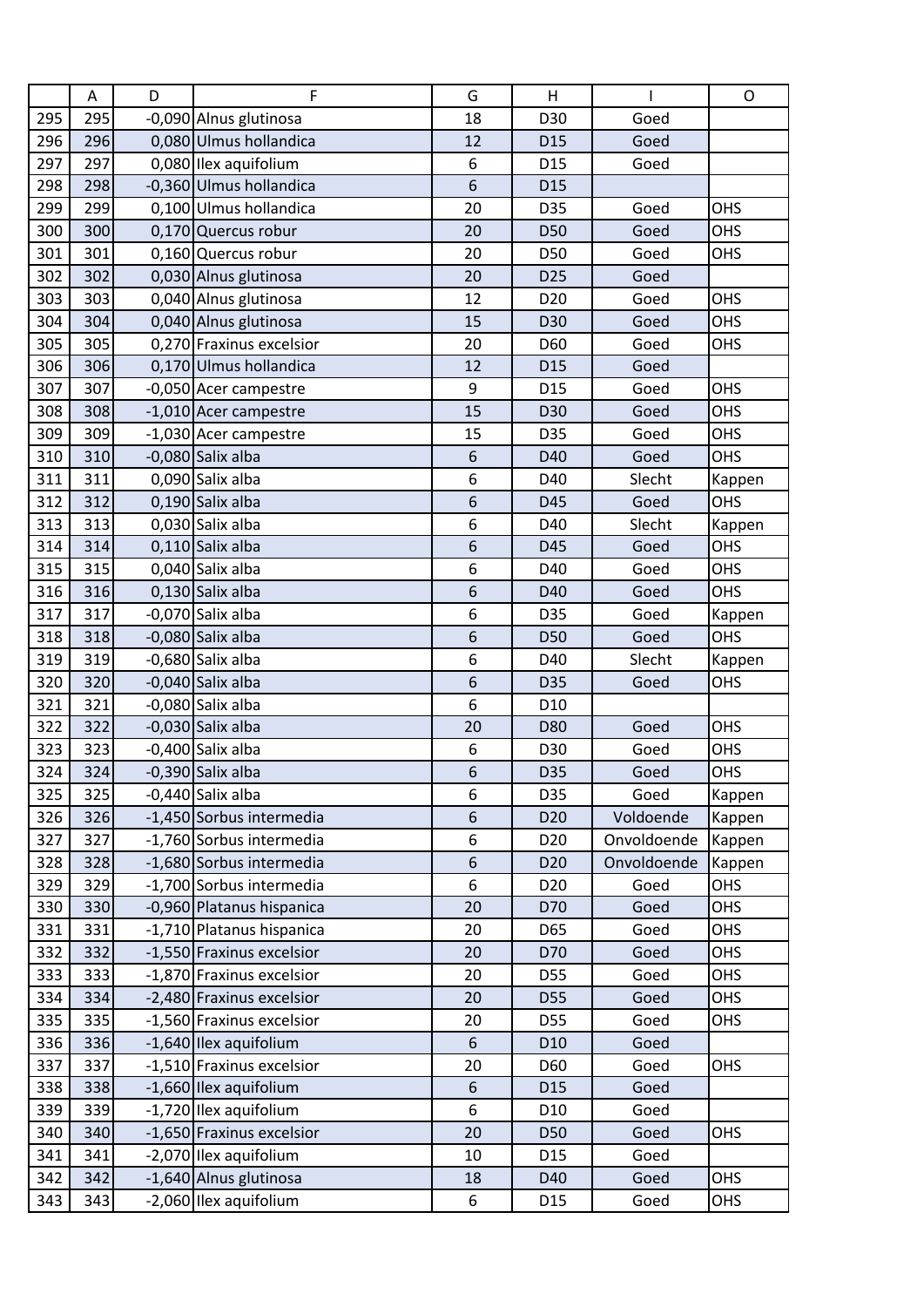|     | Α   | D | F                             | G                | H               |      | $\circ$    |
|-----|-----|---|-------------------------------|------------------|-----------------|------|------------|
| 344 | 344 |   | -1,700 Ilex aquifolium        | 6                | D <sub>15</sub> | Goed |            |
| 345 | 345 |   | -1,440 Aesculus hippocastanum | 20               | D60             | Goed | <b>OHS</b> |
| 346 | 346 |   | -1,630 Ilex aquifolium        | 6                | D <sub>10</sub> | Goed |            |
| 347 | 347 |   | -1,620 Quercus robur          | 20               | D60             | Goed | OHS        |
| 348 | 348 |   | -1,570 Ulmus hollandica       | 12               | D <sub>20</sub> | Goed | OHS        |
| 349 | 349 |   | -1,540 Ulmus hollandica       | 12               | D <sub>25</sub> | Goed | OHS        |
| 350 | 350 |   | -1,580 Ilex aquifolium        | 6                | D <sub>15</sub> | Goed | OHS        |
| 351 | 351 |   | -1,790 Quercus robur          | 20               | D40             | Goed | Kappen     |
| 352 | 352 |   | -1,140 Fraxinus excelsior     | 20               | D45             | Goed | Kappen     |
| 353 | 353 |   | -1,500 Acer campestre         | 18               | D45             | Goed | Kappen     |
| 354 | 354 |   | -1,120 Fraxinus excelsior     | 20               | D50             | Goed | Kappen     |
| 355 | 355 |   | -1,250 Fraxinus excelsior     | 18               | D35             | Goed | Kappen     |
| 356 | 356 |   | -1,270 Fraxinus excelsior     | 18               | D40             | Goed | Kappen     |
| 357 | 357 |   | -1,560 Ilex aquifolium        | 6                | D <sub>15</sub> | Goed | Kappen     |
| 358 | 358 |   | -0,640 Fraxinus excelsior     | 20               | D50             | Goed | Kappen     |
| 359 | 359 |   | -1,240 Fraxinus excelsior     | 20               | D50             | Goed | Kappen     |
| 360 | 360 |   | $-1,250$ Pinus nigra          | 25               | D35             | Goed | Kappen     |
| 361 | 361 |   | -1,530 Pinus nigra            | 25               | D30             | Goed | Kappen     |
| 362 | 362 |   | -1,440 Fraxinus excelsior     | 20               | D45             | Goed | Kappen     |
| 363 | 363 |   | -1,730 Fraxinus excelsior     | 20               | D45             | Goed | Kappen     |
| 364 | 364 |   | -1,740 Fraxinus excelsior     | 20               | D <sub>50</sub> | Goed | Kappen     |
| 365 | 365 |   | -1,440 Fraxinus excelsior     | 20               | D60             | Goed | Kappen     |
| 366 | 366 |   | -1,480 Ilex aquifolium        | 6                | D <sub>15</sub> | Goed | Kappen     |
| 367 | 367 |   | -1,800 Ilex aquifolium        | 6                | D <sub>15</sub> | Goed | Kappen     |
| 368 | 368 |   | -1,870 Ilex aquifolium        | 6                | D <sub>10</sub> | Goed | Kappen     |
| 369 | 369 |   | -1,960 Ilex aquifolium        | 6                | D <sub>10</sub> | Goed | Kappen     |
| 370 | 370 |   | -1,750 Acer campestre         | 12               | D <sub>20</sub> | Goed | Kappen     |
| 371 | 371 |   | -1,380 Aesculus hippocastanum | 18               | D35             | Goed | Kappen     |
| 372 | 372 |   | -1,290 Betula pendula         | 18               | D35             | Goed | Kappen     |
| 373 | 373 |   | -1,280 Pinus nigra            | 20               | D50             | Goed | Kappen     |
| 374 | 374 |   | -1,390 Taxus baccata          | 9                | D <sub>10</sub> | Goed | Kappen     |
| 375 | 375 |   | -1,390 Taxus baccata          | 6                | D15             | Goed | Kappen     |
| 376 | 376 |   | -1,360 Aesculus hippocastanum | 12               | D <sub>15</sub> | Goed | Kappen     |
| 377 | 377 |   | -1,620 Quercus robur          | 18               | D35             | Goed | Kappen     |
| 378 | 378 |   | -1,960 Quercus robur          | 20               | <b>D55</b>      | Goed | Kappen     |
| 379 | 379 |   | -1,690 Ulmus hollandica       | 9                | D <sub>15</sub> | Goed | Kappen     |
| 380 | 380 |   | -1,740 Ulmus hollandica       | $\boldsymbol{9}$ | D <sub>15</sub> | Goed | Kappen     |
| 381 | 381 |   | -1,760 Ulmus hollandica       | 6                | D <sub>10</sub> | Goed | Kappen     |
| 382 | 382 |   | -1,370 Quercus robur          | 20               | D50             | Goed | Kappen     |
| 383 | 383 |   | -1,580 Fraxinus excelsior     | 20               | D50             | Goed | Kappen     |
| 384 | 384 |   | -1,830 Quercus robur          | 20               | D35             | Goed | Kappen     |
| 385 | 385 |   | -1,750 Quercus robur          | 20               | <b>D55</b>      | Goed | Kappen     |
| 386 | 386 |   | -1,980 Alnus glutinosa        | 18               | D40             | Goed | Kappen     |
| 387 | 387 |   | -1,950 Ulmus hollandica       | 9                | D15             | Goed | Kappen     |
| 388 | 388 |   | -1,700 Quercus robur          | 20               | D45             | Goed | Kappen     |
| 389 | 389 |   | -1,660 Alnus glutinosa        | 18               | D30             | Goed | Kappen     |
| 390 | 390 |   | -1,630 Quercus robur          | 20               | D <sub>55</sub> | Goed | Kappen     |
| 391 | 391 |   | -2,080 Alnus glutinosa        | 18               | D30             | Goed | Kappen     |
| 392 | 392 |   | -1,920 Alnus glutinosa        | 20               | D45             | Goed | Kappen     |
|     |     |   |                               |                  |                 |      |            |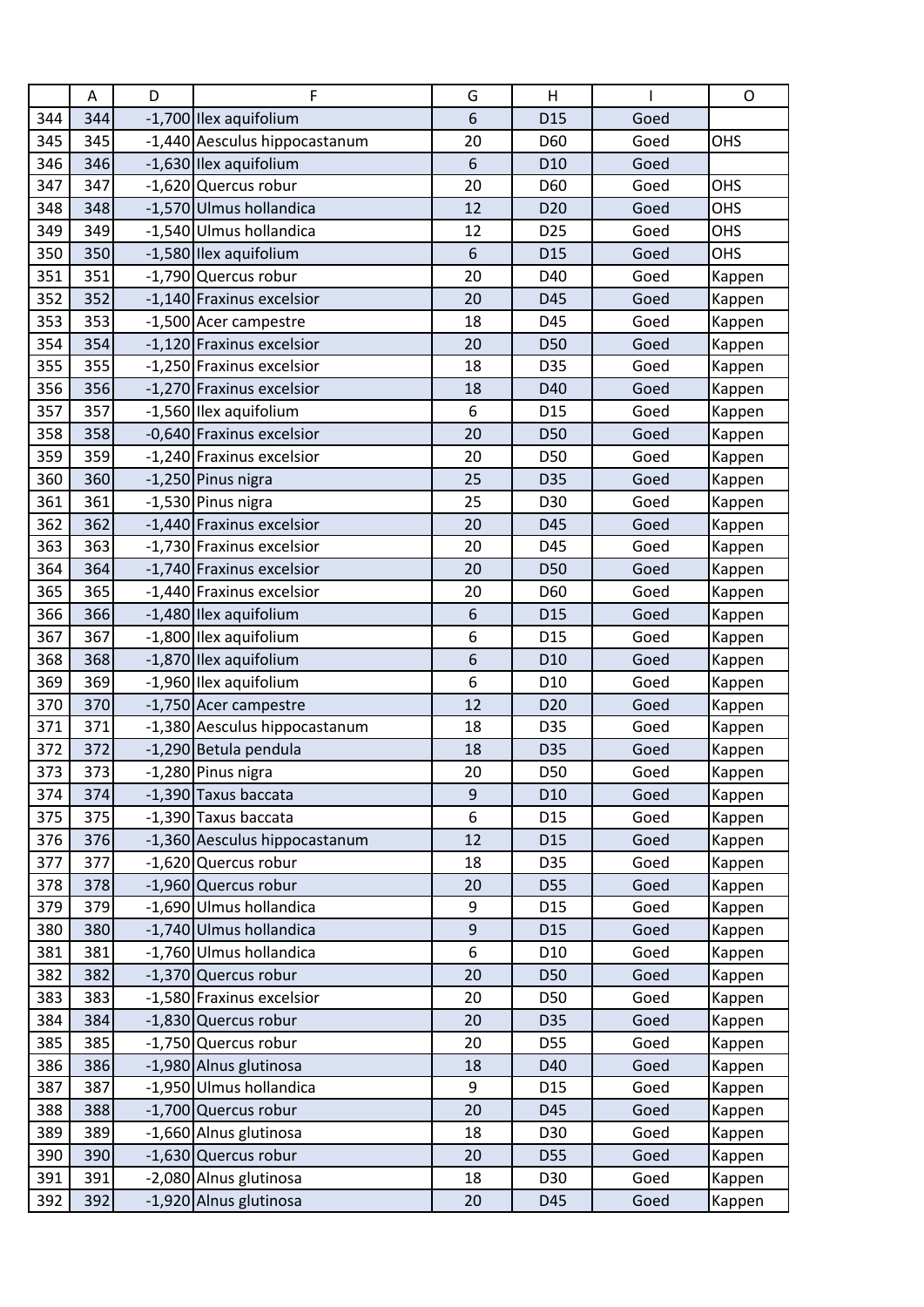|     | A   | D | F                         | G           | Н               |             | $\mathsf{O}$  |
|-----|-----|---|---------------------------|-------------|-----------------|-------------|---------------|
| 393 | 393 |   | -1,920 Quercus robur      | 18          | D35             | Goed        | Kappen        |
| 394 | 394 |   | -1,920 Quercus robur      | 20          | D50             | Goed        | Kappen        |
| 395 | 395 |   | -2,130 Alnus glutinosa    | 18          | D35             | Goed        | Kappen        |
| 396 | 396 |   | -2,120 Alnus glutinosa    | 15          | D <sub>25</sub> | Goed        | Kappen        |
| 397 | 397 |   | -1,940 Quercus robur      | 20          | D45             | Goed        | Kappen        |
| 398 | 398 |   | -1,950 Alnus glutinosa    | 15          | D <sub>25</sub> | Goed        | Kappen        |
| 399 | 399 |   | -1,850 Alnus glutinosa    | 18          | D35             | Goed        | Kappen        |
| 400 | 400 |   | -1,750 Acer campestre     | 6           | D <sub>15</sub> | Goed        | Kappen        |
| 401 | 401 |   | -1,320 Quercus robur      | 20          | D35             | Goed        | Kappen        |
| 402 | 402 |   | -1,640 Alnus glutinosa    | 20          | D35             | Goed        | Kappen        |
| 403 | 403 |   | -1,670 Quercus robur      | 20          | D35             | Goed        | Kappen        |
| 404 | 404 |   | -2,010 Ilex aquifolium    | 6           | D <sub>10</sub> | Goed        | Kappen        |
| 405 | 405 |   | -1,510 Alnus glutinosa    | 18          | D30             | Goed        | Kappen        |
| 406 | 406 |   | -2,320 Quercus robur      | 20          | D40             | Goed        | Kappen        |
| 407 | 407 |   | -2,410 Ilex aquifolium    | 6           | D <sub>15</sub> | Goed        |               |
| 408 | 408 |   | -2,140 Alnus glutinosa    | 18          | D35             | Goed        | OHS           |
| 409 | 409 |   | 3,520 Alnus glutinosa     | 15          | D30             | Goed        |               |
| 410 | 410 |   | 2,600 Quercus robur       | 20          | D35             | Goed        | OHS           |
| 411 | 411 |   | 3,620 Quercus robur       | 20          | D45             | Goed        | OHS           |
| 412 | 412 |   | 1,170 Quercus robur       | 20          | D40             | Goed        | OHS           |
| 413 | 413 |   | -1,750 Alnus glutinosa    | 18          | D <sub>20</sub> | Goed        |               |
| 414 | 414 |   | -1,710 Alnus glutinosa    | $\mathsf 9$ | D <sub>15</sub> | Goed        |               |
| 415 | 415 |   | -1,040 Pinus nigra        | 11          | D30             | Goed        | OHS           |
| 416 | 416 |   | -1,090 Pinus nigra        | 15          | D45             | Goed        | OHS           |
| 417 | 417 |   | $-1,120$ Pinus nigra      | 6           | D <sub>15</sub> | Slecht      | Kappen        |
| 418 | 418 |   | -1,630 Pinus nigra        | 14          | D40             | Goed        | Kappen        |
| 419 | 419 |   | -2,320 Carpinus betulus   | 8           | D <sub>15</sub> | Goed        | Kappen        |
| 420 | 420 |   | -1,360 Carpinus betulus   | 10          | D <sub>25</sub> | Goed        | <b>BGS</b>    |
| 421 | 421 |   | -1,440 Fraxinus excelsior | 12          | D35             | Goed        | <b>OHS</b>    |
| 422 | 422 |   | -1,110 Fraxinus excelsior | 16          | D45             | Goed        | Kappen        |
| 423 | 423 |   | -1,230 Ulmus hollandica   | 10          | D <sub>15</sub> | Goed        | Kappen        |
| 424 | 424 |   | 0,210 Pinus nigra         | 20          | D <sub>20</sub> | Goed        | Kappen        |
| 425 | 425 |   | 0,190 Pinus nigra         | 20          | D15             | Goed        | Kappen        |
| 426 | 426 |   | -0,390 Pinus nigra        | 20          | D <sub>25</sub> | Goed        | Kappen        |
| 427 | 427 |   | 0,110 Pinus nigra         | 20          | D <sub>25</sub> | Goed        | Kappen        |
| 428 | 428 |   | 0,590 Pinus nigra         | 20          | D <sub>25</sub> | Goed        | Kappen        |
| 429 | 429 |   | 1,530 Pinus nigra         | 20          | D30             | Goed        | Kappen        |
| 430 | 430 |   | 0,570 Pinus nigra         | 20          | D15             | Afgestorven | <b>Kappen</b> |
| 431 | 431 |   | 0,260 Pinus nigra         | 15          | D15             | Afgestorven | <b>Kappen</b> |
| 432 | 432 |   | -0,350 Pinus nigra        | 20          | D <sub>25</sub> | Goed        | Kappen        |
| 433 | 433 |   | 1,640 Pinus nigra         | 20          | D35             | Goed        | Kappen        |
| 434 | 434 |   | 2,110 Pinus nigra         | 20          | D35             | Goed        | OHS           |
| 435 | 435 |   | 2,110 Pinus nigra         | 20          | D40             | Goed        | OHS           |
| 436 | 436 |   | 2,110 Pinus nigra         | 20          | D40             | Goed        | <b>OHS</b>    |
| 437 | 437 |   | 2,110 Pinus nigra         | 20          | D50             | Goed        | Kappen        |
| 438 | 438 |   | 0,790 Pinus nigra         | 20          | D40             | Goed        | Kappen        |
| 439 | 439 |   | 1,180 Pinus nigra         | 20          | D40             | Goed        | Kappen        |
| 440 | 440 |   | -1,310 Betula pendula     | 14          | D40             | Goed        | <b>BGS</b>    |
| 441 | 441 |   | -1,230 Quercus robur      | 10          | D <sub>20</sub> | Goed        | <b>BGS</b>    |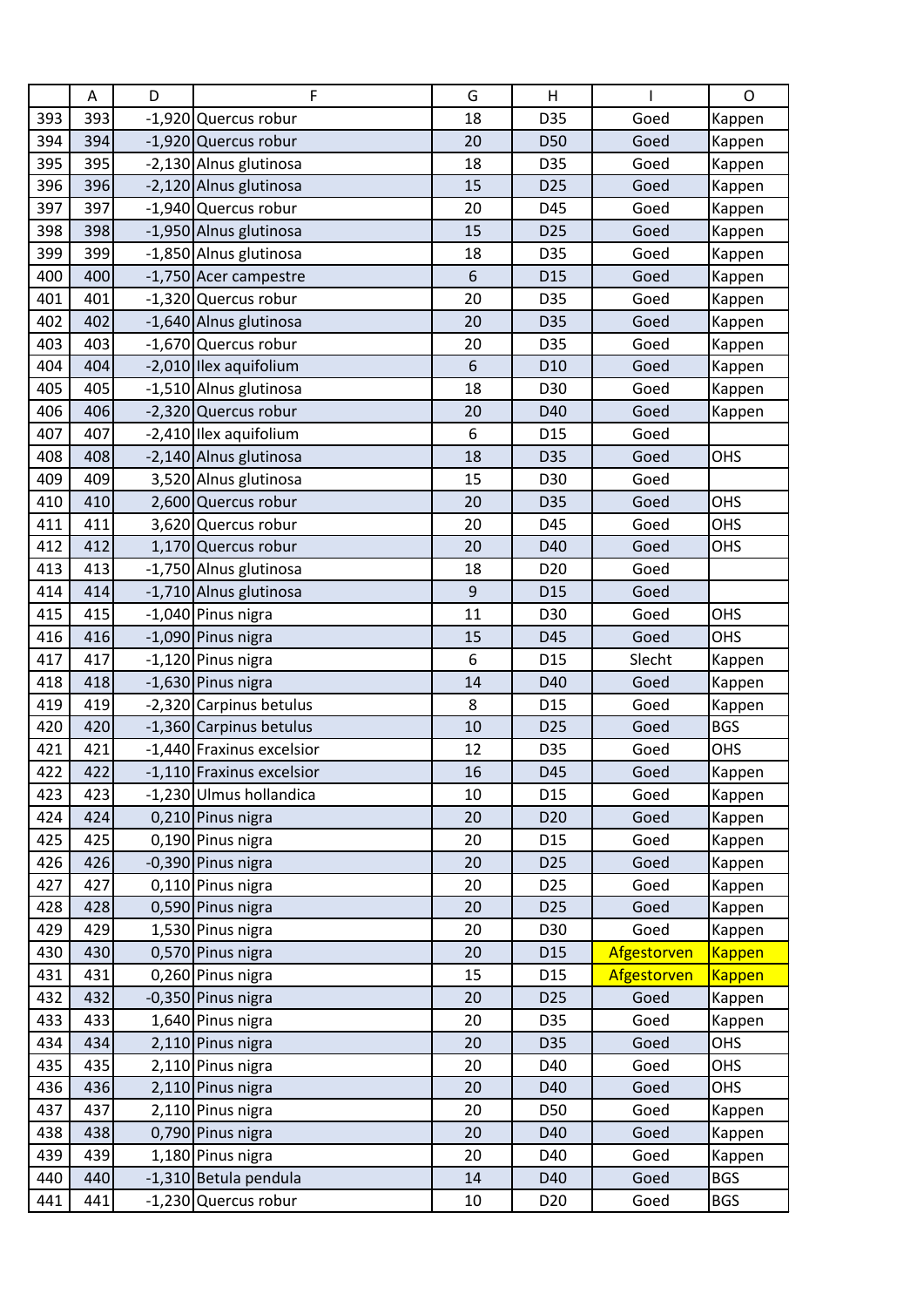|     | Α   | D | F                               | G  | Н               |      | O          |
|-----|-----|---|---------------------------------|----|-----------------|------|------------|
| 442 | 442 |   | -1,530 Aesculus hippocastanum   | 6  | D <sub>15</sub> | Goed | <b>BGS</b> |
| 443 | 443 |   | -1,720 Carpinus betulus         | 6  | D <sub>15</sub> | Goed | <b>BGS</b> |
| 444 | 444 |   | -1,610 Aesculus hippocastanum   | 8  | D <sub>25</sub> | Goed | <b>BGS</b> |
| 445 | 445 |   | -1,640 Betula pendula           | 14 | D30             | Goed |            |
| 446 | 446 |   | -1,630 Quercus robur            | 6  | D <sub>15</sub> | Goed | <b>BGS</b> |
| 447 | 447 |   | -1,580 Quercus robur            | 6  | D <sub>15</sub> | Goed | <b>BGS</b> |
| 448 | 448 |   | -1,690 Aesculus hippocastanum   | 6  | D <sub>20</sub> | Goed | <b>BGS</b> |
| 449 | 449 |   | -1,420 Quercus robur            | 10 | D <sub>25</sub> | Goed | <b>BGS</b> |
| 450 | 450 |   | -1,570 Betula pendula           | 12 | D <sub>20</sub> | Goed | <b>BGS</b> |
| 451 | 451 |   | -1,520 Carpinus betulus         | 10 | D30             | Goed | <b>BGS</b> |
| 452 | 452 |   | -1,640 Quercus robur            | 6  | D <sub>15</sub> | Goed | <b>BGS</b> |
| 453 | 453 |   | -1,490 Carpinus betulus         | 8  | D <sub>20</sub> | Goed | <b>BGS</b> |
| 454 | 454 |   | -1,540 Acer campestre           | 8  | D <sub>25</sub> | Goed | <b>BGS</b> |
| 455 | 455 |   | -1,470 Carpinus betulus         | 8  | D <sub>20</sub> | Goed | Kappen     |
| 456 | 456 |   | -0,910 Aesculus hippocastanum   | 10 | D30             | Goed | Kappen     |
| 457 | 457 |   | -0,720 Pinus nigra              | 12 | D40             | Goed | Kappen     |
| 458 | 458 |   | $-1,240$ Pinus nigra            | 15 | D40             | Goed | OHS        |
| 459 | 459 |   | -1,270 Pinus nigra              | 16 | D50             | Goed | OHS        |
| 460 | 460 |   | -1,260 Betula pendula           | 14 | D30             | Goed | <b>BGS</b> |
| 461 | 461 |   | -1,000 Picea abies              | 8  | D <sub>15</sub> | Goed |            |
| 462 | 462 |   | -0,590 Betula pendula           | 15 | D40             | Goed | <b>BGS</b> |
| 463 | 463 |   | -1,580 Aesculus hippocastanum   | 8  | D <sub>20</sub> | Goed | Kappen     |
| 464 | 464 |   | 3,360 Betula pendula            | 12 | D <sub>25</sub> | Goed | <b>BGS</b> |
| 465 | 465 |   | 3,360 Alnus glutinosa           | 10 | D30             | Goed | Kappen     |
| 466 | 466 |   | -1,230 Salix caprea             | 6  | D <sub>20</sub> | Goed | Kappen     |
| 467 | 467 |   | -1,220 Chameacyparis lawsoniana | 10 | D30             | Goed | Kappen     |
| 468 | 468 |   | -1,220 Chameacyparis lawsoniana | 10 | D30             | Goed | Kappen     |
| 469 | 469 |   | -1,370 Chameacyparis lawsoniana | 10 | D <sub>22</sub> | Goed | Kappen     |
| 470 | 470 |   | -1,430 Chameacyparis lawsoniana | 10 | D <sub>25</sub> | Goed | Kappen     |
| 471 | 471 |   | -1,070 Aesculus hippocastanum   | 10 | D38             | Goed | Kappen     |
| 472 | 472 |   | -1,420 Aesculus hippocastanum   | 15 | D50             | Goed | Kappen     |
| 473 | 473 |   | -1,440 Aesculus hippocastanum   | 14 | D30             | Goed | Kappen     |
| 474 | 474 |   | 4,700 Quercus robur             | 20 | D60             | Goed | Kappen     |
| 475 | 475 |   | -0,160 Alnus glutinosa          | 16 | D <sub>20</sub> | Goed | Kappen     |
| 476 | 476 |   | 0,250 Alnus glutinosa           | 15 | D35             | Goed | Kappen     |
| 477 | 477 |   | -0,250 Acer campestre           | 5  | D <sub>20</sub> | Goed | Kappen     |
| 478 | 478 |   | -1,870 Quercus robur            | 16 | D <sub>25</sub> | Goed | Kappen     |
| 479 | 479 |   | -1,600 Quercus robur            | 15 | D <sub>28</sub> | Goed | Kappen     |
| 480 | 480 |   | -1,780 Quercus robur            | 20 | D40             | Goed |            |
| 481 | 481 |   | -1,800 Alnus glutinosa          | 16 | D28             | Goed | OHS        |
| 482 | 482 |   | -1,470 Alnus glutinosa          | 16 | D28             | Goed |            |
| 483 | 483 |   | -1,680 Quercus robur            | 20 | D40             | Goed | OHS        |
| 484 | 484 |   | 1,270 Alnus glutinosa           | 14 | D <sub>25</sub> | Goed |            |
| 485 | 485 |   | 4,680 Quercus robur             | 20 | D45             | Goed | OHS        |
| 486 | 486 |   | 5,330 Quercus robur             | 20 | D <sub>25</sub> | Goed |            |
| 487 | 487 |   | 3,820 Quercus robur             | 24 | D52             | Goed | OHS        |
| 488 | 488 |   | 3,820 Ilex aquifolium           | 6  | D15             | Goed | <b>BGS</b> |
| 489 | 489 |   | 3,820 Quercus robur             | 20 | D35             | Goed |            |
| 490 | 490 |   | 3,820 Quercus robur             | 20 | D38             | Goed | OHS        |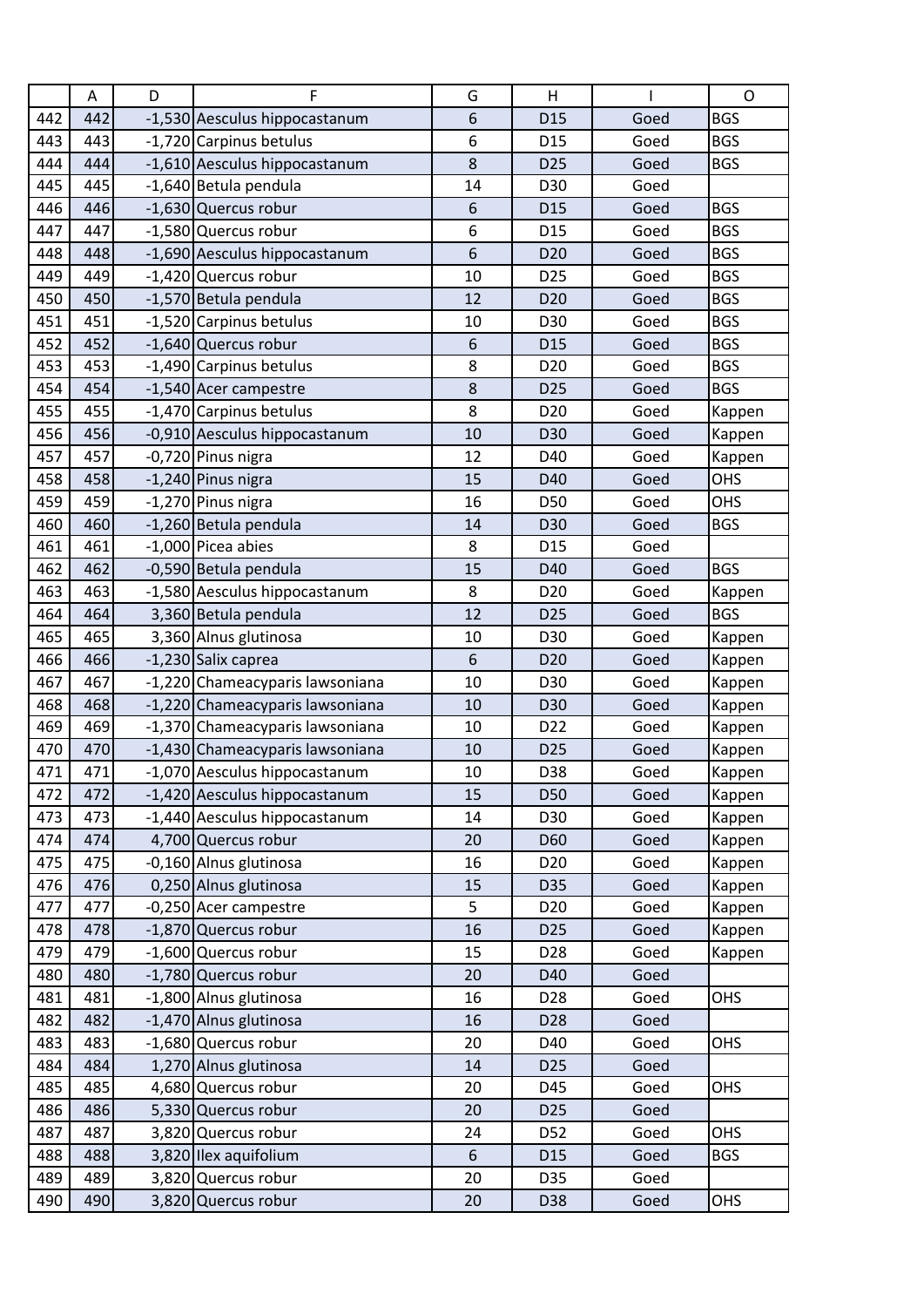|     | $\mathsf A$ | D | F                         | G                | Η               |             | $\circ$       |
|-----|-------------|---|---------------------------|------------------|-----------------|-------------|---------------|
| 491 | 491         |   | 3,820 Quercus robur       | 20               | D46             | Goed        | OHS           |
| 492 | 492         |   | -1,650 Acer campestre     | 6                | D17             | Goed        |               |
| 493 | 493         |   | -1,610 Alnus glutinosa    | 18               | D31             | Goed        | Kappen        |
| 494 | 494         |   | -1,680 Quercus robur      | 18               | D41             | Goed        | Kappen        |
| 495 | 495         |   | -1,700 Alnus glutinosa    | 14               | D <sub>22</sub> | Goed        | Kappen        |
| 496 | 496         |   | -1,610 Alnus glutinosa    | 20               | D48             | Goed        | Kappen        |
| 497 | 497         |   | -1,550 Quercus robur      | 18               | D35             | Goed        | Kappen        |
| 498 | 498         |   | -1,610 Alnus glutinosa    | 17               | D30             | Slecht      | Kappen        |
| 499 | 499         |   | -1,720 Alnus glutinosa    | 12               | D <sub>28</sub> | Goed        | Kappen        |
| 500 | 500         |   | -1,600 Alnus glutinosa    | 10               | D <sub>25</sub> | Goed        | Kappen        |
| 501 | 501         |   | -1,570 Ulmus hollandica   | 6                | D <sub>10</sub> | Goed        | Kappen        |
| 502 | 502         |   | -1,640 Ulmus hollandica   | $\boldsymbol{6}$ | D <sub>10</sub> | Goed        | Kappen        |
| 503 | 503         |   | -1,700 Ulmus hollandica   | 5                | D <sub>10</sub> | Goed        | Kappen        |
| 504 | 504         |   | -1,720 Alnus glutinosa    | 10               | D <sub>25</sub> | Goed        | Kappen        |
| 505 | 505         |   | -1,370 Quercus robur      | 18               | D45             | Goed        | Kappen        |
| 506 | 506         |   | -2,070 Sorbus aucuparia   | 3                | D <sub>10</sub> | Onvoldoende |               |
| 507 | 507         |   | -1,890 Taxus baccata      | 5                | D14             | Goed        |               |
| 508 | 508         |   | -1,890 Alnus glutinosa    | 15               | D36             | Goed        |               |
| 509 | 509         |   | -1,950 Taxus baccata      | 5                | D12             | Goed        | Kappen        |
| 510 | 510         |   | -1,780 Sorbus intermedia  | 12               | D <sub>26</sub> | Goed        | Kappen        |
| 511 | 511         |   | -1,780 Taxus baccata      | 4                | D12             | Goed        | Kappen        |
| 512 | 512         |   | -1,730 Sorbus intermedia  | 12               | D <sub>27</sub> | Goed        | Kappen        |
| 513 | 513         |   | -1,690 Quercus robur      | 18               | D44             | Goed        | Kappen        |
| 514 | 514         |   | -1,600 Quercus robur      | 18               | D49             | Goed        | Kappen        |
| 515 | 515         |   | -1,450 Platanus hispanica | 10               | D41             | Goed        | Kappen        |
| 516 | 516         |   | -1,770 Thuja occidentalis | 10               | D50             | Goed        | Kappen        |
| 517 | 517         |   | -1,730 Quercus robur      | 8                | D <sub>22</sub> | Goed        | Kappen        |
| 518 | 518         |   | -1,780 Quercus robur      | 8                | D <sub>22</sub> | Goed        | Kappen        |
| 519 | 519         |   | 0,240 Quercus robur       | 20               | D40             | Goed        | Kappen        |
| 520 | 520         |   | 0,190 Quercus robur       | 20               | D48             | Goed        | Kappen        |
| 521 | 522         |   | -1,800 Ilex aquifolium    | 5                | D17             | Goed        | Kappen        |
| 522 | 523         |   | -0,260 Quercus robur      | 20               | D34             | Goed        | Kappen        |
| 523 | 524         |   | -1,700 Alnus glutinosa    | 20               | D35             | Goed        | Kappen        |
| 524 | 525         |   | 0,380 Alnus glutinosa     | 14               | D <sub>20</sub> | Goed        | Kappen        |
| 525 | 526         |   | 0,470 Quercus robur       | 20               | D33             | Goed        | Kappen        |
| 526 | 527         |   | 0,420 Alnus glutinosa     | 5                | D <sub>20</sub> | Onvoldoende | Kappen        |
| 527 | 528         |   | 0,190 Alnus glutinosa     | 20               | D30             | Goed        | Kappen        |
| 528 | 529         |   | 0,280 Quercus rubra       | 22               | D36             | Goed        | Kappen        |
| 529 | 530         |   | 0,270 Fraxinus excelsior  | 22               | D56             | Goed        | Kappen        |
| 530 | 531         |   | 0,080 Acer campestre      | 14               | D33             | Goed        | Kappen        |
| 531 | 532         |   | -0,250 Fraxinus excelsior | 20               | D33             | Afgestorven | <b>Kappen</b> |
| 532 | 533         |   | 0,070 Acer campestre      | $10\,$           | D32             | Goed        | Kappen        |
| 533 | 534         |   | 0,180 Fraxinus excelsior  | 18               | D34             | Slecht      | Kappen        |
| 534 | 535         |   | -0,010 Quercus robur      | 22               | D46             | Goed        | Kappen        |
| 535 | 537         |   | 0,030 Quercus robur       | 22               | D38             | Goed        | Kappen        |
| 536 | 538         |   | -0,040 Quercus robur      | 22               | D39             | Goed        | Kappen        |
| 537 | 539         |   | -0,060 Fraxinus excelsior | 20               | D30             | Goed        | Kappen        |
| 538 | 540         |   | -0,420 Fraxinus excelsior | 22               | D54             | Goed        | Kappen        |
| 539 | 541         |   | 0,080 Ulmus hollandica    | 8                | D <sub>10</sub> | Goed        | Kappen        |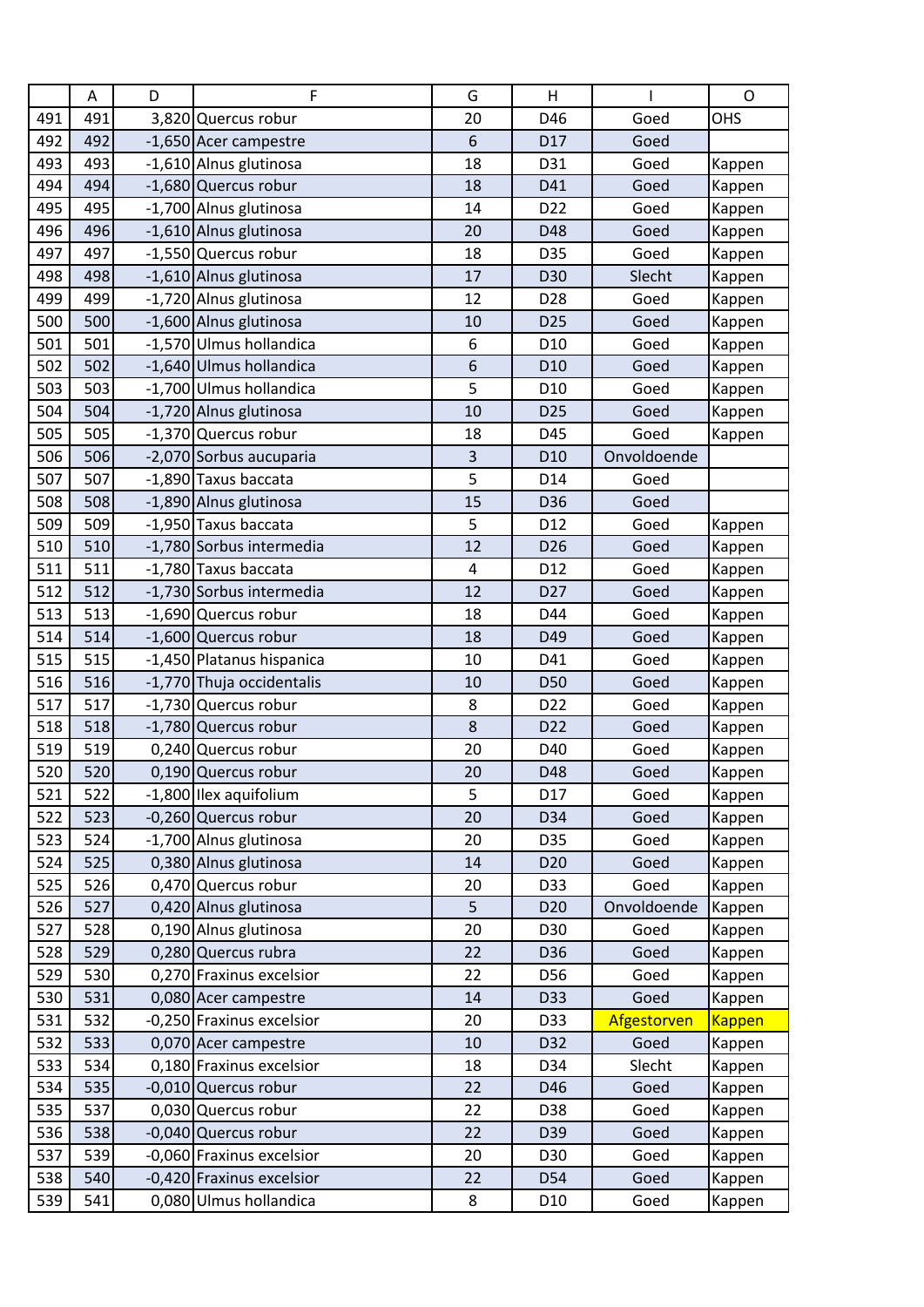|     | Α   | D | F                            | G                       | H               |             | $\mathsf{O}$  |
|-----|-----|---|------------------------------|-------------------------|-----------------|-------------|---------------|
| 540 | 542 |   | 0,040 Acer campestre         | 10                      | D <sub>15</sub> | Goed        | Kappen        |
| 541 | 543 |   | -1,520 Sorbus intermedia     | 15                      | D33             | Goed        | Kappen        |
| 542 | 544 |   | -2,100 Alnus glutinosa       | 12                      | D <sub>22</sub> | Goed        | Kappen        |
| 543 | 545 |   | -1,570 Ilex aquifolium       | 4                       | D12             | Goed        | Kappen        |
| 544 | 546 |   | -2,030 Quercus robur         | 18                      | D45             | Goed        | Kappen        |
| 545 | 547 |   | -1,990 Quercus robur         | 18                      | D52             | Goed        | Kappen        |
| 546 | 548 |   | -1,880 Fraxinus excelsior    | 21                      | <b>D53</b>      | Goed        | Kappen        |
| 547 | 549 |   | -1,920 Ilex aquifolium       | 6                       | D <sub>16</sub> | Goed        | Kappen        |
| 548 | 550 |   | -1,910 Acer campestre        | 15                      | D <sub>22</sub> | Goed        | Kappen        |
| 549 | 551 |   | -1,880 Alnus glutinosa       | 16                      | D <sub>29</sub> | Goed        | Kappen        |
| 550 | 552 |   | -1,920 Ulmus hollandica      | $\overline{7}$          | D <sub>12</sub> | Goed        | Kappen        |
| 551 | 553 |   | -1,890 Ulmus hollandica      | $\overline{7}$          | D <sub>10</sub> | Goed        | Kappen        |
| 552 | 554 |   | -1,890 Ulmus hollandica      | 11                      | D22             | Goed        | Kappen        |
| 553 | 555 |   | -1,880 Ulmus hollandica      | $\overline{7}$          | D <sub>10</sub> | Goed        | Kappen        |
| 554 | 556 |   | -1,880 Ulmus hollandica      | 11                      | D <sub>22</sub> | Goed        | Kappen        |
| 555 | 557 |   | -1,900 Ulmus hollandica      | $\overline{7}$          | D <sub>13</sub> | Goed        | Kappen        |
| 556 | 558 |   | -1,910 Ulmus hollandica      | $\overline{7}$          | D <sub>10</sub> | Goed        | Kappen        |
| 557 | 559 |   | -1,900 Fraxinus excelsior    | 16                      | D36             | Slecht      | Kappen        |
| 558 | 560 |   | -1,900 Quercus robur         | 17                      | D37             | Goed        | Kappen        |
| 559 | 561 |   | -1,880 Ulmus hollandica      | 10                      | D12             | Goed        |               |
| 560 | 562 |   | -1,880 Ilex aquifolium       | $\overline{\mathbf{4}}$ | D12             | Goed        |               |
| 561 | 563 |   | -1,850 Acer campestre        | 16                      | D36             | Goed        | OHS           |
| 562 | 564 |   | -1,860 Acer campestre        | 8                       | D <sub>16</sub> | Goed        | OHS           |
| 563 | 565 |   | -1,850 Alnus glutinosa       | 8                       | D18             | Goed        |               |
| 564 | 566 |   | -1,830 Fraxinus excelsior    | 18                      | D40             | Goed        | Kappen        |
| 565 | 567 |   | -1,840 Quercus robur         | 22                      | D40             | Goed        | Kappen        |
| 566 | 568 |   | -1,820 Ulmus hollandica      | 10                      | D <sub>12</sub> | Goed        | Kappen        |
| 567 | 569 |   | 0,070 Cedrus libani 'Glauca' | 14                      | D34             | Goed        | Kappen        |
| 568 | 570 |   | 0,080 Sorbus aucuparia       | 5                       | D <sub>20</sub> | Slecht      | Kappen        |
| 569 | 571 |   | 0,560 Sorbus aucuparia       | 5                       | D <sub>15</sub> | Goed        | Kappen        |
| 570 | 572 |   | -0,150 Alnus glutinosa       | 9                       | D18             | Goed        | Kappen        |
| 571 | 573 |   | 0,160 Alnus glutinosa        | 6                       | D12             | Afgestorven | <b>Kappen</b> |
| 572 | 574 |   | 0,230 Alnus glutinosa        | 14                      | D <sub>22</sub> | Goed        |               |
| 573 | 575 |   | 0,120 Alnus glutinosa        | 12                      | D19             | Goed        | Kappen        |
| 574 | 576 |   | 0,050 Ulmus hollandica       | 12                      | D <sub>15</sub> | Onvoldoende | Kappen        |
| 575 | 577 |   | 0,561 Acer campestre         | 10                      | D50             | Goed        | Kappen        |
| 576 | 578 |   | 0,502 Acer campestre         | 10                      | D46             | Goed        | Kappen        |
| 577 | 579 |   | 0,021 Acer campestre         | 10                      | D45             | Goed        | Kappen        |
| 578 | 580 |   | 1,795 Acer campestre         | 10                      | D54             | Goed        | Kappen        |
| 579 | 581 |   | 1,098 Acer campestre         | 10                      | D45             | Goed        | Kappen        |
| 580 | 582 |   | 0,514 Acer campestre         | 10                      | D60             | Goed        | Kappen        |
| 581 | 583 |   | 0,617 Acer campestre         | 10                      | D68             | Goed        | Kappen        |
| 582 | 584 |   | 0,388 Acer campestre         | 10                      | D48             | Goed        | Kappen        |
| 583 | 585 |   | 0,499 Acer campestre         | 10                      | D50             | Goed        | Kappen        |
| 584 | 586 |   | 0,407 Acer campestre         | 10                      | D <sub>25</sub> | Goed        | Kappen        |
| 585 | 587 |   | 1,279 Acer campestre         | 10                      | D50             | Goed        | Kappen        |
| 586 | 588 |   | 0,596 Acer campestre         | 10                      | D30             | Goed        | Kappen        |
| 587 | 589 |   | -1,075 Acer campestre        | 10                      | D45             | Goed        | Kappen        |
| 588 | 590 |   | -1,086 Acer campestre        | 10                      | D60             | Goed        | Kappen        |
|     |     |   |                              |                         |                 |             |               |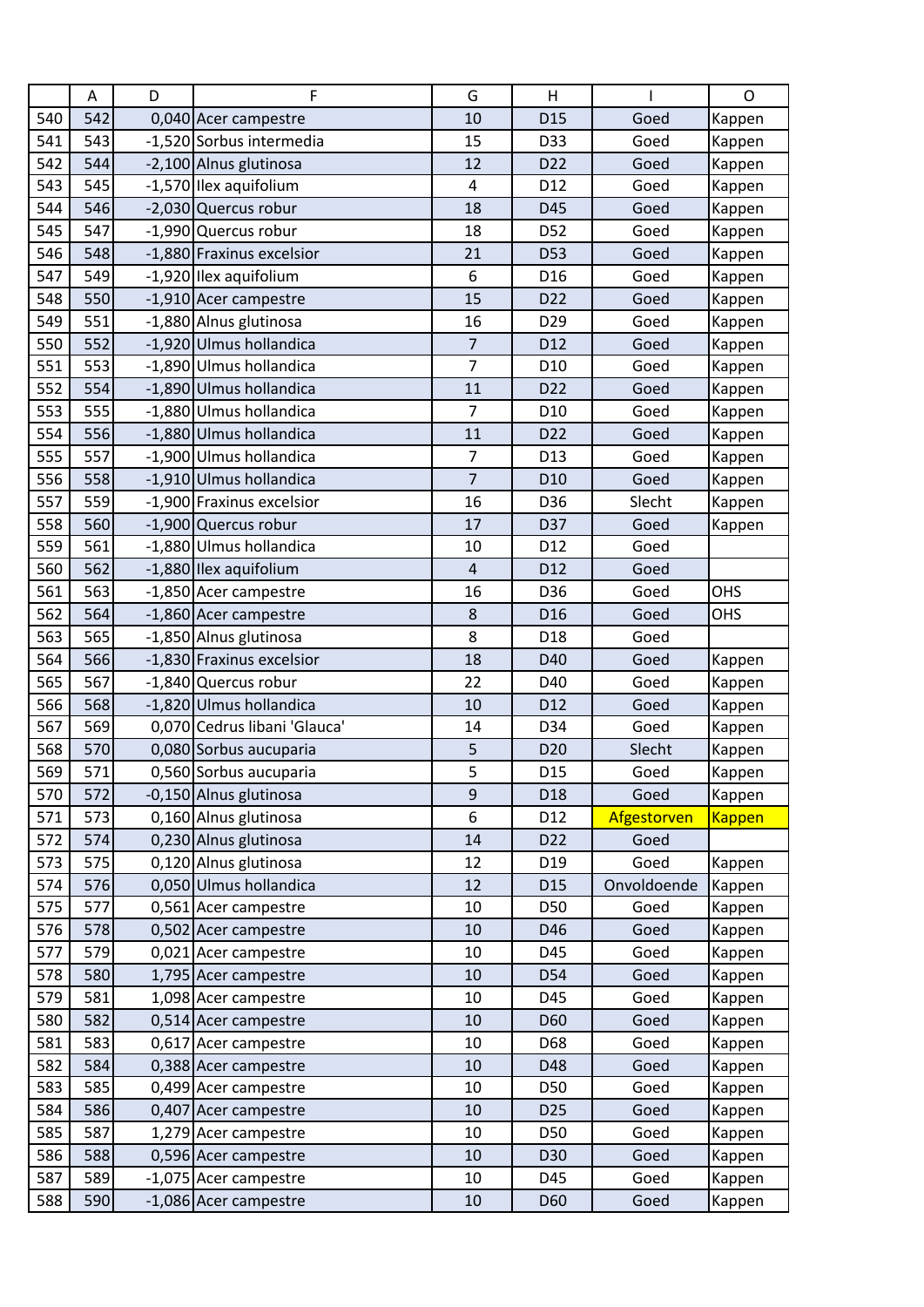|     | Α   | D | F                         | G  | H               |             | O      |
|-----|-----|---|---------------------------|----|-----------------|-------------|--------|
| 589 | 591 |   | -1,426 Acer campestre     | 10 | D50             | Goed        | Kappen |
| 590 | 592 |   | -1,238 Acer campestre     | 10 | D45             | Goed        | Kappen |
| 591 | 593 |   | -1,428 Acer campestre     | 10 | D35             | Goed        | Kappen |
| 592 | 594 |   | -1,387 Acer campestre     | 15 | D45             | Goed        |        |
| 593 | 595 |   | $-1,229$ Salix alba       | 15 | D35             | Goed        |        |
| 594 | 596 |   | -1,356 Fraxinus excelsior | 15 | D30             | Goed        |        |
| 595 | 597 |   | -1,199 Acer campestre     | 15 | D60             | Onvoldoende |        |
| 596 | 598 |   | -1,413 Acer campestre     | 15 | D <sub>25</sub> | Onvoldoende |        |
| 597 | 599 |   | -1,007 Acer campestre     | 10 | D40             | Goed        |        |
| 598 | 600 |   | 1,464 Acer campestre      | 12 | D45             | Goed        | Kappen |
| 599 | 601 |   | 1,516 Acer campestre      | 12 | D75             | Goed        |        |
| 600 | 602 |   | 2,604 Acer campestre      | 10 | D40             | Onvoldoende | Kappen |
| 601 | 603 |   | 1,273 Fraxinus excelsior  | 15 | D80             | Goed        | Kappen |
| 602 | 604 |   | 1,553 Acer campestre      | 10 | D <sub>25</sub> | Goed        |        |
| 603 | 605 |   | 0,714 Fraxinus excelsior  | 17 | D60             | Goed        |        |
| 604 | 606 |   | 0,478 Fraxinus excelsior  | 18 | D60             | Onvoldoende |        |
| 605 | 607 |   | 0,613 Acer campestre      | 10 | D30             | Goed        | Kappen |
| 606 | 608 |   | 0,038 Acer campestre      | 10 | D30             | Onvoldoende |        |
| 607 | 609 |   | 0,284 Fraxinus excelsior  | 18 | D60             | Onvoldoende |        |
| 608 | 610 |   | 14,759 Fraxinus excelsior | 10 | D46             | Goed        |        |
| 609 | 611 |   | 1,065 Acer campestre      | 15 | D35             | Onvoldoende |        |
| 610 | 612 |   | 0,735 Fraxinus excelsior  | 18 | D55             | Slecht      | Kappen |
| 611 | 613 |   | 1,018 Fraxinus excelsior  | 15 | D50             | Onvoldoende | Kappen |
| 612 | 614 |   | 0,855 Acer campestre      | 6  | D <sub>20</sub> | Goed        |        |
| 613 | 615 |   | 0,938 Acer campestre      | 6  | D <sub>20</sub> | Goed        | Kappen |
| 614 | 616 |   | 0,792 Fraxinus excelsior  | 18 | D60             | Onvoldoende |        |
| 615 | 617 |   | 3,317 Alnus glutinosa     | 6  | D <sub>25</sub> | Slecht      | Kappen |
| 616 | 618 |   | 0,608 Fraxinus excelsior  | 18 | D65             | Onvoldoende |        |
| 617 | 619 |   | 0,414 Alnus glutinosa     | 12 | D <sub>20</sub> | Goed        |        |
| 618 | 620 |   | 0,989 Fraxinus excelsior  | 18 | D40             | Goed        |        |
| 619 | 621 |   | 2,408 Acer campestre      | 10 | D <sub>25</sub> | Onvoldoende |        |
| 620 | 622 |   | 0,041 Fraxinus excelsior  | 15 | D45             | Goed        |        |
| 621 | 623 |   | 1,488 Fraxinus excelsior  | 18 | D55             | Goed        |        |
| 622 | 624 |   | 2,269 Acer campestre      | 8  | D15             | Goed        |        |
| 623 | 625 |   | 0,825 Acer campestre      | 10 | D30             | Goed        |        |
| 624 | 626 |   | 0,711 Fraxinus excelsior  | 18 | D56             | Onvoldoende |        |
| 625 | 627 |   | 2,303 Fraxinus excelsior  | 18 | D55             | Onvoldoende |        |
| 626 | 628 |   | 0,551 Fraxinus excelsior  | 18 | D60             | Goed        |        |
| 627 | 629 |   | 0,845 Acer campestre      | 10 | D <sub>25</sub> | Goed        |        |
| 628 | 630 |   | 0,876 Fraxinus excelsior  | 18 | D50             | Onvoldoende |        |
| 629 | 631 |   | 0,954 Acer campestre      | 10 | D30             | Goed        |        |
| 630 | 632 |   | 1,539 Fraxinus excelsior  | 18 | D46             | Goed        |        |
| 631 | 633 |   | 0,241 Acer campestre      | 10 | D <sub>25</sub> | Onvoldoende |        |
| 632 | 634 |   | 0,772 Acer campestre      | 10 | D30             | Goed        |        |
| 633 | 635 |   | 0,806 Fraxinus excelsior  | 15 | D45             | Onvoldoende |        |
| 634 | 636 |   | 0,562 Fraxinus excelsior  | 18 | D50             | Goed        |        |
| 635 | 637 |   | 1,597 Crataegus monogyna  | 6  | D15             | Goed        |        |
| 636 | 638 |   | 0,790 Fraxinus excelsior  | 15 | D46             | Goed        |        |
| 637 | 639 |   | 1,419 Fraxinus excelsior  | 18 | D56             | Goed        |        |
|     |     |   |                           |    |                 |             |        |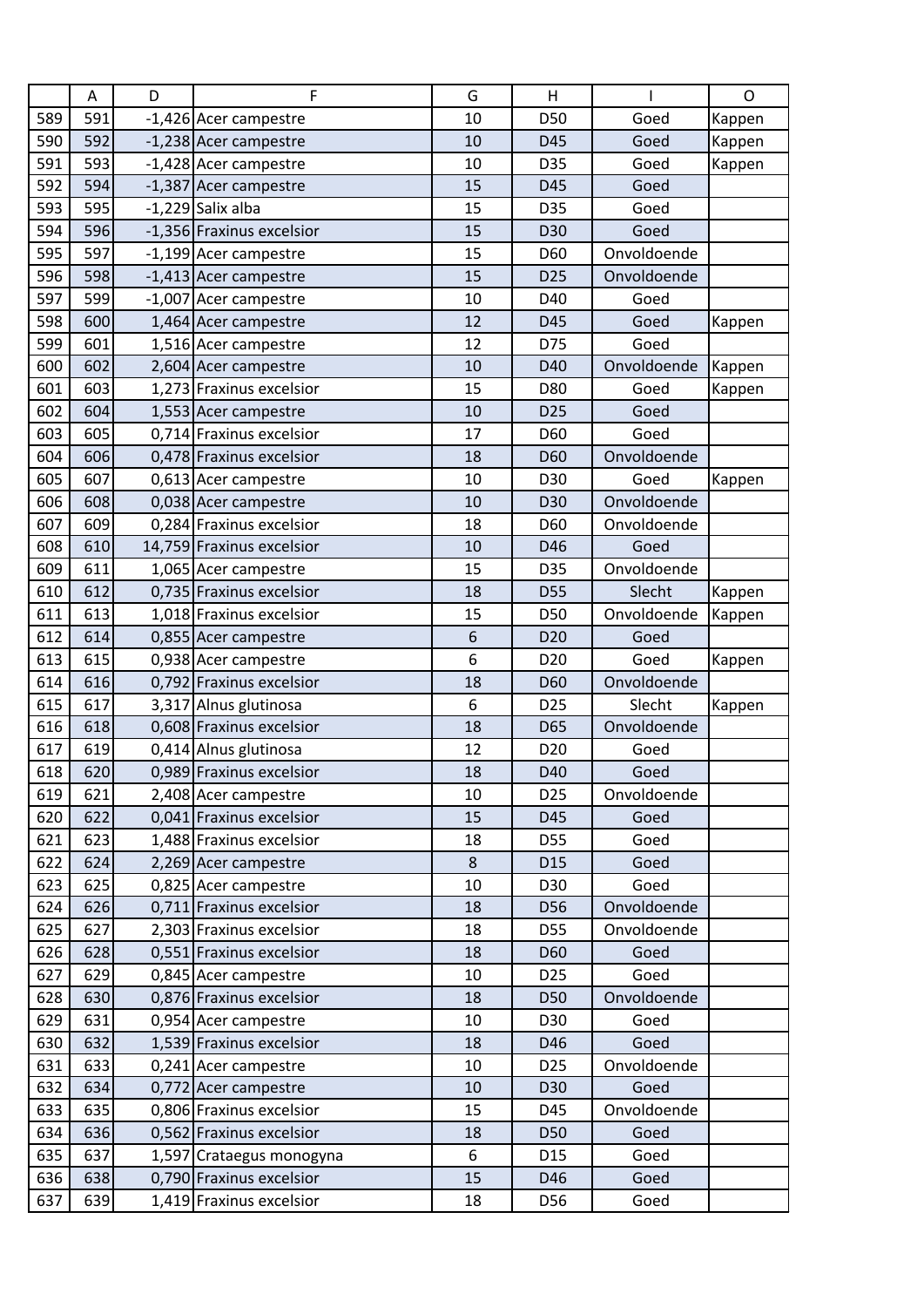|     | A   | D | F                              | G       | H               |             | O      |
|-----|-----|---|--------------------------------|---------|-----------------|-------------|--------|
| 638 | 640 |   | 1,716 Fraxinus excelsior       | 10      | D60             | Goed        | Kappen |
| 639 | 641 |   | 2,527 Acer campestre           | 10      | D35             | Goed        | Kappen |
| 640 | 642 |   | 1,760 Fraxinus excelsior       | 16      | D60             | Goed        | Kappen |
| 641 | 643 |   | 2,103 Fraxinus excelsior       | 16      | D46             | Goed        | Kappen |
| 642 | 644 |   | 2,777 Fraxinus excelsior       | 18      | D55             | Onvoldoende | Kappen |
| 643 | 645 |   | 1,192 Acer campestre           | 6       | D <sub>15</sub> | Goed        | Kappen |
| 644 | 646 |   | 2,118 Acer campestre           | 15      | D50             | Goed        | Kappen |
| 645 | 647 |   | 2,202 Fraxinus excelsior       | 15      | D45             | Slecht      | Kappen |
| 646 | 648 |   | 0,917 Acer campestre           | 10      | D44             | Goed        | Kappen |
| 647 | 649 |   | -1,343 Fraxinus excelsior      | 10      | D54             | Goed        | Kappen |
| 648 | 650 |   | -1,159 Acer campestre          | 10      | D35             | Goed        | Kappen |
| 649 | 651 |   | -1,208 Acer campestre          | 10      | D55             | Goed        | Kappen |
| 650 | 652 |   | -1,143 Acer campestre          | 10      | D50             | Goed        | Kappen |
| 651 | 653 |   | -1,121 Ulmus hollandica        | 15      | D40             | Goed        | Kappen |
| 652 | 654 |   | -1,219 Ulmus hollandica        | 15      | D30             | Goed        | Kappen |
| 653 | 655 |   | -1,216 Acer campestre          | 10      | D45             | Goed        |        |
| 654 | 656 |   | -1,065 Acer campestre          | 10      | D40             | Goed        | Kappen |
| 655 | 657 |   | -1,337 Acer campestre          | 10      | D40             | Goed        |        |
| 656 | 658 |   | -1,293 Acer campestre          | 10      | D45             | Goed        | Kappen |
| 657 | 659 |   | -1,112 Acer campestre          | 10      | D60             | Goed        | Kappen |
| 658 | 660 |   | -1,181 Acer campestre          | 10      | D50             | Goed        |        |
| 659 | 661 |   | -1,152 Acer campestre          | 12      | D50             | Goed        |        |
| 660 | 662 |   | -1,065 Acer campestre          | 10      | D46             | Goed        |        |
| 661 | 663 |   | 4,126 Fraxinus excelsior       | 18      | D60             | Onvoldoende |        |
| 662 | 664 |   | 0,481 Acer campestre           | 10      | D <sub>25</sub> | Goed        |        |
| 663 | 665 |   | 0,049 Acer campestre           | 8       | D <sub>20</sub> | Goed        |        |
| 664 | 666 |   | 0,040 Alnus glutinosa          | 10      | D30             | Slecht      | Kappen |
| 665 | 667 |   | 0,946 Acer campestre           | 8       | D <sub>25</sub> | Goed        |        |
| 666 | 668 |   | -1,434 Acer campestre          | 12      | D35             | Goed        |        |
| 667 | 669 |   | 2,114 Acer campestre           | 8       | D <sub>15</sub> | Goed        |        |
| 668 | 670 |   | -1,290 Alnus glutinosa         | 12      | D30             | Goed        |        |
| 669 | 671 |   | -0,889 Salix alba              | 18      | D90             | Onvoldoende |        |
| 670 | 672 |   | $-1,307$ Salix alba            | $\bf 8$ | D <sub>15</sub> | Goed        |        |
| 671 | 673 |   | -1,281 Alnus glutinosa         | 8       | D <sub>15</sub> | Goed        |        |
| 672 | 674 |   | -1,282 Betula pendula          | 12      | D <sub>25</sub> | Goed        |        |
| 673 | 675 |   | 2,388 Alnus glutinosa          | 12      | D <sub>20</sub> | Goed        |        |
| 674 | 676 |   | -0,185 Populus nigra 'Italica' | 25      | D56             | Goed        |        |
| 675 | 677 |   | 1,582 Acer campestre           | 6       | D <sub>25</sub> | Goed        |        |
| 676 | 678 |   | 1,654 Populus nigra 'Italica'  | 25      | D50             | Goed        |        |
| 677 | 679 |   | 0,336 Salix alba               | 8       | D32             | Onvoldoende |        |
| 678 | 680 |   | 4,189 Populus nigra 'Italica'  | 25      | D60             | Goed        |        |
| 679 | 681 |   | 0,566 Salix alba               | 20      | D60             | Goed        |        |
| 680 | 682 |   | 0,527 Salix alba               | 18      | D68             | Goed        |        |
| 681 | 683 |   | 0,535 Salix alba               | 12      | D <sub>25</sub> | Afgestorven | Kappen |
| 682 | 684 |   | 0,530 Populus nigra 'Italica'  | 25      | D45             | Goed        |        |
| 683 | 685 |   | 0,342 Acer campestre           | 8       | D30             | Goed        |        |
| 684 | 686 |   | 0,477 Quercus robur            | $\bf 8$ | D <sub>25</sub> | Goed        |        |
| 685 | 687 |   | 1,730 Alnus glutinosa          | 10      | D15             | Onvoldoende |        |
| 686 | 688 |   | 0,017 Acer campestre           | 10      | D <sub>27</sub> | Goed        |        |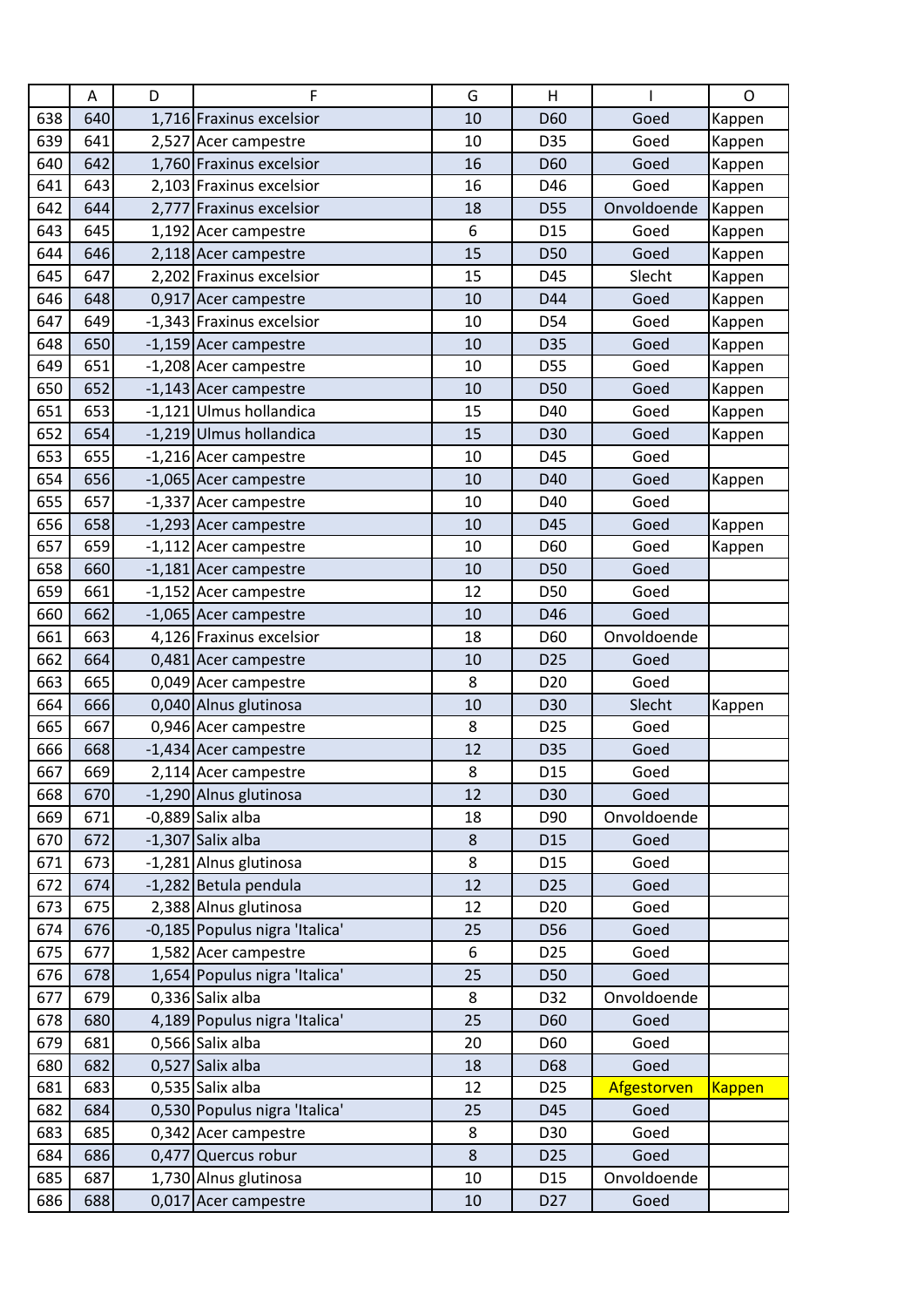|     | Α   | D | F                                  | G              | Н               |             | $\circ$ |
|-----|-----|---|------------------------------------|----------------|-----------------|-------------|---------|
| 687 | 689 |   | -0,037 Acer campestre              | 8              | D <sub>25</sub> | Goed        |         |
| 688 | 690 |   | -1,138 Fraxinus excelsior          | 18             | D <sub>60</sub> | Goed        |         |
| 689 | 691 |   | -1,304 Alnus glutinosa             | 8              | D <sub>25</sub> | Goed        |         |
| 690 | 692 |   | -1,145 Fraxinus excelsior          | 15             | D40             | Goed        |         |
| 691 | 693 |   | -1,497 Acer campestre              | 8              | D <sub>22</sub> | Goed        |         |
| 692 | 694 |   | -1,321 Fraxinus excelsior          | 18             | D45             | Goed        |         |
| 693 | 695 |   | -1,397 Fraxinus excelsior          | 18             | D45             | Goed        |         |
| 694 | 696 |   | -1,676 Acer campestre              | 8              | D <sub>20</sub> | Onvoldoende |         |
| 695 | 697 |   | -1,403 Fraxinus excelsior          | 18             | D56             | Goed        |         |
| 696 | 698 |   | -1,397 Fraxinus excelsior          | 18             | D48             | Goed        |         |
| 697 | 699 |   | -1,492 Fraxinus excelsior          | 18             | D65             | Onvoldoende |         |
| 698 | 700 |   | -1,753 Acer campestre              | $\bf 8$        | D <sub>25</sub> | Goed        |         |
| 699 | 701 |   | -1,424 Alnus glutinosa             | 8              | D <sub>20</sub> | Goed        |         |
| 700 | 702 |   | 0,205 Alnus glutinosa              | 12             | D30             | Goed        |         |
| 701 | 703 |   | 0,203 Acer campestre               | 12             | D <sub>20</sub> | Onvoldoende | Kappen  |
| 702 | 704 |   | -1,320 Fraxinus excelsior          | 18             | D68             | Onvoldoende | Kappen  |
| 703 | 705 |   | -1,844 Acer campestre              | 12             | D50             | Goed        | Kappen  |
| 704 | 706 |   | -1,703 Fraxinus excelsior          | 18             | D68             | Onvoldoende | Kappen  |
| 705 | 707 |   | -1,684 Salix babilonica 'tortuosa' | 6              | D <sub>15</sub> | Goed        | Kappen  |
| 706 | 708 |   | -1,510 Acer campestre              | 10             | D30             | Goed        | Kappen  |
| 707 | 709 |   | -1,508 Acer campestre              | 10             | D35             | Goed        | Kappen  |
| 708 | 710 |   | -1,563 Ulmus hollandica            | 15             | D48             | Goed        | Kappen  |
| 709 | 711 |   | -1,657 Ulmus hollandica            | $\overline{7}$ | D12             | Goed        | Kappen  |
| 710 | 712 |   | 3,101 Acer campestre               | 10             | D35             | Goed        | Kappen  |
| 711 | 713 |   | $-0,552$ Salix alba                | 12             | D30             | Goed        |         |
| 712 | 714 |   | -0,095 Acer campestre              | 10             | D30             | Goed        |         |
| 713 | 715 |   | 2,804 Acer campestre               | 8              | D40             | Goed        |         |
| 714 | 716 |   | 0,008 Salix alba                   | 12             | D35             | Goed        | Kappen  |
| 715 | 717 |   | -1,147 Acer campestre              | 8              | D30             | Goed        | Kappen  |
| 716 | 718 |   | $-1,036$ Salix alba                | 12             | D45             | Goed        |         |
| 717 | 719 |   | $-1,250$ Salix alba                | 20             | D50             | Goed        |         |
| 718 | 720 |   | $-1,530$ Salix alba                | 10             | D22             | Goed        |         |
| 719 | 721 |   | -1,410 Ulmus hollandica            | 16             | D35             | Goed        |         |
| 720 | 722 |   | -1,585 Acer campestre              | 10             | D <sub>25</sub> | Goed        |         |
| 721 | 723 |   | -1,581 Acer campestre              | 10             | D35             | Onvoldoende | Kappen  |
| 722 | 724 |   | 0,169 Acer campestre               | 10             | D40             | Onvoldoende |         |
| 723 | 725 |   | -1,544 Acer campestre              | 10             | D43             | Goed        |         |
| 724 | 726 |   | -1,621 Acer campestre              | 10             | D30             | Goed        |         |
| 725 | 727 |   | -1,636 Acer campestre              | 10             | D35             | Onvoldoende | Kappen  |
| 726 | 728 |   | -1,653 Acer campestre              | 10             | D45             | Goed        | Kappen  |
| 727 | 729 |   | -1,662 Acer campestre              | 10             | D40             | Goed        | Kappen  |
| 728 | 730 |   | -1,618 Acer campestre              | 10             | D35             | Goed        |         |
| 729 | 731 |   | -1,501 Acer campestre              | 6              | D <sub>20</sub> | Onvoldoende | Kappen  |
| 730 | 732 |   | -1,377 Acer campestre              | 10             | D45             | Goed        | Kappen  |
| 731 | 733 |   | 0,332 Acer campestre               | 10             | D47             | Goed        |         |
| 732 | 734 |   | 6,691 Acer campestre               | 10             | D40             | Goed        |         |
| 733 | 735 |   | $-1,554$ Salix alba                | 15             | D42             | Goed        |         |
| 734 | 736 |   | -1,529 Quercus robur               | 12             | D <sub>25</sub> | Goed        |         |
| 735 | 737 |   | $-1,566$ Salix alba                | 15             | D42             | Goed        | Kappen  |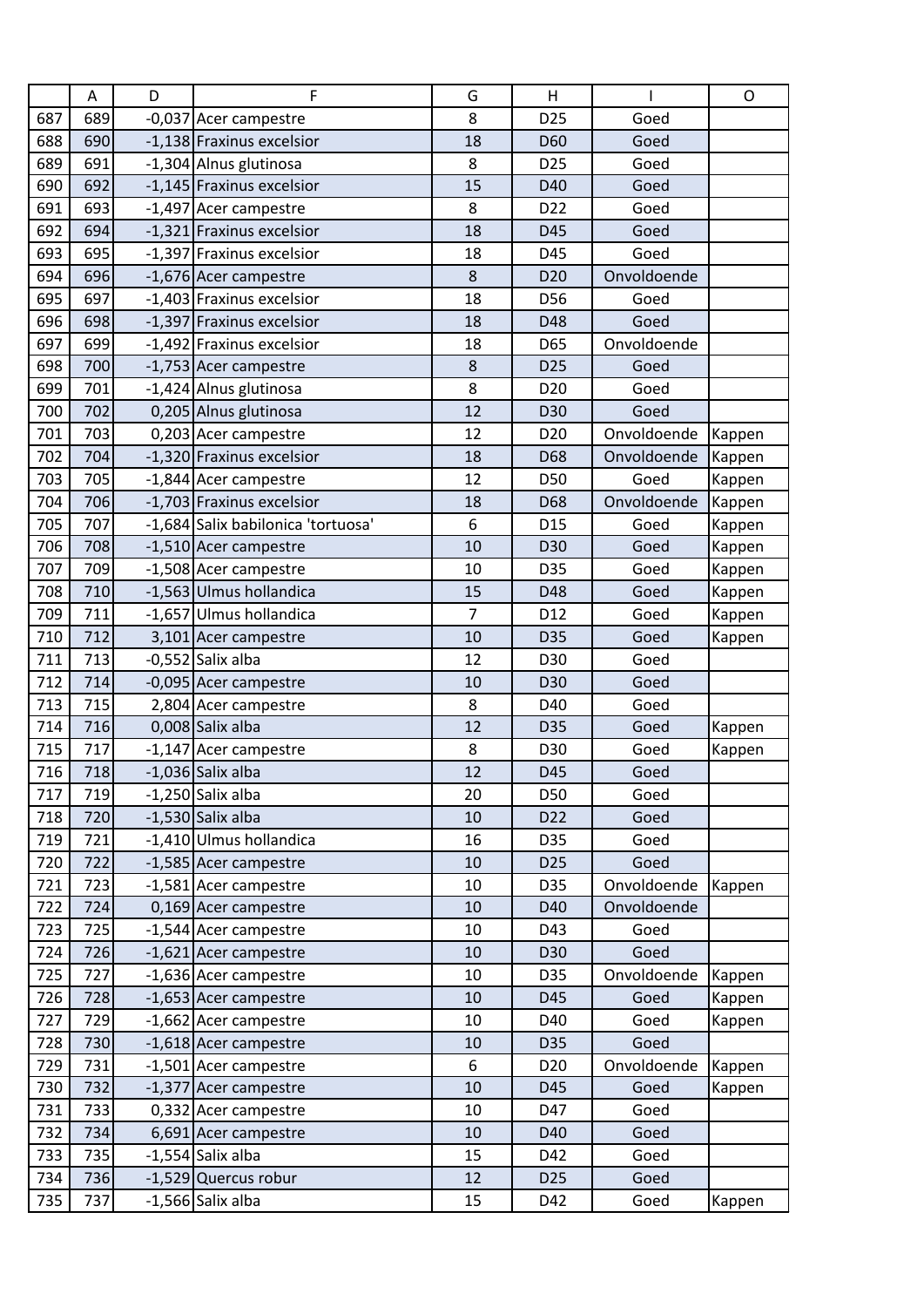|     | A   | D | F                             | G  | H               | ı           | $\mathsf{O}$  |
|-----|-----|---|-------------------------------|----|-----------------|-------------|---------------|
| 736 | 738 |   | -1,341 Acer campestre         | 12 | D60             | Goed        |               |
| 737 | 739 |   | -1,430 Ulmus hollandica       | 15 | D40             | Goed        |               |
| 738 | 740 |   | -1,326 Acer campestre         | 10 | D37             | Onvoldoende |               |
| 739 | 741 |   | 0,635 Populus nigra 'Italica' | 25 | D75             | Goed        |               |
| 740 | 742 |   | 4,593 Acer campestre          | 8  | D <sub>20</sub> | Goed        |               |
| 741 | 743 |   | 0,830 Alnus glutinosa         | 8  | D <sub>15</sub> | Slecht      | Kappen        |
| 742 | 744 |   | 0,706 Fraxinus excelsior      | 18 | D65             | Onvoldoende |               |
| 743 | 745 |   | 0,068 Acer campestre          | 8  | D18             | Goed        |               |
| 744 | 746 |   | 0,066 Salix alba              | 19 | D60             | Onvoldoende |               |
| 745 | 747 |   | 0,146 Salix alba              | 19 | D55             | Goed        |               |
| 746 | 748 |   | -0,194 Fraxinus excelsior     | 18 | D60             | Goed        |               |
| 747 | 749 |   | 0,553 Acer campestre          | 6  | D <sub>25</sub> | Goed        |               |
| 748 | 750 |   | 0,113 Fraxinus excelsior      | 18 | D50             | Slecht      | Kappen        |
| 749 | 751 |   | 0,280 Ulmus hollandica        | 10 | D <sub>20</sub> | Goed        |               |
| 750 | 752 |   | 0,559 Acer campestre          | 10 | D <sub>26</sub> | Goed        |               |
| 751 | 753 |   | 0,383 Acer campestre          | 10 | D18             | Goed        |               |
| 752 | 754 |   | 0.431 Fraxinus excelsior      | 18 | D50             | Onvoldoende |               |
| 753 | 755 |   | 0,178 Acer campestre          | 9  | D <sub>20</sub> | Goed        |               |
| 754 | 756 |   | 0,031 Fraxinus excelsior      | 18 | D45             | Afgestorven | <b>Kappen</b> |
| 755 | 757 |   | 0,074 Ulmus hollandica        | 12 | D <sub>27</sub> | Goed        |               |
| 756 | 758 |   | 0,044 Acer campestre          | 10 | D30             | Goed        |               |
| 757 | 759 |   | 0,173 Fraxinus excelsior      | 18 | D60             | Goed        |               |
| 758 | 760 |   | 0,040 Acer campestre          | 8  | D <sub>20</sub> | Goed        |               |
| 759 | 761 |   | 0,406 Fraxinus excelsior      | 15 | D40             | Slecht      | Kappen        |
| 760 | 762 |   | 0,181 Acer campestre          | 6  | D <sub>20</sub> | Goed        |               |
| 761 | 763 |   | -0,118 Acer campestre         | 10 | D <sub>25</sub> | Goed        |               |
| 762 | 764 |   | 0,013 Acer campestre          | 8  | D <sub>15</sub> | Goed        |               |
| 763 | 765 |   | -0,100 Fraxinus excelsior     | 18 | D60             | Onvoldoende |               |
| 764 | 766 |   | -0,158 Fraxinus excelsior     | 12 | D40             | Onvoldoende |               |
| 765 | 767 |   | -0,363 Acer campestre         | 10 | D <sub>25</sub> | Goed        |               |
| 766 | 768 |   | 0,215 Alnus glutinosa         | 6  | D <sub>15</sub> | Onvoldoende |               |
| 767 | 769 |   | -0,257 Alnus glutinosa        | 12 | D <sub>25</sub> | Goed        |               |
| 768 | 770 |   | -0,440 Fraxinus excelsior     | 18 | <b>D55</b>      | Onvoldoende | Kappen        |
| 769 | 771 |   | 7,006 Acer campestre          | 15 | D30             | Goed        |               |
| 770 | 772 |   | 4,375 Fraxinus excelsior      | 18 | D60             | Onvoldoende |               |
| 771 | 773 |   | 2,125 Fraxinus excelsior      | 18 | D60             | Onvoldoende | Kappen        |
| 772 | 774 |   | 0,600 Acer campestre          | 10 | D <sub>25</sub> | Goed        |               |
| 773 | 775 |   | 0,330 Acer campestre          | 8  | D <sub>20</sub> | Goed        |               |
| 774 | 776 |   | $0,735$ Ilex aquifolium       | 6  | D <sub>20</sub> | Onvoldoende | Kappen        |
| 775 | 777 |   | 0,006 Fraxinus excelsior      | 18 | D50             | Slecht      | Kappen        |
| 776 | 778 |   | 0,134 Acer campestre          | 10 | D64             | Slecht      | Kappen        |
| 777 | 779 |   | 0,038 Acer campestre          | 10 | D35             | Onvoldoende | Kappen        |
| 778 | 780 |   | 0,088 Acer campestre          | 12 | D35             | Goed        |               |
| 779 | 781 |   | 0,103 Alnus glutinosa         | 18 | D40             | Goed        | Kappen        |
| 780 | 782 |   | 0,119 Alnus glutinosa         | 12 | D30             | Goed        | Kappen        |
| 781 | 783 |   | 0,128 Acer campestre          | 10 | D38             | Goed        | Kappen        |
| 782 | 784 |   | -0,529 Acer campestre         | 10 | D40             | Goed        | Kappen        |
| 783 | 785 |   | 0,090 Acer campestre          | 10 | D35             | Onvoldoende | Kappen        |
| 784 | 786 |   | 0,345 Crataegus monogyna      | 10 | D <sub>15</sub> | Onvoldoende | Kappen        |
|     |     |   |                               |    |                 |             |               |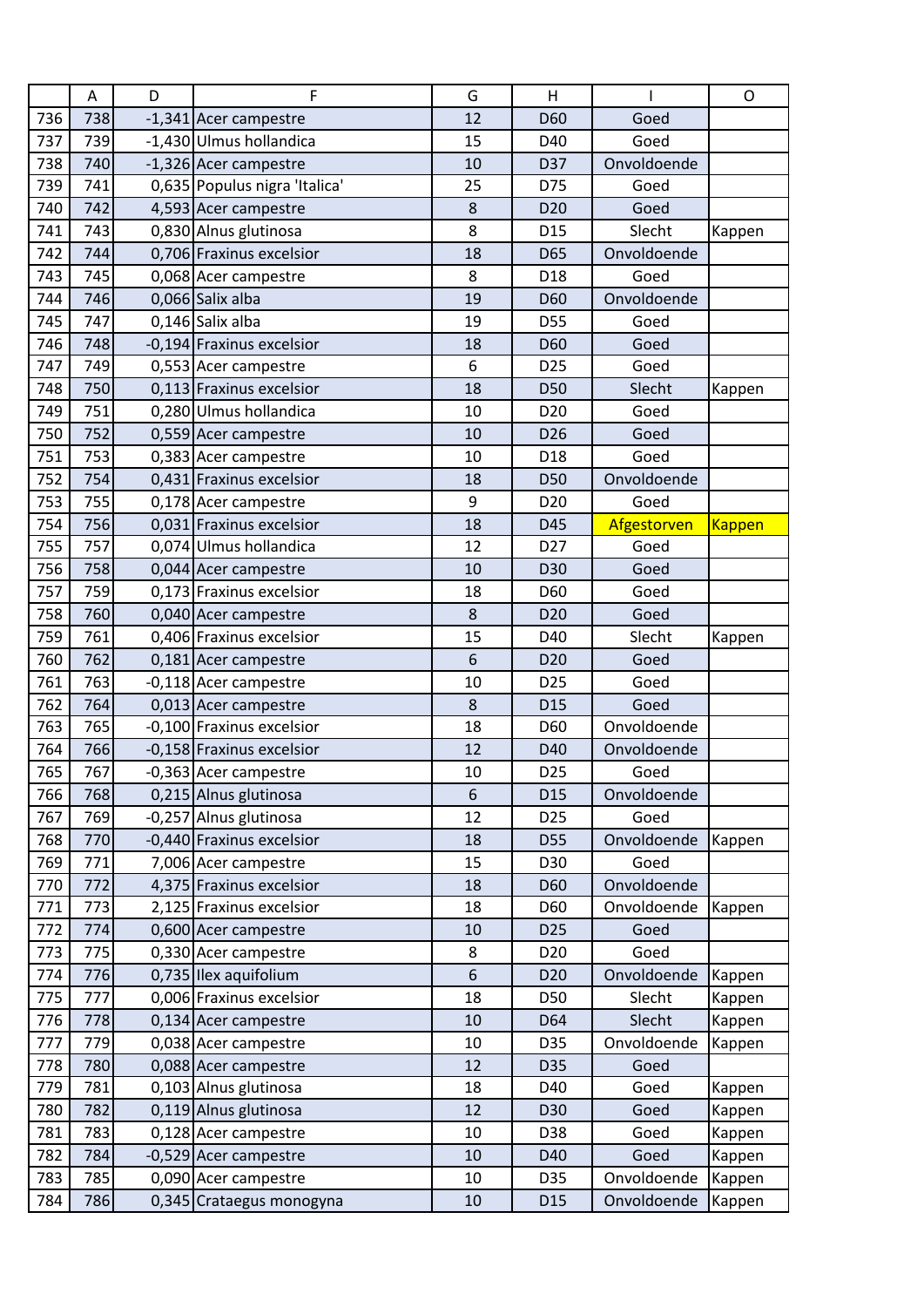|     | Α   | D | F                            | G                | Н               |             | $\mathsf{O}$ |
|-----|-----|---|------------------------------|------------------|-----------------|-------------|--------------|
| 785 | 787 |   | 0,201 Alnus glutinosa        | 12               | D30             | Goed        | Kappen       |
| 786 | 788 |   | 4,115 Acer campestre         | 10               | D40             | Goed        | Kappen       |
| 787 | 789 |   | 0,116 Alnus glutinosa        | 12               | D35             | Goed        | Kappen       |
| 788 | 790 |   | 0,115 Acer campestre         | 10               | D40             | Goed        | Kappen       |
| 789 | 791 |   | -0,115 Fraxinus excelsior    | 15               | D45             | Goed        | Kappen       |
| 790 | 792 |   | 0,025 Acer campestre         | 10               | D45             | Goed        | Kappen       |
| 791 | 793 |   | -0,136 Fraxinus excelsior    | 15               | D40             | Goed        | Kappen       |
| 792 | 794 |   | -0,021 Alnus glutinosa       | 12               | D40             | Onvoldoende | Kappen       |
| 793 | 795 |   | -0,086 Fraxinus excelsior    | 15               | D40             | Onvoldoende | Kappen       |
| 794 | 796 |   | 0,054 Acer campestre         | 10               | D41             | Goed        | Kappen       |
| 795 | 797 |   | 0,004 Acer campestre         | 10               | D30             | Goed        | Kappen       |
| 796 | 798 |   | 0,005 Fraxinus excelsior     | 15               | D40             | Goed        | Kappen       |
| 797 | 799 |   | 0,113 Acer campestre         | 10               | D45             | Goed        | Kappen       |
| 798 | 800 |   | 0,280 Acer campestre         | 12               | D35             | Goed        | Kappen       |
| 799 | 801 |   | 2,556 Acer campestre         | 10               | D40             | Goed        | Kappen       |
| 800 | 802 |   | 2,989 Alnus glutinosa        | 15               | D40             | Goed        | Kappen       |
| 801 | 803 |   | 0,443 Fraxinus excelsior     | 15               | D45             | Goed        | Kappen       |
| 802 | 804 |   | 0,285 Acer campestre         | 9                | D32             | Goed        | Kappen       |
| 803 | 805 |   | -1,021 Ulmus hollandica      | $\overline{7}$   | D11             | Goed        | Kappen       |
| 804 | 806 |   | 0,093 Acer campestre         | 12               | D45             | Slecht      | Kappen       |
| 805 | 807 |   | 0,106 Acer campestre         | 10               | D30             | Onvoldoende | Kappen       |
| 806 | 808 |   | 0,048 Acer campestre         | 10               | D30             | Onvoldoende | Kappen       |
| 807 | 809 |   | 0,027 Fraxinus excelsior     | 15               | D45             | Onvoldoende | Kappen       |
| 808 | 810 |   | -0,086 Acer campestre        | 8                | D36             | Goed        |              |
| 809 | 811 |   | 0,516 Alnus glutinosa        | 15               | D46             | Goed        | Kappen       |
| 810 | 812 |   | -0,059 Ulmus hollandica      | $\mathsf 9$      | D <sub>15</sub> | Goed        | Kappen       |
| 811 | 813 |   | -0,699 Alnus glutinosa       | 15               | D37             | Goed        | Kappen       |
| 812 | 814 |   | 0,023 Acer campestre         | 12               | D33             | Goed        |              |
| 813 | 815 |   | 0,364 Acer campestre         | 12               | D50             | Goed        |              |
| 814 | 816 |   | 5,417 Alnus glutinosa        | 10               | D30             | Goed        |              |
| 815 | 817 |   | 2,117 Fraxinus excelsior     | 15               | D40             | Goed        |              |
| 816 | 818 |   | 0,614 Fraxinus excelsior     | 15               | D45             | Goed        |              |
| 817 | 819 |   | 0,331 Acer campestre         | 8                | D <sub>20</sub> | Goed        |              |
| 818 | 820 |   | 0,182 Ulmus hollandica       | $\boldsymbol{6}$ | D <sub>15</sub> | Goed        |              |
| 819 | 821 |   | 0,171 Acer campestre         | 8                | D <sub>15</sub> | Goed        |              |
| 820 | 822 |   | 0,107 Alnus glutinosa        | 15               | D <sub>26</sub> | Goed        |              |
| 821 | 823 |   | -0,218 Alnus glutinosa       | 15               | D37             | Goed        |              |
| 822 | 824 |   | -0,485 Fraxinus excelsior    | 18               | D52             | Onvoldoende |              |
| 823 | 825 |   | -1,305 Ulmus hollandica      | $\overline{7}$   | D <sub>10</sub> | Goed        |              |
| 824 | 826 |   | -1,300 Fraxinus excelsior    | 18               | D65             | Goed        | Kappen       |
| 825 | 827 |   | -1,526 Acer campestre        | 10               | D30             | Goed        | Kappen       |
| 826 | 828 |   | -1,504 Acer campestre        | 10               | D <sub>23</sub> | Goed        | Kappen       |
| 827 | 829 |   | -1,568 Acer campestre        | 10               | D <sub>25</sub> | Goed        |              |
| 828 | 830 |   | 0,275 Acer campestre         | 6                | D <sub>18</sub> | Goed        |              |
| 829 | 831 |   | 0,231 Ulmus hollandica       | 6                | D <sub>15</sub> | Goed        | Kappen       |
| 830 | 832 |   | 0,103 Fraxinus excelsior     | $\overline{7}$   | D <sub>16</sub> | Goed        | Kappen       |
| 831 | 833 |   | 0,363 Cornus mas             | 5                | D <sub>20</sub> | Goed        | Kappen       |
| 832 | 834 |   | 5,562 Aesculus hippocastanum | 13               | D51             | Goed        |              |
| 833 | 835 |   | -0,205 Salix caprea          | 17               | D37             | Goed        | Kappen       |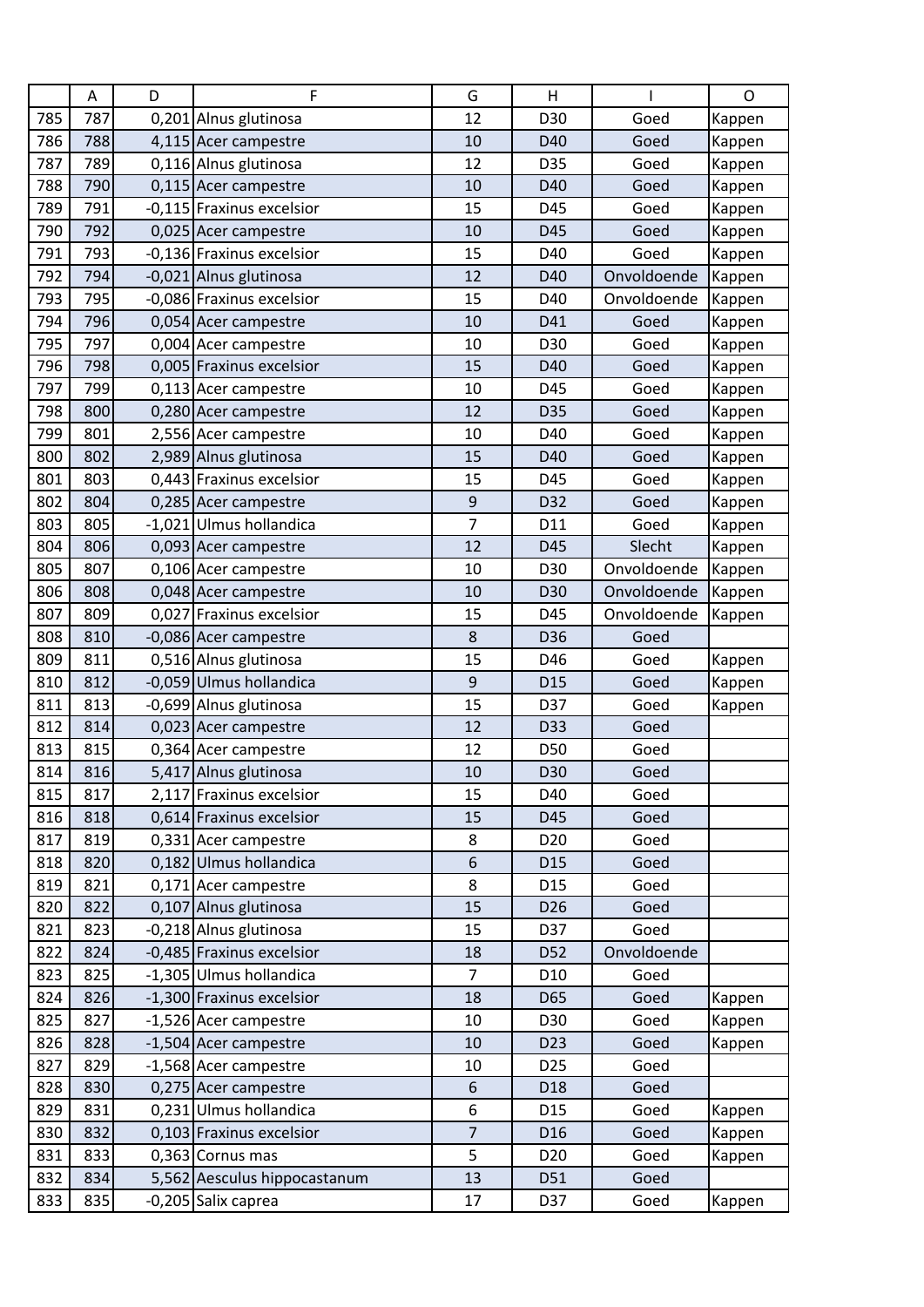|     | A   | D | F                               | G              | Н               |             | $\mathsf{O}$ |
|-----|-----|---|---------------------------------|----------------|-----------------|-------------|--------------|
| 834 | 836 |   | 5,882 Aesculus hippocastanum    | 14             | <b>D55</b>      | Goed        | Kappen       |
| 835 | 837 |   | 0,570 Acer campestre            | 13             | D40             | Goed        |              |
| 836 | 838 |   | -0,363 Acer campestre           | 12             | D35             | Goed        |              |
| 837 | 839 |   | 0,960 Acer campestre            | 10             | D31             | Onvoldoende |              |
| 838 | 840 |   | 0,661 Acer campestre            | 12             | D39             | Goed        |              |
| 839 | 841 |   | -1,304 Ulmus hollandica         | $\overline{7}$ | D <sub>15</sub> | Goed        |              |
| 840 | 842 |   | -1,454 Chameacyparis lawsoniana | 14             | D56             | Goed        |              |
| 841 | 843 |   | -1,256 Fraxinus excelsior       | 18             | D65             | Goed        |              |
| 842 | 844 |   | -1,304 Fraxinus excelsior       | 18             | D56             | Goed        |              |
| 843 | 845 |   | 0,378 Fraxinus excelsior        | 18             | D65             | Goed        |              |
| 844 | 846 |   | -1,316 Acer campestre           | 6              | D <sub>15</sub> | Goed        |              |
| 845 | 847 |   | -1,285 Acer campestre           | 10             | D24             | Goed        |              |
| 846 | 848 |   | -1,284 Acer campestre           | 12             | D <sub>20</sub> | Goed        |              |
| 847 | 849 |   | -1,482 Ilex aquifolium          | $\overline{7}$ | D12             | Goed        | Kappen       |
| 848 | 850 |   | -1,484 Fraxinus excelsior       | 18             | D65             | Goed        | Kappen       |
| 849 | 851 |   | -1,425 Ilex aquifolium          | $\overline{7}$ | D12             | Goed        |              |
| 850 | 852 |   | 5,870 Alnus glutinosa           | 12             | D <sub>20</sub> | Goed        |              |
| 851 | 853 |   | 6,226 Alnus glutinosa           | 12             | D30             | Goed        |              |
| 852 | 854 |   | 5,779 Alnus glutinosa           | 14             | D35             | Goed        |              |
| 853 | 855 |   | 0,195 Alnus glutinosa           | 10             | D35             | Goed        |              |
| 854 | 856 |   | 0,167 Fraxinus excelsior        | 18             | D45             | Goed        |              |
| 855 | 857 |   | 0,073 Ilex aquifolium           | 6              | D <sub>20</sub> | Goed        |              |
| 856 | 858 |   | 0,071 Acer campestre            | 10             | D28             | Goed        |              |
| 857 | 859 |   | 0,079 Fraxinus excelsior        | 18             | D45             | Goed        |              |
| 858 | 860 |   | 0,080 Aesculus hippocastanum    | 5              | D <sub>15</sub> | Goed        |              |
| 859 | 861 |   | 1,504 Ulmus hollandica          | $\overline{7}$ | D23             | Goed        |              |
| 860 | 862 |   | -1,362 Acer campestre           | 8              | D <sub>25</sub> | Goed        |              |
| 861 | 863 |   | -1,417 Acer campestre           | 10             | D <sub>20</sub> | Goed        |              |
| 862 | 864 |   | -1,363 Acer campestre           | 8              | D18             | Goed        |              |
| 863 | 865 |   | -1,175 Fraxinus excelsior       | 18             | D55             | Onvoldoende |              |
| 864 | 866 |   | -1,474 Fraxinus excelsior       | 18             | D65             | Onvoldoende |              |
| 865 | 867 |   | -1,548 Acer campestre           | 8              | D22             | Goed        |              |
| 866 | 868 |   | -1,370 Fraxinus excelsior       | 15             | D48             | Onvoldoende |              |
| 867 | 869 |   | -1,472 Acer campestre           | 6              | D18             | Goed        |              |
| 868 | 870 |   | -1,449 Acer campestre           | $\bf 8$        | D <sub>25</sub> | Goed        |              |
| 869 | 871 |   | -1,278 Fraxinus excelsior       | 16             | D48             | Onvoldoende |              |
| 870 | 872 |   | -1,348 Acer campestre           | 10             | D36             | Goed        |              |
| 871 | 873 |   | -1,401 Fraxinus excelsior       | 16             | D40             | Slecht      |              |
| 872 | 874 |   | -1,327 Fraxinus excelsior       | 16             | D40             | Onvoldoende |              |
| 873 | 875 |   | -1,257 Fraxinus excelsior       | 16             | D <sub>29</sub> | Goed        |              |
| 874 | 876 |   | $-1,425$ Salix alba             | 16             | D <sub>28</sub> | Afgestorven |              |
| 875 | 877 |   | $-1,278$ Salix alba             | 16             | D45             | Afgestorven |              |
| 876 | 878 |   | -1,216 Populus nigra 'Italica'  | 25             | D57             | Goed        |              |
| 877 | 879 |   | -1,173 Populus nigra 'Italica'  | 25             | D53             | Goed        |              |
| 878 | 880 |   | -1,013 Populus nigra 'Italica'  | 25             | D48             | Goed        |              |
| 879 | 881 |   | $-0.932$ Salix alba             | 15             | D50             | Slecht      |              |
| 880 | 882 |   | -1,096 Alnus glutinosa          | $10\,$         | D31             | Goed        |              |
| 881 | 883 |   | -0,992 Fraxinus excelsior       | 16             | D63             | Goed        |              |
| 882 | 884 |   | -1,140 Acer campestre           | 12             | D <sub>22</sub> | Goed        |              |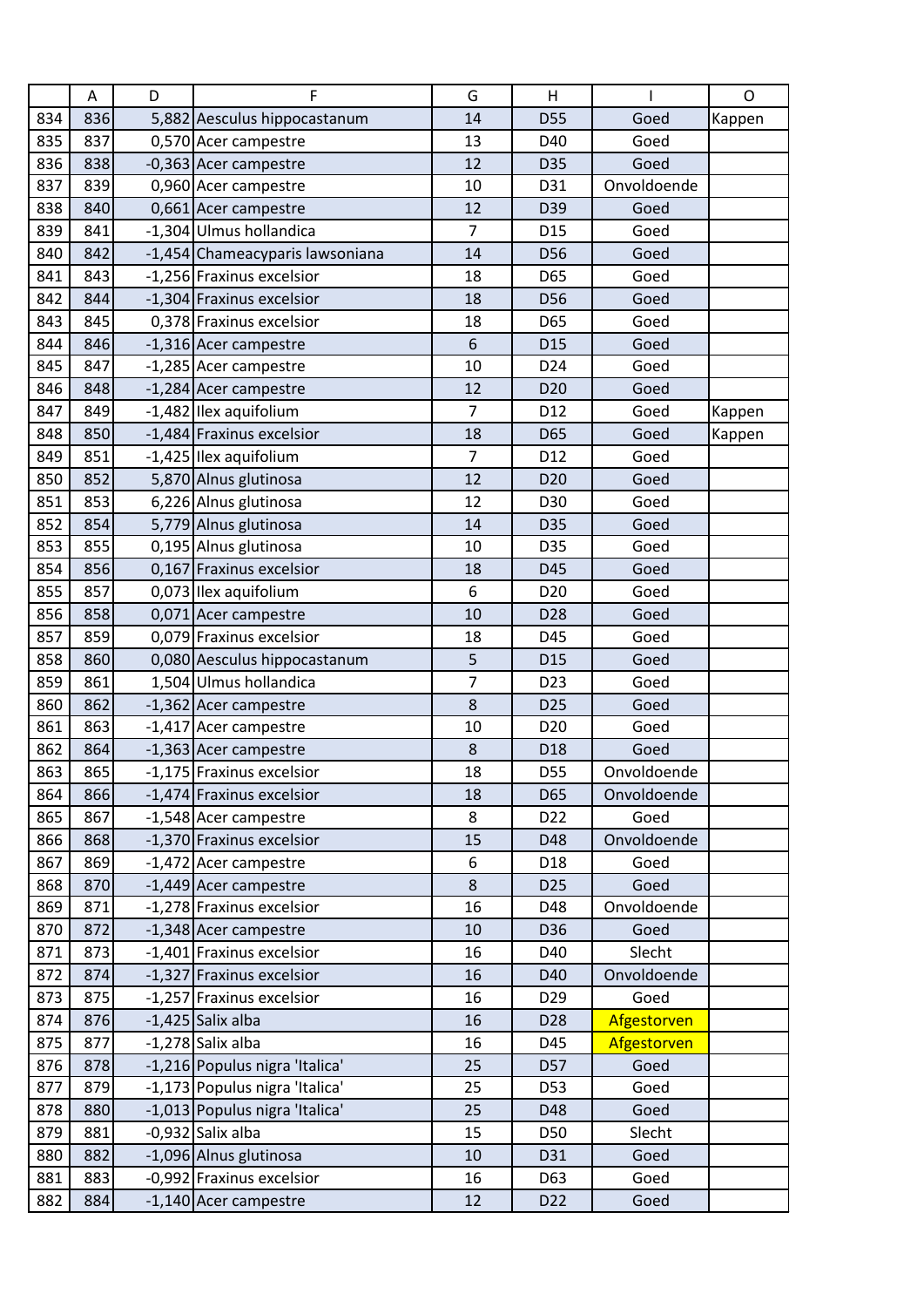|     | Α   | D | F                         | G           | Н               |             | $\mathsf O$   |
|-----|-----|---|---------------------------|-------------|-----------------|-------------|---------------|
| 883 | 885 |   | -1,147 Acer campestre     | 8           | D24             | Goed        |               |
| 884 | 886 |   | -1,076 Fraxinus excelsior | 15          | D35             | Slecht      |               |
| 885 | 887 |   | -1,158 Acer campestre     | 15          | D41             | Goed        |               |
| 886 | 888 |   | -1,144 Acer campestre     | 16          | D30             | Goed        |               |
| 887 | 889 |   | -0,864 Fraxinus excelsior | 16          | D51             | Onvoldoende |               |
| 888 | 890 |   | -1,065 Alnus glutinosa    | 15          | D <sub>26</sub> | Goed        |               |
| 889 | 891 |   | -1,176 Acer campestre     | 5           | D <sub>24</sub> | Goed        |               |
| 890 | 892 |   | -1,557 Fraxinus excelsior | 18          | D69             | Goed        |               |
| 891 | 893 |   | -1,680 Alnus glutinosa    | 15          | D30             | Afgestorven |               |
| 892 | 894 |   | -1,808 Acer campestre     | 10          | D <sub>22</sub> | Goed        |               |
| 893 | 895 |   | -1,653 Acer campestre     | 15          | D45             | Goed        |               |
| 894 | 896 |   | -1,559 Fraxinus excelsior | 18          | D45             | Slecht      |               |
| 895 | 897 |   | -1,644 Acer campestre     | 12          | D <sub>23</sub> | Goed        |               |
| 896 | 898 |   | -1,530 Acer campestre     | $\mathsf 9$ | D <sub>26</sub> | Goed        |               |
| 897 | 899 |   | -1,522 Alnus glutinosa    | 13          | D33             | Goed        |               |
| 898 | 900 |   | -1,392 Acer campestre     | 10          | D30             | Goed        |               |
| 899 | 901 |   | -1,391 Acer campestre     | 15          | D45             | Goed        |               |
| 900 | 902 |   | -1,714 Alnus glutinosa    | 12          | D <sub>27</sub> | Onvoldoende |               |
| 901 | 903 |   | -1,533 Acer campestre     | 12          | D35             | Goed        |               |
| 902 | 904 |   | -1,569 Acer campestre     | 12          | D22             | Goed        |               |
| 903 | 905 |   | -1,500 Alnus glutinosa    | 9           | D <sub>15</sub> | Afgestorven |               |
| 904 | 906 |   | -1,509 Acer campestre     | 15          | D <sub>26</sub> | Goed        |               |
| 905 | 907 |   | -1,621 Acer campestre     | 6           | D11             | Onvoldoende |               |
| 906 | 908 |   | -1,589 Acer campestre     | 8           | D17             | Goed        |               |
| 907 | 909 |   | 0,343 Fraxinus excelsior  | 18          | D53             | Goed        |               |
| 908 | 910 |   | -0,030 Fraxinus excelsior | 18          | D43             | Goed        |               |
| 909 | 911 |   | 0,085 Alnus glutinosa     | 16          | D <sub>26</sub> | Goed        |               |
| 910 | 912 |   | 0,021 Acer campestre      | 8           | D18             | Goed        |               |
| 911 | 913 |   | 0,099 Alnus glutinosa     | 16          | D31             | Goed        |               |
| 912 | 914 |   | 1,297 Acer campestre      | 6           | D <sub>23</sub> | Goed        |               |
| 913 | 915 |   | 0,194 Acer campestre      | 10          | D <sub>25</sub> | Goed        |               |
| 914 | 916 |   | 0,152 Acer campestre      | 8           | D17             | Goed        |               |
| 915 | 917 |   | 0,117 Fraxinus excelsior  | 18          | D53             | Goed        |               |
| 916 | 918 |   | 0,078 Alnus glutinosa     | 10          | D <sub>23</sub> | Goed        |               |
| 917 | 919 |   | 0,107 Acer campestre      | 12          | D <sub>26</sub> | Goed        |               |
| 918 | 920 |   | 0,055 Acer campestre      | $\bf 8$     | D18             | Goed        |               |
| 919 | 921 |   | 0,185 Acer campestre      | 6           | D15             | Goed        |               |
| 920 | 922 |   | 0,201 Fraxinus excelsior  | 18          | D56             | Goed        |               |
| 921 | 923 |   | 0,146 Alnus glutinosa     | 8           | D17             | Slecht      | Kappen        |
| 922 | 924 |   | 0,453 Alnus glutinosa     | 15          | D <sub>22</sub> | Afgestorven | <b>Kappen</b> |
| 923 | 925 |   | 0,154 Acer campestre      | 8           | D <sub>20</sub> | Goed        |               |
| 924 | 926 |   | 0,182 Alnus glutinosa     | 16          | D <sub>27</sub> | Onvoldoende |               |
| 925 | 927 |   | 0,281 Acer campestre      | 9           | D <sub>23</sub> | Goed        |               |
| 926 | 928 |   | 0,245 Fraxinus excelsior  | 18          | D57             | Goed        |               |
| 927 | 929 |   | 0,220 Pinus nigra         | 16          | D43             | Goed        |               |
| 928 | 930 |   | 0,417 Pinus nigra         | 16          | D33             | Onvoldoende |               |
| 929 | 931 |   | 0,519 Pinus nigra         | 6           | D35             | Goed        |               |
| 930 | 932 |   | 0,378 Fraxinus excelsior  | 18          | D55             | Goed        | Kappen        |
| 931 | 933 |   | -0,119 Acer campestre     | 8           | D <sub>20</sub> | Goed        |               |
|     |     |   |                           |             |                 |             |               |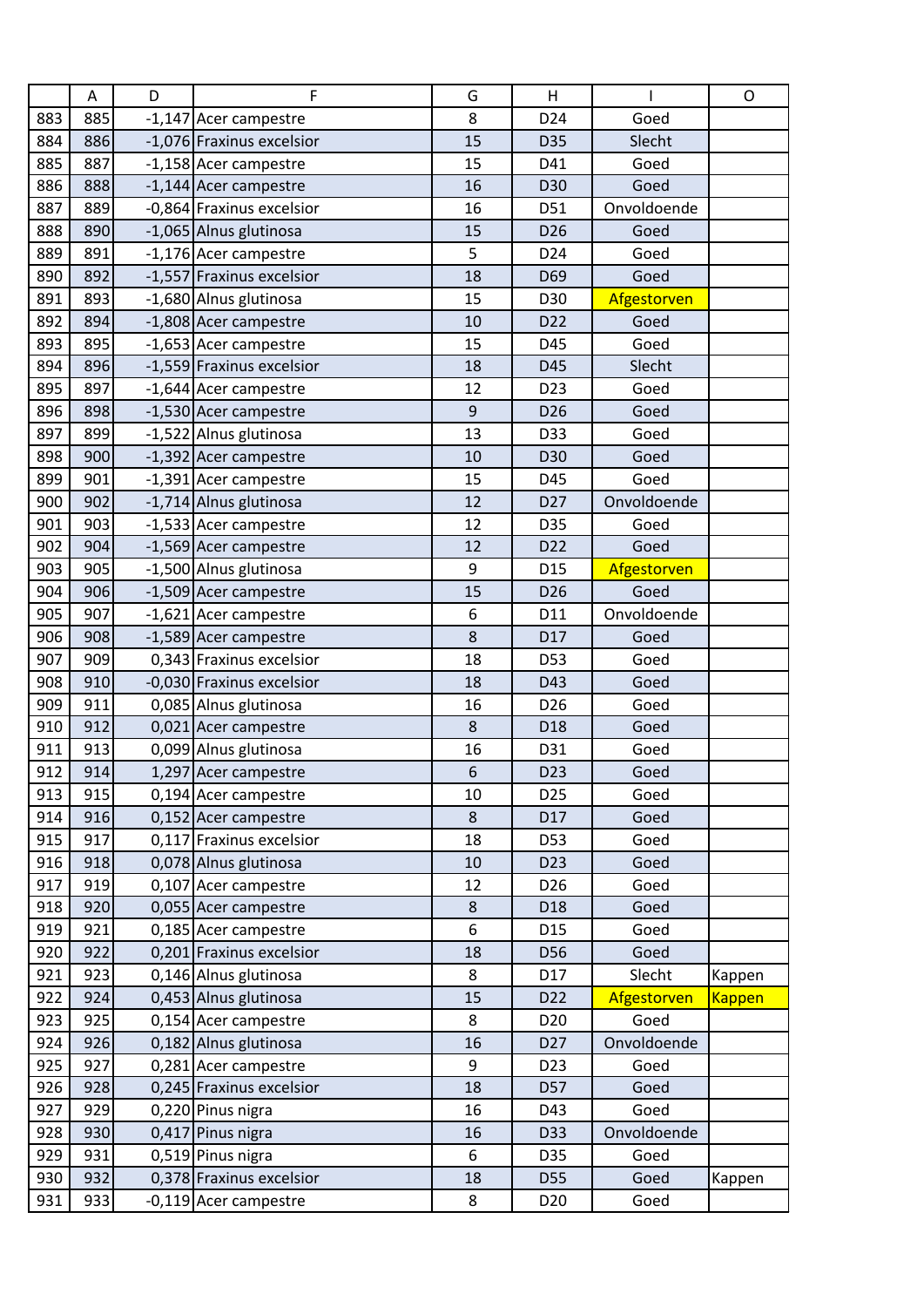|     | Α   | D | F                          | G              | H               |             | O      |
|-----|-----|---|----------------------------|----------------|-----------------|-------------|--------|
| 932 | 934 |   | 0,189 Quercus robur        | 5              | D <sub>12</sub> | Goed        |        |
| 933 | 935 |   | 0,259 Pinus nigra          | 12             | D <sub>26</sub> | Onvoldoende | Kappen |
| 934 | 936 |   | 0,227 Pinus nigra          | 18             | D41             | Goed        |        |
| 935 | 937 |   | 0,209 Pinus nigra          | 18             | D38             | Goed        |        |
| 936 | 938 |   | -1,429 Alnus glutinosa     | 18             | D <sub>27</sub> | Goed        |        |
| 937 | 939 |   | -1,346 Acer campestre      | 10             | D30             | Goed        |        |
| 938 | 940 |   | -0,973 Fraxinus excelsior  | 18             | D41             | Goed        |        |
| 939 | 941 |   | -1,158 Acer campestre      | 10             | D <sub>23</sub> | Slecht      | Kappen |
| 940 | 942 |   | -1,101 Acer campestre      | 12             | D48             | Goed        |        |
| 941 | 943 |   | -1,305 Acer campestre      | 15             | D38             | Goed        |        |
| 942 | 944 |   | -1,399 Acer campestre      | 8              | D <sub>20</sub> | Goed        |        |
| 943 | 945 |   | -1,153 Fraxinus excelsior  | 18             | D57             | Onvoldoende |        |
| 944 | 946 |   | -1,397 Acer campestre      | 15             | D <sub>20</sub> | Goed        |        |
| 945 | 947 |   | -1,412 Acer campestre      | 15             | D <sub>28</sub> | Onvoldoende |        |
| 946 | 948 |   | -1,131 Ulmus hollandica    | 19             | D46             | Goed        |        |
| 947 | 949 |   | -1,265 Acer campestre      | 9              | D <sub>23</sub> | Afgestorven | Kappen |
| 948 | 950 |   | -1,338 Acer campestre      | 15             | D21             | Slecht      | Kappen |
| 949 | 951 |   | 0,472 Fraxinus excelsior   | 18             | D40             | Onvoldoende |        |
| 950 | 952 |   | -1,226 Acer campestre      | 10             | D <sub>28</sub> | Goed        |        |
| 951 | 953 |   | -1,198 Fraxinus excelsior  | 18             | D40             | Slecht      | Kappen |
| 952 | 954 |   | -1,393 Fraxinus excelsior  | 18             | D39             | Onvoldoende |        |
| 953 | 955 |   | -1,392 Alnus glutinosa     | 6              | D12             | Goed        |        |
| 954 | 956 |   | -1,597 Ilex aquifolium     | 6              | D17             | Goed        |        |
| 955 | 957 |   | -1,539 Fraxinus excelsior  | 15             | D37             | Goed        |        |
| 956 | 958 |   | -1,569 Ilex aquifolium     | 6              | D <sub>18</sub> | Goed        |        |
| 957 | 959 |   | -1,586 Fraxinus excelsior  | 15             | D39             | Onvoldoende |        |
| 958 | 960 |   | -1,582 Ilex aquifolium     | 6              | D11             | Goed        |        |
| 959 | 961 |   | -1,597 Acer pseudoplatanus | 12             | D <sub>26</sub> | Goed        |        |
| 960 | 962 |   | -1,605 Acer campestre      | 6              | D <sub>15</sub> | Goed        |        |
| 961 | 963 |   | -1,572 Fraxinus excelsior  | 15             | D30             | Goed        |        |
| 962 | 964 |   | -1,574 Ilex aquifolium     | $\overline{7}$ | D <sub>20</sub> | Goed        |        |
| 963 | 965 |   | -1,539 Acer campestre      | 10             | D32             | Goed        |        |
| 964 | 966 |   | -1,672 Fraxinus excelsior  | 18             | D39             | Onvoldoende |        |
| 965 | 967 |   | -1,652 Acer campestre      | 9              | D <sub>28</sub> | Goed        |        |
| 966 | 968 |   | -1,568 Fraxinus excelsior  | 18             | D46             | Onvoldoende |        |
| 967 | 969 |   | -1,607 Fraxinus excelsior  | 18             | D43             | Goed        |        |
| 968 | 970 |   | -1,673 Fraxinus excelsior  | 18             | D43             | Goed        |        |
| 969 | 971 |   | -1,694 Fraxinus excelsior  | 18             | D49             | Goed        |        |
| 970 | 972 |   | -1,662 Fraxinus excelsior  | 18             | D43             | Goed        |        |
| 971 | 973 |   | -1,656 Ulmus hollandica    | 18             | D33             | Goed        |        |
| 972 | 974 |   | -1,676 Fraxinus excelsior  | 18             | D49             | Goed        |        |
| 973 | 975 |   | -1,603 Fraxinus excelsior  | 18             | D46             | Onvoldoende |        |
| 974 | 976 |   | -1,707 Ulmus hollandica    | $\bf 8$        | D <sub>15</sub> | Goed        |        |
| 975 | 977 |   | -1,687 Fraxinus excelsior  | 18             | D40             | Goed        |        |
|     | 978 |   |                            |                |                 |             |        |
| 976 |     |   | -1,678 Fraxinus excelsior  | 18             | D43             | Slecht      | Kappen |
| 977 | 979 |   | -1,786 Ilex aquifolium     | 5              | D <sub>15</sub> | Onvoldoende |        |
| 978 | 980 |   | -1,820 Fraxinus excelsior  | 18             | D35             | Slecht      | Kappen |
| 979 | 981 |   | -1,769 Quercus robur       | 20             | D47             | Goed        |        |
| 980 | 982 |   | -1,771 Ilex aquifolium     | 6              | D <sub>15</sub> | Goed        |        |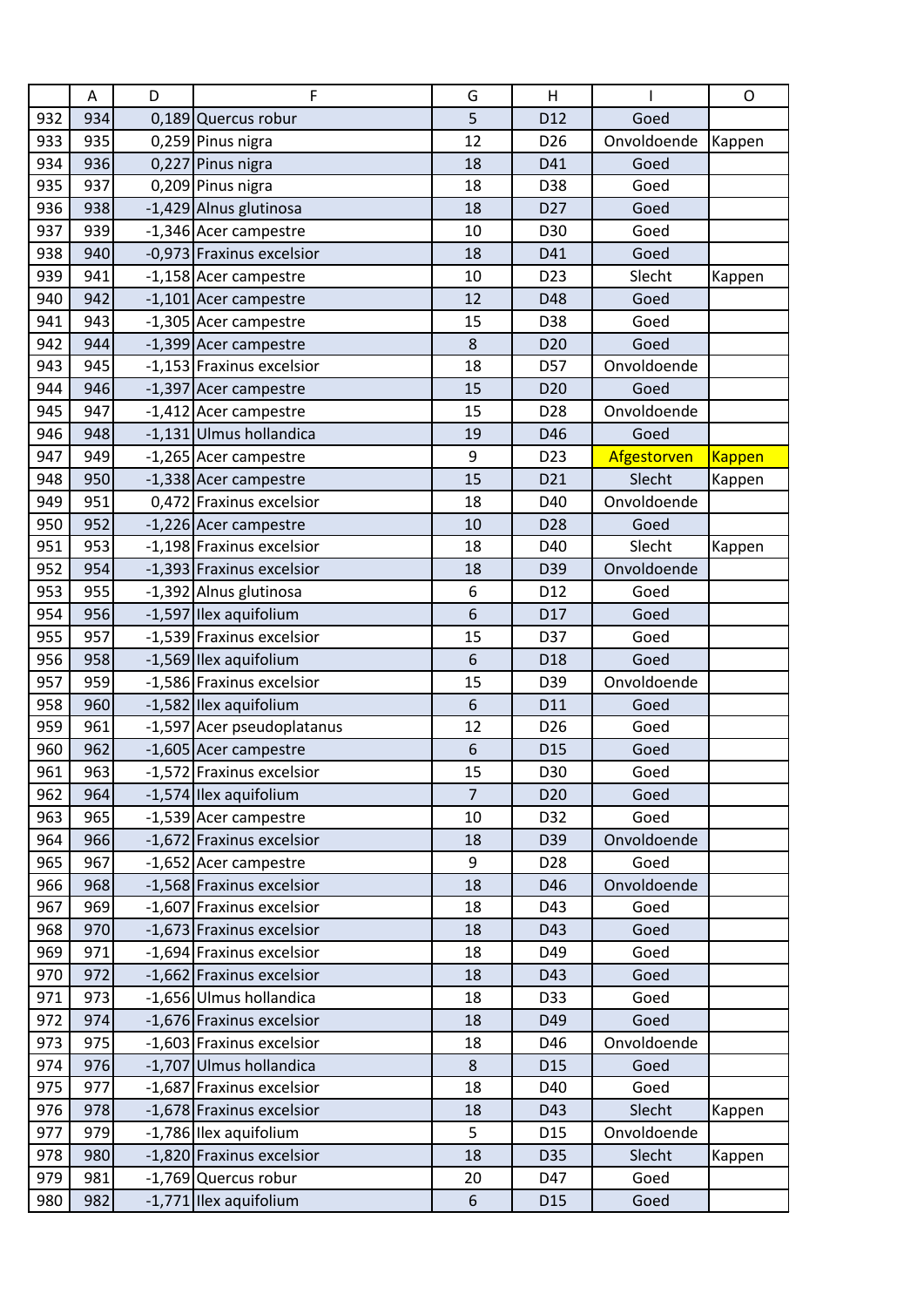|      | A         | D | F                         | G  | H               |             | $\mathsf O$   |
|------|-----------|---|---------------------------|----|-----------------|-------------|---------------|
| 981  | 983       |   | -1,562 Fraxinus excelsior | 18 | D46             | Slecht      | Kappen        |
| 982  | 984       |   | -1,563 Acer campestre     | 15 | D35             | Goed        |               |
| 983  | 985       |   | -1,538 Acer campestre     | 7  | D <sub>25</sub> | Goed        |               |
| 984  | 986       |   | -1,412 Fraxinus excelsior | 18 | D64             | Goed        |               |
| 985  | 987       |   | -1,510 Acer campestre     | 8  | D18             | Goed        |               |
| 986  | 988       |   | -1,230 Acer campestre     | 8  | D <sub>20</sub> | Goed        |               |
| 987  | 989       |   | -1,062 Fraxinus excelsior | 20 | D47             | Onvoldoende |               |
| 988  | 990       |   | -1,092 Quercus robur      | 18 | D30             | Goed        |               |
| 989  | 991       |   | -1,180 Acer campestre     | 10 | D <sub>20</sub> | Goed        |               |
| 990  | 992       |   | -1,214 Alnus glutinosa    | 18 | D43             | Onvoldoende | Kappen        |
| 991  | 993       |   | -1,064 Fraxinus excelsior | 18 | D47             | Goed        |               |
| 992  | 994       |   | -1,169 Alnus glutinosa    | 18 | D <sub>26</sub> | Goed        |               |
| 993  | 995       |   | -1,168 Acer campestre     | 10 | D28             | Goed        |               |
| 994  | 996       |   | -1,239 Alnus glutinosa    | 18 | D <sub>28</sub> | Goed        |               |
| 995  | 997       |   | -1,256 Alnus glutinosa    | 10 | D <sub>18</sub> | Afgestorven | <b>Kappen</b> |
| 996  | 998       |   | -1,238 Quercus robur      | 20 | D52             | Goed        |               |
| 997  | 999       |   | -1,325 Alnus glutinosa    | 10 | D18             | Slecht      |               |
| 998  | 1000      |   | -1,211 Fraxinus excelsior | 18 | D45             | Onvoldoende | <b>OHS</b>    |
| 999  | 1001      |   | -1,222 Quercus robur      | 20 | D50             | Goed        | OHS           |
|      | 1000 1002 |   | -1,262 Alnus glutinosa    | 8  | D12             | Goed        | OHS           |
|      | 1001 1003 |   | -1,261 Alnus glutinosa    | 10 | D <sub>22</sub> | Goed        | OHS           |
|      | 1002 1004 |   | -1,284 Acer campestre     | 9  | D <sub>16</sub> | Goed        | OHS           |
|      | 1003 1005 |   | -1,346 Alnus glutinosa    | 18 | D30             | Goed        | OHS           |
|      | 1004 1006 |   | -1,391 Quercus robur      | 20 | D50             | Goed        | OHS           |
|      | 1005 1007 |   | -1,433 Acer campestre     | 10 | D <sub>26</sub> | Goed        | Kappen        |
|      | 1006 1008 |   | -1,386 Acer campestre     | 8  | D <sub>16</sub> | Goed        | OHS           |
| 1007 | 1009      |   | -1,299 Quercus robur      | 10 | D12             | Goed        | OHS           |
|      | 1008 1010 |   | -1,324 Alnus glutinosa    | 16 | D30             | Goed        | OHS           |
|      | 1009 1011 |   | -1,342 Acer campestre     | 12 | D30             | Goed        | OHS           |
|      | 1010 1012 |   | -1,131 Fraxinus excelsior | 18 | D55             | Goed        | OHS           |
|      | 1011 1013 |   | -1,372 Acer campestre     | 5  | D11             | Goed        | OHS           |
|      | 1012 1014 |   | -1,374 Alnus glutinosa    | 16 | D24             | Goed        | OHS           |
|      | 1013 1015 |   | -1,371 Quercus robur      | 20 | D36             | Goed        | OHS           |
|      | 1014 1016 |   | -1,344 Quercus robur      | 20 | D31             | Goed        | OHS           |
|      | 1015 1017 |   | -1,429 Alnus glutinosa    | 12 | D <sub>22</sub> | Goed        | OHS           |
|      | 1016 1018 |   | $-1,424$ Quercus robur    | 17 | D <sub>23</sub> | Goed        | OHS           |
|      | 1017 1019 |   | -1,412 Acer campestre     | 12 | D <sub>25</sub> | Goed        | OHS           |
|      | 1018 1020 |   | -1,384 Quercus robur      | 18 | D <sub>20</sub> | Goed        | OHS           |
|      | 1019 1021 |   | -1,366 Alnus glutinosa    | 17 | D <sub>25</sub> | Afgestorven | <b>Kappen</b> |
|      | 1020 1022 |   | -1,385 Quercus robur      | 20 | D45             | Goed        | OHS           |
|      | 1021 1023 |   | -1,437 Alnus glutinosa    | 12 | D31             | Goed        | OHS           |
|      | 1022 1024 |   | -1,425 Acer campestre     | 12 | D <sub>20</sub> | Onvoldoende | OHS           |
|      | 1023 1025 |   | -1,388 Alnus glutinosa    | 15 | D <sub>20</sub> | Goed        | OHS           |
|      | 1024 1026 |   | -1,394 Quercus robur      | 18 | D <sub>29</sub> | Goed        | OHS           |
|      | 1025 1027 |   | -1,393 Fraxinus excelsior | 18 | D50             | Onvoldoende | OHS           |
|      | 1026 1028 |   | -1,429 Quercus robur      | 18 | D39             | Goed        | OHS           |
|      | 1027 1029 |   | -1,426 Alnus glutinosa    | 10 | D <sub>26</sub> | Goed        | OHS           |
|      | 1028 1030 |   | -1,348 Quercus robur      | 19 | D32             | Goed        | OHS           |
|      |           |   |                           |    |                 |             |               |
|      | 1029 1031 |   | -1,438 Acer campestre     | 10 | D <sub>25</sub> | Goed        | OHS           |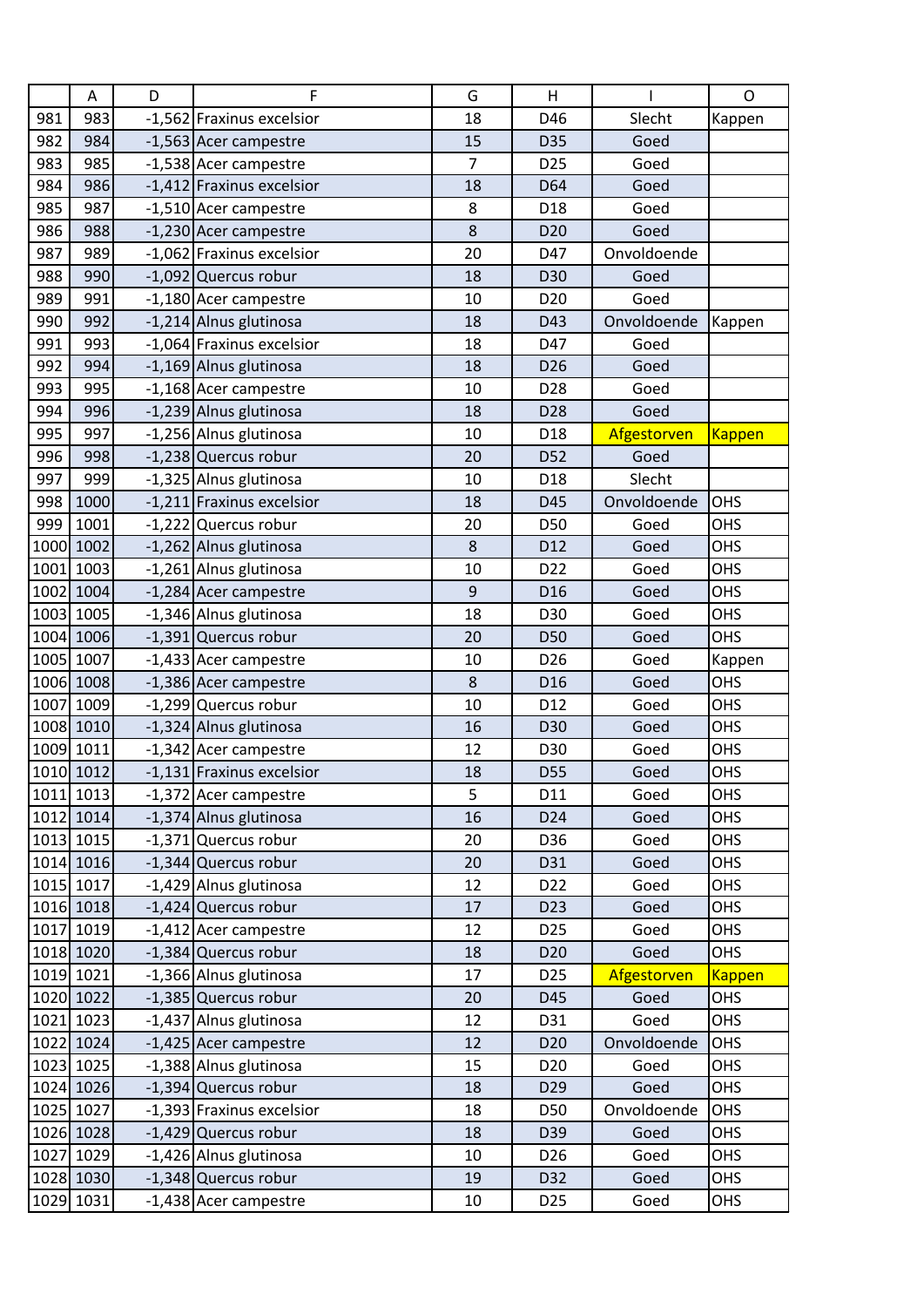|      | A         | D | F                         | G  | H               |             | $\mathsf{O}$  |
|------|-----------|---|---------------------------|----|-----------------|-------------|---------------|
|      | 1030 1032 |   | -1,468 Acer campestre     | 10 | D <sub>25</sub> | Goed        | OHS           |
|      | 1031 1033 |   | -1,422 Quercus robur      | 16 | D <sub>27</sub> | Onvoldoende | OHS           |
|      | 1032 1034 |   | $-1,411$ Quercus robur    | 20 | D32             | Goed        | OHS           |
|      | 1033 1035 |   | -1,410 Alnus glutinosa    | 18 | D <sub>29</sub> | Goed        | Kappen        |
|      | 1034 1036 |   | -1,388 Acer campestre     | 12 | D <sub>25</sub> | Goed        | Kappen        |
|      | 1035 1037 |   | -1,404 Alnus glutinosa    | 17 | D21             | Goed        | <b>OHS</b>    |
|      | 1036 1038 |   | -1,407 Quercus robur      | 19 | D43             | Goed        | OHS           |
|      | 1037 1039 |   | -1,256 Fraxinus excelsior | 18 | D38             | Slecht      | Kappen        |
|      | 1038 1040 |   | -1,406 Quercus robur      | 19 | D37             | Goed        | Kappen        |
|      | 1039 1041 |   | -1,405 Quercus robur      | 20 | D44             | Goed        | Kappen        |
|      | 1040 1042 |   | -1,415 Alnus glutinosa    | 17 | D28             | Onvoldoende | OHS           |
|      | 1041 1043 |   | -1,441 Acer campestre     | 12 | D17             | Goed        | OHS           |
|      | 1042 1044 |   | -1,415 Alnus glutinosa    | 15 | D22             | Afgestorven | <b>Kappen</b> |
|      | 1043 1045 |   | -1,451 Acer campestre     | 10 | D <sub>18</sub> | Onvoldoende | Kappen        |
|      | 1044 1046 |   | -1,438 Alnus glutinosa    | 12 | D <sub>15</sub> | Afgestorven | <b>Kappen</b> |
|      | 1045 1047 |   | -1,414 Acer campestre     | 10 | D18             | Onvoldoende | <b>OHS</b>    |
|      | 1046 1048 |   | -1,421 Acer campestre     | 15 | D42             | Goed        | OHS           |
|      | 1047 1049 |   | -1,412 Alnus glutinosa    | 12 | D <sub>16</sub> | Goed        | OHS           |
|      | 1048 1050 |   | -1,411 Alnus glutinosa    | 15 | D30             | Goed        | <b>OHS</b>    |
|      | 1049 1051 |   | -1,467 Alnus glutinosa    | 16 | D <sub>27</sub> | Goed        | <b>OHS</b>    |
|      | 1050 1052 |   | -1,468 Alnus glutinosa    | 12 | D <sub>18</sub> | Slecht      | Kappen        |
|      | 1051 1053 |   | -1,467 Alnus glutinosa    | 12 | D17             | Afgestorven | <b>Kappen</b> |
|      | 1052 1054 |   | -1,464 Quercus robur      | 20 | D32             | Goed        | Kappen        |
|      | 1053 1055 |   | -1,425 Quercus robur      | 18 | D30             | Goed        | OHS           |
|      | 1054 1056 |   | -1,443 Acer campestre     | 12 | D <sub>19</sub> | Goed        | <b>OHS</b>    |
|      | 1055 1057 |   | -1,420 Acer campestre     | 15 | D24             | Goed        | <b>OHS</b>    |
|      | 1056 1058 |   | -1,386 Acer campestre     | 8  | D <sub>20</sub> | Goed        | <b>OHS</b>    |
| 1057 | 1059      |   | -1,273 Fraxinus excelsior | 19 | D50             | Slecht      | Kappen        |
|      | 1058 1060 |   | -1,416 Alnus glutinosa    | 15 | D <sub>23</sub> | Goed        | Kappen        |
|      | 1059 1061 |   | -1,447 Quercus robur      | 20 | D42             | Goed        | OHS           |
|      | 1060 1062 |   | -1,352 Quercus robur      | 17 | D44             | Goed        | OHS           |
|      | 1061 1063 |   | -1,487 Alnus glutinosa    | 17 | D24             | Onvoldoende | Kappen        |
|      | 1062 1064 |   | -1,534 Quercus robur      | 18 | D34             | Goed        | OHS           |
|      | 1063 1065 |   | -1,502 Alnus glutinosa    | 14 | D17             | Slecht      | Kappen        |
|      | 1064 1066 |   | -1,383 Quercus robur      | 18 | D <sub>24</sub> | Goed        | <b>OHS</b>    |
|      | 1065 1067 |   | -1,429 Alnus glutinosa    | 17 | D24             | Goed        | OHS           |
|      | 1066 1068 |   | -1,410 Ilex aquifolium    | 6  | D <sub>19</sub> | Goed        | OHS           |
|      | 1067 1069 |   | -1,418 Alnus glutinosa    | 10 | D <sub>25</sub> | Goed        |               |
|      | 1068 1070 |   | -1,420 Quercus robur      | 18 | D37             | Goed        | <b>OHS</b>    |
|      | 1069 1071 |   | -1,327 Acer campestre     | 12 | D35             | Goed        | Kappen        |
|      | 1070 1072 |   | -1,399 Alnus glutinosa    | 8  | D14             | Slecht      | Kappen        |
|      | 1071 1073 |   | -1,410 Alnus glutinosa    | 11 | D14             | Goed        | OHS           |
|      | 1072 1074 |   | -1,365 Quercus robur      | 20 | D42             | Goed        | <b>OHS</b>    |
|      | 1073 1075 |   | -1,299 Alnus glutinosa    | 16 | D <sub>25</sub> | Goed        |               |
|      | 1074 1076 |   | -1,234 Quercus robur      | 20 | D54             | Goed        | <b>OHS</b>    |
|      | 1075 1077 |   | -1,221 Fraxinus excelsior | 18 | D56             | Goed        | <b>OHS</b>    |
|      | 1076 1078 |   | -1,280 Quercus robur      | 15 | D21             | Goed        | <b>Kappen</b> |
|      | 1077 1079 |   | -1,283 Alnus glutinosa    | 17 | D <sub>20</sub> | Goed        | <b>OHS</b>    |
|      | 1078 1080 |   | -1,285 Quercus robur      | 20 | D45             | Goed        | OHS           |
|      |           |   |                           |    |                 |             |               |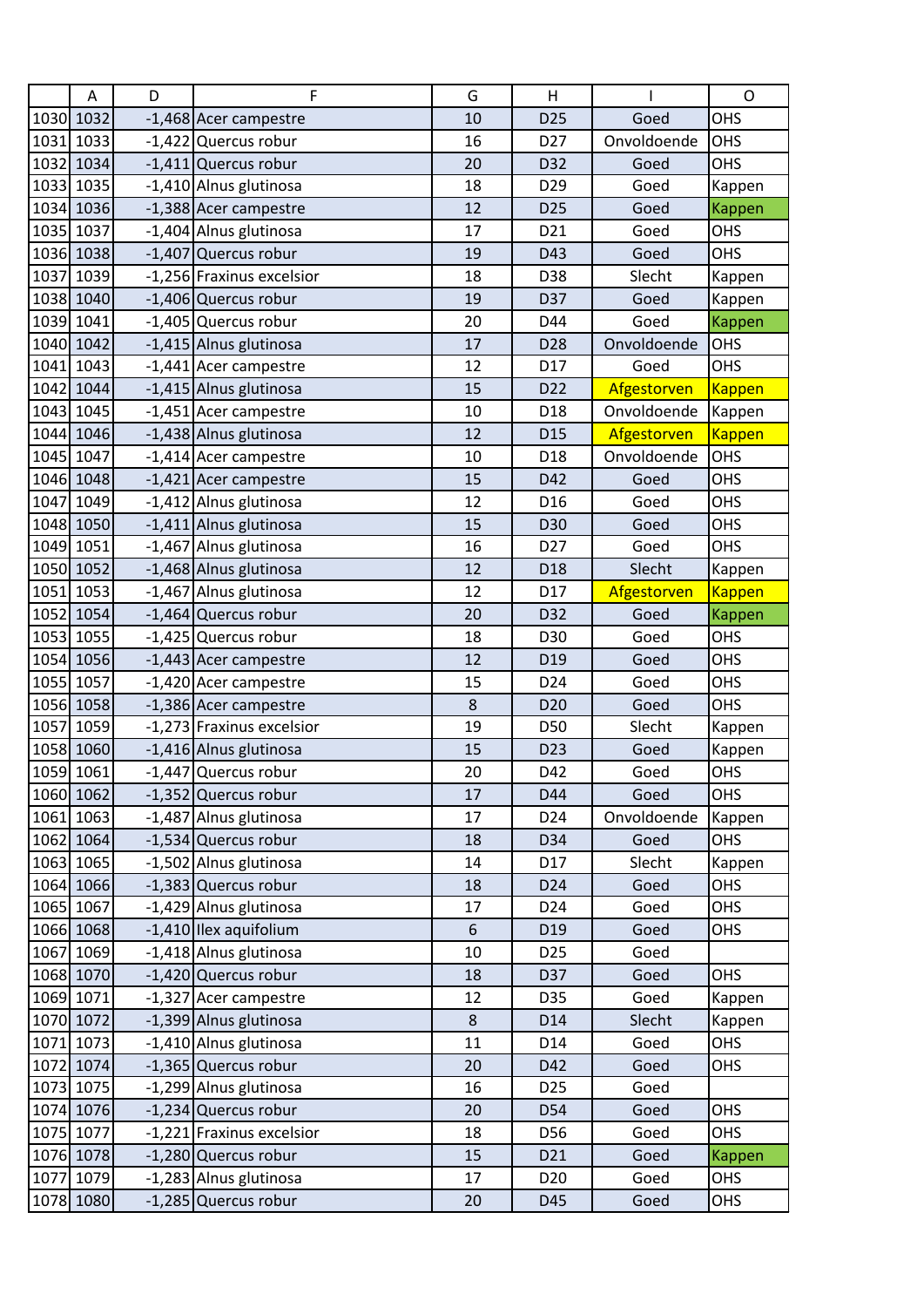|      | A         | D | F                         | G     | H               |             | $\mathsf{O}$  |
|------|-----------|---|---------------------------|-------|-----------------|-------------|---------------|
|      | 1079 1081 |   | -1,230 Acer campestre     | 10    | D <sub>20</sub> | Goed        | OHS           |
|      | 1080 1082 |   | -1,290 Acer campestre     | 12    | D32             | Goed        | OHS           |
|      | 1081 1083 |   | -1,310 Acer campestre     | 12    | D21             | Slecht      | Kappen        |
|      | 1082 1084 |   | -1,102 Acer campestre     | 17    | D61             | Goed        | OHS           |
|      | 1083 1085 |   | -1,345 Fraxinus excelsior | 18    | D40             | Goed        | <b>OHS</b>    |
|      | 1084 1086 |   | -1,374 Quercus robur      | 18    | D43             | Goed        | OHS           |
|      | 1085 1087 |   | -1,392 Acer campestre     | 12    | D30             | Onvoldoende | OHS           |
|      | 1086 1088 |   | -1,416 Quercus robur      | 17    | D35             | Goed        | OHS           |
|      | 1087 1089 |   | -1,463 Fraxinus excelsior | 19    | D56             | Onvoldoende | OHS           |
|      | 1088 1090 |   | -1,260 Alnus glutinosa    | 17    | D40             | Goed        | <b>OHS</b>    |
|      | 1089 1091 |   | -1,360 Fraxinus excelsior | 18    | D49             | Slecht      | Kappen        |
|      | 1090 1092 |   | -1,445 Quercus robur      | 12    | D <sub>22</sub> | Goed        | <b>OHS</b>    |
| 1091 | 1093      |   | -1,439 Quercus robur      | 20    | D52             | Goed        | <b>OHS</b>    |
|      | 1092 1094 |   | -1,387 Quercus robur      | 18    | D37             | Goed        | OHS           |
|      | 1093 1095 |   | -1,605 Alnus glutinosa    | 10    | D12             | Afgestorven |               |
|      | 1094 1096 |   | -1,603 Alnus glutinosa    | 17    | D <sub>25</sub> | Afgestorven | <b>Kappen</b> |
|      | 1095 1097 |   | -1,751 Alnus glutinosa    | 6     | D <sub>15</sub> | Afgestorven | <b>Kappen</b> |
|      | 1096 1098 |   | -1,404 Acer campestre     | 17    | D45             | Afgestorven | <b>Kappen</b> |
| 1097 | 1099      |   | 0,232 Acer campestre      | 8     | D <sub>15</sub> | Onvoldoende |               |
|      | 1098 1100 |   | 0,099 Acer campestre      | 8     | D <sub>15</sub> | Onvoldoende | <b>OHS</b>    |
|      | 1099 1101 |   | 0,048 Quercus robur       | 17    | D <sub>29</sub> | Goed        | <b>OHS</b>    |
|      | 1100 1102 |   | 0,022 Acer campestre      | 12    | D30             | Afgestorven | <b>Kappen</b> |
|      | 1101 1103 |   | -1,533 Ulmus hollandica   | 10    | D13             | Goed        |               |
|      | 1102 1104 |   | -1,529 Fraxinus excelsior | 18    | D49             | Afgestorven | <b>Kappen</b> |
|      | 1103 1105 |   | -1,486 Acer campestre     | 5     | D11             | Onvoldoende |               |
|      | 1104 1106 |   | -1,488 Alnus glutinosa    | 17    | D43             | Goed        | Kappen        |
|      | 1105 1107 |   | -1,307 Fraxinus excelsior | 18    | D52             | Goed        | <b>Kappen</b> |
|      | 1106 1108 |   | -1,526 Quercus robur      | 18    | D34             | Goed        | Kappen        |
|      | 1107 1109 |   | -1,535 Quercus robur      | 10    | D <sub>19</sub> | Goed        | OHS           |
|      | 1108 1110 |   | -1,656 Quercus robur      | 18    | D43             | Goed        | OHS           |
|      | 1109 1111 |   | -1,664 Quercus robur      | 17    | D35             | Goed        | OHS           |
|      | 1110 1112 |   | -1,610 Acer campestre     | 8     | D11             | Goed        | OHS           |
|      | 1111 1113 |   | -1,614 Quercus robur      | 6     | D12             | Goed        | OHS           |
|      | 1112 1114 |   | -1,634 Acer campestre     | 12    | D36             | Goed        | <b>OHS</b>    |
|      | 1113 1115 |   | -1,633 Alnus glutinosa    | 15    | D <sub>26</sub> | Afgestorven | <b>Kappen</b> |
|      | 1114 1116 |   | -1,633 Acer campestre     | 18    | D49             | Onvoldoende | OHS           |
|      | 1115 1117 |   | -1,603 Acer campestre     | 5     | D <sub>10</sub> | Onvoldoende | OHS           |
|      | 1116 1118 |   | -1,599 Quercus robur      | 18    | D37             | Goed        | OHS           |
|      | 1117 1119 |   | -1,604 Fraxinus excelsior | 18    | D48             | Onvoldoende | <b>OHS</b>    |
|      | 1118 1120 |   | -1,592 Quercus robur      | 12    | D24             | Goed        | OHS           |
|      | 1119 1121 |   | -1,639 Acer campestre     | 8     | D <sub>20</sub> | Afgestorven | <b>Kappen</b> |
|      | 1120 1122 |   | -1,676 Quercus robur      | 17    | D <sub>26</sub> | Goed        | OHS           |
|      | 1121 1123 |   | -1,498 Quercus robur      | 16    | D30             | Goed        | <b>OHS</b>    |
|      | 1122 1124 |   | -1,460 Alnus glutinosa    | $6\,$ | D11             | Goed        | <b>OHS</b>    |
|      | 1123 1125 |   | -1,487 Fraxinus excelsior | 18    | D54             | Slecht      | Kappen        |
|      | 1124 1126 |   | -1,587 Acer campestre     | 12    | D28             | Onvoldoende | <b>OHS</b>    |
|      | 1125 1127 |   | -1,559 Quercus robur      | 18    | D50             | Goed        | OHS           |
|      | 1126 1128 |   | -1,479 Quercus robur      | 20    | D62             | Goed        |               |
|      | 1127 1129 |   | -1,603 Acer campestre     | 10    | D21             | Onvoldoende | OHS           |
|      |           |   |                           |       |                 |             |               |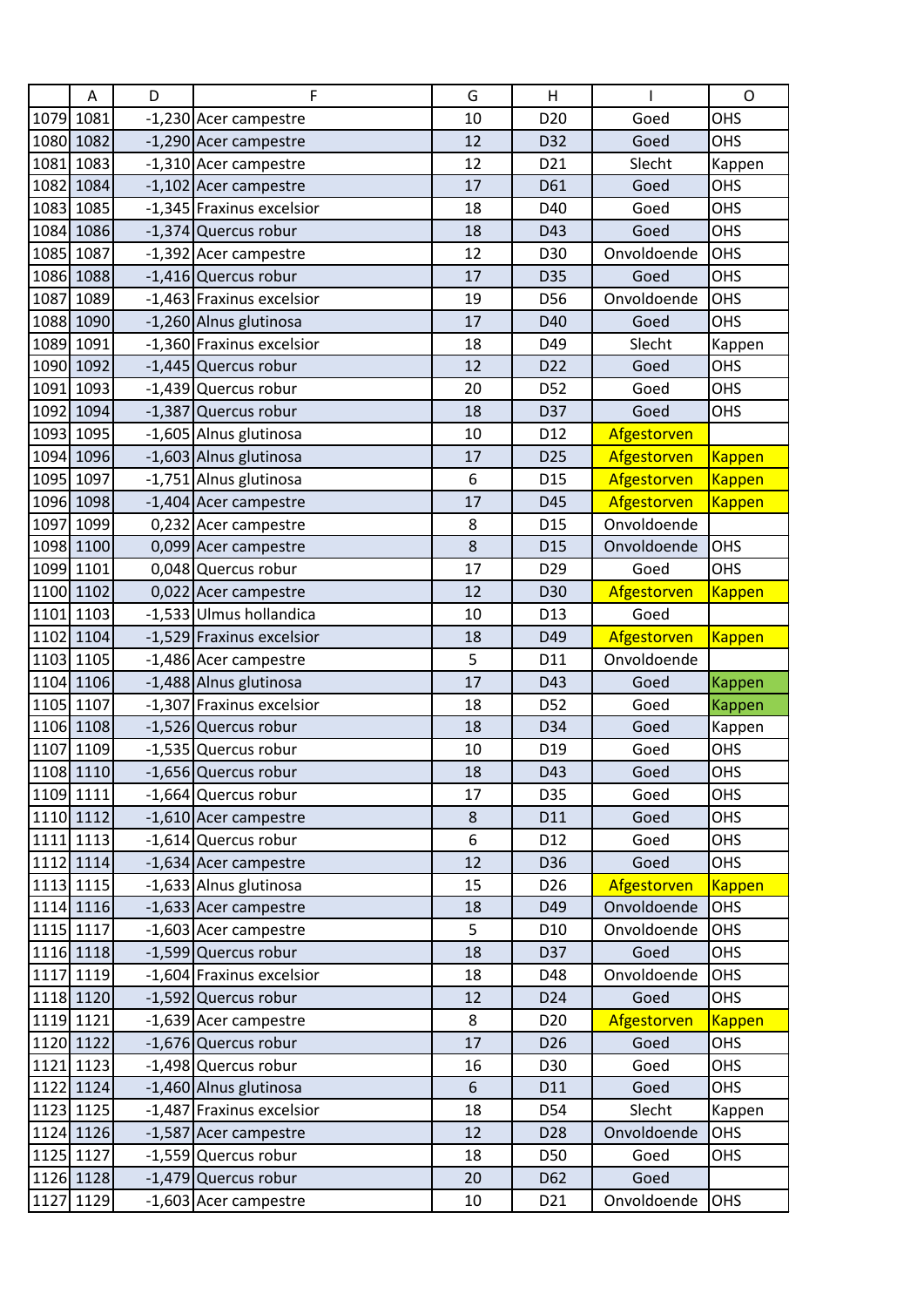| 1128 1130<br>OHS<br>15<br>D36<br>Goed<br>-1,604 Acer campestre<br>1129 1131<br>Onvoldoende<br>OHS<br>-1,490 Acer campestre<br>14<br>D31<br>1130 1132<br>-1,464 Quercus robur<br>Goed<br>OHS<br>18<br>D59<br>1131 1133<br>-1,252 Alnus glutinosa<br>OHS<br>14<br>D31<br>Goed<br>1132 1134<br>-1,222 Fraxinus excelsior<br>OHS<br>D70<br>18<br>Goed<br>1133 1135<br><b>OHS</b><br>-1,596 Quercus robur<br>20<br>D54<br>Goed<br>1134 1136<br>-1,311 Fraxinus excelsior<br>OHS<br>20<br>D70<br>Goed<br>1135 1137<br>OHS<br>-1,612 Alnus glutinosa<br>12<br>D24<br>Goed<br>1136 1138<br>-1,539 Acer campestre<br>OHS<br>10<br>D38<br>Goed<br>1137 1139<br>-1,650 Quercus robur<br>15<br>D <sub>20</sub><br>Goed<br>OHS<br>1138 1140<br>-1,691 Quercus rubra<br>Onvoldoende<br>18<br>D39<br>1139 1141<br>-1,619 Fraxinus excelsior<br>20<br>D70<br>Goed<br>OHS<br><b>OHS</b><br>1140 1142<br>-1,533 Alnus glutinosa<br>18<br>D37<br>Goed<br>1141 1143<br>-1,550 Acer campestre<br>15<br>D50<br>Goed<br>OHS<br>1142 1144<br>$-1,631$ Quercus robur<br>Goed<br>16<br>D <sub>26</sub><br>1143 1145<br>6<br>Onvoldoende<br>OHS<br>-1,571 Sorbus aucuparia<br>D12<br>$\overline{7}$<br>1144 1146<br>-1,553 Ilex aquifolium<br>Goed<br>OHS<br>D <sub>16</sub><br>-1,542 Quercus robur<br>OHS<br>1145 1147<br>18<br>D37<br>Goed<br>1146 1148<br>-1,222 Fraxinus excelsior<br><b>OHS</b><br>20<br>D64<br>Goed<br>1147 1149<br><b>OHS</b><br>-1,280 Alnus glutinosa<br>15<br>D <sub>26</sub><br>Goed<br>1148 1150<br>-1,629 Alnus glutinosa<br>OHS<br>15<br>D30<br>Goed<br>-1,636 Ulmus hollandica<br>1149 1151<br>OHS<br>17<br>D <sub>29</sub><br>Goed<br>1150 1152<br>-1,516 Alnus glutinosa<br>OHS<br>17<br>D32<br>Goed<br>1151 1153<br>-1,198 Ilex aquifolium<br>OHS<br>$\overline{7}$<br>D <sub>23</sub><br>Goed<br>1152 1154<br><b>OHS</b><br>-1,509 Fraxinus excelsior<br>20<br>D64<br>Goed<br>1153 1155<br>-1,476 Ilex aquifolium<br>6<br>D <sub>18</sub><br>Goed<br>OHS<br>1154 1156<br>-1,536 Quercus robur<br>D46<br>Goed<br>19<br>1155 1157<br>-1,579 Fraxinus excelsior<br>OHS<br>19<br>D43<br>Goed<br>-1,489 Ulmus hollandica<br>1156 1158<br>OHS<br>10<br>D <sub>15</sub><br>Goed<br>-1,383 Acer campestre<br><b>OHS</b><br>1157 1159<br>12<br>D36<br>Goed<br>1158 1160<br>-1,696 Ilex aquifolium<br>OHS<br>10<br>D <sub>15</sub><br>Goed<br>1159 1161<br>-1,804 Fraxinus excelsior<br>18<br>D48<br>Goed<br><b>OHS</b><br>1160 1162<br>-1,696 Acer campestre<br>$\bf 8$<br>Goed<br>OHS<br>D12<br>-1,773 Ilex aquifolium<br>1161 1163<br>6<br><b>OHS</b><br>D17<br>Goed<br>1162 1164<br>-1,787 Fraxinus excelsior<br>20<br>D37<br>Goed<br>OHS<br>1163 1165<br>-1,781 Quercus robur<br>D53<br>Goed<br>OHS<br>20<br>1164 1166<br>-1,785 Fraxinus excelsior<br><b>OHS</b><br>20<br>D46<br>Goed<br>1165 1167<br>-1,609 Quercus robur<br>20<br>D42<br>Goed<br><b>OHS</b><br>1166 1168<br>-1,775 Fraxinus excelsior<br>Goed<br>20<br>D44<br>Kappen<br>1167 1169<br>OHS<br>-1,573 Acer campestre<br>15<br>D35<br>Goed<br>1168 1170<br>-1,526 Quercus robur<br>20<br>D45<br>Goed<br>OHS<br>1169 1171<br>-1,399 Acer campestre<br>10<br>D18<br>Goed<br>OHS<br>-1,428 Fraxinus excelsior<br>Slecht<br>1170 1172<br>D44<br><b>OHS</b><br>20<br>1171 1173<br><b>OHS</b><br>-1,381 Alnus glutinosa<br>6<br>D <sub>25</sub><br>Afgestorven<br>1172 1174<br>-1,378 Quercus robur<br>20<br>D54<br>Goed<br>Kappen<br>1173 1175<br>-1,432 Ilex aquifolium<br>$\overline{7}$<br>Goed<br>D <sub>16</sub><br>Kappen<br>1174 1176<br>-1,379 Quercus robur<br>20<br>D39<br>Goed<br>Kappen<br>1175 1177<br>-1,407 Quercus robur<br>20<br>D30<br>Kappen<br>Goed | A | D | F                    | G  | H   |      | $\mathsf{O}$ |
|---------------------------------------------------------------------------------------------------------------------------------------------------------------------------------------------------------------------------------------------------------------------------------------------------------------------------------------------------------------------------------------------------------------------------------------------------------------------------------------------------------------------------------------------------------------------------------------------------------------------------------------------------------------------------------------------------------------------------------------------------------------------------------------------------------------------------------------------------------------------------------------------------------------------------------------------------------------------------------------------------------------------------------------------------------------------------------------------------------------------------------------------------------------------------------------------------------------------------------------------------------------------------------------------------------------------------------------------------------------------------------------------------------------------------------------------------------------------------------------------------------------------------------------------------------------------------------------------------------------------------------------------------------------------------------------------------------------------------------------------------------------------------------------------------------------------------------------------------------------------------------------------------------------------------------------------------------------------------------------------------------------------------------------------------------------------------------------------------------------------------------------------------------------------------------------------------------------------------------------------------------------------------------------------------------------------------------------------------------------------------------------------------------------------------------------------------------------------------------------------------------------------------------------------------------------------------------------------------------------------------------------------------------------------------------------------------------------------------------------------------------------------------------------------------------------------------------------------------------------------------------------------------------------------------------------------------------------------------------------------------------------------------------------------------------------------------------------------------------------------------------------------------------------------------------------------------------------------------------------------------------------------------------------------------------------------------------------------------------------------------------------------------------------------------------------------------------------------------------------------------------------------------------------------------------------------------------------------------------------------------------------|---|---|----------------------|----|-----|------|--------------|
|                                                                                                                                                                                                                                                                                                                                                                                                                                                                                                                                                                                                                                                                                                                                                                                                                                                                                                                                                                                                                                                                                                                                                                                                                                                                                                                                                                                                                                                                                                                                                                                                                                                                                                                                                                                                                                                                                                                                                                                                                                                                                                                                                                                                                                                                                                                                                                                                                                                                                                                                                                                                                                                                                                                                                                                                                                                                                                                                                                                                                                                                                                                                                                                                                                                                                                                                                                                                                                                                                                                                                                                                                                       |   |   |                      |    |     |      |              |
|                                                                                                                                                                                                                                                                                                                                                                                                                                                                                                                                                                                                                                                                                                                                                                                                                                                                                                                                                                                                                                                                                                                                                                                                                                                                                                                                                                                                                                                                                                                                                                                                                                                                                                                                                                                                                                                                                                                                                                                                                                                                                                                                                                                                                                                                                                                                                                                                                                                                                                                                                                                                                                                                                                                                                                                                                                                                                                                                                                                                                                                                                                                                                                                                                                                                                                                                                                                                                                                                                                                                                                                                                                       |   |   |                      |    |     |      |              |
|                                                                                                                                                                                                                                                                                                                                                                                                                                                                                                                                                                                                                                                                                                                                                                                                                                                                                                                                                                                                                                                                                                                                                                                                                                                                                                                                                                                                                                                                                                                                                                                                                                                                                                                                                                                                                                                                                                                                                                                                                                                                                                                                                                                                                                                                                                                                                                                                                                                                                                                                                                                                                                                                                                                                                                                                                                                                                                                                                                                                                                                                                                                                                                                                                                                                                                                                                                                                                                                                                                                                                                                                                                       |   |   |                      |    |     |      |              |
|                                                                                                                                                                                                                                                                                                                                                                                                                                                                                                                                                                                                                                                                                                                                                                                                                                                                                                                                                                                                                                                                                                                                                                                                                                                                                                                                                                                                                                                                                                                                                                                                                                                                                                                                                                                                                                                                                                                                                                                                                                                                                                                                                                                                                                                                                                                                                                                                                                                                                                                                                                                                                                                                                                                                                                                                                                                                                                                                                                                                                                                                                                                                                                                                                                                                                                                                                                                                                                                                                                                                                                                                                                       |   |   |                      |    |     |      |              |
|                                                                                                                                                                                                                                                                                                                                                                                                                                                                                                                                                                                                                                                                                                                                                                                                                                                                                                                                                                                                                                                                                                                                                                                                                                                                                                                                                                                                                                                                                                                                                                                                                                                                                                                                                                                                                                                                                                                                                                                                                                                                                                                                                                                                                                                                                                                                                                                                                                                                                                                                                                                                                                                                                                                                                                                                                                                                                                                                                                                                                                                                                                                                                                                                                                                                                                                                                                                                                                                                                                                                                                                                                                       |   |   |                      |    |     |      |              |
|                                                                                                                                                                                                                                                                                                                                                                                                                                                                                                                                                                                                                                                                                                                                                                                                                                                                                                                                                                                                                                                                                                                                                                                                                                                                                                                                                                                                                                                                                                                                                                                                                                                                                                                                                                                                                                                                                                                                                                                                                                                                                                                                                                                                                                                                                                                                                                                                                                                                                                                                                                                                                                                                                                                                                                                                                                                                                                                                                                                                                                                                                                                                                                                                                                                                                                                                                                                                                                                                                                                                                                                                                                       |   |   |                      |    |     |      |              |
|                                                                                                                                                                                                                                                                                                                                                                                                                                                                                                                                                                                                                                                                                                                                                                                                                                                                                                                                                                                                                                                                                                                                                                                                                                                                                                                                                                                                                                                                                                                                                                                                                                                                                                                                                                                                                                                                                                                                                                                                                                                                                                                                                                                                                                                                                                                                                                                                                                                                                                                                                                                                                                                                                                                                                                                                                                                                                                                                                                                                                                                                                                                                                                                                                                                                                                                                                                                                                                                                                                                                                                                                                                       |   |   |                      |    |     |      |              |
|                                                                                                                                                                                                                                                                                                                                                                                                                                                                                                                                                                                                                                                                                                                                                                                                                                                                                                                                                                                                                                                                                                                                                                                                                                                                                                                                                                                                                                                                                                                                                                                                                                                                                                                                                                                                                                                                                                                                                                                                                                                                                                                                                                                                                                                                                                                                                                                                                                                                                                                                                                                                                                                                                                                                                                                                                                                                                                                                                                                                                                                                                                                                                                                                                                                                                                                                                                                                                                                                                                                                                                                                                                       |   |   |                      |    |     |      |              |
|                                                                                                                                                                                                                                                                                                                                                                                                                                                                                                                                                                                                                                                                                                                                                                                                                                                                                                                                                                                                                                                                                                                                                                                                                                                                                                                                                                                                                                                                                                                                                                                                                                                                                                                                                                                                                                                                                                                                                                                                                                                                                                                                                                                                                                                                                                                                                                                                                                                                                                                                                                                                                                                                                                                                                                                                                                                                                                                                                                                                                                                                                                                                                                                                                                                                                                                                                                                                                                                                                                                                                                                                                                       |   |   |                      |    |     |      |              |
|                                                                                                                                                                                                                                                                                                                                                                                                                                                                                                                                                                                                                                                                                                                                                                                                                                                                                                                                                                                                                                                                                                                                                                                                                                                                                                                                                                                                                                                                                                                                                                                                                                                                                                                                                                                                                                                                                                                                                                                                                                                                                                                                                                                                                                                                                                                                                                                                                                                                                                                                                                                                                                                                                                                                                                                                                                                                                                                                                                                                                                                                                                                                                                                                                                                                                                                                                                                                                                                                                                                                                                                                                                       |   |   |                      |    |     |      |              |
|                                                                                                                                                                                                                                                                                                                                                                                                                                                                                                                                                                                                                                                                                                                                                                                                                                                                                                                                                                                                                                                                                                                                                                                                                                                                                                                                                                                                                                                                                                                                                                                                                                                                                                                                                                                                                                                                                                                                                                                                                                                                                                                                                                                                                                                                                                                                                                                                                                                                                                                                                                                                                                                                                                                                                                                                                                                                                                                                                                                                                                                                                                                                                                                                                                                                                                                                                                                                                                                                                                                                                                                                                                       |   |   |                      |    |     |      |              |
|                                                                                                                                                                                                                                                                                                                                                                                                                                                                                                                                                                                                                                                                                                                                                                                                                                                                                                                                                                                                                                                                                                                                                                                                                                                                                                                                                                                                                                                                                                                                                                                                                                                                                                                                                                                                                                                                                                                                                                                                                                                                                                                                                                                                                                                                                                                                                                                                                                                                                                                                                                                                                                                                                                                                                                                                                                                                                                                                                                                                                                                                                                                                                                                                                                                                                                                                                                                                                                                                                                                                                                                                                                       |   |   |                      |    |     |      |              |
|                                                                                                                                                                                                                                                                                                                                                                                                                                                                                                                                                                                                                                                                                                                                                                                                                                                                                                                                                                                                                                                                                                                                                                                                                                                                                                                                                                                                                                                                                                                                                                                                                                                                                                                                                                                                                                                                                                                                                                                                                                                                                                                                                                                                                                                                                                                                                                                                                                                                                                                                                                                                                                                                                                                                                                                                                                                                                                                                                                                                                                                                                                                                                                                                                                                                                                                                                                                                                                                                                                                                                                                                                                       |   |   |                      |    |     |      |              |
|                                                                                                                                                                                                                                                                                                                                                                                                                                                                                                                                                                                                                                                                                                                                                                                                                                                                                                                                                                                                                                                                                                                                                                                                                                                                                                                                                                                                                                                                                                                                                                                                                                                                                                                                                                                                                                                                                                                                                                                                                                                                                                                                                                                                                                                                                                                                                                                                                                                                                                                                                                                                                                                                                                                                                                                                                                                                                                                                                                                                                                                                                                                                                                                                                                                                                                                                                                                                                                                                                                                                                                                                                                       |   |   |                      |    |     |      |              |
|                                                                                                                                                                                                                                                                                                                                                                                                                                                                                                                                                                                                                                                                                                                                                                                                                                                                                                                                                                                                                                                                                                                                                                                                                                                                                                                                                                                                                                                                                                                                                                                                                                                                                                                                                                                                                                                                                                                                                                                                                                                                                                                                                                                                                                                                                                                                                                                                                                                                                                                                                                                                                                                                                                                                                                                                                                                                                                                                                                                                                                                                                                                                                                                                                                                                                                                                                                                                                                                                                                                                                                                                                                       |   |   |                      |    |     |      |              |
|                                                                                                                                                                                                                                                                                                                                                                                                                                                                                                                                                                                                                                                                                                                                                                                                                                                                                                                                                                                                                                                                                                                                                                                                                                                                                                                                                                                                                                                                                                                                                                                                                                                                                                                                                                                                                                                                                                                                                                                                                                                                                                                                                                                                                                                                                                                                                                                                                                                                                                                                                                                                                                                                                                                                                                                                                                                                                                                                                                                                                                                                                                                                                                                                                                                                                                                                                                                                                                                                                                                                                                                                                                       |   |   |                      |    |     |      |              |
|                                                                                                                                                                                                                                                                                                                                                                                                                                                                                                                                                                                                                                                                                                                                                                                                                                                                                                                                                                                                                                                                                                                                                                                                                                                                                                                                                                                                                                                                                                                                                                                                                                                                                                                                                                                                                                                                                                                                                                                                                                                                                                                                                                                                                                                                                                                                                                                                                                                                                                                                                                                                                                                                                                                                                                                                                                                                                                                                                                                                                                                                                                                                                                                                                                                                                                                                                                                                                                                                                                                                                                                                                                       |   |   |                      |    |     |      |              |
|                                                                                                                                                                                                                                                                                                                                                                                                                                                                                                                                                                                                                                                                                                                                                                                                                                                                                                                                                                                                                                                                                                                                                                                                                                                                                                                                                                                                                                                                                                                                                                                                                                                                                                                                                                                                                                                                                                                                                                                                                                                                                                                                                                                                                                                                                                                                                                                                                                                                                                                                                                                                                                                                                                                                                                                                                                                                                                                                                                                                                                                                                                                                                                                                                                                                                                                                                                                                                                                                                                                                                                                                                                       |   |   |                      |    |     |      |              |
|                                                                                                                                                                                                                                                                                                                                                                                                                                                                                                                                                                                                                                                                                                                                                                                                                                                                                                                                                                                                                                                                                                                                                                                                                                                                                                                                                                                                                                                                                                                                                                                                                                                                                                                                                                                                                                                                                                                                                                                                                                                                                                                                                                                                                                                                                                                                                                                                                                                                                                                                                                                                                                                                                                                                                                                                                                                                                                                                                                                                                                                                                                                                                                                                                                                                                                                                                                                                                                                                                                                                                                                                                                       |   |   |                      |    |     |      |              |
|                                                                                                                                                                                                                                                                                                                                                                                                                                                                                                                                                                                                                                                                                                                                                                                                                                                                                                                                                                                                                                                                                                                                                                                                                                                                                                                                                                                                                                                                                                                                                                                                                                                                                                                                                                                                                                                                                                                                                                                                                                                                                                                                                                                                                                                                                                                                                                                                                                                                                                                                                                                                                                                                                                                                                                                                                                                                                                                                                                                                                                                                                                                                                                                                                                                                                                                                                                                                                                                                                                                                                                                                                                       |   |   |                      |    |     |      |              |
|                                                                                                                                                                                                                                                                                                                                                                                                                                                                                                                                                                                                                                                                                                                                                                                                                                                                                                                                                                                                                                                                                                                                                                                                                                                                                                                                                                                                                                                                                                                                                                                                                                                                                                                                                                                                                                                                                                                                                                                                                                                                                                                                                                                                                                                                                                                                                                                                                                                                                                                                                                                                                                                                                                                                                                                                                                                                                                                                                                                                                                                                                                                                                                                                                                                                                                                                                                                                                                                                                                                                                                                                                                       |   |   |                      |    |     |      |              |
|                                                                                                                                                                                                                                                                                                                                                                                                                                                                                                                                                                                                                                                                                                                                                                                                                                                                                                                                                                                                                                                                                                                                                                                                                                                                                                                                                                                                                                                                                                                                                                                                                                                                                                                                                                                                                                                                                                                                                                                                                                                                                                                                                                                                                                                                                                                                                                                                                                                                                                                                                                                                                                                                                                                                                                                                                                                                                                                                                                                                                                                                                                                                                                                                                                                                                                                                                                                                                                                                                                                                                                                                                                       |   |   |                      |    |     |      |              |
|                                                                                                                                                                                                                                                                                                                                                                                                                                                                                                                                                                                                                                                                                                                                                                                                                                                                                                                                                                                                                                                                                                                                                                                                                                                                                                                                                                                                                                                                                                                                                                                                                                                                                                                                                                                                                                                                                                                                                                                                                                                                                                                                                                                                                                                                                                                                                                                                                                                                                                                                                                                                                                                                                                                                                                                                                                                                                                                                                                                                                                                                                                                                                                                                                                                                                                                                                                                                                                                                                                                                                                                                                                       |   |   |                      |    |     |      |              |
|                                                                                                                                                                                                                                                                                                                                                                                                                                                                                                                                                                                                                                                                                                                                                                                                                                                                                                                                                                                                                                                                                                                                                                                                                                                                                                                                                                                                                                                                                                                                                                                                                                                                                                                                                                                                                                                                                                                                                                                                                                                                                                                                                                                                                                                                                                                                                                                                                                                                                                                                                                                                                                                                                                                                                                                                                                                                                                                                                                                                                                                                                                                                                                                                                                                                                                                                                                                                                                                                                                                                                                                                                                       |   |   |                      |    |     |      |              |
|                                                                                                                                                                                                                                                                                                                                                                                                                                                                                                                                                                                                                                                                                                                                                                                                                                                                                                                                                                                                                                                                                                                                                                                                                                                                                                                                                                                                                                                                                                                                                                                                                                                                                                                                                                                                                                                                                                                                                                                                                                                                                                                                                                                                                                                                                                                                                                                                                                                                                                                                                                                                                                                                                                                                                                                                                                                                                                                                                                                                                                                                                                                                                                                                                                                                                                                                                                                                                                                                                                                                                                                                                                       |   |   |                      |    |     |      |              |
|                                                                                                                                                                                                                                                                                                                                                                                                                                                                                                                                                                                                                                                                                                                                                                                                                                                                                                                                                                                                                                                                                                                                                                                                                                                                                                                                                                                                                                                                                                                                                                                                                                                                                                                                                                                                                                                                                                                                                                                                                                                                                                                                                                                                                                                                                                                                                                                                                                                                                                                                                                                                                                                                                                                                                                                                                                                                                                                                                                                                                                                                                                                                                                                                                                                                                                                                                                                                                                                                                                                                                                                                                                       |   |   |                      |    |     |      |              |
|                                                                                                                                                                                                                                                                                                                                                                                                                                                                                                                                                                                                                                                                                                                                                                                                                                                                                                                                                                                                                                                                                                                                                                                                                                                                                                                                                                                                                                                                                                                                                                                                                                                                                                                                                                                                                                                                                                                                                                                                                                                                                                                                                                                                                                                                                                                                                                                                                                                                                                                                                                                                                                                                                                                                                                                                                                                                                                                                                                                                                                                                                                                                                                                                                                                                                                                                                                                                                                                                                                                                                                                                                                       |   |   |                      |    |     |      |              |
|                                                                                                                                                                                                                                                                                                                                                                                                                                                                                                                                                                                                                                                                                                                                                                                                                                                                                                                                                                                                                                                                                                                                                                                                                                                                                                                                                                                                                                                                                                                                                                                                                                                                                                                                                                                                                                                                                                                                                                                                                                                                                                                                                                                                                                                                                                                                                                                                                                                                                                                                                                                                                                                                                                                                                                                                                                                                                                                                                                                                                                                                                                                                                                                                                                                                                                                                                                                                                                                                                                                                                                                                                                       |   |   |                      |    |     |      |              |
|                                                                                                                                                                                                                                                                                                                                                                                                                                                                                                                                                                                                                                                                                                                                                                                                                                                                                                                                                                                                                                                                                                                                                                                                                                                                                                                                                                                                                                                                                                                                                                                                                                                                                                                                                                                                                                                                                                                                                                                                                                                                                                                                                                                                                                                                                                                                                                                                                                                                                                                                                                                                                                                                                                                                                                                                                                                                                                                                                                                                                                                                                                                                                                                                                                                                                                                                                                                                                                                                                                                                                                                                                                       |   |   |                      |    |     |      |              |
|                                                                                                                                                                                                                                                                                                                                                                                                                                                                                                                                                                                                                                                                                                                                                                                                                                                                                                                                                                                                                                                                                                                                                                                                                                                                                                                                                                                                                                                                                                                                                                                                                                                                                                                                                                                                                                                                                                                                                                                                                                                                                                                                                                                                                                                                                                                                                                                                                                                                                                                                                                                                                                                                                                                                                                                                                                                                                                                                                                                                                                                                                                                                                                                                                                                                                                                                                                                                                                                                                                                                                                                                                                       |   |   |                      |    |     |      |              |
|                                                                                                                                                                                                                                                                                                                                                                                                                                                                                                                                                                                                                                                                                                                                                                                                                                                                                                                                                                                                                                                                                                                                                                                                                                                                                                                                                                                                                                                                                                                                                                                                                                                                                                                                                                                                                                                                                                                                                                                                                                                                                                                                                                                                                                                                                                                                                                                                                                                                                                                                                                                                                                                                                                                                                                                                                                                                                                                                                                                                                                                                                                                                                                                                                                                                                                                                                                                                                                                                                                                                                                                                                                       |   |   |                      |    |     |      |              |
|                                                                                                                                                                                                                                                                                                                                                                                                                                                                                                                                                                                                                                                                                                                                                                                                                                                                                                                                                                                                                                                                                                                                                                                                                                                                                                                                                                                                                                                                                                                                                                                                                                                                                                                                                                                                                                                                                                                                                                                                                                                                                                                                                                                                                                                                                                                                                                                                                                                                                                                                                                                                                                                                                                                                                                                                                                                                                                                                                                                                                                                                                                                                                                                                                                                                                                                                                                                                                                                                                                                                                                                                                                       |   |   |                      |    |     |      |              |
|                                                                                                                                                                                                                                                                                                                                                                                                                                                                                                                                                                                                                                                                                                                                                                                                                                                                                                                                                                                                                                                                                                                                                                                                                                                                                                                                                                                                                                                                                                                                                                                                                                                                                                                                                                                                                                                                                                                                                                                                                                                                                                                                                                                                                                                                                                                                                                                                                                                                                                                                                                                                                                                                                                                                                                                                                                                                                                                                                                                                                                                                                                                                                                                                                                                                                                                                                                                                                                                                                                                                                                                                                                       |   |   |                      |    |     |      |              |
|                                                                                                                                                                                                                                                                                                                                                                                                                                                                                                                                                                                                                                                                                                                                                                                                                                                                                                                                                                                                                                                                                                                                                                                                                                                                                                                                                                                                                                                                                                                                                                                                                                                                                                                                                                                                                                                                                                                                                                                                                                                                                                                                                                                                                                                                                                                                                                                                                                                                                                                                                                                                                                                                                                                                                                                                                                                                                                                                                                                                                                                                                                                                                                                                                                                                                                                                                                                                                                                                                                                                                                                                                                       |   |   |                      |    |     |      |              |
|                                                                                                                                                                                                                                                                                                                                                                                                                                                                                                                                                                                                                                                                                                                                                                                                                                                                                                                                                                                                                                                                                                                                                                                                                                                                                                                                                                                                                                                                                                                                                                                                                                                                                                                                                                                                                                                                                                                                                                                                                                                                                                                                                                                                                                                                                                                                                                                                                                                                                                                                                                                                                                                                                                                                                                                                                                                                                                                                                                                                                                                                                                                                                                                                                                                                                                                                                                                                                                                                                                                                                                                                                                       |   |   |                      |    |     |      |              |
|                                                                                                                                                                                                                                                                                                                                                                                                                                                                                                                                                                                                                                                                                                                                                                                                                                                                                                                                                                                                                                                                                                                                                                                                                                                                                                                                                                                                                                                                                                                                                                                                                                                                                                                                                                                                                                                                                                                                                                                                                                                                                                                                                                                                                                                                                                                                                                                                                                                                                                                                                                                                                                                                                                                                                                                                                                                                                                                                                                                                                                                                                                                                                                                                                                                                                                                                                                                                                                                                                                                                                                                                                                       |   |   |                      |    |     |      |              |
|                                                                                                                                                                                                                                                                                                                                                                                                                                                                                                                                                                                                                                                                                                                                                                                                                                                                                                                                                                                                                                                                                                                                                                                                                                                                                                                                                                                                                                                                                                                                                                                                                                                                                                                                                                                                                                                                                                                                                                                                                                                                                                                                                                                                                                                                                                                                                                                                                                                                                                                                                                                                                                                                                                                                                                                                                                                                                                                                                                                                                                                                                                                                                                                                                                                                                                                                                                                                                                                                                                                                                                                                                                       |   |   |                      |    |     |      |              |
|                                                                                                                                                                                                                                                                                                                                                                                                                                                                                                                                                                                                                                                                                                                                                                                                                                                                                                                                                                                                                                                                                                                                                                                                                                                                                                                                                                                                                                                                                                                                                                                                                                                                                                                                                                                                                                                                                                                                                                                                                                                                                                                                                                                                                                                                                                                                                                                                                                                                                                                                                                                                                                                                                                                                                                                                                                                                                                                                                                                                                                                                                                                                                                                                                                                                                                                                                                                                                                                                                                                                                                                                                                       |   |   |                      |    |     |      |              |
|                                                                                                                                                                                                                                                                                                                                                                                                                                                                                                                                                                                                                                                                                                                                                                                                                                                                                                                                                                                                                                                                                                                                                                                                                                                                                                                                                                                                                                                                                                                                                                                                                                                                                                                                                                                                                                                                                                                                                                                                                                                                                                                                                                                                                                                                                                                                                                                                                                                                                                                                                                                                                                                                                                                                                                                                                                                                                                                                                                                                                                                                                                                                                                                                                                                                                                                                                                                                                                                                                                                                                                                                                                       |   |   |                      |    |     |      |              |
|                                                                                                                                                                                                                                                                                                                                                                                                                                                                                                                                                                                                                                                                                                                                                                                                                                                                                                                                                                                                                                                                                                                                                                                                                                                                                                                                                                                                                                                                                                                                                                                                                                                                                                                                                                                                                                                                                                                                                                                                                                                                                                                                                                                                                                                                                                                                                                                                                                                                                                                                                                                                                                                                                                                                                                                                                                                                                                                                                                                                                                                                                                                                                                                                                                                                                                                                                                                                                                                                                                                                                                                                                                       |   |   |                      |    |     |      |              |
|                                                                                                                                                                                                                                                                                                                                                                                                                                                                                                                                                                                                                                                                                                                                                                                                                                                                                                                                                                                                                                                                                                                                                                                                                                                                                                                                                                                                                                                                                                                                                                                                                                                                                                                                                                                                                                                                                                                                                                                                                                                                                                                                                                                                                                                                                                                                                                                                                                                                                                                                                                                                                                                                                                                                                                                                                                                                                                                                                                                                                                                                                                                                                                                                                                                                                                                                                                                                                                                                                                                                                                                                                                       |   |   |                      |    |     |      |              |
|                                                                                                                                                                                                                                                                                                                                                                                                                                                                                                                                                                                                                                                                                                                                                                                                                                                                                                                                                                                                                                                                                                                                                                                                                                                                                                                                                                                                                                                                                                                                                                                                                                                                                                                                                                                                                                                                                                                                                                                                                                                                                                                                                                                                                                                                                                                                                                                                                                                                                                                                                                                                                                                                                                                                                                                                                                                                                                                                                                                                                                                                                                                                                                                                                                                                                                                                                                                                                                                                                                                                                                                                                                       |   |   |                      |    |     |      |              |
|                                                                                                                                                                                                                                                                                                                                                                                                                                                                                                                                                                                                                                                                                                                                                                                                                                                                                                                                                                                                                                                                                                                                                                                                                                                                                                                                                                                                                                                                                                                                                                                                                                                                                                                                                                                                                                                                                                                                                                                                                                                                                                                                                                                                                                                                                                                                                                                                                                                                                                                                                                                                                                                                                                                                                                                                                                                                                                                                                                                                                                                                                                                                                                                                                                                                                                                                                                                                                                                                                                                                                                                                                                       |   |   |                      |    |     |      |              |
|                                                                                                                                                                                                                                                                                                                                                                                                                                                                                                                                                                                                                                                                                                                                                                                                                                                                                                                                                                                                                                                                                                                                                                                                                                                                                                                                                                                                                                                                                                                                                                                                                                                                                                                                                                                                                                                                                                                                                                                                                                                                                                                                                                                                                                                                                                                                                                                                                                                                                                                                                                                                                                                                                                                                                                                                                                                                                                                                                                                                                                                                                                                                                                                                                                                                                                                                                                                                                                                                                                                                                                                                                                       |   |   |                      |    |     |      |              |
|                                                                                                                                                                                                                                                                                                                                                                                                                                                                                                                                                                                                                                                                                                                                                                                                                                                                                                                                                                                                                                                                                                                                                                                                                                                                                                                                                                                                                                                                                                                                                                                                                                                                                                                                                                                                                                                                                                                                                                                                                                                                                                                                                                                                                                                                                                                                                                                                                                                                                                                                                                                                                                                                                                                                                                                                                                                                                                                                                                                                                                                                                                                                                                                                                                                                                                                                                                                                                                                                                                                                                                                                                                       |   |   |                      |    |     |      |              |
|                                                                                                                                                                                                                                                                                                                                                                                                                                                                                                                                                                                                                                                                                                                                                                                                                                                                                                                                                                                                                                                                                                                                                                                                                                                                                                                                                                                                                                                                                                                                                                                                                                                                                                                                                                                                                                                                                                                                                                                                                                                                                                                                                                                                                                                                                                                                                                                                                                                                                                                                                                                                                                                                                                                                                                                                                                                                                                                                                                                                                                                                                                                                                                                                                                                                                                                                                                                                                                                                                                                                                                                                                                       |   |   |                      |    |     |      |              |
|                                                                                                                                                                                                                                                                                                                                                                                                                                                                                                                                                                                                                                                                                                                                                                                                                                                                                                                                                                                                                                                                                                                                                                                                                                                                                                                                                                                                                                                                                                                                                                                                                                                                                                                                                                                                                                                                                                                                                                                                                                                                                                                                                                                                                                                                                                                                                                                                                                                                                                                                                                                                                                                                                                                                                                                                                                                                                                                                                                                                                                                                                                                                                                                                                                                                                                                                                                                                                                                                                                                                                                                                                                       |   |   |                      |    |     |      |              |
|                                                                                                                                                                                                                                                                                                                                                                                                                                                                                                                                                                                                                                                                                                                                                                                                                                                                                                                                                                                                                                                                                                                                                                                                                                                                                                                                                                                                                                                                                                                                                                                                                                                                                                                                                                                                                                                                                                                                                                                                                                                                                                                                                                                                                                                                                                                                                                                                                                                                                                                                                                                                                                                                                                                                                                                                                                                                                                                                                                                                                                                                                                                                                                                                                                                                                                                                                                                                                                                                                                                                                                                                                                       |   |   |                      |    |     |      |              |
| 1176 1178                                                                                                                                                                                                                                                                                                                                                                                                                                                                                                                                                                                                                                                                                                                                                                                                                                                                                                                                                                                                                                                                                                                                                                                                                                                                                                                                                                                                                                                                                                                                                                                                                                                                                                                                                                                                                                                                                                                                                                                                                                                                                                                                                                                                                                                                                                                                                                                                                                                                                                                                                                                                                                                                                                                                                                                                                                                                                                                                                                                                                                                                                                                                                                                                                                                                                                                                                                                                                                                                                                                                                                                                                             |   |   | -1,559 Quercus robur | 20 | D31 | Goed | Kappen       |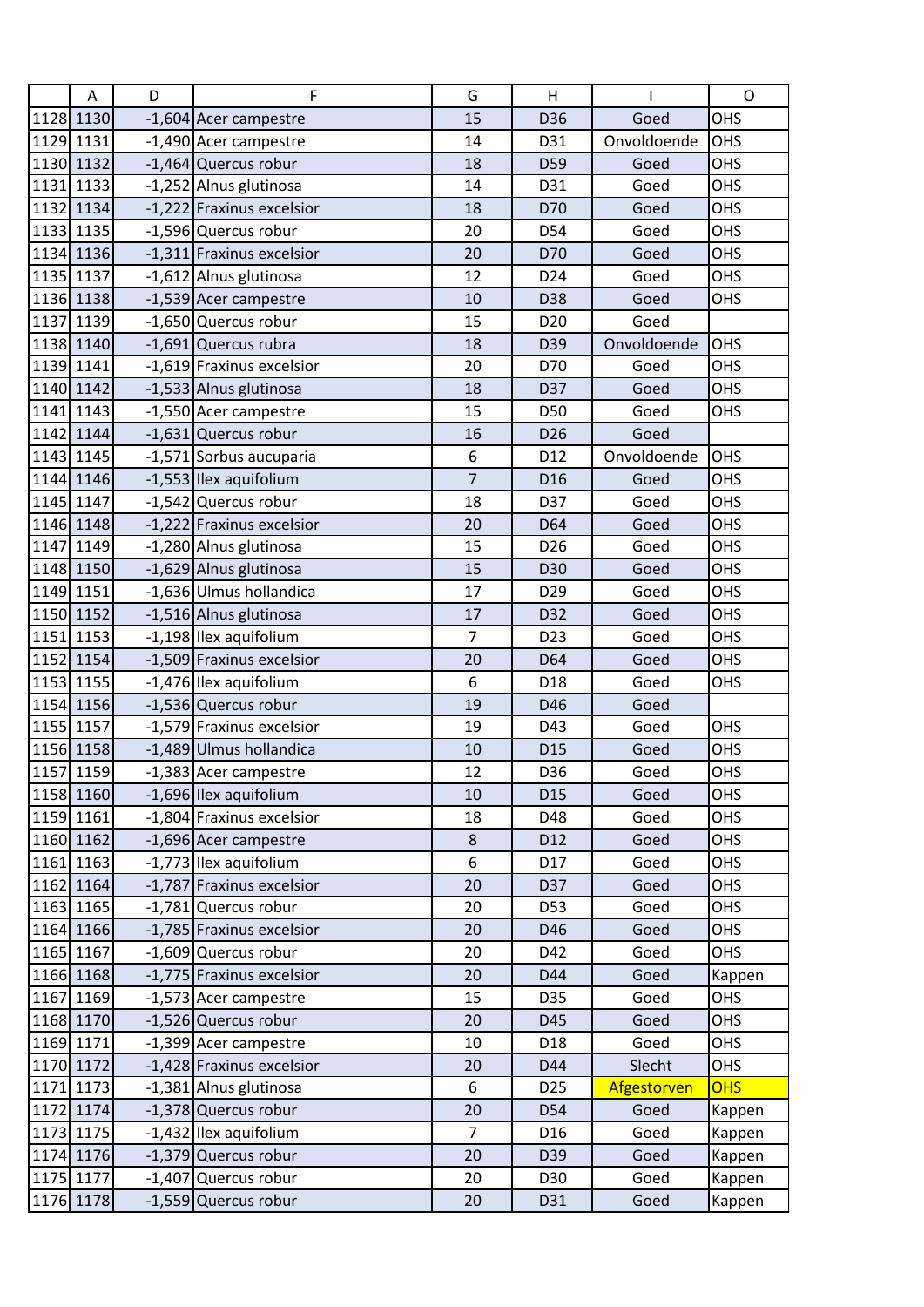| A         | D | F                         | G              | H               |             | O             |
|-----------|---|---------------------------|----------------|-----------------|-------------|---------------|
| 1177 1179 |   | -1,448 Alnus glutinosa    | 12             | D13             | Afgestorven | <b>Kappen</b> |
| 1178 1180 |   | -1,487 Ulmus hollandica   | 17             | D <sub>19</sub> | Goed        | Kappen        |
| 1179 1181 |   | -1,472 Quercus robur      | 20             | D <sub>26</sub> | Goed        | Kappen        |
| 1180 1182 |   | -1,474 Ulmus hollandica   | 12             | D11             | Goed        | Kappen        |
| 1181 1183 |   | -1,482 Alnus glutinosa    | 15             | D24             | Afgestorven | <b>Kappen</b> |
| 1182 1184 |   | -1,483 Fraxinus excelsior | 20             | D40             | Onvoldoende | Kappen        |
| 1183 1185 |   | -1,626 Quercus robur      | 10             | D <sub>10</sub> | Goed        | Kappen        |
| 1184 1186 |   | -1,460 Ilex aquifolium    | $\overline{7}$ | D <sub>16</sub> | Goed        | Kappen        |
| 1185 1187 |   | -1,678 Alnus glutinosa    | 12             | D <sub>27</sub> | Afgestorven | <b>Kappen</b> |
| 1186 1188 |   | -1,771 Ilex aquifolium    | $\overline{7}$ | D14             | Goed        | Kappen        |
| 1187 1189 |   | -1,752 Quercus robur      | 20             | D50             | Goed        | Kappen        |
| 1188 1190 |   | -1,768 Quercus robur      | 20             | D <sub>10</sub> | Goed        | Kappen        |
| 1189 1191 |   | -1,853 Quercus robur      | 20             | D42             | Goed        | Kappen        |
| 1190 1192 |   | -1,749 Ulmus hollandica   | 12             | D13             | Goed        | Kappen        |
| 1191 1193 |   | -1,633 Ulmus hollandica   | 12             | D11             | Goed        |               |
| 1192 1194 |   | -1,595 Quercus robur      | 20             | D40             | Goed        | Kappen        |
| 1193 1195 |   | -1,608 Quercus robur      | 17             | D <sub>27</sub> | Goed        | Kappen        |
| 1194 1196 |   | -1,606 Acer campestre     | 12             | D <sub>18</sub> | Goed        | Kappen        |
| 1195 1197 |   | -1,611 Alnus glutinosa    | 17             | D <sub>23</sub> | Slecht      | Kappen        |
| 1196 1198 |   | -1,599 Alnus glutinosa    | 18             | D38             | Slecht      | Kappen        |
| 1197 1199 |   | -1,602 Alnus glutinosa    | 17             | D30             | Onvoldoende | Kappen        |
| 1198 1200 |   | -1,491 Ulmus hollandica   | 18             | D <sub>27</sub> | Goed        | Kappen        |
| 1199 1201 |   | -1,521 Ulmus hollandica   | 15             | D <sub>20</sub> | Goed        | Kappen        |
| 1200 1202 |   | -1,528 Ulmus hollandica   | 15             | D <sub>20</sub> | Goed        | Kappen        |
| 1201 1203 |   | -1,528 Quercus robur      | 20             | D47             | Goed        | Kappen        |
| 1202 1204 |   | -1,534 Alnus glutinosa    | 17             | D <sub>23</sub> | Afgestorven | <b>Kappen</b> |
| 1203 1205 |   | -1,548 Fraxinus excelsior | 17             | D40             | Goed        | Kappen        |
| 1204 1206 |   | -1,598 Alnus glutinosa    | 13             | D <sub>22</sub> | Slecht      | Kappen        |
| 1205 1207 |   | -1,565 Ulmus hollandica   | 12             | D <sub>15</sub> | Goed        | Kappen        |
| 1206 1208 |   | -1,548 Alnus glutinosa    | 16             | D <sub>20</sub> | Goed        | Kappen        |
| 1207 1209 |   | -1,559 Ulmus hollandica   | 15             | D14             | Goed        | Kappen        |
| 1208 1210 |   | -1,553 Alnus glutinosa    | 10             | D17             | Afgestorven | <b>Kappen</b> |
| 1209 1211 |   | -1,536 Alnus glutinosa    | 17             | D30             | Onvoldoende | Kappen        |
| 1210 1212 |   | -1,542 Alnus glutinosa    | 17             | D28             | Onvoldoende | Kappen        |
| 1211 1213 |   | -1,511 Ulmus hollandica   | 15             | D14             | Goed        | Kappen        |
| 1212 1214 |   | -1,513 Alnus glutinosa    | 17             | D18             | Goed        | Kappen        |
| 1213 1215 |   | -1,475 Ilex aquifolium    | 6              | D13             | Goed        | Kappen        |
| 1214 1216 |   | -1,573 Alnus glutinosa    | 15             | D <sub>20</sub> | Goed        | Kappen        |
| 1215 1217 |   | -1,620 Fraxinus excelsior | 18             | D40             | Onvoldoende | Kappen        |
| 1216 1218 |   | -1,632 Ulmus hollandica   | 12             | D11             | Goed        | Kappen        |
| 1217 1219 |   | -1,587 Quercus robur      | 20             | D34             | Goed        | Kappen        |
| 1218 1220 |   | -1,584 Ulmus hollandica   | 16             | D12             | Goed        | Kappen        |
| 1219 1221 |   | -1,594 Ulmus hollandica   | 18             | D <sub>25</sub> | Goed        | Kappen        |
| 1220 1222 |   | -1,593 Ulmus hollandica   | 16             | D12             | Goed        | Kappen        |
| 1221 1223 |   | -1,602 Alnus glutinosa    | 18             | D37             | Goed        | Kappen        |
| 1222 1224 |   | -1,620 Ulmus hollandica   | 18             | D18             | Goed        | Kappen        |
| 1223 1225 |   | -1,620 Ulmus hollandica   | 18             | D <sub>13</sub> | Goed        | Kappen        |
| 1224 1226 |   | -1,443 Ilex aquifolium    | 5              | D <sub>10</sub> | Goed        | Kappen        |
| 1225 1227 |   | -1,479 Ilex aquifolium    | $\overline{7}$ | D <sub>19</sub> | Goed        | Kappen        |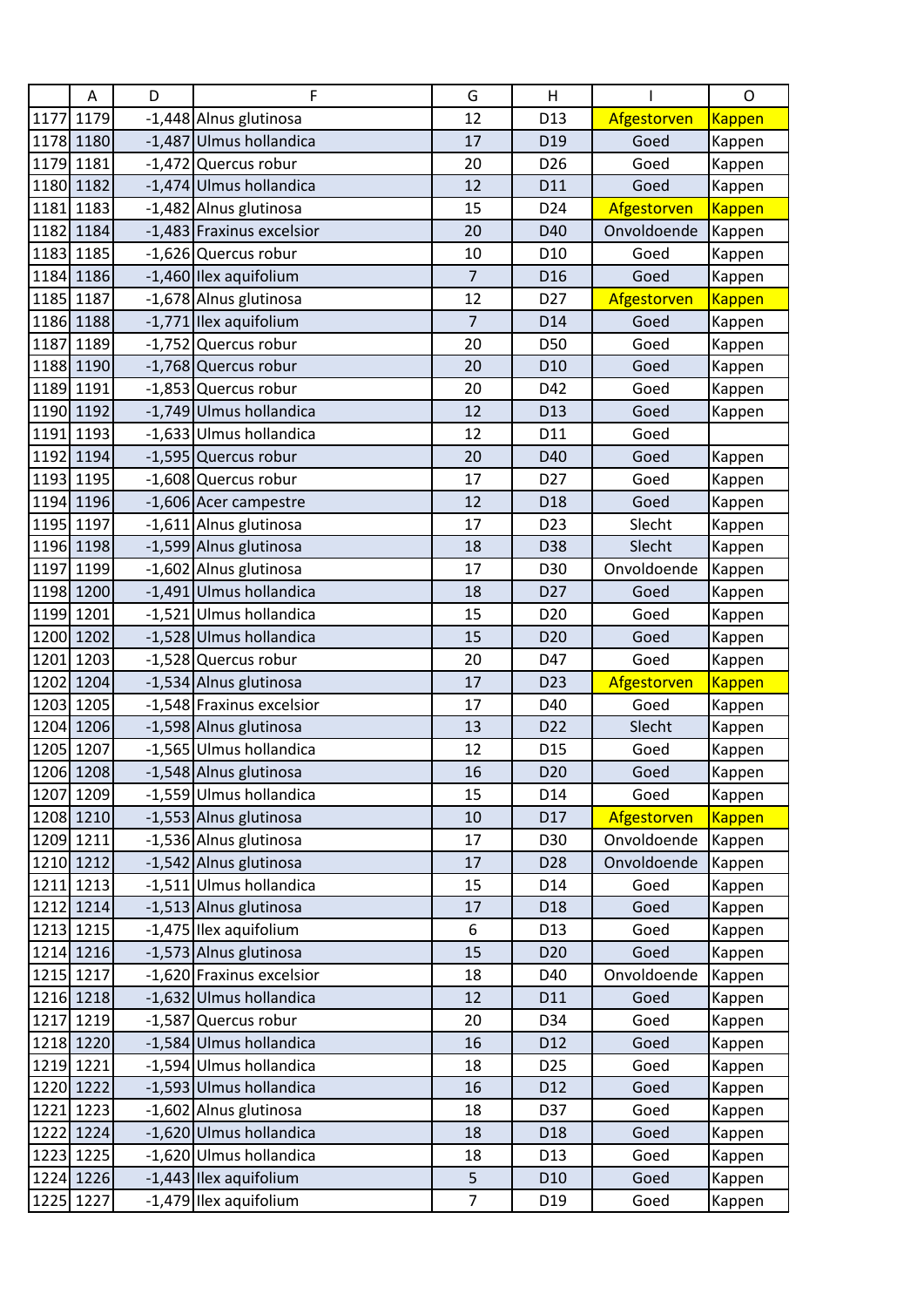|      | Α         | D | F                       | G              | H               |             | O             |
|------|-----------|---|-------------------------|----------------|-----------------|-------------|---------------|
|      | 1226 1228 |   | -1,478 Sorbus aucuparia | $\overline{7}$ | D <sub>26</sub> | Onvoldoende | Kappen        |
| 1227 | 1229      |   | -1,479 Quercus robur    | 20             | D54             | Goed        | Kappen        |
|      | 1228 1230 |   | -1,461 Sorbus aucuparia | $\overline{7}$ | D <sub>15</sub> | Onvoldoende | Kappen        |
|      | 1229 1231 |   | -1,449 Alnus glutinosa  | 19             | D36             | Goed        | Kappen        |
|      | 1230 1232 |   | -1,457 Ilex aquifolium  | 8              | D13             | Goed        | Kappen        |
|      | 1231 1233 |   | -1,484 Sorbus aucuparia | 10             | D <sub>25</sub> | Goed        | Kappen        |
| 1232 | 1234      |   | -1,464 Quercus robur    | 20             | D54             | Goed        | Kappen        |
|      | 1233 1235 |   | -1,481 Alnus glutinosa  | 17             | D29             | Goed        | Kappen        |
|      | 1234 1236 |   | -1,512 Quercus robur    | 18             | D40             | Goed        | Kappen        |
|      | 1235 1237 |   | -1,579 Alnus glutinosa  | 8              | D <sub>15</sub> | Goed        | Kappen        |
|      | 1236 1238 |   | -1,529 Sorbus aucuparia | $\overline{7}$ | D14             | Onvoldoende | Kappen        |
| 1237 | 1239      |   | -1,530 Alnus glutinosa  | 17             | D36             | Goed        | Kappen        |
|      | 1238 1240 |   | -1,584 Quercus robur    | 20             | D38             | Goed        | Kappen        |
| 1239 | 1241      |   | -1,508 Alnus glutinosa  | 17             | D31             | Goed        | Kappen        |
|      | 1240 1242 |   | -1,511 Alnus glutinosa  | 15             | D <sub>26</sub> | Goed        | Kappen        |
|      | 1241 1243 |   | -1,521 Ilex aquifolium  | $\overline{7}$ | D <sub>16</sub> | Goed        | Kappen        |
|      | 1242 1244 |   | -1,569 Quercus robur    | 20             | D61             | Goed        | Kappen        |
|      | 1243 1245 |   | -1,526 Sorbus aucuparia | 8              | D18             | Onvoldoende | Kappen        |
|      | 1244 1246 |   | -1,548 Alnus glutinosa  | 17             | D34             | Goed        | Kappen        |
|      | 1245 1247 |   | -1,509 Alnus glutinosa  | 18             | D40             | Goed        | Kappen        |
|      | 1246 1248 |   | -1,539 Alnus glutinosa  | 18             | D38             | Goed        | Kappen        |
|      | 1247 1249 |   | -1,518 Alnus glutinosa  | 15             | D <sub>23</sub> | Goed        | Kappen        |
|      | 1248 1250 |   | -1,509 Alnus glutinosa  | 16             | D <sub>19</sub> | Goed        | Kappen        |
|      | 1249 1251 |   | -1,508 Quercus robur    | 20             | D61             | Goed        | Kappen        |
|      | 1250 1252 |   | -1,510 Quercus robur    | 20             | D51             | Goed        | Kappen        |
| 1251 | 1253      |   | -1,529 Alnus glutinosa  | 16             | D32             | Goed        | Kappen        |
| 1252 | 1254      |   | -1,551 Alnus glutinosa  | 15             | D30             | Goed        | Kappen        |
| 1253 | 1255      |   | -1,517 Quercus robur    | 20             | D53             | Goed        | Kappen        |
|      | 1254 1256 |   | 0,109 Alnus glutinosa   | 12             | D <sub>15</sub> | Goed        | Kappen        |
|      | 1255 1257 |   | 0,065 Quercus robur     | 17             | D34             | Goed        |               |
|      | 1256 1258 |   | -1,273 Alnus glutinosa  | 17             | D33             | Onvoldoende | Kappen        |
|      | 1257 1259 |   | -1,219 Acer campestre   | 8              | D23             | Goed        | Kappen        |
|      | 1258 1260 |   | -1,125 Alnus glutinosa  | $\bf 8$        | D <sub>15</sub> | Afgestorven | <b>Kappen</b> |
|      | 1259 1261 |   | -1,218 Ulmus hollandica | $\overline{7}$ | D <sub>13</sub> | Goed        | Kappen        |
|      | 1260 1262 |   | -1,266 Quercus robur    | 17             | D38             | Goed        | Kappen        |
|      | 1261 1263 |   | -1,315 Ulmus hollandica | 9              | D11             | Goed        | Kappen        |
|      | 1262 1264 |   | -1,376 Ulmus hollandica | 5              | D <sub>10</sub> | Goed        | Kappen        |
|      | 1263 1265 |   | -1,359 Ulmus hollandica | 10             | D12             | Goed        | Kappen        |
|      | 1264 1266 |   | -1,360 Quercus robur    | 20             | D44             | Goed        | Kappen        |
|      | 1265 1267 |   | -1,557 Ulmus hollandica | 12             | D14             | Goed        | Kappen        |
|      | 1266 1268 |   | -1,532 Quercus robur    | 20             | D45             | Goed        | Kappen        |
|      | 1267 1269 |   | -1,573 Ulmus hollandica | 12             | D11             | Goed        | Kappen        |
|      | 1268 1270 |   | -1,549 Quercus robur    | 18             | D45             | Goed        | Kappen        |
|      | 1269 1271 |   | -1,589 Alnus glutinosa  | 18             | D38             | Goed        | Kappen        |
|      | 1270 1272 |   | -1,575 Alnus glutinosa  | 12             | D11             | Afgestorven | <b>Kappen</b> |
|      | 1271 1273 |   | -1,563 Quercus robur    | 20             | D47             | Goed        | Kappen        |
|      | 1272 1274 |   | -1,657 Ulmus hollandica | 12             | D <sub>10</sub> | Goed        | Kappen        |
|      | 1273 1275 |   | -1,643 Quercus robur    | 18             | D <sub>27</sub> | Goed        | Kappen        |
|      | 1274 1276 |   | -1,666 Acer campestre   | $\bf 8$        | D13             | Goed        | Kappen        |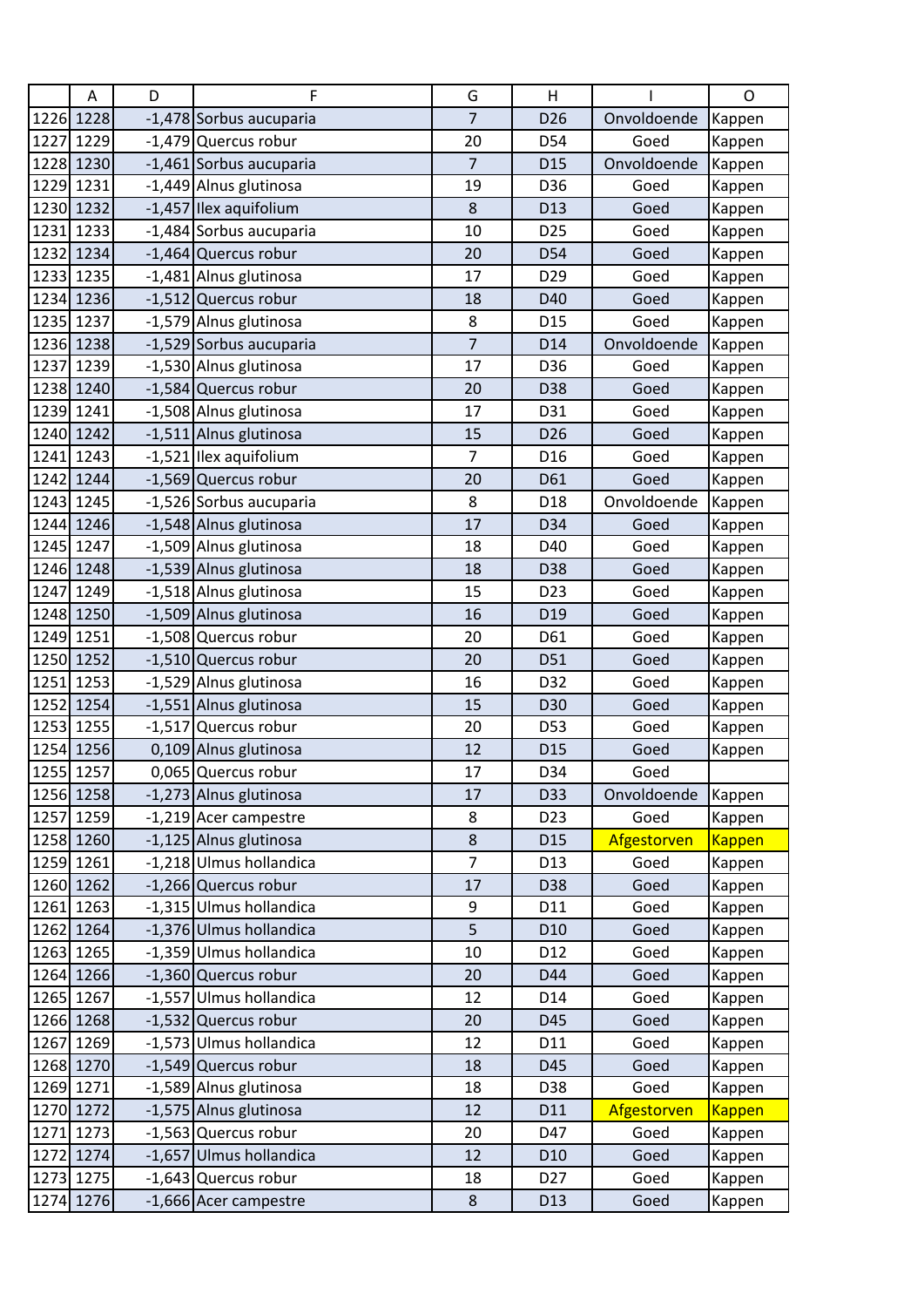|      | A         | D | F                       | G              | Н               |             | O      |
|------|-----------|---|-------------------------|----------------|-----------------|-------------|--------|
| 1275 | 1277      |   | -1,660 Alnus glutinosa  | 15             | D <sub>23</sub> | Goed        | Kappen |
|      | 1276 1278 |   | -1,563 Quercus robur    | 17             | D47             | Goed        | Kappen |
| 1277 | 1279      |   | -1,609 Quercus robur    | 17             | D42             | Goed        | Kappen |
| 1278 | 1280      |   | -1,589 Ulmus hollandica | 8              | D <sub>12</sub> | Goed        | Kappen |
|      | 1279 1281 |   | -1,621 Ulmus hollandica | 8              | D31             | Goed        | Kappen |
|      | 1280 1282 |   | -1,638 Sorbus aucuparia | $\overline{7}$ | D <sub>10</sub> | Goed        | Kappen |
|      | 1281 1283 |   | -1,600 Ulmus hollandica | 6              | D <sub>10</sub> | Goed        | Kappen |
|      | 1282 1284 |   | -1,505 Ulmus hollandica | 6              | D <sub>10</sub> | Goed        | Kappen |
|      | 1283 1285 |   | -1,545 Alnus glutinosa  | 17             | D40             | Goed        | Kappen |
|      | 1284 1286 |   | -1,527 Quercus robur    | 18             | D <sub>40</sub> | Goed        | Kappen |
|      | 1285 1287 |   | -1,574 Sorbus aucuparia | 5              | D11             | Slecht      | Kappen |
|      | 1286 1288 |   | -1,512 Ulmus hollandica | 12             | D <sub>18</sub> | Goed        | Kappen |
| 1287 | 1289      |   | -1,538 Ulmus hollandica | 12             | D <sub>13</sub> | Onvoldoende | Kappen |
|      | 1288 1290 |   | -1,548 Ulmus hollandica | 7              | D11             | Goed        |        |
|      | 1289 1291 |   | -1,555 Ulmus hollandica | $\overline{7}$ | D11             | Goed        |        |
| 1290 |           |   |                         |                |                 |             | Kappen |
| 1291 |           |   |                         |                |                 |             |        |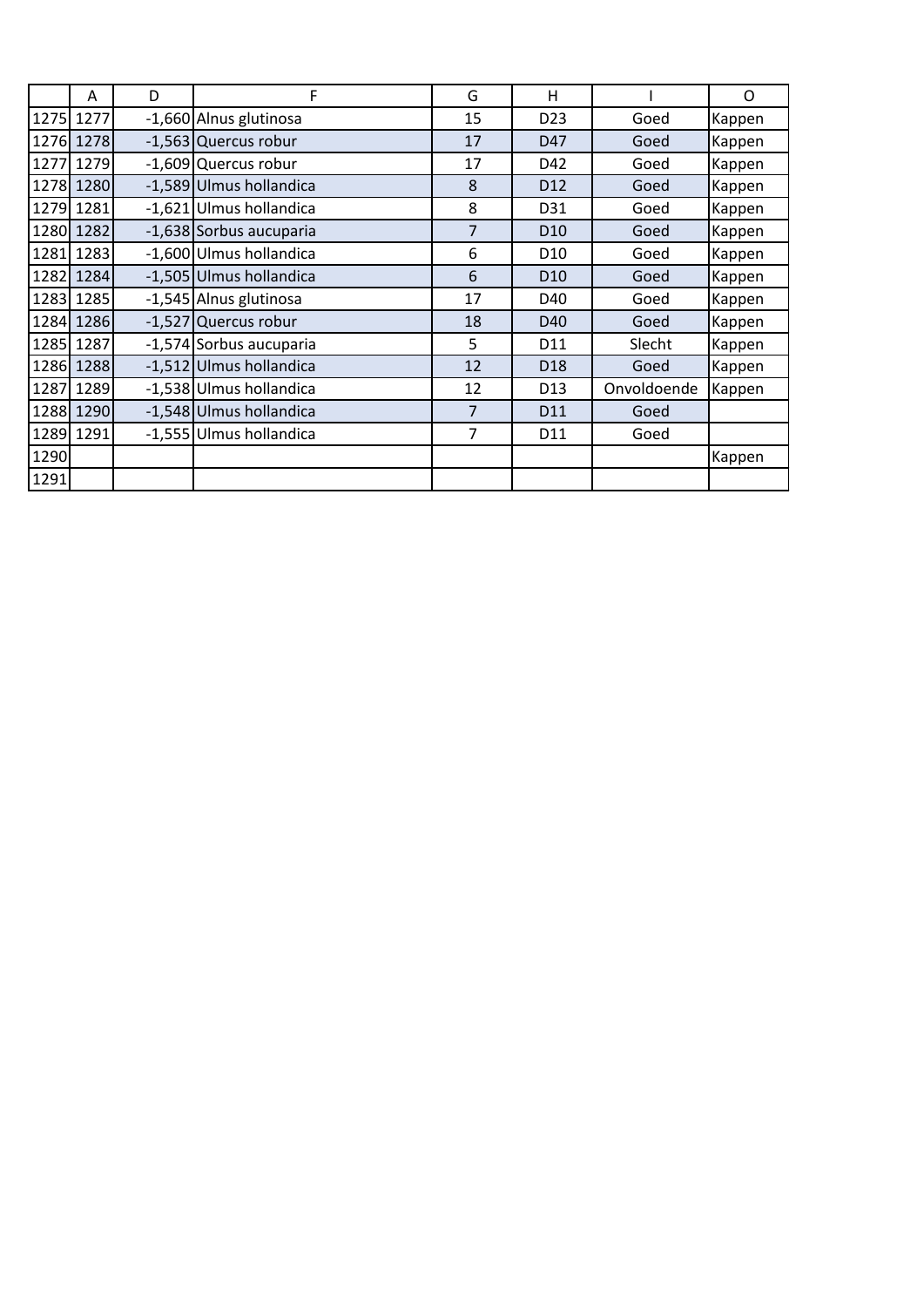|                | P                  | Q        | $\mathsf R$ | S | $\top$ |
|----------------|--------------------|----------|-------------|---|--------|
| $\mathbf{1}$   |                    | openbaar |             |   |        |
| $\overline{2}$ | oprit              | ja       |             |   |        |
| 3              | oprit              | ja       |             |   |        |
| 4              |                    |          |             |   |        |
| 5              |                    |          |             |   |        |
| 6              |                    |          |             |   |        |
| $\overline{7}$ |                    |          |             |   |        |
| 8              |                    |          |             |   |        |
| 9              |                    |          |             |   |        |
| 10             |                    |          |             |   |        |
| 11             |                    |          |             |   |        |
| 12             |                    |          |             |   |        |
| 13             | voorbelasting      | ja       |             |   |        |
| 14             | voorbelasting      | ja       |             |   |        |
| 15             | voorbelasting      | ja       |             |   |        |
| 16             | voorbelasting      | ja       |             |   |        |
| 17             | voorbelasting      | ja       |             |   |        |
| 18             | voorbelasting      | ja       |             |   |        |
| 19             | voorbelasting      | ja       |             |   |        |
| 20             | voorbelasting      | ja       |             |   |        |
| 21             | voorbelasting      | ja       |             |   |        |
| 22             | voorbelasting      | ja       |             |   |        |
| 23             | voorbelasting      | ja       |             |   |        |
| 24             | tijdelijke weg     | ja       |             |   |        |
| 25             | tijdelijke weg     | ja       |             |   |        |
| 26             | tijdelijke weg     | ja       |             |   |        |
| 27             | tijdelijke weg     | ja       |             |   |        |
| 28             | tijdelijke weg     | ja       |             |   |        |
| 29             | tijdelijke weg     | ja       |             |   |        |
| 30             | tijdelijke weg     | ja       |             |   |        |
| 31             | tijdelijke weg     | ja       |             |   |        |
| 32             | tijdelijke weg     | ja       |             |   |        |
| 33             |                    |          |             |   |        |
| 34             |                    |          |             |   |        |
| 35             |                    |          |             |   |        |
| 36             |                    |          |             |   |        |
| 37             |                    |          |             |   |        |
| 38             |                    |          |             |   |        |
| 39             | stamwond hoogte 2m |          |             |   |        |
| 40             |                    |          |             |   |        |
| 41             |                    |          |             |   |        |
| 42             |                    |          |             |   |        |
| 43             |                    |          |             |   |        |
| 44             | Plakoksel          |          |             |   |        |
| 45             |                    |          |             |   |        |
| 46             | parkeerplaats      | ja       |             |   |        |
| 47             | parkeerplaats      | ja       |             |   |        |
| 48             | parkeerplaats      | ja       |             |   |        |
| 49             | parkeerplaats      | ја       |             |   |        |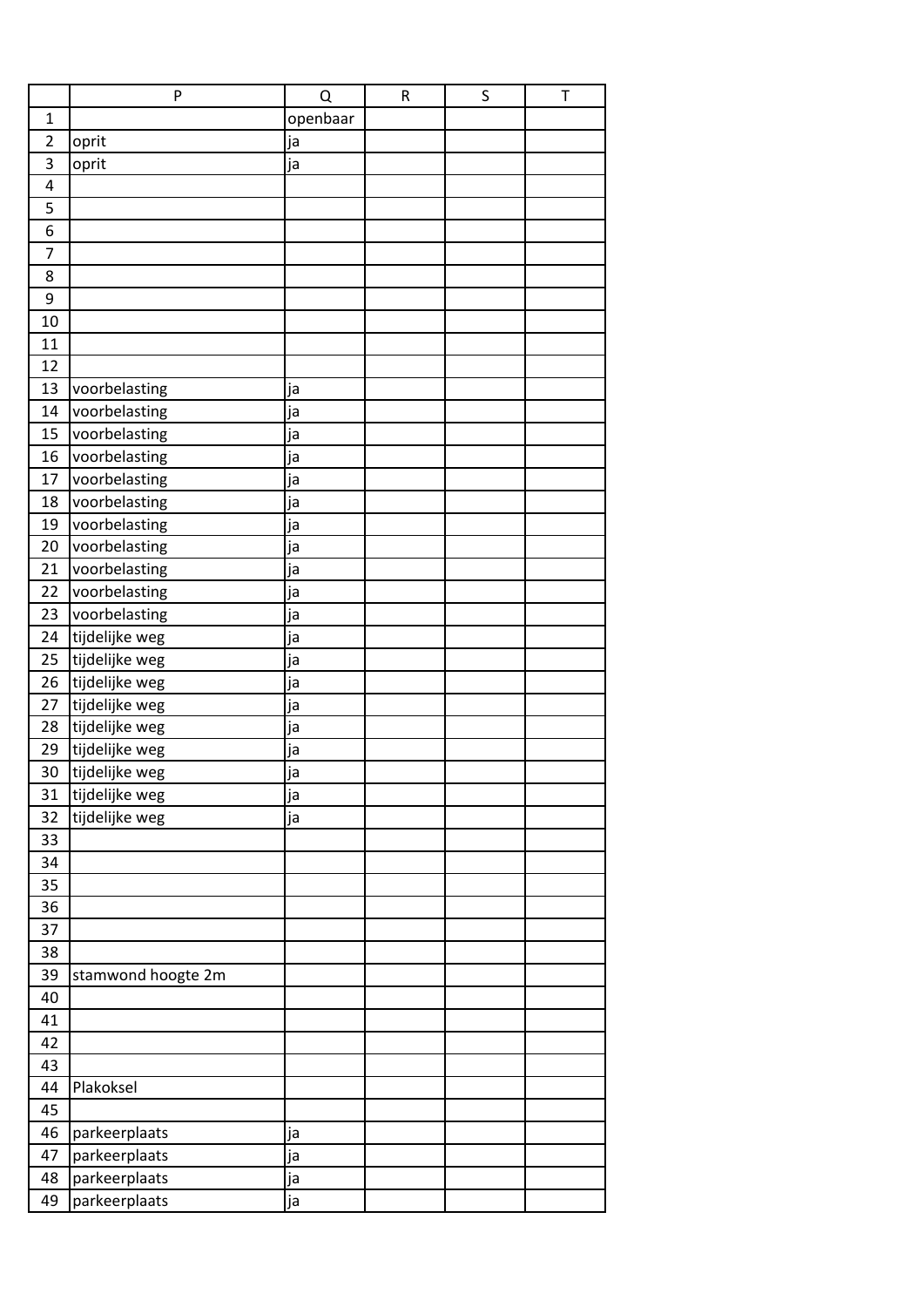|    | P                    | Q  | ${\sf R}$ | S | T |
|----|----------------------|----|-----------|---|---|
| 50 | parkeerplaats        | ja |           |   |   |
| 51 | parkeerplaats        | ja |           |   |   |
| 52 | parkeerplaats        | ja |           |   |   |
| 53 | parkeerplaats        | ja |           |   |   |
| 54 | parkeerplaats        | ja |           |   |   |
| 55 | parkeerplaats        | ja |           |   |   |
| 56 | parkeerplaats        | ja |           |   |   |
| 57 | parkeerplaats        | ja |           |   |   |
| 58 | parkeerplaats        | ja |           |   |   |
| 59 | parkeerplaats        | ja |           |   |   |
| 60 | parkeerplaats        | ja |           |   |   |
| 61 | parkeerplaats        | ja |           |   |   |
| 62 | parkeerplaats        | ja |           |   |   |
| 63 | parkeerplaats        | ja |           |   |   |
| 64 | parkeerplaats        | ja |           |   |   |
| 65 | parkeerplaats        | ja |           |   |   |
| 66 | parkeerplaats        | ja |           |   |   |
| 67 | parkeerplaats        | ja |           |   |   |
| 68 | parkeerplaats        | ja |           |   |   |
| 69 |                      |    |           |   |   |
| 70 |                      |    |           |   |   |
| 71 |                      |    |           |   |   |
| 72 |                      |    |           |   |   |
| 73 |                      |    |           |   |   |
| 74 | parkeerplaats        | ja |           |   |   |
| 75 |                      |    |           |   |   |
| 76 |                      |    |           |   |   |
| 77 |                      |    |           |   |   |
| 78 | parkeerplaats        | ја |           |   |   |
| 79 | parkeerplaats        | ja |           |   |   |
| 80 | parkeerplaats        | ja |           |   |   |
| 81 |                      |    |           |   |   |
| 82 |                      |    |           |   |   |
| 83 |                      |    |           |   |   |
| 84 |                      | ja |           |   |   |
| 85 |                      |    |           |   |   |
| 86 |                      |    |           |   |   |
| 87 |                      |    |           |   |   |
| 88 |                      |    |           |   |   |
| 89 |                      |    |           |   |   |
| 90 |                      |    |           |   |   |
| 91 |                      |    |           |   |   |
| 92 |                      |    |           |   |   |
| 93 |                      |    |           |   |   |
| 94 |                      |    |           |   |   |
| 95 |                      |    |           |   |   |
| 96 |                      |    |           |   |   |
| 97 | boulevard west       |    |           |   |   |
| 98 | Veel gebroken takken |    |           |   |   |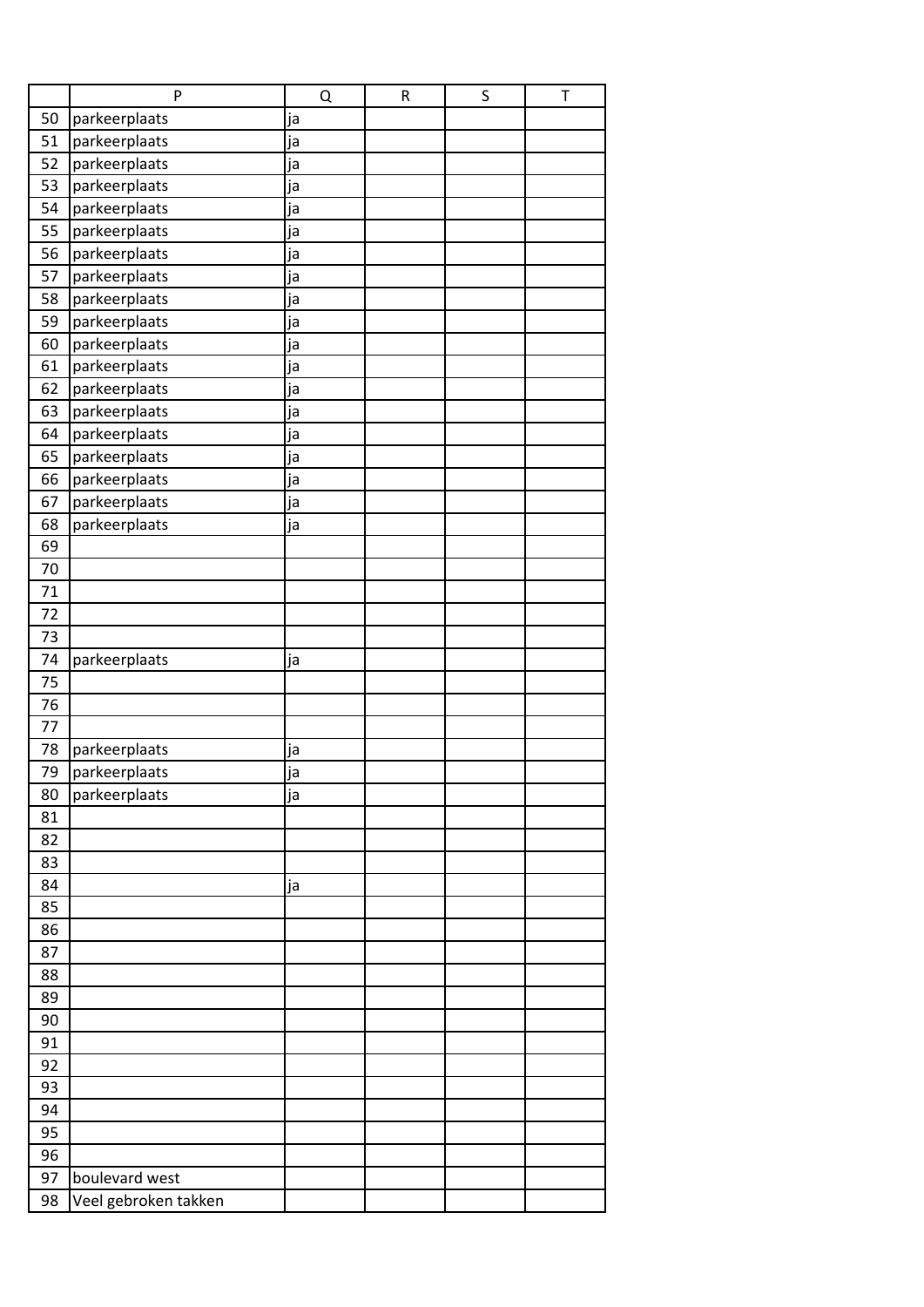|     | P                 | Q  | $\mathsf R$ | $\sf S$ | T |
|-----|-------------------|----|-------------|---------|---|
| 99  | Plakoksel         |    |             |         |   |
| 100 |                   |    |             |         |   |
| 101 |                   |    |             |         |   |
| 102 |                   |    |             |         |   |
| 103 |                   |    |             |         |   |
| 104 |                   |    |             |         |   |
| 105 |                   |    |             |         |   |
| 106 |                   |    |             |         |   |
| 107 |                   |    |             |         |   |
| 108 | Plakoksel         |    |             |         |   |
| 109 |                   |    |             |         |   |
| 110 | korfbal           |    |             |         |   |
| 111 | korfbal           |    |             |         |   |
| 112 | korfbal           |    |             |         |   |
| 113 | korfbal           |    |             |         |   |
|     | 114 Plakoksel     |    |             |         |   |
| 115 | Scheefstand       | ja |             |         |   |
| 116 |                   |    |             |         |   |
| 117 |                   |    |             |         |   |
| 118 |                   |    |             |         |   |
| 119 |                   |    |             |         |   |
| 120 |                   |    |             |         |   |
| 121 |                   |    |             |         |   |
| 122 |                   |    |             |         |   |
| 123 |                   |    |             |         |   |
| 124 |                   |    |             |         |   |
| 125 |                   |    |             |         |   |
| 126 |                   |    |             |         |   |
| 127 | parkeerplaats     | ja |             |         |   |
| 128 |                   |    |             |         |   |
| 129 |                   |    |             |         |   |
| 130 |                   |    |             |         |   |
| 131 |                   |    |             |         |   |
|     |                   |    |             |         |   |
| 132 | parkeerplaats     |    |             |         |   |
| 133 | parkeerplaats     |    |             |         |   |
|     | 134 parkeerplaats | ja |             |         |   |
| 135 | parkeerplaats     | ja |             |         |   |
| 136 |                   |    |             |         |   |
| 137 |                   |    |             |         |   |
| 138 | parkeerplaats     | ja |             |         |   |
| 139 | parkeerplaats     | ja |             |         |   |
| 140 | parkeerplaats     |    |             |         |   |
| 141 |                   |    |             |         |   |
| 142 | boulevard west    |    |             |         |   |
| 143 | boulevard west    |    |             |         |   |
| 144 | boulevard west    |    |             |         |   |
| 145 | boulevard west    |    |             |         |   |
| 146 |                   |    |             |         |   |
| 147 |                   |    |             |         |   |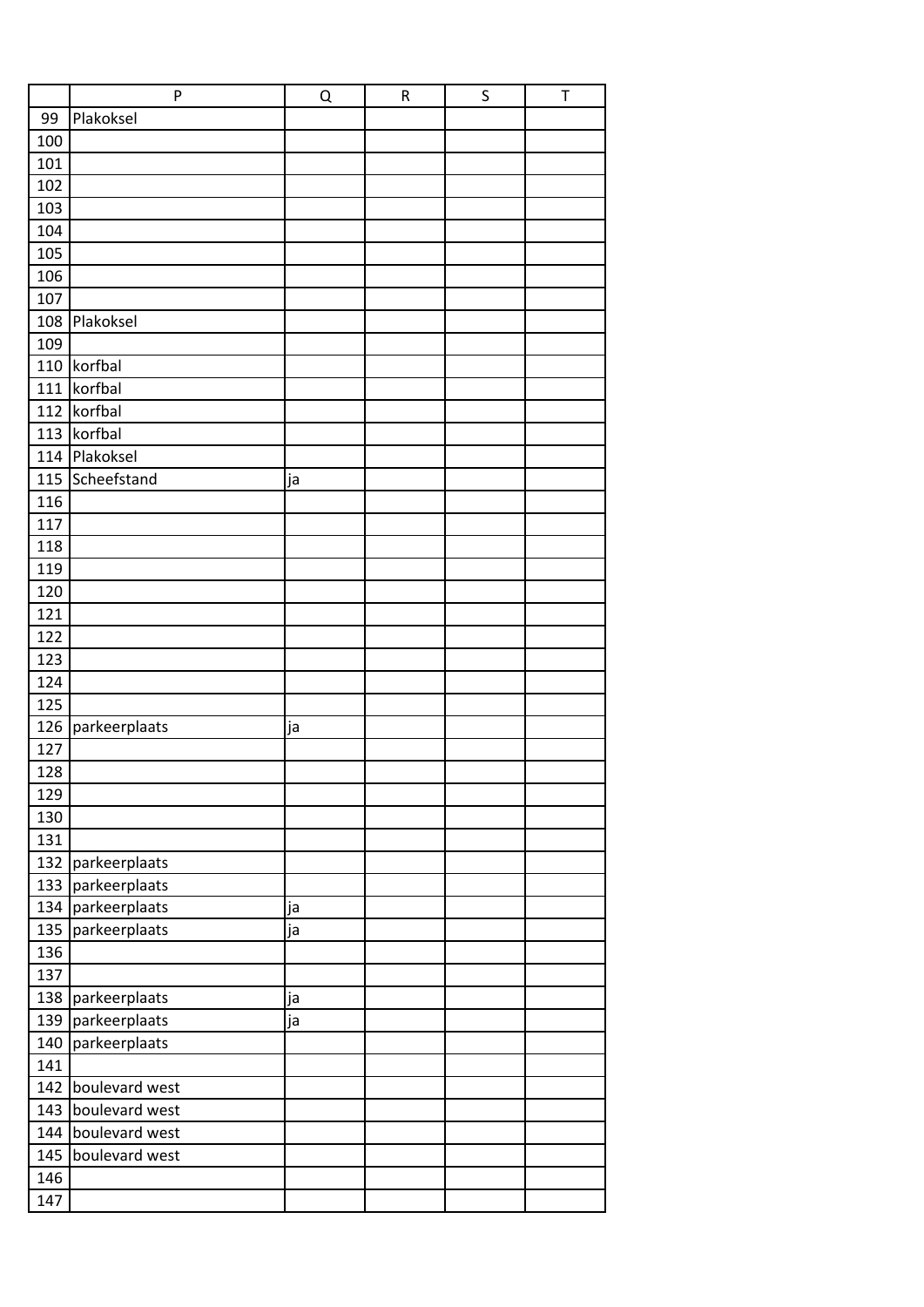|     | P                        | Q | ${\sf R}$ | S | T |
|-----|--------------------------|---|-----------|---|---|
| 148 |                          |   |           |   |   |
| 149 | boulevard west           |   |           |   |   |
| 150 |                          |   |           |   |   |
|     | 151   i.v.m. scheefstand |   |           |   |   |
| 152 | boulevard west           |   |           |   |   |
| 153 | boulevard west           |   |           |   |   |
| 154 | boulevard west           |   |           |   |   |
| 155 | boulevard west           |   |           |   |   |
| 156 | boulevard west           |   |           |   |   |
| 157 | boulevard west           |   |           |   |   |
| 158 |                          |   |           |   |   |
| 159 | i.v.m. scheefstand       |   |           |   |   |
| 160 |                          |   |           |   |   |
| 161 |                          |   |           |   |   |
| 162 |                          |   |           |   |   |
| 163 |                          |   |           |   |   |
| 164 |                          |   |           |   |   |
|     | 165 boulevard west       |   |           |   |   |
| 166 | boulevard west           |   |           |   |   |
| 167 |                          |   |           |   |   |
| 168 | boulevard west           |   |           |   |   |
| 169 | boulevard west           |   |           |   |   |
| 170 | boulevard west           |   |           |   |   |
| 171 | boulevard west           |   |           |   |   |
| 172 | boulevard west           |   |           |   |   |
| 173 | boulevard west           |   |           |   |   |
| 174 | boulevard west           |   |           |   |   |
| 175 |                          |   |           |   |   |
| 176 |                          |   |           |   |   |
| 177 |                          |   |           |   |   |
| 178 |                          |   |           |   |   |
| 179 | parkeerplaats            |   |           |   |   |
| 180 |                          |   |           |   |   |
| 181 |                          |   |           |   |   |
| 182 |                          |   |           |   |   |
|     | 183 boulevard west       |   |           |   |   |
| 184 | boulevard west           |   |           |   |   |
| 185 |                          |   |           |   |   |
| 186 |                          |   |           |   |   |
| 187 | boulevard west           |   |           |   |   |
| 188 | boulevard west           |   |           |   |   |
| 189 | boulevard west           |   |           |   |   |
| 190 |                          |   |           |   |   |
| 191 |                          |   |           |   |   |
| 192 | Scheefstand              |   |           |   |   |
| 193 |                          |   |           |   |   |
| 194 |                          |   |           |   |   |
| 195 |                          |   |           |   |   |
| 196 |                          |   |           |   |   |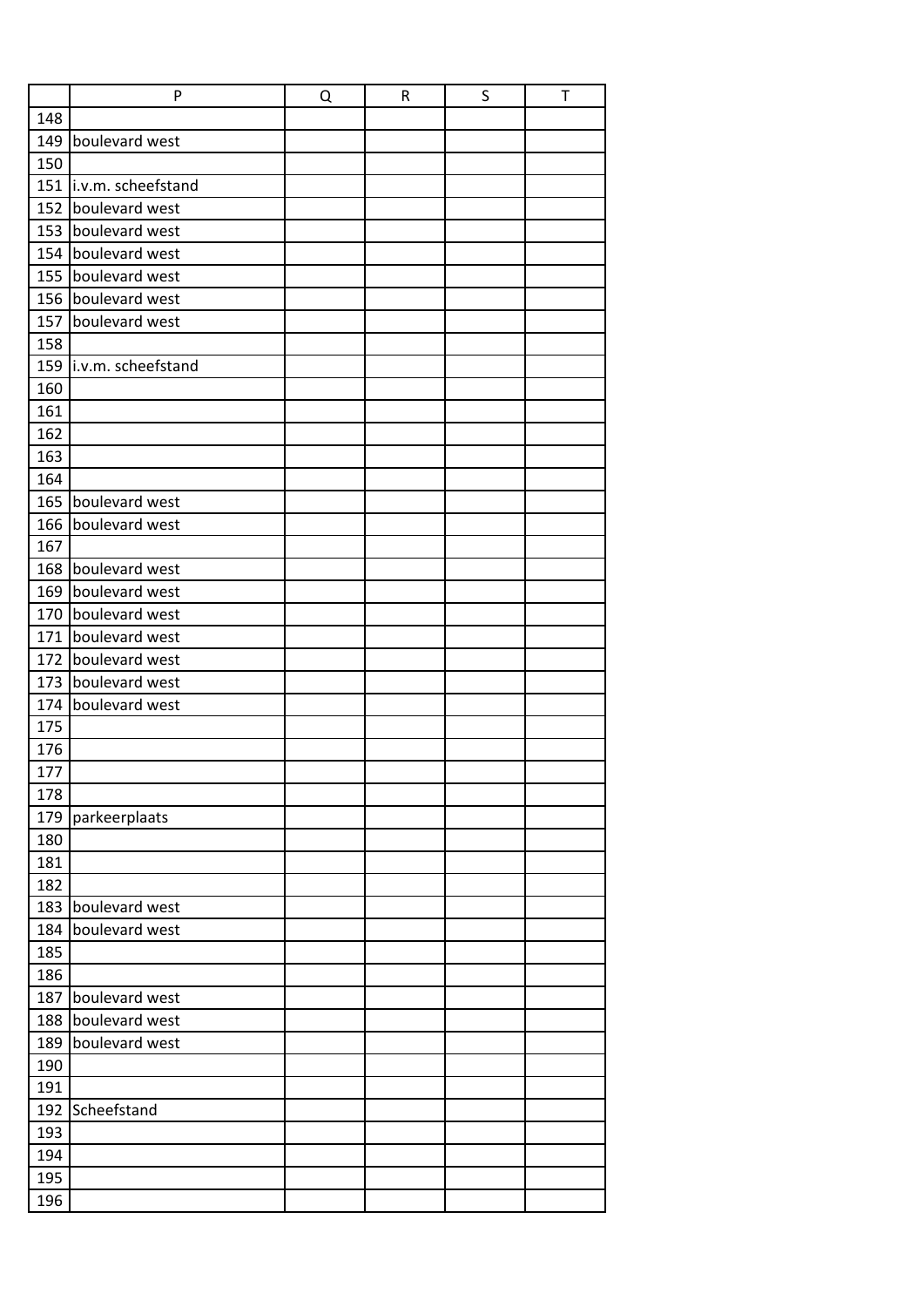|     | P               | Q | ${\sf R}$ | $\sf S$ | $\top$ |
|-----|-----------------|---|-----------|---------|--------|
|     | 197 3-stammig   |   |           |         |        |
| 198 | 2-stammig       |   |           |         |        |
| 199 |                 |   |           |         |        |
| 200 |                 |   |           |         |        |
|     | 201 sloot       |   |           |         |        |
| 202 | sloot           |   |           |         |        |
|     | $203$ sloot     |   |           |         |        |
| 204 | sloot           |   |           |         |        |
|     | 205 sloot       |   |           |         |        |
|     | $206$ sloot     |   |           |         |        |
| 207 | sloot           |   |           |         |        |
|     | 208 sloot       |   |           |         |        |
| 209 |                 |   |           |         |        |
|     | 210 Scheefstand |   |           |         |        |
| 211 | sloot           |   |           |         |        |
| 212 | sloot           |   |           |         |        |
| 213 | sloot           |   |           |         |        |
| 214 |                 |   |           |         |        |
|     | 215 sloot       |   |           |         |        |
| 216 | plakoksel       |   |           |         |        |
| 217 |                 |   |           |         |        |
| 218 |                 |   |           |         |        |
| 219 |                 |   |           |         |        |
|     | 220 sloot       |   |           |         |        |
| 221 | sloot           |   |           |         |        |
| 222 | plakoksel       |   |           |         |        |
| 223 |                 |   |           |         |        |
| 224 | plakoksel       |   |           |         |        |
| 225 |                 |   |           |         |        |
| 226 |                 |   |           |         |        |
|     | 227 sloot       |   |           |         |        |
| 228 |                 |   |           |         |        |
| 229 |                 |   |           |         |        |
| 230 |                 |   |           |         |        |
| 231 |                 |   |           |         |        |
| 232 |                 |   |           |         |        |
| 233 |                 |   |           |         |        |
| 234 |                 |   |           |         |        |
| 235 |                 |   |           |         |        |
| 236 |                 |   |           |         |        |
| 237 |                 |   |           |         |        |
| 238 |                 |   |           |         |        |
| 239 |                 |   |           |         |        |
| 240 |                 |   |           |         |        |
| 241 |                 |   |           |         |        |
| 242 |                 |   |           |         |        |
| 243 |                 |   |           |         |        |
| 244 |                 |   |           |         |        |
| 245 | sloot           |   |           |         |        |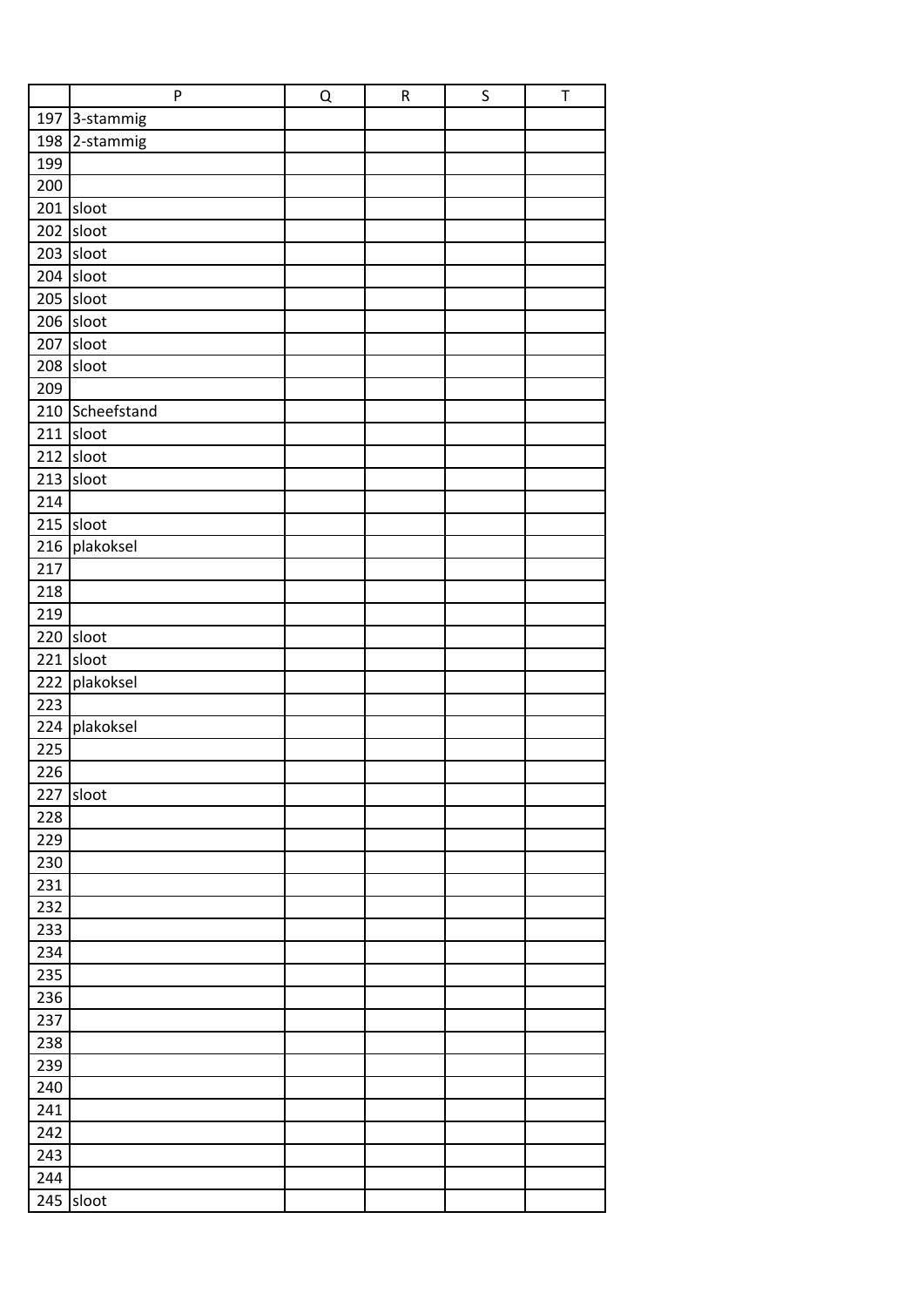|            | $\mathsf{P}$       | Q  | ${\sf R}$ | $\sf S$ | T |
|------------|--------------------|----|-----------|---------|---|
|            | 246 Plantboom      |    |           |         |   |
| 247        | sloot              |    |           |         |   |
| 248        | sloot              | ja |           |         |   |
| 249        | sloot              | ja |           |         |   |
|            | 250 Knotwilg       |    |           |         |   |
| 251        | Knotwilg           |    |           |         |   |
| 252        | Knotwilg           |    |           |         |   |
| 253        | berm a6            |    |           |         |   |
| 254        | berm a6            |    |           |         |   |
| 255        | berm a6            |    |           |         |   |
| 256        | berm a6            |    |           |         |   |
| 257        | berm a6            |    |           |         |   |
| 258        | berm a6            |    |           |         |   |
| 259        | berm a6            |    |           |         |   |
| 260        |                    |    |           |         |   |
| 261        |                    |    |           |         |   |
| 262        |                    |    |           |         |   |
| 263        |                    |    |           |         |   |
| 264        |                    |    |           |         |   |
| 265        |                    |    |           |         |   |
| 266        |                    |    |           |         |   |
| 267        |                    |    |           |         |   |
| 268        | eikenproseccierups |    |           |         |   |
| 269        |                    |    |           |         |   |
| 270        |                    |    |           |         |   |
| 271        |                    |    |           |         |   |
| 272        |                    |    |           |         |   |
| 273        |                    |    |           |         |   |
| 274        |                    |    |           |         |   |
| 275        |                    |    |           |         |   |
| 276        |                    |    |           |         |   |
| 277        |                    |    |           |         |   |
| 278        |                    |    |           |         |   |
| 279        |                    |    |           |         |   |
| 280        |                    |    |           |         |   |
| 281<br>282 |                    |    |           |         |   |
| 283        |                    |    |           |         |   |
| 284        |                    |    |           |         |   |
| 285        |                    |    |           |         |   |
| 286        |                    |    |           |         |   |
| 287        |                    |    |           |         |   |
| 288        |                    |    |           |         |   |
| 289        |                    |    |           |         |   |
| 290        |                    |    |           |         |   |
| 291        | Scheefstand        |    |           |         |   |
| 292        |                    |    |           |         |   |
| 293        |                    |    |           |         |   |
| 294        |                    |    |           |         |   |
|            |                    |    |           |         |   |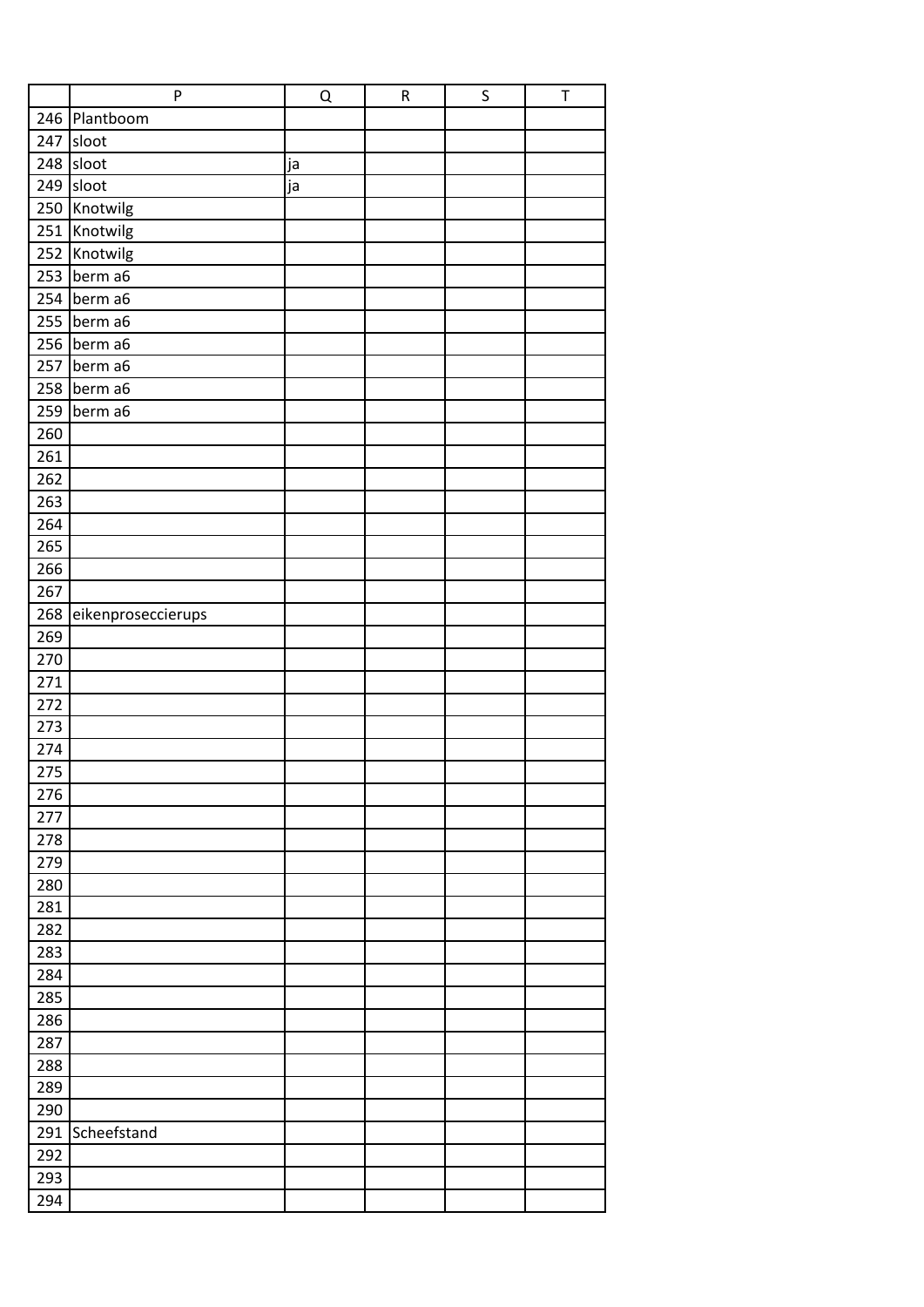| 295<br>296<br>297<br>298<br>3x Dunnen<br>299<br>300<br>301<br>302<br>303<br>304<br>305<br>306<br>307<br>308<br>309<br>310<br>Knotwilg<br>311<br>ja<br>312<br>Knotwilg<br>313<br>ja<br>314<br>Knotwilg<br>315<br>Knotwilg<br>316<br>Knotwilg<br>317<br>Knotwilg<br>318<br>Omgevallen knotwilg<br>319<br>ja<br>Knotwilg<br>320<br>321<br>Plantboom<br>322<br>323<br>324<br>325 kantine voetbal<br>326<br>kantine voetbal<br>327<br>kantine voetbal<br>328<br>kantine voetbal<br>329<br>330<br>331<br>332<br>333<br>334<br>335<br>336<br>337<br>338<br>339<br>340<br>341<br>342<br>343 | $\mathsf{P}$ | Q | ${\sf R}$ | S | T |
|-------------------------------------------------------------------------------------------------------------------------------------------------------------------------------------------------------------------------------------------------------------------------------------------------------------------------------------------------------------------------------------------------------------------------------------------------------------------------------------------------------------------------------------------------------------------------------------|--------------|---|-----------|---|---|
|                                                                                                                                                                                                                                                                                                                                                                                                                                                                                                                                                                                     |              |   |           |   |   |
|                                                                                                                                                                                                                                                                                                                                                                                                                                                                                                                                                                                     |              |   |           |   |   |
|                                                                                                                                                                                                                                                                                                                                                                                                                                                                                                                                                                                     |              |   |           |   |   |
|                                                                                                                                                                                                                                                                                                                                                                                                                                                                                                                                                                                     |              |   |           |   |   |
|                                                                                                                                                                                                                                                                                                                                                                                                                                                                                                                                                                                     |              |   |           |   |   |
|                                                                                                                                                                                                                                                                                                                                                                                                                                                                                                                                                                                     |              |   |           |   |   |
|                                                                                                                                                                                                                                                                                                                                                                                                                                                                                                                                                                                     |              |   |           |   |   |
|                                                                                                                                                                                                                                                                                                                                                                                                                                                                                                                                                                                     |              |   |           |   |   |
|                                                                                                                                                                                                                                                                                                                                                                                                                                                                                                                                                                                     |              |   |           |   |   |
|                                                                                                                                                                                                                                                                                                                                                                                                                                                                                                                                                                                     |              |   |           |   |   |
|                                                                                                                                                                                                                                                                                                                                                                                                                                                                                                                                                                                     |              |   |           |   |   |
|                                                                                                                                                                                                                                                                                                                                                                                                                                                                                                                                                                                     |              |   |           |   |   |
|                                                                                                                                                                                                                                                                                                                                                                                                                                                                                                                                                                                     |              |   |           |   |   |
|                                                                                                                                                                                                                                                                                                                                                                                                                                                                                                                                                                                     |              |   |           |   |   |
|                                                                                                                                                                                                                                                                                                                                                                                                                                                                                                                                                                                     |              |   |           |   |   |
|                                                                                                                                                                                                                                                                                                                                                                                                                                                                                                                                                                                     |              |   |           |   |   |
|                                                                                                                                                                                                                                                                                                                                                                                                                                                                                                                                                                                     |              |   |           |   |   |
|                                                                                                                                                                                                                                                                                                                                                                                                                                                                                                                                                                                     |              |   |           |   |   |
|                                                                                                                                                                                                                                                                                                                                                                                                                                                                                                                                                                                     |              |   |           |   |   |
|                                                                                                                                                                                                                                                                                                                                                                                                                                                                                                                                                                                     |              |   |           |   |   |
|                                                                                                                                                                                                                                                                                                                                                                                                                                                                                                                                                                                     |              |   |           |   |   |
|                                                                                                                                                                                                                                                                                                                                                                                                                                                                                                                                                                                     |              |   |           |   |   |
|                                                                                                                                                                                                                                                                                                                                                                                                                                                                                                                                                                                     |              |   |           |   |   |
|                                                                                                                                                                                                                                                                                                                                                                                                                                                                                                                                                                                     |              |   |           |   |   |
|                                                                                                                                                                                                                                                                                                                                                                                                                                                                                                                                                                                     |              |   |           |   |   |
|                                                                                                                                                                                                                                                                                                                                                                                                                                                                                                                                                                                     |              |   |           |   |   |
|                                                                                                                                                                                                                                                                                                                                                                                                                                                                                                                                                                                     |              |   |           |   |   |
|                                                                                                                                                                                                                                                                                                                                                                                                                                                                                                                                                                                     |              |   |           |   |   |
|                                                                                                                                                                                                                                                                                                                                                                                                                                                                                                                                                                                     |              |   |           |   |   |
|                                                                                                                                                                                                                                                                                                                                                                                                                                                                                                                                                                                     |              |   |           |   |   |
|                                                                                                                                                                                                                                                                                                                                                                                                                                                                                                                                                                                     |              |   |           |   |   |
|                                                                                                                                                                                                                                                                                                                                                                                                                                                                                                                                                                                     |              |   |           |   |   |
|                                                                                                                                                                                                                                                                                                                                                                                                                                                                                                                                                                                     |              |   |           |   |   |
|                                                                                                                                                                                                                                                                                                                                                                                                                                                                                                                                                                                     |              |   |           |   |   |
|                                                                                                                                                                                                                                                                                                                                                                                                                                                                                                                                                                                     |              |   |           |   |   |
|                                                                                                                                                                                                                                                                                                                                                                                                                                                                                                                                                                                     |              |   |           |   |   |
|                                                                                                                                                                                                                                                                                                                                                                                                                                                                                                                                                                                     |              |   |           |   |   |
|                                                                                                                                                                                                                                                                                                                                                                                                                                                                                                                                                                                     |              |   |           |   |   |
|                                                                                                                                                                                                                                                                                                                                                                                                                                                                                                                                                                                     |              |   |           |   |   |
|                                                                                                                                                                                                                                                                                                                                                                                                                                                                                                                                                                                     |              |   |           |   |   |
|                                                                                                                                                                                                                                                                                                                                                                                                                                                                                                                                                                                     |              |   |           |   |   |
|                                                                                                                                                                                                                                                                                                                                                                                                                                                                                                                                                                                     |              |   |           |   |   |
|                                                                                                                                                                                                                                                                                                                                                                                                                                                                                                                                                                                     |              |   |           |   |   |
|                                                                                                                                                                                                                                                                                                                                                                                                                                                                                                                                                                                     |              |   |           |   |   |
|                                                                                                                                                                                                                                                                                                                                                                                                                                                                                                                                                                                     |              |   |           |   |   |
|                                                                                                                                                                                                                                                                                                                                                                                                                                                                                                                                                                                     |              |   |           |   |   |
|                                                                                                                                                                                                                                                                                                                                                                                                                                                                                                                                                                                     |              |   |           |   |   |
|                                                                                                                                                                                                                                                                                                                                                                                                                                                                                                                                                                                     |              |   |           |   |   |
|                                                                                                                                                                                                                                                                                                                                                                                                                                                                                                                                                                                     |              |   |           |   |   |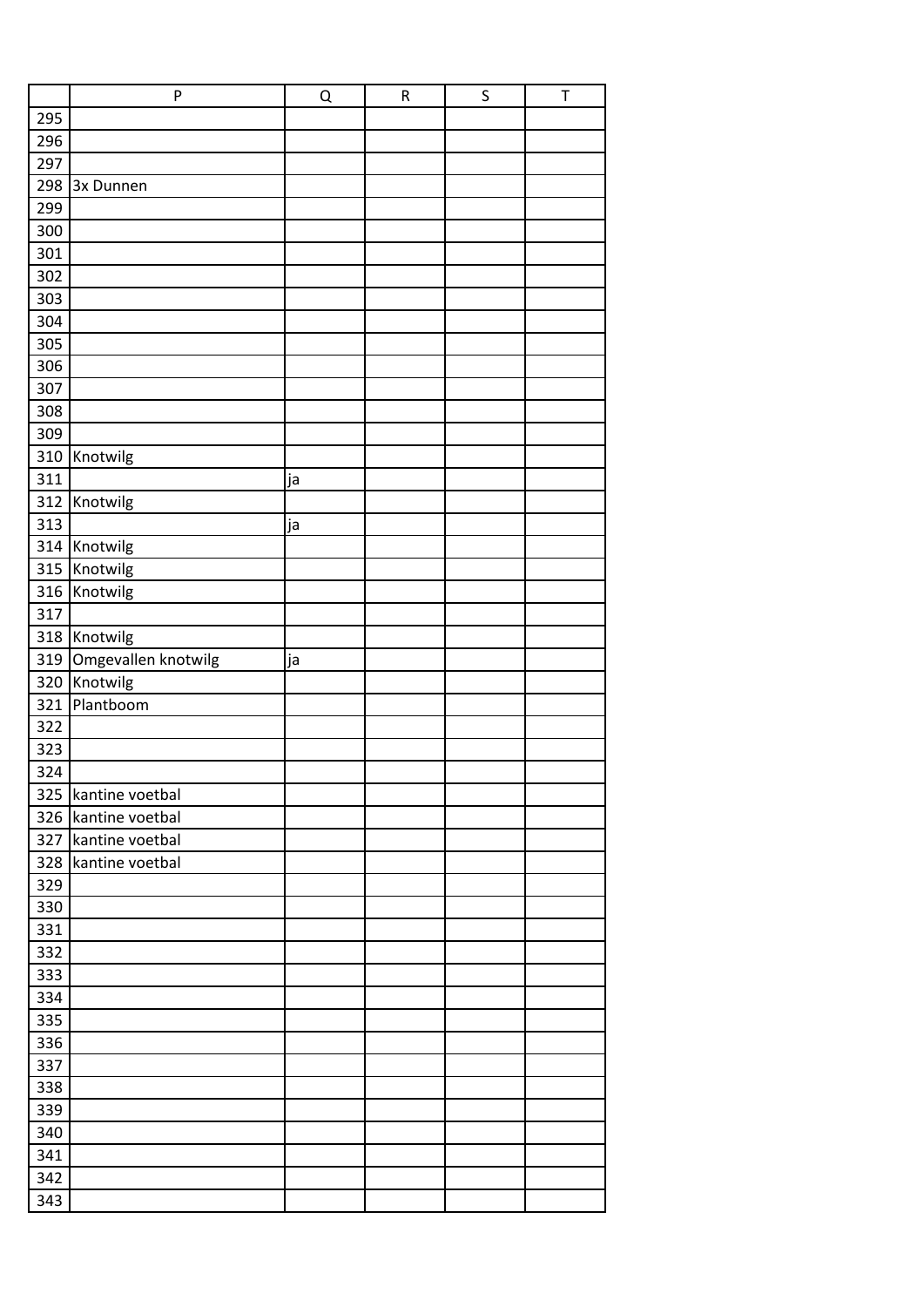|     | P                 | Q | ${\sf R}$ | S | Τ |
|-----|-------------------|---|-----------|---|---|
| 344 |                   |   |           |   |   |
| 345 |                   |   |           |   |   |
| 346 |                   |   |           |   |   |
| 347 |                   |   |           |   |   |
| 348 |                   |   |           |   |   |
| 349 |                   |   |           |   |   |
| 350 |                   |   |           |   |   |
| 351 | parkeerplaats     |   |           |   |   |
| 352 | parkeerplaats     |   |           |   |   |
| 353 | parkeerplaats     |   |           |   |   |
| 354 | parkeerplaats     |   |           |   |   |
| 355 | parkeerplaats     |   |           |   |   |
| 356 | parkeerplaats     |   |           |   |   |
| 357 | parkeerplaats     |   |           |   |   |
| 358 | parkeerplaats     |   |           |   |   |
| 359 | parkeerplaats     |   |           |   |   |
| 360 | parkeerplaats     |   |           |   |   |
| 361 | parkeerplaats     |   |           |   |   |
| 362 | parkeerplaats     |   |           |   |   |
| 363 | parkeerplaats     |   |           |   |   |
| 364 | parkeerplaats     |   |           |   |   |
| 365 | parkeerplaats     |   |           |   |   |
| 366 | parkeerplaats     |   |           |   |   |
| 367 | parkeerplaats     |   |           |   |   |
| 368 | parkeerplaats     |   |           |   |   |
| 369 | parkeerplaats     |   |           |   |   |
| 370 | parkeerplaats     |   |           |   |   |
| 371 | parkeerplaats     |   |           |   |   |
| 372 | parkeerplaats     |   |           |   |   |
|     | 373 parkeerplaats |   |           |   |   |
|     | 374 parkeerplaats |   |           |   |   |
| 375 | parkeerplaats     |   |           |   |   |
| 376 | veld 4            |   |           |   |   |
| 377 | veld 4            |   |           |   |   |
| 378 | veld 4            |   |           |   |   |
| 379 | veld 4            |   |           |   |   |
| 380 | veld 4            |   |           |   |   |
| 381 | veld 4            |   |           |   |   |
| 382 | veld 4            |   |           |   |   |
| 383 | veld 4            |   |           |   |   |
| 384 | veld 4            |   |           |   |   |
| 385 | veld 4            |   |           |   |   |
| 386 | veld 4            |   |           |   |   |
| 387 | veld 4            |   |           |   |   |
| 388 | veld 4            |   |           |   |   |
| 389 | veld 4            |   |           |   |   |
| 390 | veld 4            |   |           |   |   |
| 391 | veld 4            |   |           |   |   |
| 392 | veld 4            |   |           |   |   |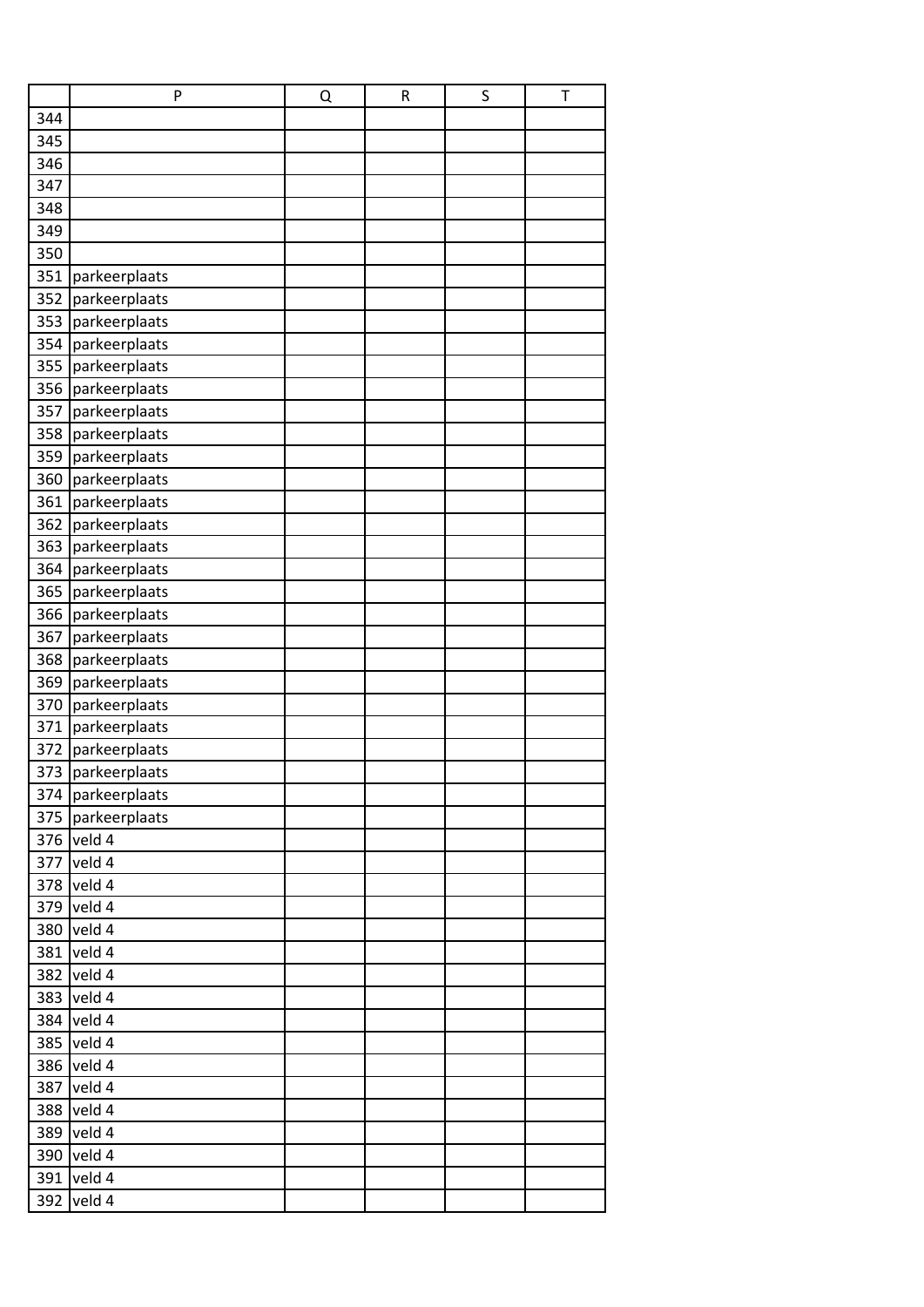|     | P                        | Q | ${\sf R}$ | S | T |
|-----|--------------------------|---|-----------|---|---|
| 393 | veld 4                   |   |           |   |   |
|     | 394 veld 4               |   |           |   |   |
| 395 | veld 4                   |   |           |   |   |
|     | 396 veld 4               |   |           |   |   |
|     | 397 veld 4               |   |           |   |   |
|     | 398 veld 4               |   |           |   |   |
| 399 | veld 4                   |   |           |   |   |
| 400 | veld 4                   |   |           |   |   |
|     | 401 veld 4               |   |           |   |   |
|     | 402 veld 4               |   |           |   |   |
|     | 403 veld 4               |   |           |   |   |
|     | 404 veld 4               |   |           |   |   |
|     | 405 veld 4               |   |           |   |   |
|     | 406 veld 4               |   |           |   |   |
| 407 |                          |   |           |   |   |
| 408 |                          |   |           |   |   |
| 409 |                          |   |           |   |   |
| 410 |                          |   |           |   |   |
| 411 |                          |   |           |   |   |
| 412 |                          |   |           |   |   |
| 413 |                          |   |           |   |   |
| 414 |                          |   |           |   |   |
| 415 |                          |   |           |   |   |
| 416 | 3-stammig en scheefstand |   |           |   |   |
| 417 |                          |   |           |   |   |
| 418 |                          |   |           |   |   |
| 419 |                          |   |           |   |   |
| 420 |                          |   |           |   |   |
| 421 |                          |   |           |   |   |
|     | 422 parkeerplaats        |   |           |   |   |
| 423 | parkeerplaats            |   |           |   |   |
| 424 | parkeerplaats            |   |           |   |   |
| 425 | parkeerplaats            |   |           |   |   |
| 426 | parkeerplaats            |   |           |   |   |
| 427 | parkeerplaats            |   |           |   |   |
| 428 | parkeerplaats            |   |           |   |   |
| 429 | parkeerplaats            |   |           |   |   |
| 430 | parkeerplaats            |   |           |   |   |
| 431 | parkeerplaats            |   |           |   |   |
| 432 | parkeerplaats            |   |           |   |   |
| 433 | parkeerplaats            |   |           |   |   |
| 434 |                          |   |           |   |   |
| 435 |                          |   |           |   |   |
| 436 |                          |   |           |   |   |
| 437 | parkeerplaats            |   |           |   |   |
| 438 | parkeerplaats            |   |           |   |   |
| 439 | parkeerplaats            |   |           |   |   |
| 440 |                          |   |           |   |   |
| 441 |                          |   |           |   |   |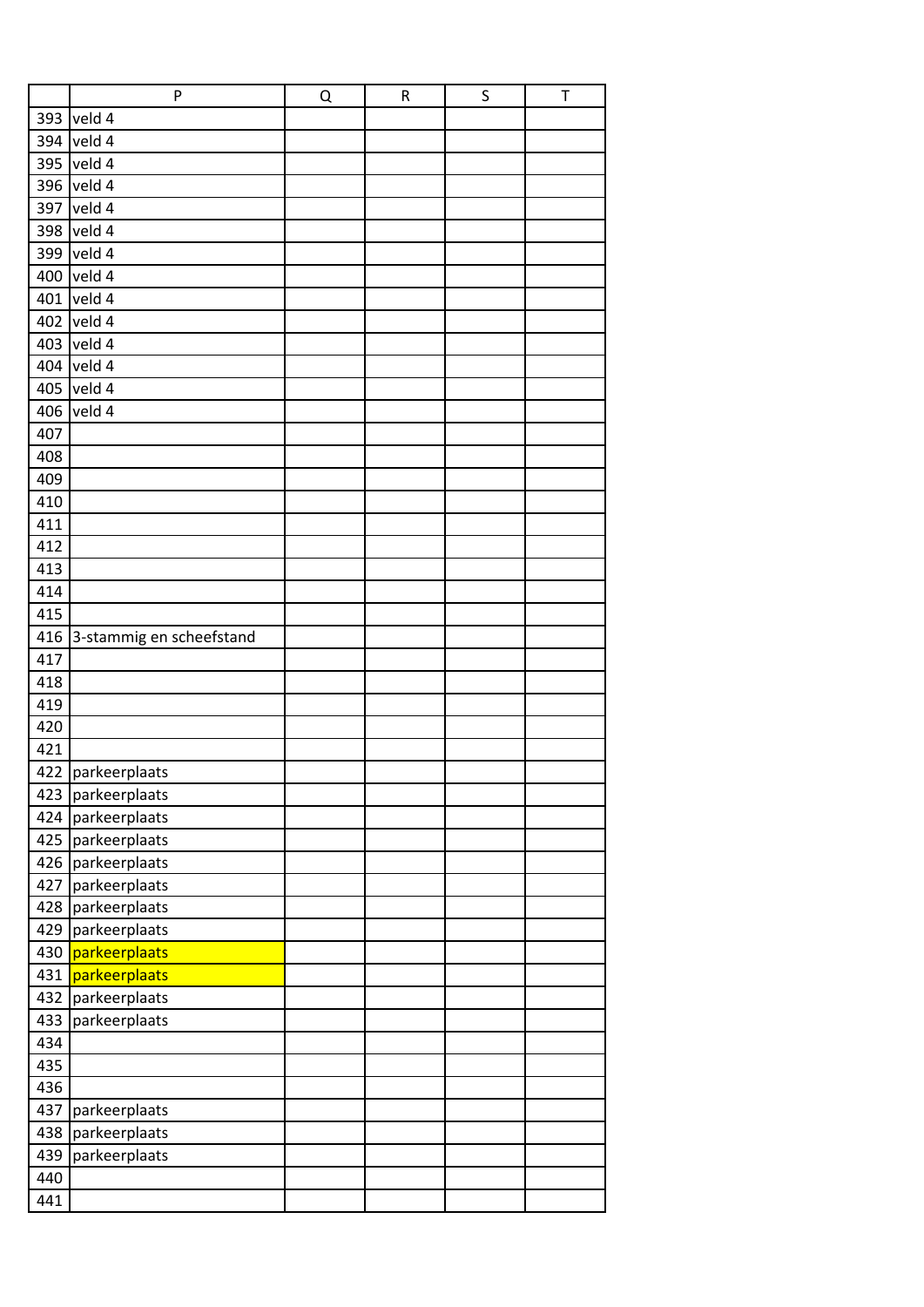|     | $\mathsf{P}$       | Q | ${\sf R}$ | S | T |
|-----|--------------------|---|-----------|---|---|
| 442 |                    |   |           |   |   |
| 443 |                    |   |           |   |   |
| 444 |                    |   |           |   |   |
| 445 |                    |   |           |   |   |
| 446 |                    |   |           |   |   |
| 447 |                    |   |           |   |   |
| 448 |                    |   |           |   |   |
| 449 |                    |   |           |   |   |
| 450 |                    |   |           |   |   |
| 451 |                    |   |           |   |   |
| 452 |                    |   |           |   |   |
| 453 |                    |   |           |   |   |
| 454 |                    |   |           |   |   |
| 455 | Plakoksel          |   |           |   |   |
| 456 |                    |   |           |   |   |
| 457 | scheefstand        |   |           |   |   |
| 458 |                    |   |           |   |   |
| 459 | 2-stammig          |   |           |   |   |
| 460 |                    |   |           |   |   |
| 461 |                    |   |           |   |   |
| 462 |                    |   |           |   |   |
| 463 | Plakoksel          |   |           |   |   |
| 464 |                    |   |           |   |   |
| 465 | zwembad            |   |           |   |   |
| 466 | zwembad            |   |           |   |   |
| 467 | zwembad            |   |           |   |   |
| 468 | zwembad            |   |           |   |   |
| 469 | zwembad            |   |           |   |   |
| 470 | zwembad            |   |           |   |   |
| 471 |                    |   |           |   |   |
| 472 |                    |   |           |   |   |
| 473 | veld 4             |   |           |   |   |
| 474 | veld 4             |   |           |   |   |
| 475 | veld 4             |   |           |   |   |
| 476 | veld 4             |   |           |   |   |
| 477 | veld 4             |   |           |   |   |
| 478 | veld 4             |   |           |   |   |
| 479 | veld 4             |   |           |   |   |
| 480 |                    |   |           |   |   |
| 481 |                    |   |           |   |   |
| 482 |                    |   |           |   |   |
| 483 | eikenproseccierups |   |           |   |   |
| 484 |                    |   |           |   |   |
| 485 |                    |   |           |   |   |
| 486 |                    |   |           |   |   |
| 487 |                    |   |           |   |   |
| 488 |                    |   |           |   |   |
| 489 |                    |   |           |   |   |
| 490 |                    |   |           |   |   |
|     |                    |   |           |   |   |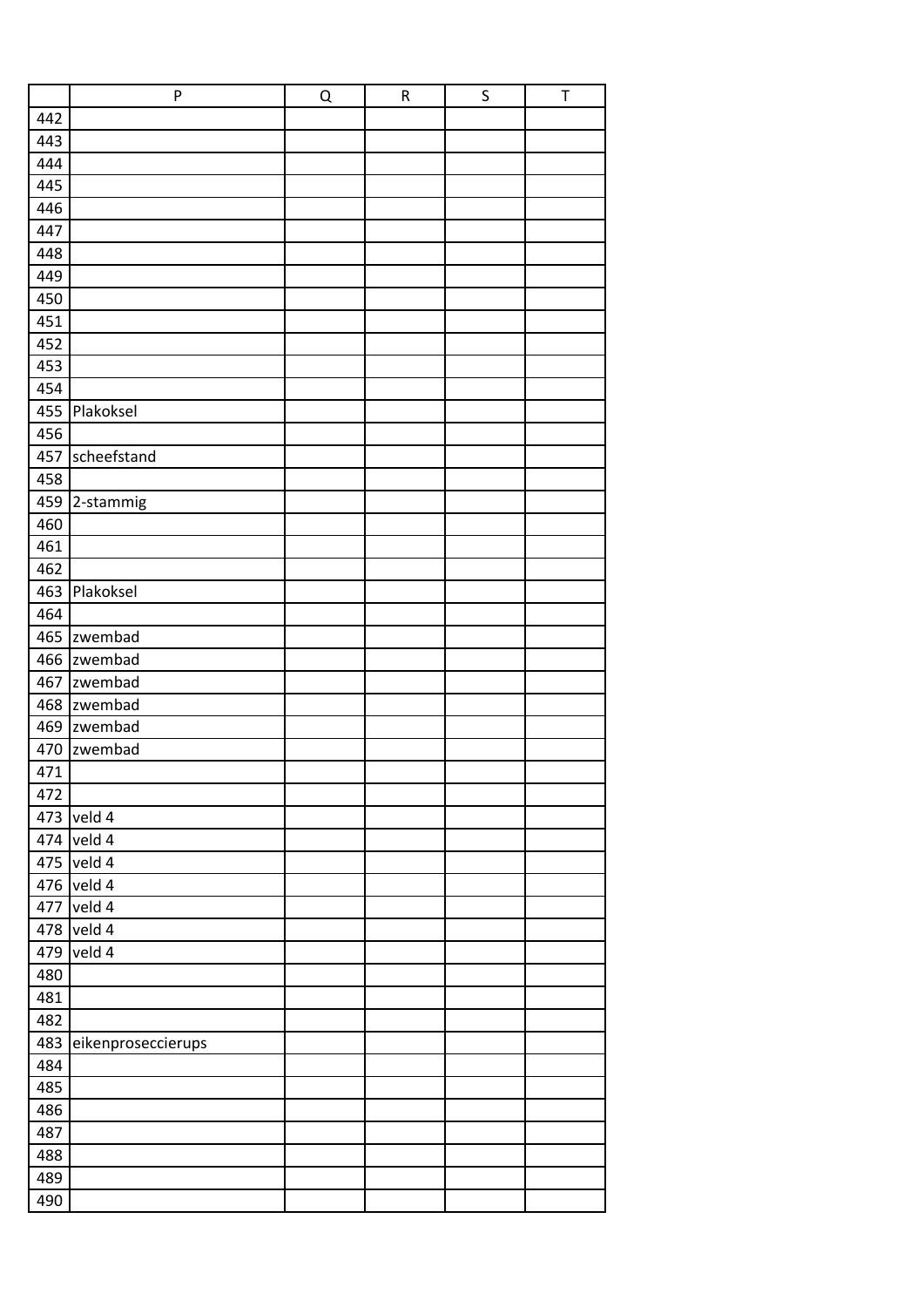|     | P          | Q | ${\sf R}$ | S | $\top$ |
|-----|------------|---|-----------|---|--------|
| 491 |            |   |           |   |        |
| 492 |            |   |           |   |        |
| 493 | veld 4     |   |           |   |        |
| 494 | veld 4     |   |           |   |        |
| 495 | veld 4     |   |           |   |        |
| 496 | veld 4     |   |           |   |        |
| 497 | veld 4     |   |           |   |        |
| 498 | veld 4     |   |           |   |        |
| 499 | veld 4     |   |           |   |        |
| 500 | veld 4     |   |           |   |        |
| 501 | veld 4     |   |           |   |        |
| 502 | veld 4     |   |           |   |        |
| 503 | veld 4     |   |           |   |        |
|     | 504 veld 4 |   |           |   |        |
| 505 | veld 4     |   |           |   |        |
| 506 |            |   |           |   |        |
| 507 |            |   |           |   |        |
| 508 |            |   |           |   |        |
| 509 | veld 4     |   |           |   |        |
| 510 | veld 4     |   |           |   |        |
| 511 | veld 4     |   |           |   |        |
| 512 | veld 4     |   |           |   |        |
| 513 | veld 4     |   |           |   |        |
| 514 | veld 4     |   |           |   |        |
| 515 | veld 4     |   |           |   |        |
| 516 | veld 4     |   |           |   |        |
| 517 | veld 4     |   |           |   |        |
| 518 | veld 4     |   |           |   |        |
|     | 519 veld 4 |   |           |   |        |
|     | 520 veld 4 |   |           |   |        |
| 521 | veld 4     |   |           |   |        |
| 522 | veld 4     |   |           |   |        |
| 523 | veld 4     |   |           |   |        |
| 524 | veld 4     |   |           |   |        |
| 525 | veld 4     |   |           |   |        |
| 526 | veld 4     |   |           |   |        |
| 527 | veld 4     |   |           |   |        |
| 528 | veld 4     |   |           |   |        |
| 529 | veld 4     |   |           |   |        |
| 530 | veld 4     |   |           |   |        |
| 531 | veld 4     |   |           |   |        |
| 532 | veld 4     |   |           |   |        |
| 533 | veld 4     |   |           |   |        |
| 534 | veld 4     |   |           |   |        |
| 535 | veld 4     |   |           |   |        |
| 536 | veld 4     |   |           |   |        |
| 537 | veld 4     |   |           |   |        |
| 538 | veld 4     |   |           |   |        |
| 539 | veld 4     |   |           |   |        |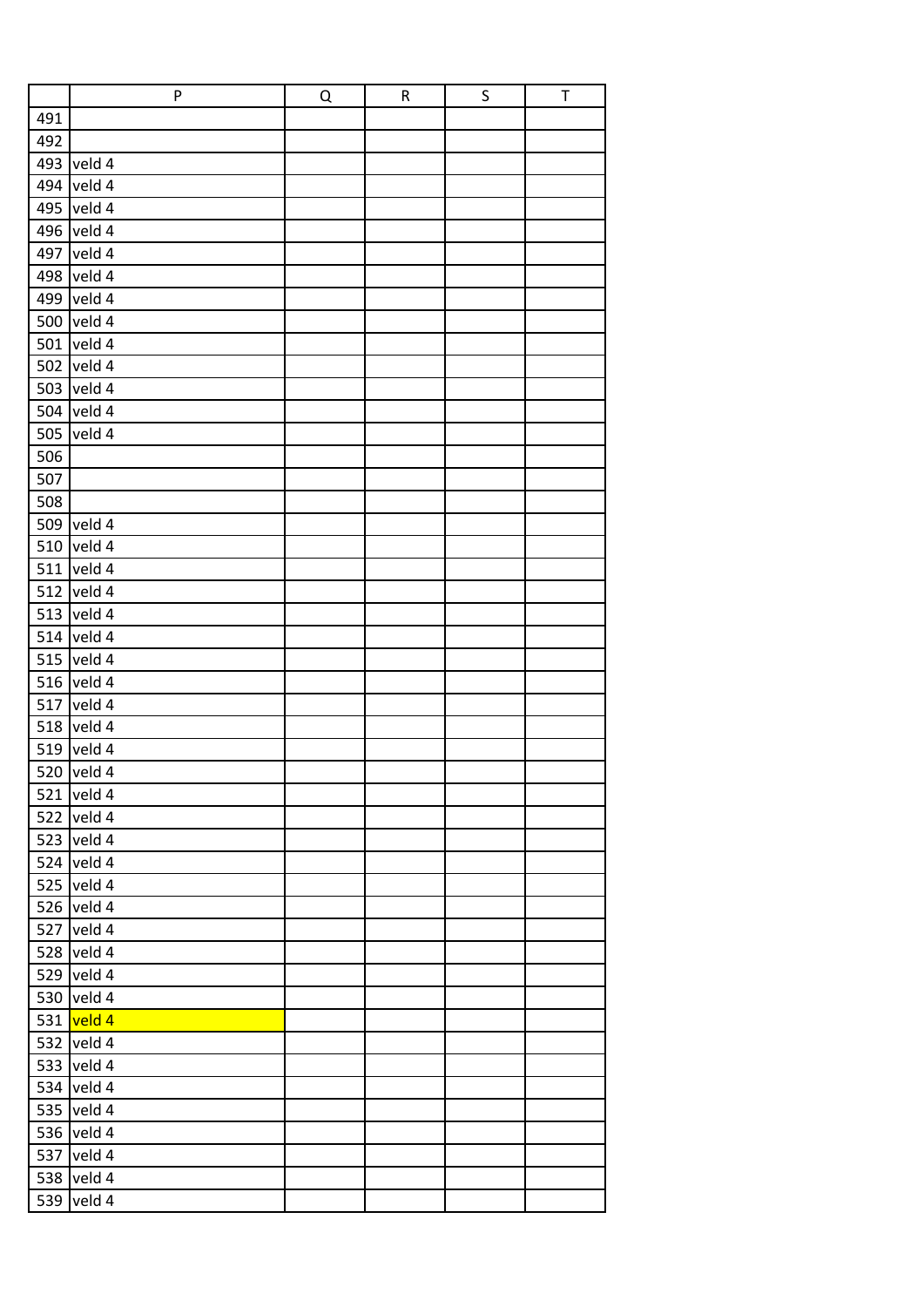|     | P          | Q | ${\sf R}$ | S | $\top$ |
|-----|------------|---|-----------|---|--------|
| 540 | veld 4     |   |           |   |        |
| 541 | veld 4     |   |           |   |        |
| 542 | veld 4     |   |           |   |        |
|     | 543 veld 4 |   |           |   |        |
|     | 544 veld 4 |   |           |   |        |
|     | 545 veld 4 |   |           |   |        |
| 546 | veld 4     |   |           |   |        |
| 547 | veld 4     |   |           |   |        |
|     | 548 veld 4 |   |           |   |        |
|     | 549 veld 4 |   |           |   |        |
|     | 550 veld 4 |   |           |   |        |
| 551 | veld 4     |   |           |   |        |
|     | 552 veld 4 |   |           |   |        |
|     | 553 veld 4 |   |           |   |        |
|     | 554 veld 4 |   |           |   |        |
| 555 | veld 4     |   |           |   |        |
|     | 556 veld 4 |   |           |   |        |
| 557 | veld 4     |   |           |   |        |
| 558 | veld 4     |   |           |   |        |
| 559 |            |   |           |   |        |
| 560 |            |   |           |   |        |
| 561 |            |   |           |   |        |
| 562 |            |   |           |   |        |
| 563 |            |   |           |   |        |
| 564 | veld 4     |   |           |   |        |
| 565 | veld 4     |   |           |   |        |
| 566 | veld 4     |   |           |   |        |
| 567 | veld 4     |   |           |   |        |
|     | 568 veld 4 |   |           |   |        |
|     | 569 veld 4 |   |           |   |        |
|     | 570 veld 4 |   |           |   |        |
| 571 | veld 4     |   |           |   |        |
| 572 |            |   |           |   |        |
| 573 | veld 4     |   |           |   |        |
|     | 574 veld 4 |   |           |   |        |
|     | 575 veld 4 |   |           |   |        |
| 576 | veld 4     |   |           |   |        |
| 577 | veld 4     |   |           |   |        |
| 578 | veld 4     |   |           |   |        |
| 579 | veld 4     |   |           |   |        |
| 580 | veld 4     |   |           |   |        |
| 581 | veld 4     |   |           |   |        |
| 582 | veld 4     |   |           |   |        |
| 583 | veld 4     |   |           |   |        |
| 584 | veld 4     |   |           |   |        |
| 585 | veld 4     |   |           |   |        |
| 586 | veld 4     |   |           |   |        |
| 587 | veld 4     |   |           |   |        |
| 588 | veld 4     |   |           |   |        |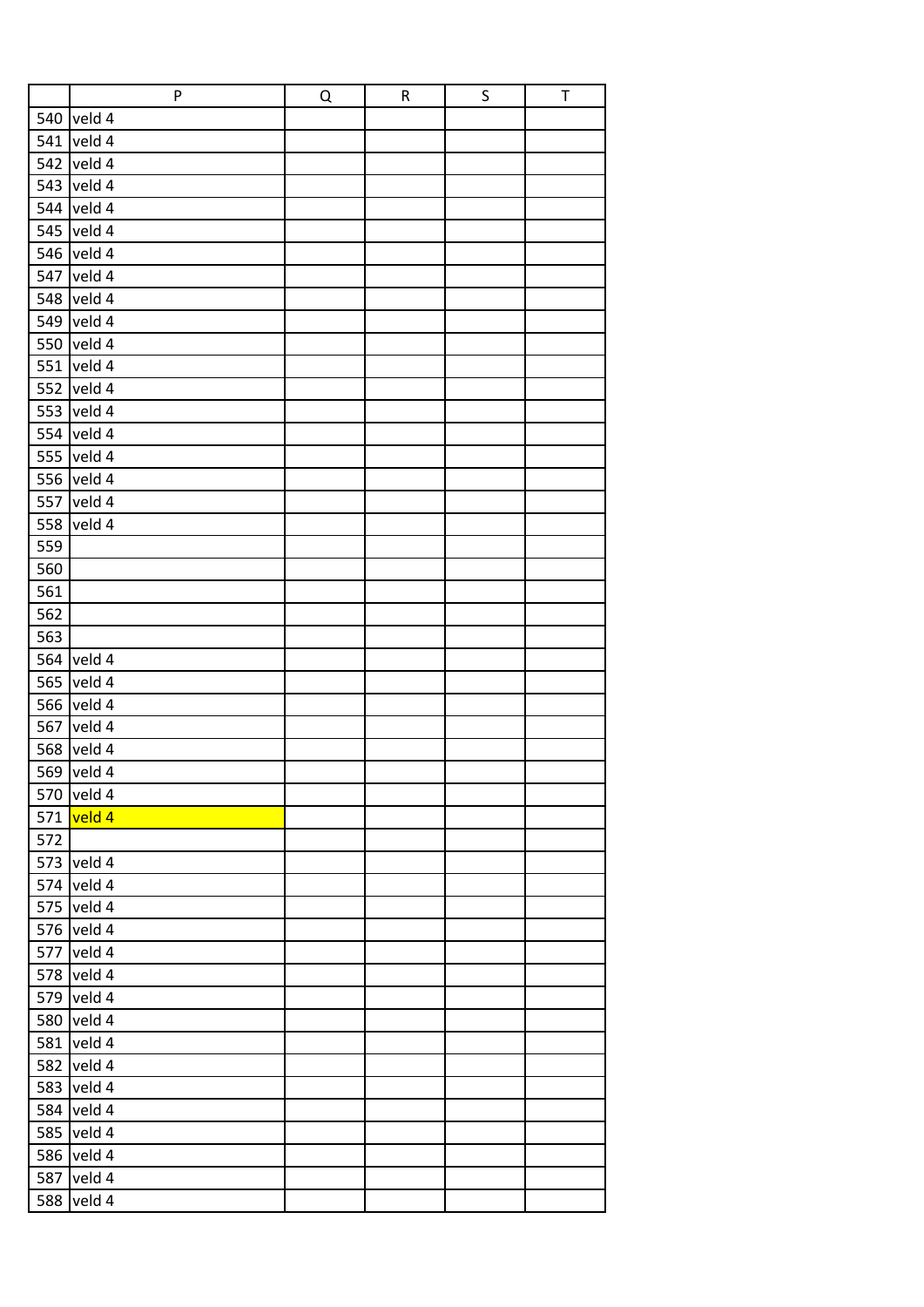|     | ${\sf P}$ | $\overline{Q}$ | ${\sf R}$ | $\sf S$ | $\sf T$ |
|-----|-----------|----------------|-----------|---------|---------|
| 589 | veld 4    |                |           |         |         |
| 590 | veld 4    |                |           |         |         |
| 591 | veld 4    |                |           |         |         |
|     |           |                |           |         |         |
| 592 |           |                |           |         |         |
| 593 |           |                |           |         |         |
| 594 |           |                |           |         |         |
| 595 |           |                |           |         |         |
| 596 |           |                |           |         |         |
| 597 |           |                |           |         |         |
| 598 |           |                |           |         |         |
| 599 |           |                |           |         |         |
| 600 |           |                |           |         |         |
| 601 |           |                |           |         |         |
| 602 |           |                |           |         |         |
| 603 |           |                |           |         |         |
| 604 |           |                |           |         |         |
| 605 |           |                |           |         |         |
| 606 |           |                |           |         |         |
| 607 |           |                |           |         |         |
| 608 |           |                |           |         |         |
| 609 |           |                |           |         |         |
| 610 |           |                |           |         |         |
| 611 |           |                |           |         |         |
| 612 |           |                |           |         |         |
|     |           |                |           |         |         |
| 613 |           |                |           |         |         |
| 614 |           |                |           |         |         |
| 615 |           |                |           |         |         |
| 616 |           |                |           |         |         |
| 617 |           |                |           |         |         |
| 618 |           |                |           |         |         |
| 619 |           |                |           |         |         |
| 620 |           |                |           |         |         |
| 621 |           |                |           |         |         |
| 622 |           |                |           |         |         |
| 623 |           |                |           |         |         |
| 624 |           |                |           |         |         |
| 625 |           |                |           |         |         |
| 626 |           |                |           |         |         |
| 627 |           |                |           |         |         |
| 628 |           |                |           |         |         |
| 629 |           |                |           |         |         |
| 630 |           |                |           |         |         |
| 631 |           |                |           |         |         |
| 632 |           |                |           |         |         |
| 633 |           |                |           |         |         |
|     |           |                |           |         |         |
| 634 |           |                |           |         |         |
| 635 |           |                |           |         |         |
| 636 |           |                |           |         |         |
| 637 |           |                |           |         |         |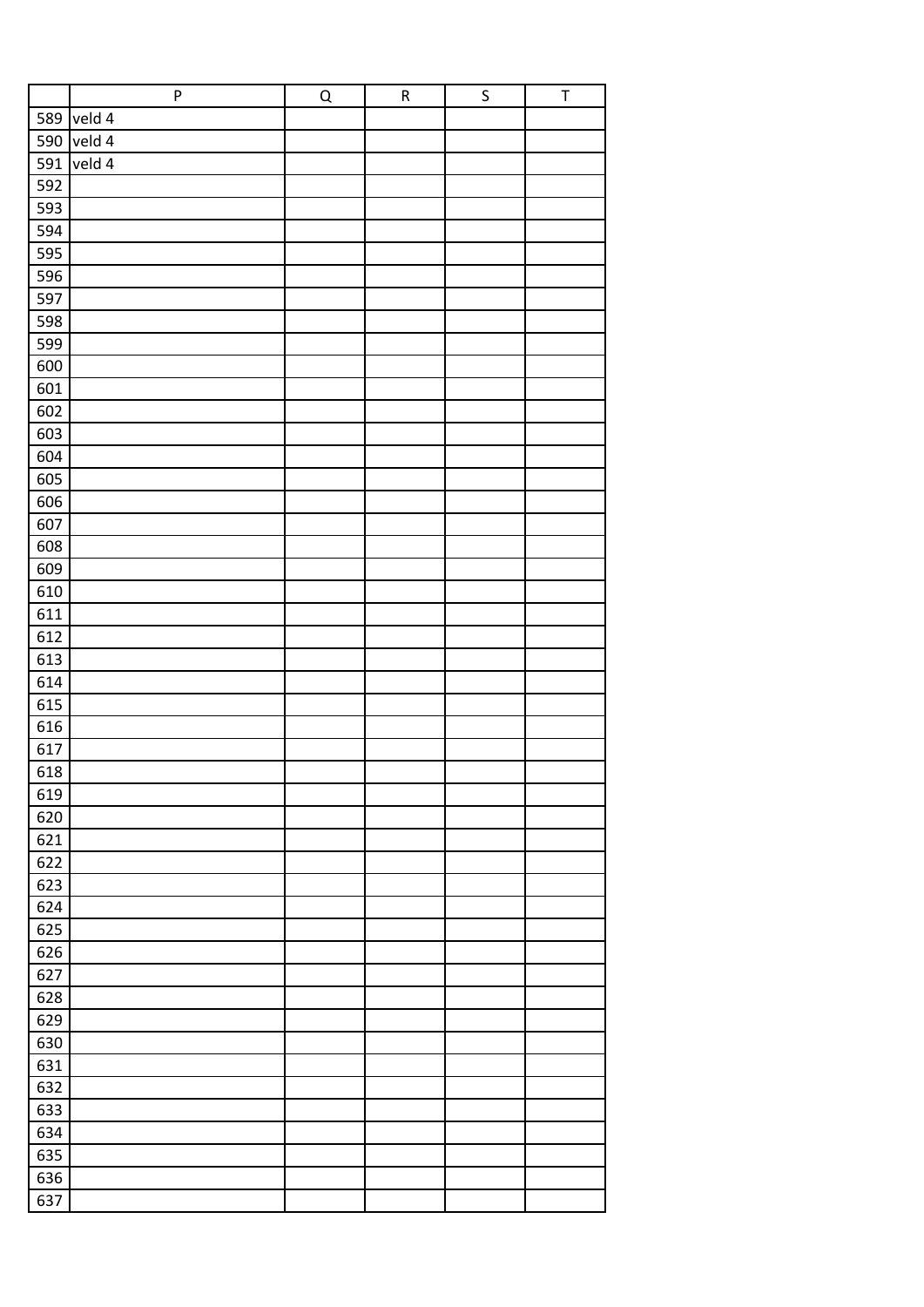| 638<br>639<br>640<br>641<br>ja<br>642<br>ja<br>643<br>644<br>645<br>646<br>647<br>648<br>649<br>650<br>651<br>652<br>653<br>654<br>655<br>656<br>657<br>658<br>659<br>660<br>661<br>662<br>663<br>664<br>665<br>666<br>667<br>668<br>669<br>670<br>671<br>672<br>673<br>674<br>675<br>676<br>677<br>678<br>679<br>680<br>681<br>682<br>683<br>684<br>685<br>686 | ${\sf P}$ | $\overline{Q}$ | ${\sf R}$ | $\sf S$ | $\sf T$ |
|-----------------------------------------------------------------------------------------------------------------------------------------------------------------------------------------------------------------------------------------------------------------------------------------------------------------------------------------------------------------|-----------|----------------|-----------|---------|---------|
|                                                                                                                                                                                                                                                                                                                                                                 |           |                |           |         |         |
|                                                                                                                                                                                                                                                                                                                                                                 |           |                |           |         |         |
|                                                                                                                                                                                                                                                                                                                                                                 |           |                |           |         |         |
|                                                                                                                                                                                                                                                                                                                                                                 |           |                |           |         |         |
|                                                                                                                                                                                                                                                                                                                                                                 |           |                |           |         |         |
|                                                                                                                                                                                                                                                                                                                                                                 |           |                |           |         |         |
|                                                                                                                                                                                                                                                                                                                                                                 |           |                |           |         |         |
|                                                                                                                                                                                                                                                                                                                                                                 |           |                |           |         |         |
|                                                                                                                                                                                                                                                                                                                                                                 |           |                |           |         |         |
|                                                                                                                                                                                                                                                                                                                                                                 |           |                |           |         |         |
|                                                                                                                                                                                                                                                                                                                                                                 |           |                |           |         |         |
|                                                                                                                                                                                                                                                                                                                                                                 |           |                |           |         |         |
|                                                                                                                                                                                                                                                                                                                                                                 |           |                |           |         |         |
|                                                                                                                                                                                                                                                                                                                                                                 |           |                |           |         |         |
|                                                                                                                                                                                                                                                                                                                                                                 |           |                |           |         |         |
|                                                                                                                                                                                                                                                                                                                                                                 |           |                |           |         |         |
|                                                                                                                                                                                                                                                                                                                                                                 |           |                |           |         |         |
|                                                                                                                                                                                                                                                                                                                                                                 |           |                |           |         |         |
|                                                                                                                                                                                                                                                                                                                                                                 |           |                |           |         |         |
|                                                                                                                                                                                                                                                                                                                                                                 |           |                |           |         |         |
|                                                                                                                                                                                                                                                                                                                                                                 |           |                |           |         |         |
|                                                                                                                                                                                                                                                                                                                                                                 |           |                |           |         |         |
|                                                                                                                                                                                                                                                                                                                                                                 |           |                |           |         |         |
|                                                                                                                                                                                                                                                                                                                                                                 |           |                |           |         |         |
|                                                                                                                                                                                                                                                                                                                                                                 |           |                |           |         |         |
|                                                                                                                                                                                                                                                                                                                                                                 |           |                |           |         |         |
|                                                                                                                                                                                                                                                                                                                                                                 |           |                |           |         |         |
|                                                                                                                                                                                                                                                                                                                                                                 |           |                |           |         |         |
|                                                                                                                                                                                                                                                                                                                                                                 |           |                |           |         |         |
|                                                                                                                                                                                                                                                                                                                                                                 |           |                |           |         |         |
|                                                                                                                                                                                                                                                                                                                                                                 |           |                |           |         |         |
|                                                                                                                                                                                                                                                                                                                                                                 |           |                |           |         |         |
|                                                                                                                                                                                                                                                                                                                                                                 |           |                |           |         |         |
|                                                                                                                                                                                                                                                                                                                                                                 |           |                |           |         |         |
|                                                                                                                                                                                                                                                                                                                                                                 |           |                |           |         |         |
|                                                                                                                                                                                                                                                                                                                                                                 |           |                |           |         |         |
|                                                                                                                                                                                                                                                                                                                                                                 |           |                |           |         |         |
|                                                                                                                                                                                                                                                                                                                                                                 |           |                |           |         |         |
|                                                                                                                                                                                                                                                                                                                                                                 |           |                |           |         |         |
|                                                                                                                                                                                                                                                                                                                                                                 |           |                |           |         |         |
|                                                                                                                                                                                                                                                                                                                                                                 |           |                |           |         |         |
|                                                                                                                                                                                                                                                                                                                                                                 |           |                |           |         |         |
|                                                                                                                                                                                                                                                                                                                                                                 |           |                |           |         |         |
|                                                                                                                                                                                                                                                                                                                                                                 |           |                |           |         |         |
|                                                                                                                                                                                                                                                                                                                                                                 |           |                |           |         |         |
|                                                                                                                                                                                                                                                                                                                                                                 |           |                |           |         |         |
|                                                                                                                                                                                                                                                                                                                                                                 |           |                |           |         |         |
|                                                                                                                                                                                                                                                                                                                                                                 |           |                |           |         |         |
|                                                                                                                                                                                                                                                                                                                                                                 |           |                |           |         |         |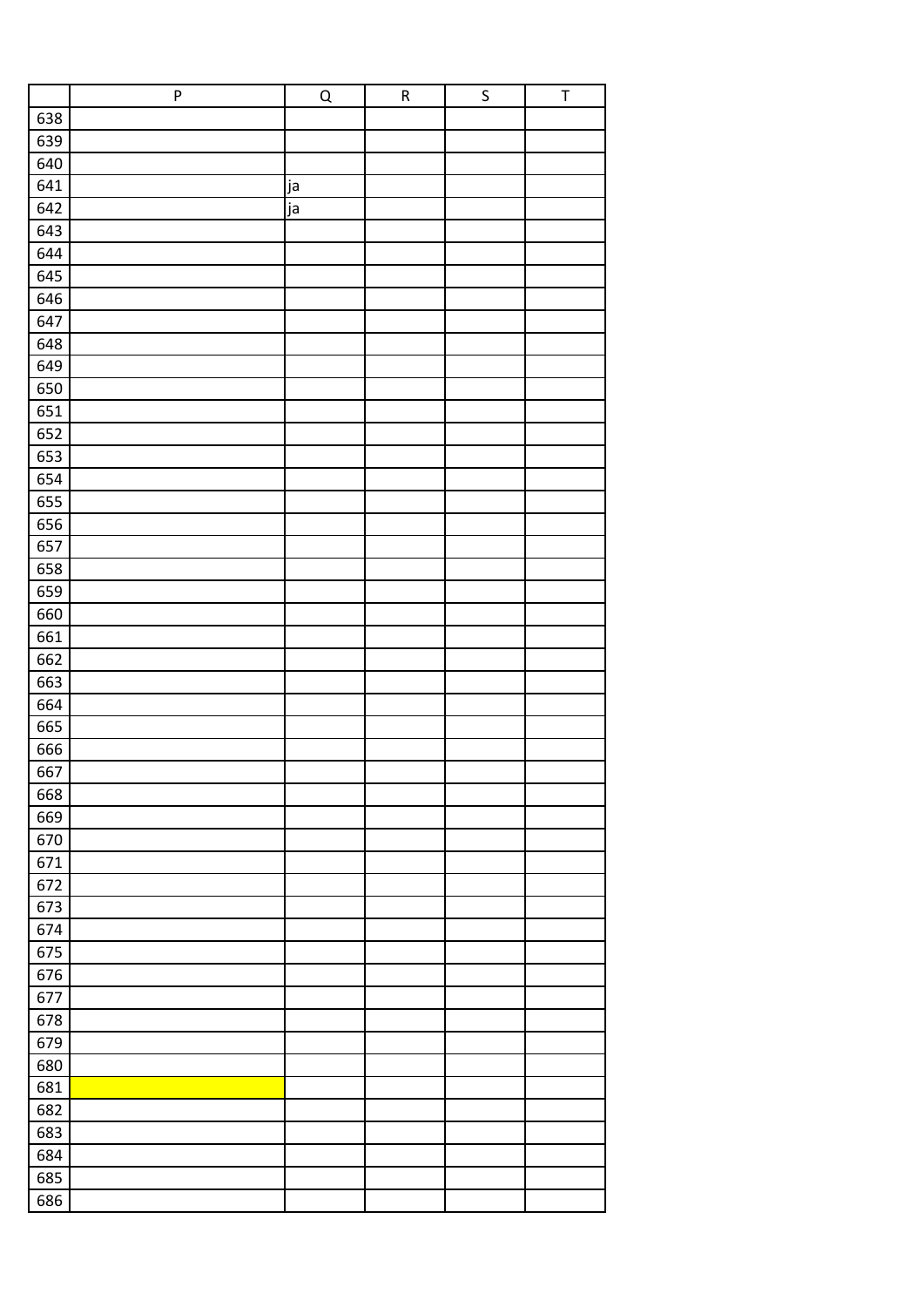|         | ${\sf P}$ | $\overline{Q}$ | ${\sf R}$ | $\sf S$ | $\sf T$ |
|---------|-----------|----------------|-----------|---------|---------|
| 687     |           |                |           |         |         |
| 688     |           |                |           |         |         |
| 689     |           |                |           |         |         |
| 690     |           |                |           |         |         |
| 691     |           |                |           |         |         |
| 692     |           |                |           |         |         |
| 693     |           |                |           |         |         |
| 694     |           |                |           |         |         |
| 695     |           |                |           |         |         |
| 696     |           |                |           |         |         |
| 697     |           |                |           |         |         |
| 698     |           |                |           |         |         |
| 699     |           |                |           |         |         |
| 700     |           |                |           |         |         |
| 701     |           |                |           |         |         |
| 702     |           |                |           |         |         |
| 703     |           |                |           |         |         |
| 704     |           |                |           |         |         |
| 705     |           |                |           |         |         |
| 706     |           |                |           |         |         |
| 707     |           |                |           |         |         |
| 708     |           |                |           |         |         |
| 709     |           |                |           |         |         |
| $710\,$ |           |                |           |         |         |
| 711     |           |                |           |         |         |
| 712     |           |                |           |         |         |
| 713     |           |                |           |         |         |
| 714     |           |                |           |         |         |
| 715     |           |                |           |         |         |
| 716     |           |                |           |         |         |
| 717     |           |                |           |         |         |
| 718     |           |                |           |         |         |
| 719     |           |                |           |         |         |
| 720     |           |                |           |         |         |
| 721     |           |                |           |         |         |
| 722     |           |                |           |         |         |
| 723     |           |                |           |         |         |
| 724     |           |                |           |         |         |
| 725     |           |                |           |         |         |
| 726     |           |                |           |         |         |
| 727     |           |                |           |         |         |
| 728     |           |                |           |         |         |
| 729     |           |                |           |         |         |
| 730     |           |                |           |         |         |
| 731     |           |                |           |         |         |
| 732     |           |                |           |         |         |
| 733     |           |                |           |         |         |
| 734     |           |                |           |         |         |
| 735     |           |                |           |         |         |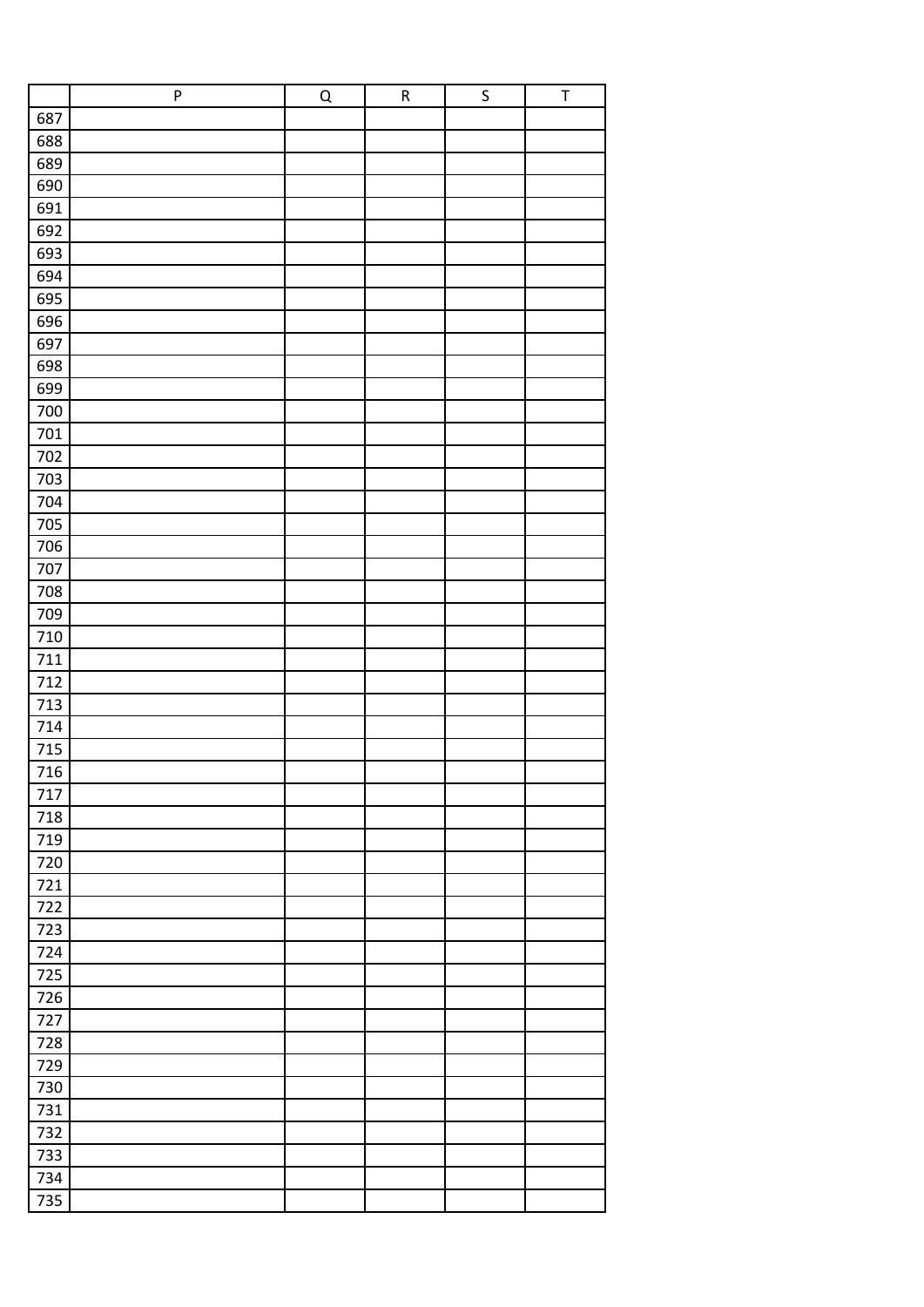|         | ${\sf P}$ | $\overline{Q}$ | ${\sf R}$ | $\sf S$ | $\sf T$ |
|---------|-----------|----------------|-----------|---------|---------|
| 736     |           |                |           |         |         |
| 737     |           |                |           |         |         |
| 738     |           |                |           |         |         |
| 739     |           |                |           |         |         |
| 740     |           |                |           |         |         |
| 741     |           |                |           |         |         |
| 742     |           |                |           |         |         |
| 743     |           |                |           |         |         |
| 744     |           |                |           |         |         |
| 745     |           |                |           |         |         |
| 746     |           |                |           |         |         |
| 747     |           |                |           |         |         |
| 748     |           |                |           |         |         |
| 749     |           |                |           |         |         |
| 750     |           |                |           |         |         |
| 751     |           |                |           |         |         |
| 752     |           |                |           |         |         |
| 753     |           |                |           |         |         |
| 754     |           |                |           |         |         |
| 755     |           |                |           |         |         |
| 756     |           |                |           |         |         |
| 757     |           |                |           |         |         |
| 758     |           |                |           |         |         |
| 759     |           |                |           |         |         |
| 760     |           |                |           |         |         |
| 761     |           |                |           |         |         |
| 762     |           |                |           |         |         |
| 763     |           |                |           |         |         |
| 764     |           |                |           |         |         |
| 765     |           |                |           |         |         |
| 766     |           |                |           |         |         |
| 767     |           |                |           |         |         |
| 768     |           |                |           |         |         |
| 769     |           |                |           |         |         |
| 770     |           |                |           |         |         |
| $771\,$ |           |                |           |         |         |
| 772     |           |                |           |         |         |
| 773     |           |                |           |         |         |
| 774     |           |                |           |         |         |
| 775     |           |                |           |         |         |
| 776     |           |                |           |         |         |
| 777     |           |                |           |         |         |
| 778     |           |                |           |         |         |
| 779     |           |                |           |         |         |
| 780     |           |                |           |         |         |
| 781     |           |                |           |         |         |
| 782     |           |                |           |         |         |
| 783     |           |                |           |         |         |
| 784     |           |                |           |         |         |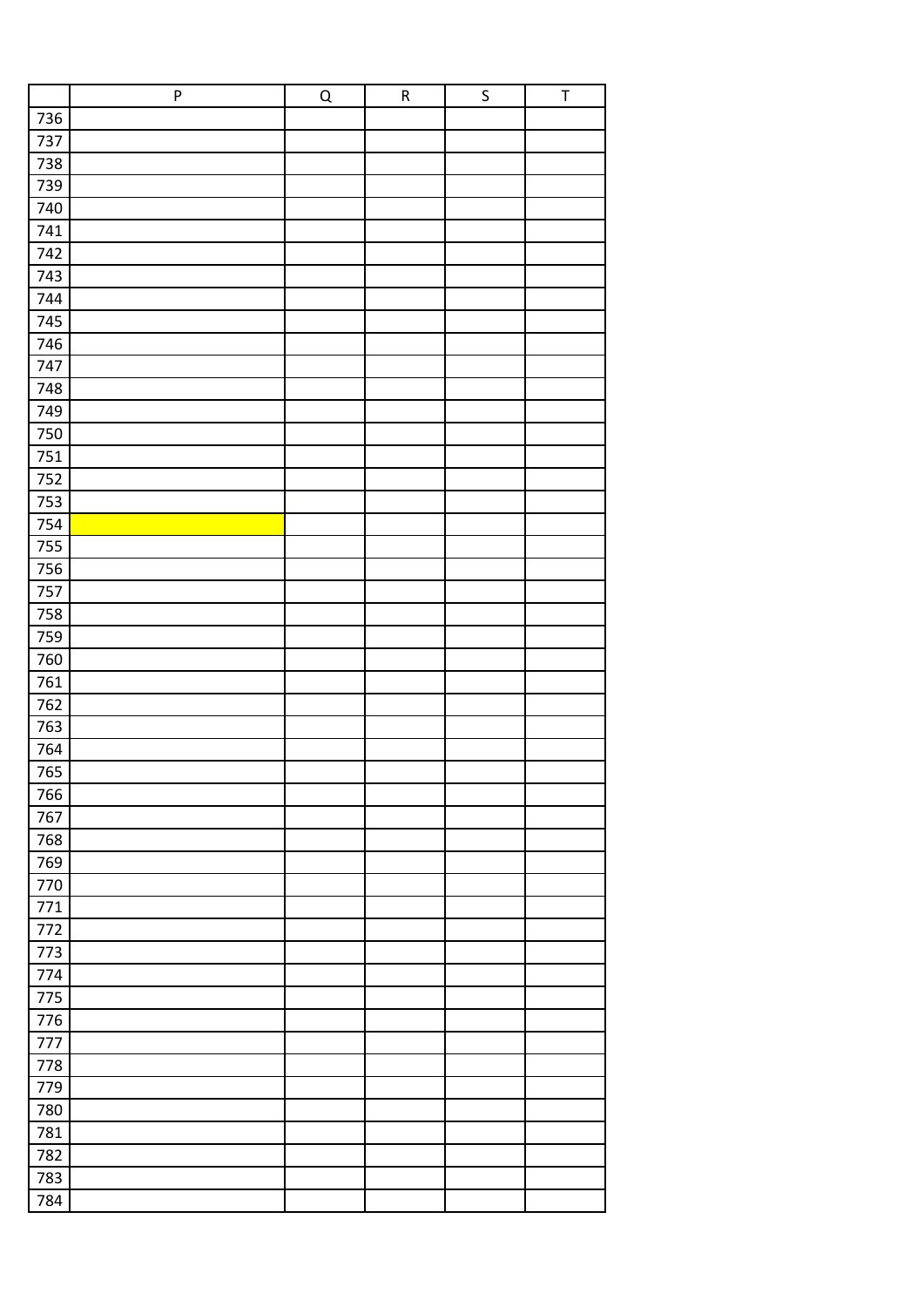|     | ${\sf P}$ | $\overline{Q}$ | ${\sf R}$ | $\sf S$ | $\sf T$ |
|-----|-----------|----------------|-----------|---------|---------|
| 785 |           |                |           |         |         |
| 786 |           |                |           |         |         |
| 787 |           |                |           |         |         |
| 788 |           |                |           |         |         |
| 789 |           |                |           |         |         |
| 790 |           |                |           |         |         |
| 791 |           |                |           |         |         |
| 792 |           |                |           |         |         |
| 793 |           |                |           |         |         |
| 794 |           |                |           |         |         |
| 795 |           |                |           |         |         |
| 796 |           |                |           |         |         |
| 797 |           |                |           |         |         |
| 798 |           |                |           |         |         |
| 799 |           |                |           |         |         |
| 800 |           |                |           |         |         |
| 801 |           |                |           |         |         |
| 802 |           |                |           |         |         |
| 803 |           |                |           |         |         |
| 804 |           |                |           |         |         |
| 805 |           |                |           |         |         |
| 806 |           |                |           |         |         |
| 807 |           |                |           |         |         |
| 808 |           |                |           |         |         |
| 809 |           |                |           |         |         |
| 810 |           |                |           |         |         |
| 811 |           |                |           |         |         |
| 812 |           |                |           |         |         |
| 813 |           |                |           |         |         |
| 814 |           |                |           |         |         |
| 815 |           |                |           |         |         |
| 816 |           |                |           |         |         |
| 817 |           |                |           |         |         |
| 818 |           |                |           |         |         |
| 819 |           |                |           |         |         |
| 820 |           |                |           |         |         |
| 821 |           |                |           |         |         |
| 822 |           |                |           |         |         |
| 823 |           |                |           |         |         |
| 824 |           |                |           |         |         |
| 825 |           |                |           |         |         |
| 826 |           |                |           |         |         |
| 827 |           |                |           |         |         |
| 828 |           |                |           |         |         |
| 829 |           |                |           |         |         |
| 830 |           |                |           |         |         |
| 831 |           |                |           |         |         |
| 832 |           |                |           |         |         |
| 833 |           |                |           |         |         |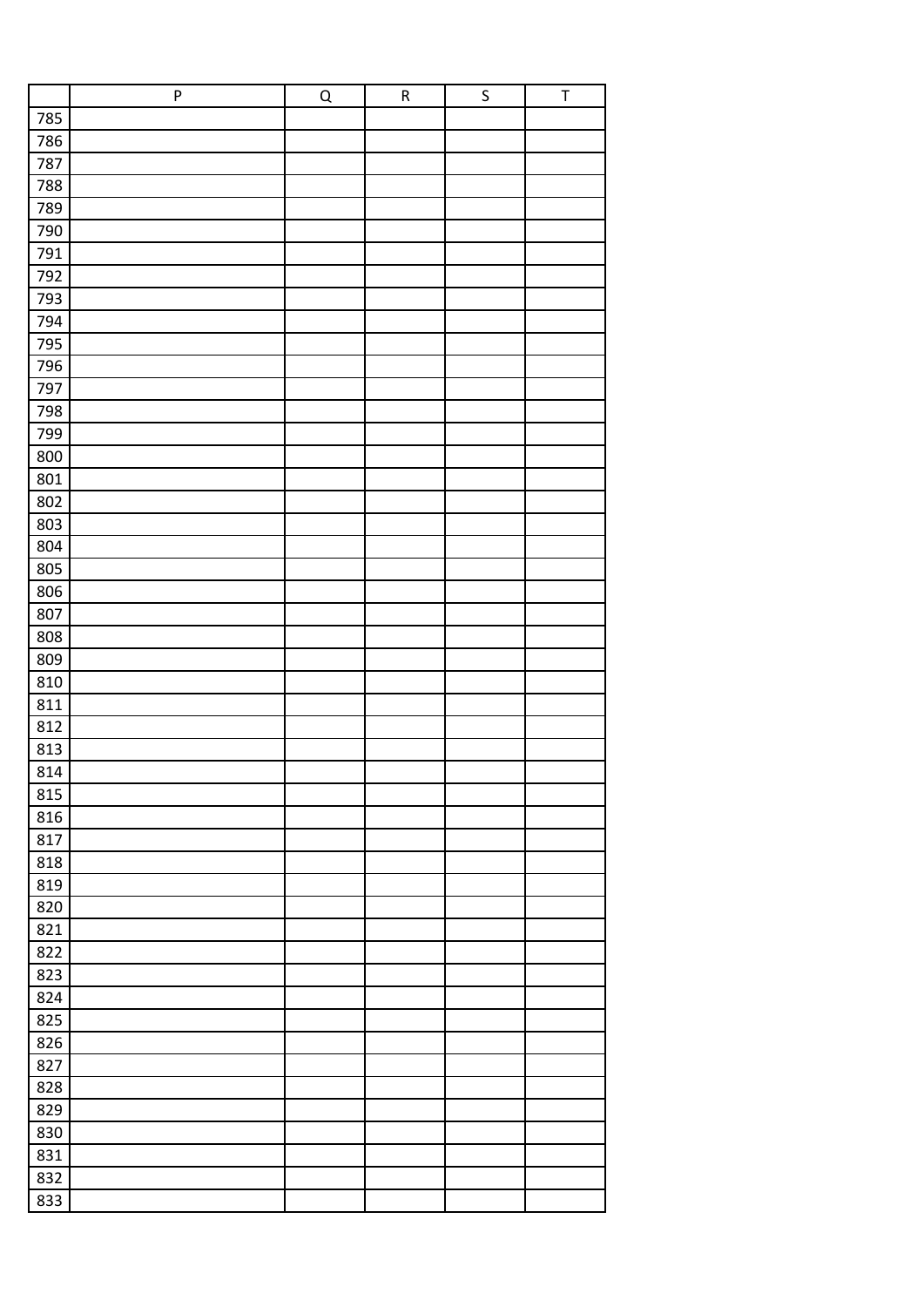|     | ${\sf P}$ | $\overline{Q}$ | ${\sf R}$ | $\sf S$ | $\sf T$ |
|-----|-----------|----------------|-----------|---------|---------|
| 834 |           |                |           |         |         |
| 835 |           |                |           |         |         |
| 836 |           |                |           |         |         |
| 837 |           |                |           |         |         |
| 838 |           |                |           |         |         |
| 839 |           |                |           |         |         |
| 840 |           |                |           |         |         |
| 841 |           |                |           |         |         |
| 842 |           |                |           |         |         |
| 843 |           |                |           |         |         |
| 844 |           |                |           |         |         |
| 845 |           |                |           |         |         |
| 846 |           |                |           |         |         |
| 847 |           |                |           |         |         |
| 848 |           |                |           |         |         |
| 849 |           |                |           |         |         |
| 850 |           |                |           |         |         |
| 851 |           |                |           |         |         |
| 852 |           |                |           |         |         |
| 853 |           |                |           |         |         |
| 854 |           |                |           |         |         |
| 855 |           |                |           |         |         |
| 856 |           |                |           |         |         |
| 857 |           |                |           |         |         |
| 858 |           |                |           |         |         |
| 859 |           |                |           |         |         |
| 860 |           |                |           |         |         |
| 861 |           |                |           |         |         |
| 862 |           |                |           |         |         |
| 863 |           |                |           |         |         |
| 864 |           |                |           |         |         |
| 865 |           |                |           |         |         |
| 866 |           |                |           |         |         |
| 867 |           |                |           |         |         |
| 868 |           |                |           |         |         |
| 869 |           |                |           |         |         |
| 870 |           |                |           |         |         |
| 871 |           |                |           |         |         |
| 872 |           |                |           |         |         |
| 873 |           |                |           |         |         |
| 874 |           |                |           |         |         |
| 875 |           |                |           |         |         |
| 876 |           |                |           |         |         |
| 877 |           |                |           |         |         |
| 878 |           |                |           |         |         |
| 879 |           |                |           |         |         |
| 880 |           |                |           |         |         |
| 881 |           |                |           |         |         |
| 882 |           |                |           |         |         |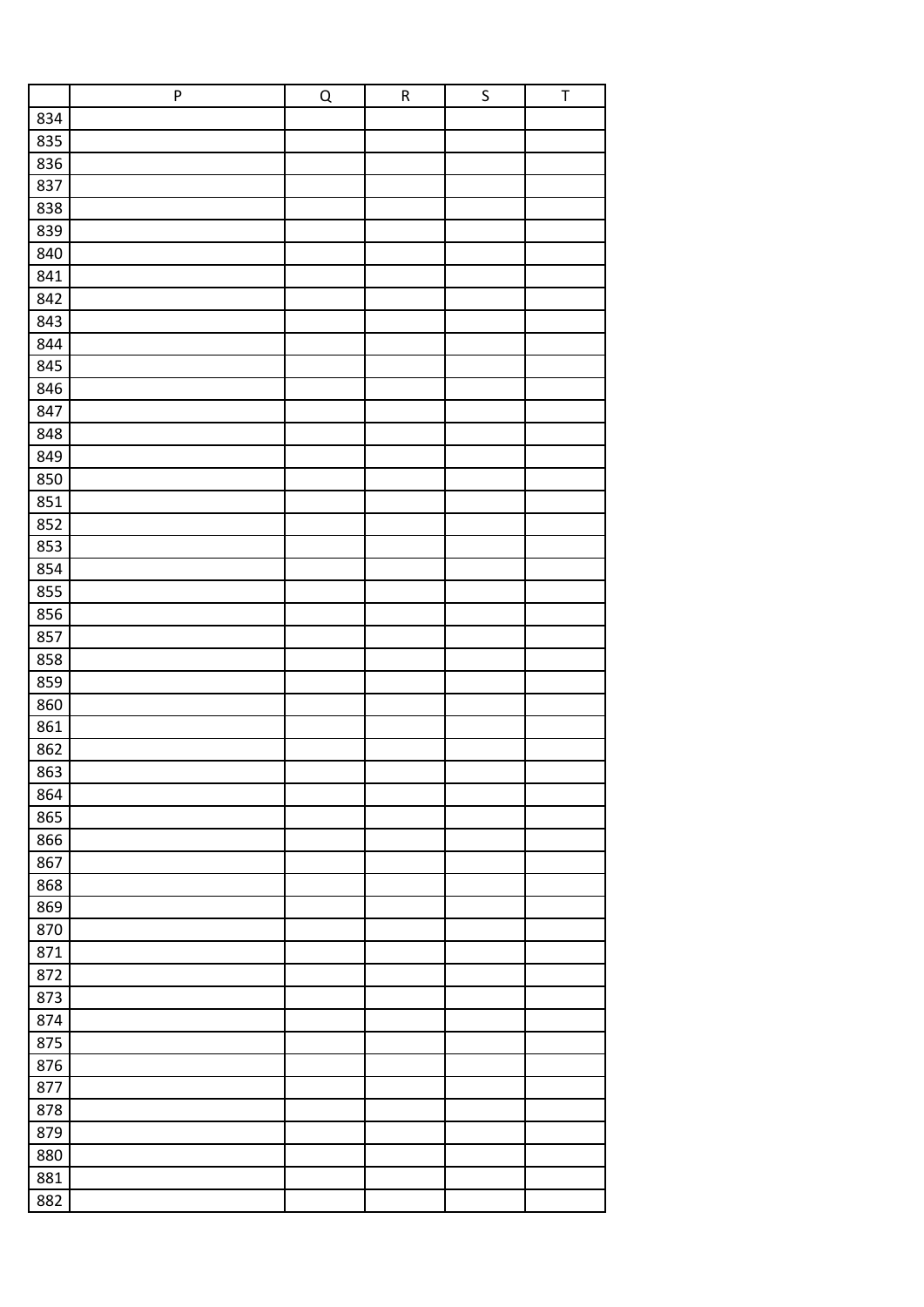|     | ${\sf P}$ | $\overline{Q}$ | $\sf R$ | $\sf S$ | $\sf T$ |
|-----|-----------|----------------|---------|---------|---------|
| 883 |           |                |         |         |         |
| 884 |           |                |         |         |         |
| 885 |           |                |         |         |         |
| 886 |           |                |         |         |         |
| 887 |           |                |         |         |         |
| 888 |           |                |         |         |         |
| 889 |           |                |         |         |         |
| 890 |           |                |         |         |         |
| 891 |           |                |         |         |         |
| 892 |           |                |         |         |         |
| 893 |           |                |         |         |         |
| 894 |           |                |         |         |         |
| 895 |           |                |         |         |         |
| 896 |           |                |         |         |         |
| 897 |           |                |         |         |         |
| 898 |           |                |         |         |         |
| 899 |           |                |         |         |         |
|     |           |                |         |         |         |
| 900 |           |                |         |         |         |
| 901 |           |                |         |         |         |
| 902 |           |                |         |         |         |
| 903 |           |                |         |         |         |
| 904 |           |                |         |         |         |
| 905 |           |                |         |         |         |
| 906 |           |                |         |         |         |
| 907 |           |                |         |         |         |
| 908 |           |                |         |         |         |
| 909 |           |                |         |         |         |
| 910 |           |                |         |         |         |
| 911 |           |                |         |         |         |
| 912 |           |                |         |         |         |
| 913 |           |                |         |         |         |
| 914 |           |                |         |         |         |
| 915 |           |                |         |         |         |
| 916 |           |                |         |         |         |
| 917 |           |                |         |         |         |
| 918 |           |                |         |         |         |
| 919 |           |                |         |         |         |
| 920 |           |                |         |         |         |
| 921 |           |                |         |         |         |
| 922 |           |                |         |         |         |
| 923 |           |                |         |         |         |
| 924 |           |                |         |         |         |
| 925 |           |                |         |         |         |
| 926 |           |                |         |         |         |
| 927 |           |                |         |         |         |
| 928 |           |                |         |         |         |
| 929 |           |                |         |         |         |
| 930 |           |                |         |         |         |
| 931 |           |                |         |         |         |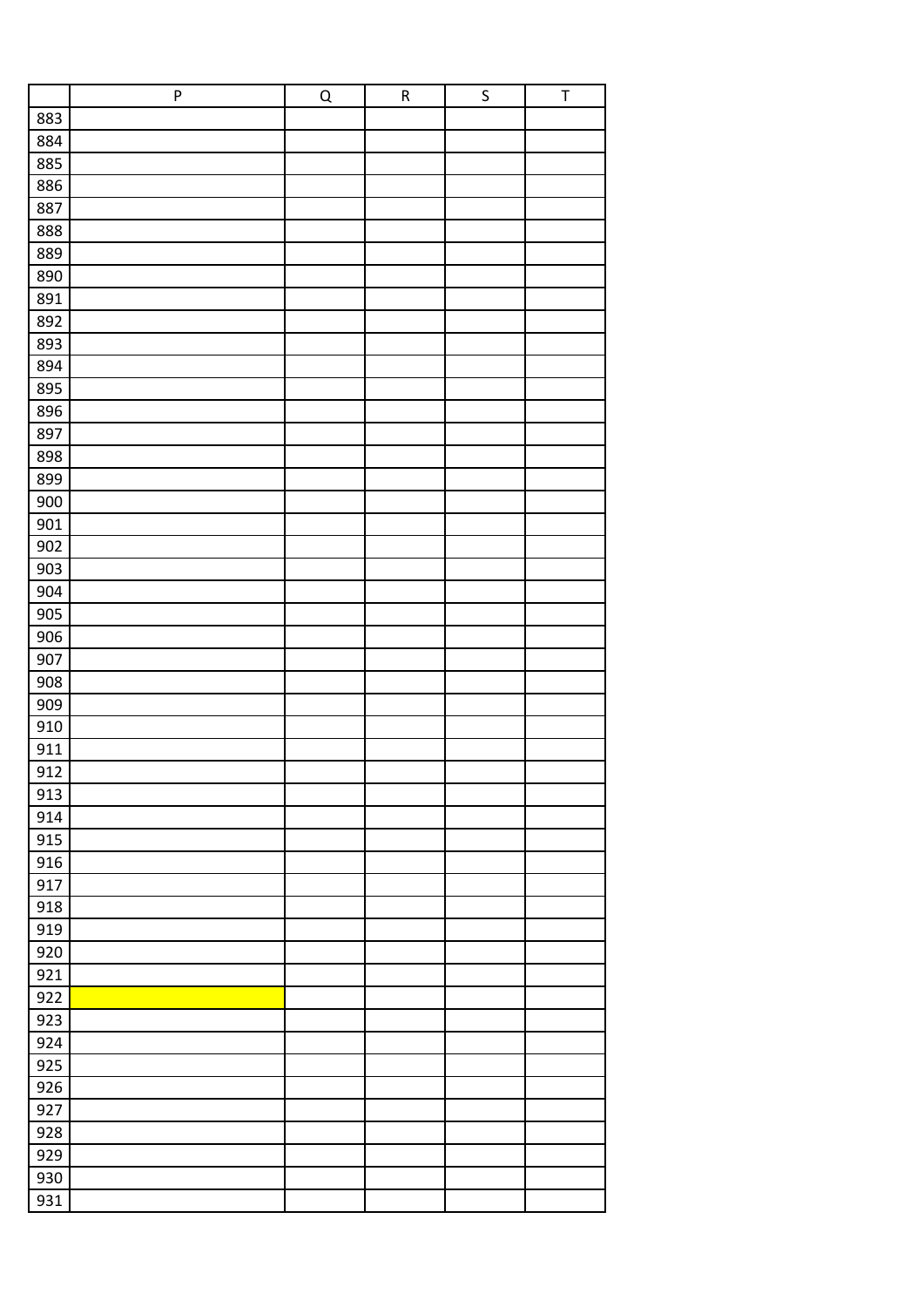|     | ${\sf P}$ | $\overline{Q}$ | ${\sf R}$ | $\sf S$ | $\sf T$ |
|-----|-----------|----------------|-----------|---------|---------|
| 932 |           |                |           |         |         |
| 933 |           |                |           |         |         |
| 934 |           |                |           |         |         |
| 935 |           |                |           |         |         |
| 936 |           |                |           |         |         |
| 937 |           |                |           |         |         |
| 938 |           |                |           |         |         |
| 939 |           |                |           |         |         |
| 940 |           |                |           |         |         |
| 941 |           |                |           |         |         |
| 942 |           |                |           |         |         |
| 943 |           |                |           |         |         |
| 944 |           |                |           |         |         |
| 945 |           |                |           |         |         |
| 946 |           |                |           |         |         |
| 947 |           |                |           |         |         |
| 948 |           |                |           |         |         |
| 949 |           |                |           |         |         |
| 950 |           |                |           |         |         |
| 951 |           |                |           |         |         |
| 952 |           |                |           |         |         |
| 953 |           |                |           |         |         |
| 954 |           |                |           |         |         |
| 955 |           |                |           |         |         |
| 956 |           |                |           |         |         |
| 957 |           |                |           |         |         |
| 958 |           |                |           |         |         |
| 959 |           |                |           |         |         |
| 960 |           |                |           |         |         |
| 961 |           |                |           |         |         |
| 962 |           |                |           |         |         |
| 963 |           |                |           |         |         |
| 964 |           |                |           |         |         |
| 965 |           |                |           |         |         |
| 966 |           |                |           |         |         |
| 967 |           |                |           |         |         |
| 968 |           |                |           |         |         |
| 969 |           |                |           |         |         |
| 970 |           |                |           |         |         |
| 971 |           |                |           |         |         |
| 972 |           |                |           |         |         |
| 973 |           |                |           |         |         |
| 974 |           |                |           |         |         |
| 975 |           |                |           |         |         |
| 976 |           |                |           |         |         |
| 977 |           |                |           |         |         |
| 978 |           |                |           |         |         |
| 979 |           |                |           |         |         |
| 980 |           |                |           |         |         |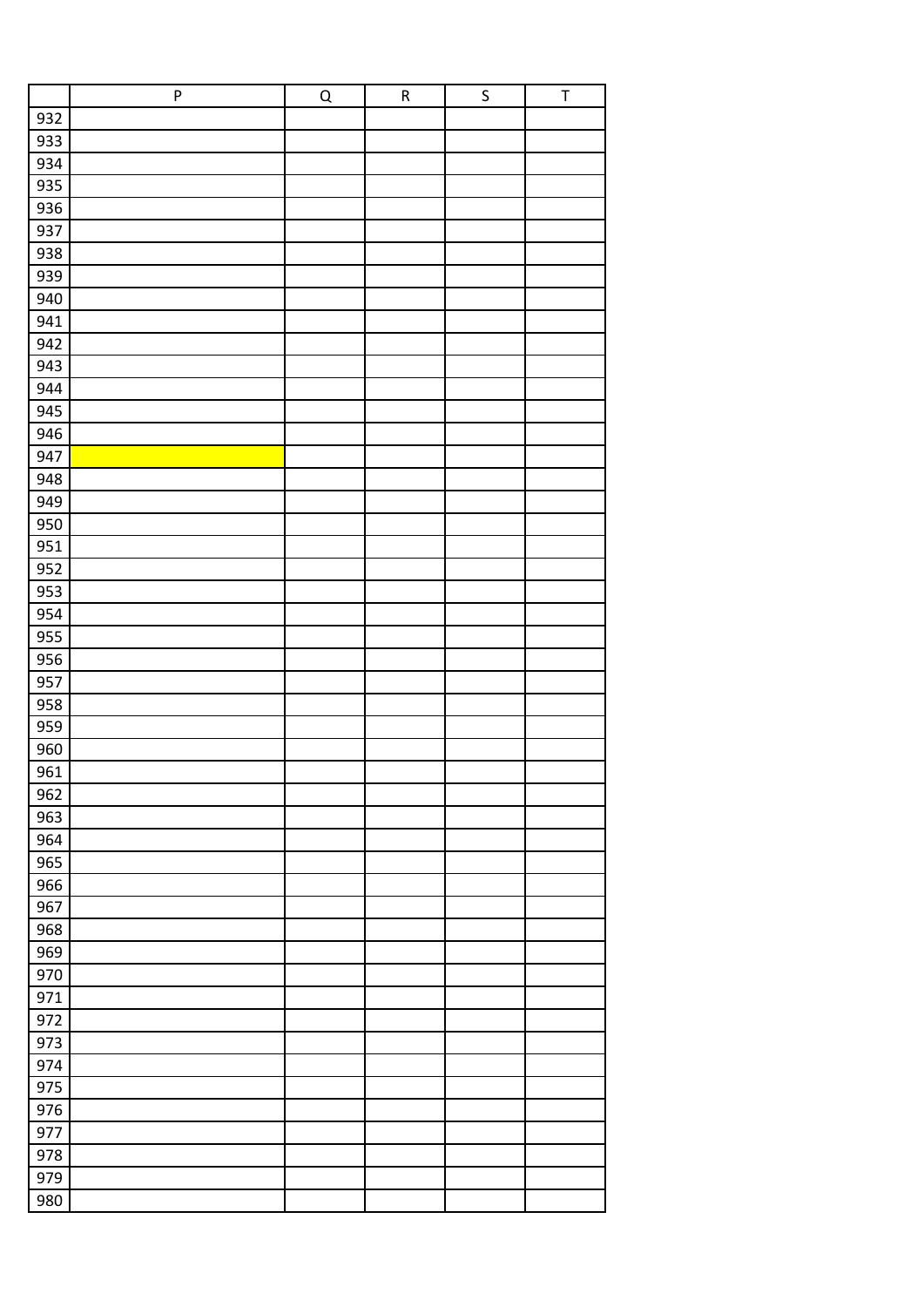|      | P | $\overline{Q}$ | ${\sf R}$ | $\sf S$ | $\sf T$ |
|------|---|----------------|-----------|---------|---------|
| 981  |   |                |           |         |         |
| 982  |   |                |           |         |         |
| 983  |   |                |           |         |         |
| 984  |   |                |           |         |         |
| 985  |   |                |           |         |         |
| 986  |   |                |           |         |         |
| 987  |   |                |           |         |         |
| 988  |   |                |           |         |         |
| 989  |   |                |           |         |         |
| 990  |   |                |           |         |         |
| 991  |   |                |           |         |         |
| 992  |   |                |           |         |         |
| 993  |   |                |           |         |         |
| 994  |   |                |           |         |         |
| 995  |   |                |           |         |         |
| 996  |   |                |           |         |         |
| 997  |   |                |           |         |         |
| 998  |   |                |           |         |         |
| 999  |   |                |           |         |         |
| 1000 |   |                |           |         |         |
| 1001 |   |                |           |         |         |
| 1002 |   |                |           |         |         |
| 1003 |   |                |           |         |         |
| 1004 |   |                |           |         |         |
| 1005 |   |                |           |         |         |
| 1006 |   |                |           |         |         |
| 1007 |   |                |           |         |         |
| 1008 |   |                |           |         |         |
| 1009 |   |                |           |         |         |
| 1010 |   |                |           |         |         |
| 1011 |   |                |           |         |         |
| 1012 |   |                |           |         |         |
| 1013 |   |                |           |         |         |
| 1014 |   |                |           |         |         |
| 1015 |   |                |           |         |         |
| 1016 |   |                |           |         |         |
| 1017 |   |                |           |         |         |
| 1018 |   |                |           |         |         |
| 1019 |   |                |           |         |         |
| 1020 |   |                |           |         |         |
| 1021 |   |                |           |         |         |
| 1022 |   |                |           |         |         |
| 1023 |   |                |           |         |         |
| 1024 |   |                |           |         |         |
| 1025 |   |                |           |         |         |
| 1026 |   |                |           |         |         |
| 1027 |   |                |           |         |         |
| 1028 |   |                |           |         |         |
| 1029 |   |                |           |         |         |
|      |   |                |           |         |         |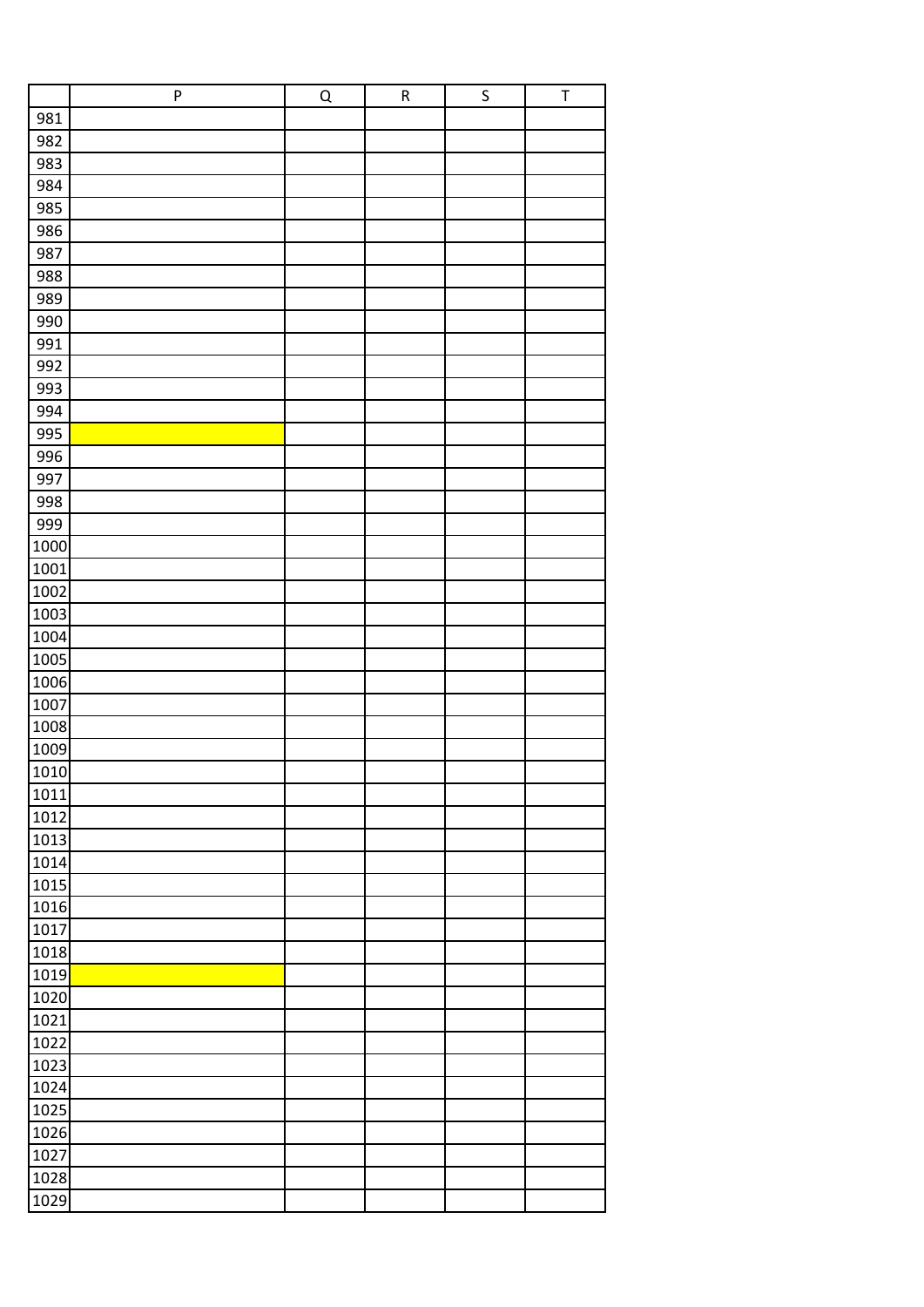|      | P                       | Q | $\mathsf R$ | $\sf S$ | $\sf T$ |
|------|-------------------------|---|-------------|---------|---------|
| 1030 |                         |   |             |         |         |
| 1031 |                         |   |             |         |         |
| 1032 |                         |   |             |         |         |
| 1033 |                         |   |             |         |         |
|      | 1034 stamrot            |   |             |         |         |
| 1035 |                         |   |             |         |         |
| 1036 |                         |   |             |         |         |
| 1037 |                         |   |             |         |         |
| 1038 |                         |   |             |         |         |
|      | 1039 stamrot            |   |             |         |         |
| 1040 |                         |   |             |         |         |
| 1041 |                         |   |             |         |         |
| 1042 |                         |   |             |         |         |
| 1043 |                         |   |             |         |         |
| 1044 |                         |   |             |         |         |
| 1045 |                         |   |             |         |         |
| 1046 |                         |   |             |         |         |
| 1047 |                         |   |             |         |         |
| 1048 |                         |   |             |         |         |
| 1049 |                         |   |             |         |         |
| 1050 |                         |   |             |         |         |
| 1051 |                         |   |             |         |         |
|      | 1052 i.v.m. zwam        |   |             |         |         |
| 1053 |                         |   |             |         |         |
| 1054 |                         |   |             |         |         |
| 1055 |                         |   |             |         |         |
| 1056 |                         |   |             |         |         |
| 1057 |                         |   |             |         |         |
| 1058 |                         |   |             |         |         |
| 1059 |                         |   |             |         |         |
| 1060 |                         |   |             |         |         |
| 1061 |                         |   |             |         |         |
| 1062 |                         |   |             |         |         |
| 1063 |                         |   |             |         |         |
| 1064 |                         |   |             |         |         |
| 1065 |                         |   |             |         |         |
| 1066 |                         |   |             |         |         |
| 1067 |                         |   |             |         |         |
| 1068 |                         |   |             |         |         |
| 1069 |                         |   |             |         |         |
| 1070 |                         |   |             |         |         |
| 1071 |                         |   |             |         |         |
| 1072 |                         |   |             |         |         |
| 1073 |                         |   |             |         |         |
| 1074 |                         |   |             |         |         |
| 1075 |                         |   |             |         |         |
|      | 1076 i.v.m. scheefstand |   |             |         |         |
| 1077 |                         |   |             |         |         |
| 1078 |                         |   |             |         |         |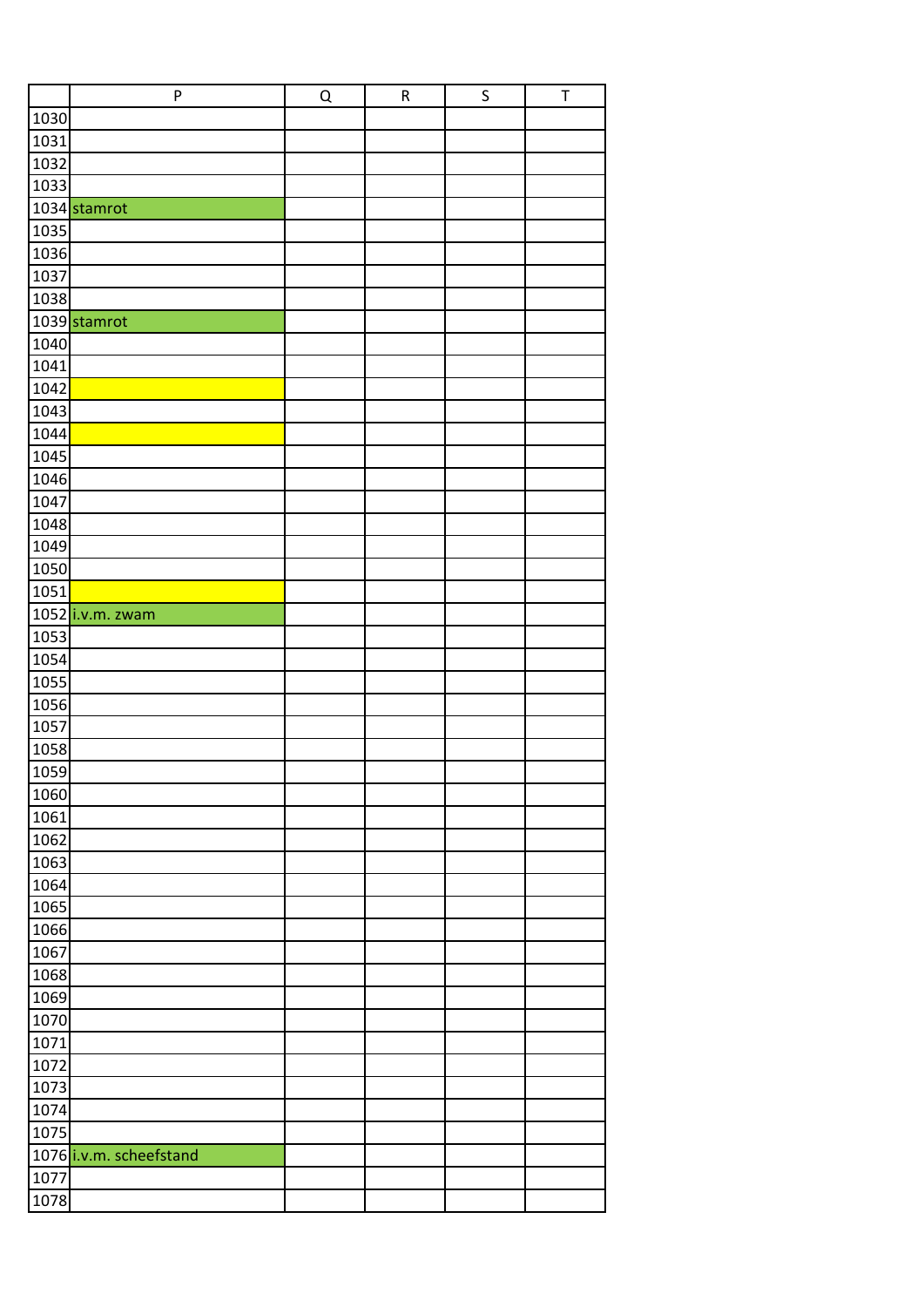|      | P                       | Q | ${\sf R}$ | $\mathsf S$ | $\top$ |
|------|-------------------------|---|-----------|-------------|--------|
| 1079 |                         |   |           |             |        |
| 1080 |                         |   |           |             |        |
| 1081 |                         |   |           |             |        |
| 1082 |                         |   |           |             |        |
|      | 1083 meerstammig        |   |           |             |        |
| 1084 |                         |   |           |             |        |
| 1085 |                         |   |           |             |        |
| 1086 |                         |   |           |             |        |
| 1087 |                         |   |           |             |        |
| 1088 |                         |   |           |             |        |
| 1089 |                         |   |           |             |        |
| 1090 |                         |   |           |             |        |
| 1091 |                         |   |           |             |        |
| 1092 |                         |   |           |             |        |
| 1093 |                         |   |           |             |        |
|      | 1094 meerstammig        |   |           |             |        |
| 1095 |                         |   |           |             |        |
| 1096 |                         |   |           |             |        |
| 1097 |                         |   |           |             |        |
| 1098 |                         |   |           |             |        |
| 1099 |                         |   |           |             |        |
| 1100 |                         |   |           |             |        |
| 1101 |                         |   |           |             |        |
|      | 1102 stamwond           |   |           |             |        |
| 1103 |                         |   |           |             |        |
|      | 1104 i.v.m. scheefstand |   |           |             |        |
|      | 1105 instabiel          |   |           |             |        |
| 1106 |                         |   |           |             |        |
| 1107 |                         |   |           |             |        |
| 1108 |                         |   |           |             |        |
| 1109 |                         |   |           |             |        |
| 1110 |                         |   |           |             |        |
| 1111 |                         |   |           |             |        |
| 1112 |                         |   |           |             |        |
| 1113 |                         |   |           |             |        |
| 1114 |                         |   |           |             |        |
| 1115 |                         |   |           |             |        |
| 1116 |                         |   |           |             |        |
| 1117 |                         |   |           |             |        |
| 1118 |                         |   |           |             |        |
| 1119 |                         |   |           |             |        |
| 1120 |                         |   |           |             |        |
| 1121 |                         |   |           |             |        |
| 1122 |                         |   |           |             |        |
| 1123 |                         |   |           |             |        |
| 1124 |                         |   |           |             |        |
| 1125 |                         |   |           |             |        |
| 1126 |                         |   |           |             |        |
|      | 1127 plakoksel          |   |           |             |        |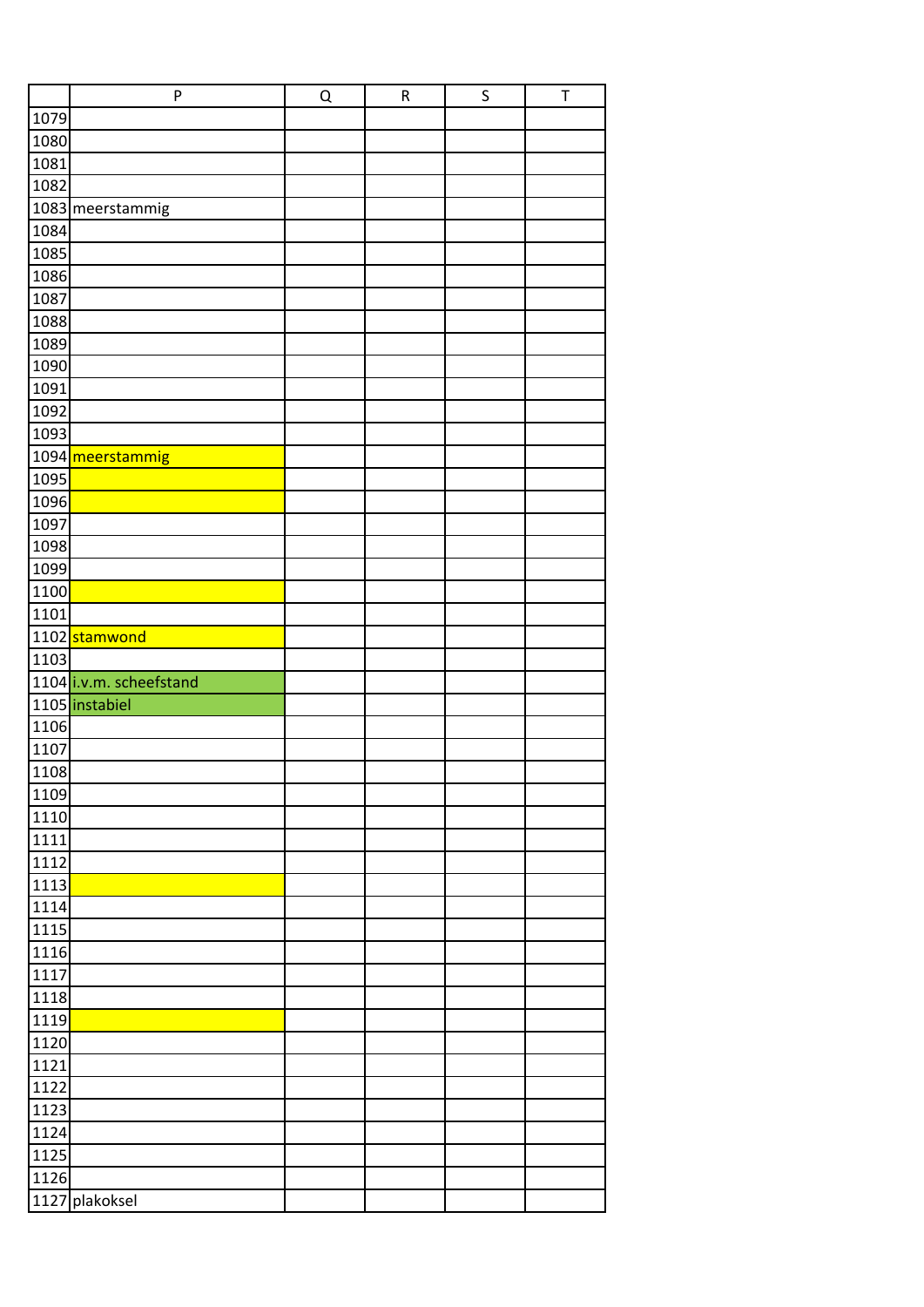|      | P                  | Q | ${\sf R}$ | $\sf S$ | $\sf T$ |
|------|--------------------|---|-----------|---------|---------|
| 1128 |                    |   |           |         |         |
| 1129 |                    |   |           |         |         |
| 1130 |                    |   |           |         |         |
| 1131 |                    |   |           |         |         |
| 1132 |                    |   |           |         |         |
| 1133 |                    |   |           |         |         |
| 1134 |                    |   |           |         |         |
| 1135 |                    |   |           |         |         |
| 1136 |                    |   |           |         |         |
| 1137 |                    |   |           |         |         |
| 1138 |                    |   |           |         |         |
| 1139 |                    |   |           |         |         |
| 1140 |                    |   |           |         |         |
| 1141 |                    |   |           |         |         |
| 1142 |                    |   |           |         |         |
| 1143 |                    |   |           |         |         |
| 1144 |                    |   |           |         |         |
| 1145 |                    |   |           |         |         |
|      | 1146 holte en zwam |   |           |         |         |
| 1147 |                    |   |           |         |         |
| 1148 |                    |   |           |         |         |
| 1149 |                    |   |           |         |         |
| 1150 |                    |   |           |         |         |
| 1151 |                    |   |           |         |         |
| 1152 |                    |   |           |         |         |
| 1153 |                    |   |           |         |         |
| 1154 |                    |   |           |         |         |
| 1155 |                    |   |           |         |         |
| 1156 |                    |   |           |         |         |
| 1157 |                    |   |           |         |         |
| 1158 |                    |   |           |         |         |
| 1159 |                    |   |           |         |         |
| 1160 |                    |   |           |         |         |
|      | 1161 scheefstand   |   |           |         |         |
| 1162 |                    |   |           |         |         |
| 1163 |                    |   |           |         |         |
| 1164 |                    |   |           |         |         |
|      | 1165 meerstammig   |   |           |         |         |
| 1166 |                    |   |           |         |         |
| 1167 |                    |   |           |         |         |
|      | 1168 meerstammig   |   |           |         |         |
| 1169 |                    |   |           |         |         |
| 1170 |                    |   |           |         |         |
| 1171 |                    |   |           |         |         |
|      | 1172 veld 4        |   |           |         |         |
|      | 1173 veld 4        |   |           |         |         |
|      | $1174$ veld 4      |   |           |         |         |
|      | 1175 veld $4$      |   |           |         |         |
|      | 1176 veld 4        |   |           |         |         |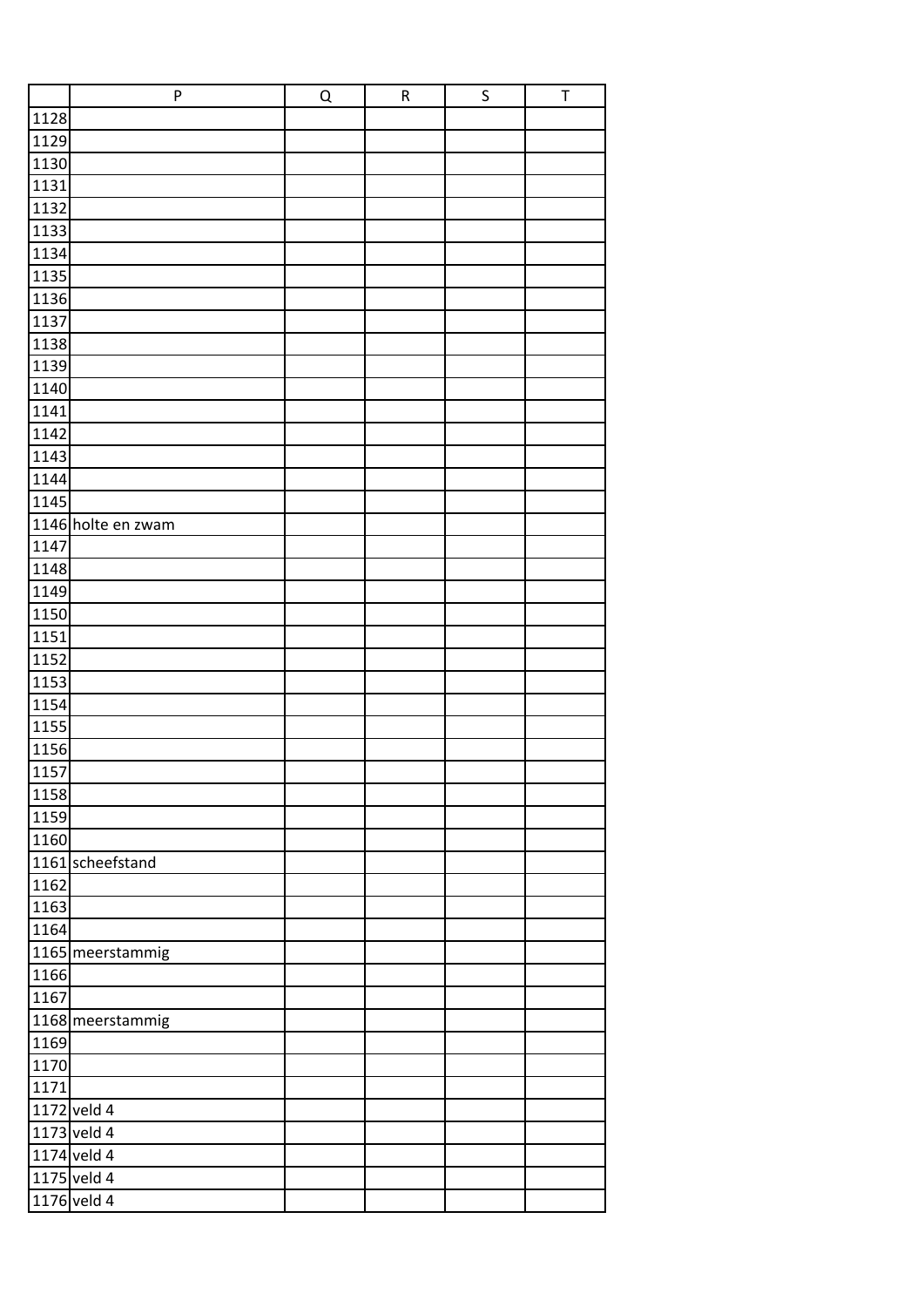|      | P                   | Q | ${\sf R}$ | S | T |
|------|---------------------|---|-----------|---|---|
|      | 1177 veld 4         |   |           |   |   |
|      | 1178 veld 4         |   |           |   |   |
|      | 1179 veld 4         |   |           |   |   |
|      | 1180 veld 4         |   |           |   |   |
|      | 1181 veld 4         |   |           |   |   |
|      | 1182 veld 4         |   |           |   |   |
|      | 1183 veld 4         |   |           |   |   |
|      | 1184 veld 4         |   |           |   |   |
|      | 1185 veld 4         |   |           |   |   |
|      | 1186 veld 4         |   |           |   |   |
|      | 1187 veld 4         |   |           |   |   |
|      | 1188 veld 4         |   |           |   |   |
|      | 1189 veld 4         |   |           |   |   |
|      | 1190 veld 4         |   |           |   |   |
| 1191 |                     |   |           |   |   |
|      | 1192 veld 4         |   |           |   |   |
|      | 1193 veld 4         |   |           |   |   |
|      | 1194 veld 4         |   |           |   |   |
|      | 1195 veld 4         |   |           |   |   |
|      | 1196 veld 4         |   |           |   |   |
|      | 1197 veld 4         |   |           |   |   |
|      | 1198 veld 4         |   |           |   |   |
|      | 1199 veld 4         |   |           |   |   |
|      | 1200 veld 4         |   |           |   |   |
|      | 1201 veld 4         |   |           |   |   |
|      | 1202 veld 4         |   |           |   |   |
|      | 1203 veld 4         |   |           |   |   |
|      | 1204 veld 4         |   |           |   |   |
|      | 1205 veld 4         |   |           |   |   |
|      | 1206 veld 4         |   |           |   |   |
|      | 1207 veld 4         |   |           |   |   |
|      | 1208 veld 4         |   |           |   |   |
|      | 1209 veld 4         |   |           |   |   |
|      | 1210 veld 4         |   |           |   |   |
|      | 1211 veld 4         |   |           |   |   |
|      | 1212 veld 4         |   |           |   |   |
|      | 1213 veld 4         |   |           |   |   |
|      | 1214 veld 4         |   |           |   |   |
|      | 1215 veld 4         |   |           |   |   |
|      | 1216 veld 4         |   |           |   |   |
|      | 1217 veld 4         |   |           |   |   |
|      | 1218 veld 4         |   |           |   |   |
|      | 1219 veld 4         |   |           |   |   |
|      | 1220 veld 4         |   |           |   |   |
|      | 1221 veld 4         |   |           |   |   |
|      | 1222 veld 4         |   |           |   |   |
|      | 1223 boulevard oost |   |           |   |   |
|      | 1224 boulevard oost |   |           |   |   |
|      | 1225 boulevard oost |   |           |   |   |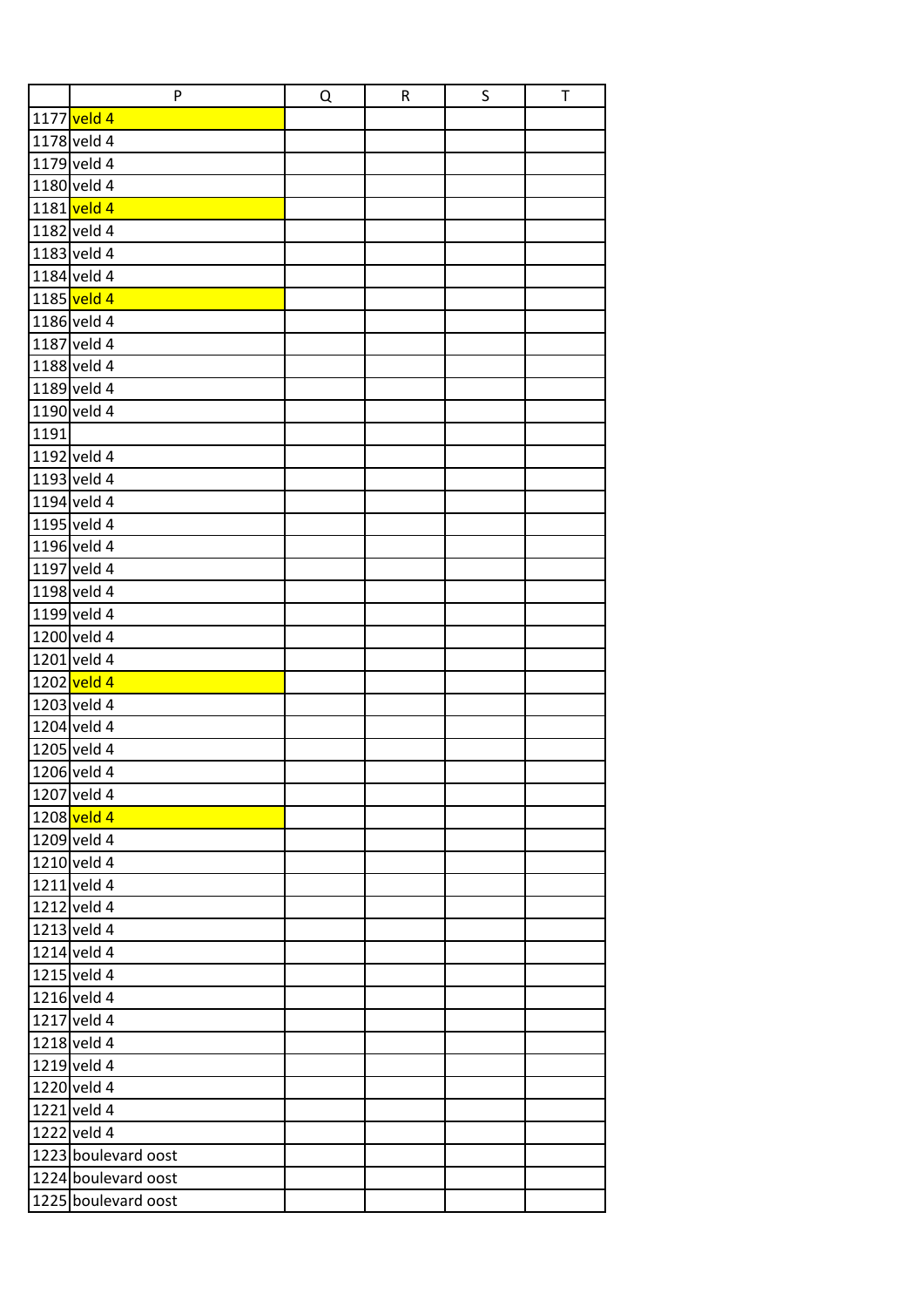|      | P                   | Q | R | S | T |
|------|---------------------|---|---|---|---|
|      | 1226 boulevard oost |   |   |   |   |
|      | 1227 boulevard oost |   |   |   |   |
|      | 1228 boulevard oost |   |   |   |   |
|      | 1229 boulevard oost |   |   |   |   |
|      | 1230 boulevard oost |   |   |   |   |
|      | 1231 boulevard oost |   |   |   |   |
|      | 1232 boulevard oost |   |   |   |   |
|      | 1233 boulevard oost |   |   |   |   |
|      | 1234 boulevard oost |   |   |   |   |
|      | 1235 boulevard oost |   |   |   |   |
|      | 1236 boulevard oost |   |   |   |   |
|      | 1237 boulevard oost |   |   |   |   |
|      | 1238 boulevard oost |   |   |   |   |
|      | 1239 boulevard oost |   |   |   |   |
|      | 1240 boulevard oost |   |   |   |   |
|      | 1241 boulevard oost |   |   |   |   |
|      | 1242 boulevard oost |   |   |   |   |
|      | 1243 boulevard oost |   |   |   |   |
|      | 1244 boulevard oost |   |   |   |   |
|      | 1245 boulevard oost |   |   |   |   |
|      | 1246 boulevard oost |   |   |   |   |
|      | 1247 boulevard oost |   |   |   |   |
|      | 1248 boulevard oost |   |   |   |   |
|      | 1249 boulevard oost |   |   |   |   |
|      | 1250 boulevard oost |   |   |   |   |
|      | 1251 boulevard oost |   |   |   |   |
|      | 1252 boulevard oost |   |   |   |   |
|      | 1253 boulevard oost |   |   |   |   |
|      | 1254 boulevard oost |   |   |   |   |
| 1255 |                     |   |   |   |   |
|      | 1256 boulevard oost |   |   |   |   |
|      | 1257 boulevard oost |   |   |   |   |
|      | 1258 boulevard oost |   |   |   |   |
|      | 1259 boulevard oost |   |   |   |   |
|      | 1260 boulevard oost |   |   |   |   |
|      | 1261 boulevard oost |   |   |   |   |
|      | 1262 boulevard oost |   |   |   |   |
|      | 1263 boulevard oost |   |   |   |   |
|      | 1264 boulevard oost |   |   |   |   |
|      | 1265 boulevard oost |   |   |   |   |
|      | 1266 boulevard oost |   |   |   |   |
|      | 1267 boulevard oost |   |   |   |   |
|      | 1268 boulevard oost |   |   |   |   |
|      | 1269 boulevard oost |   |   |   |   |
|      | 1270 boulevard oost |   |   |   |   |
|      | 1271 boulevard oost |   |   |   |   |
|      | 1272 boulevard oost |   |   |   |   |
|      | 1273 boulevard oost |   |   |   |   |
|      | 1274 boulevard oost |   |   |   |   |